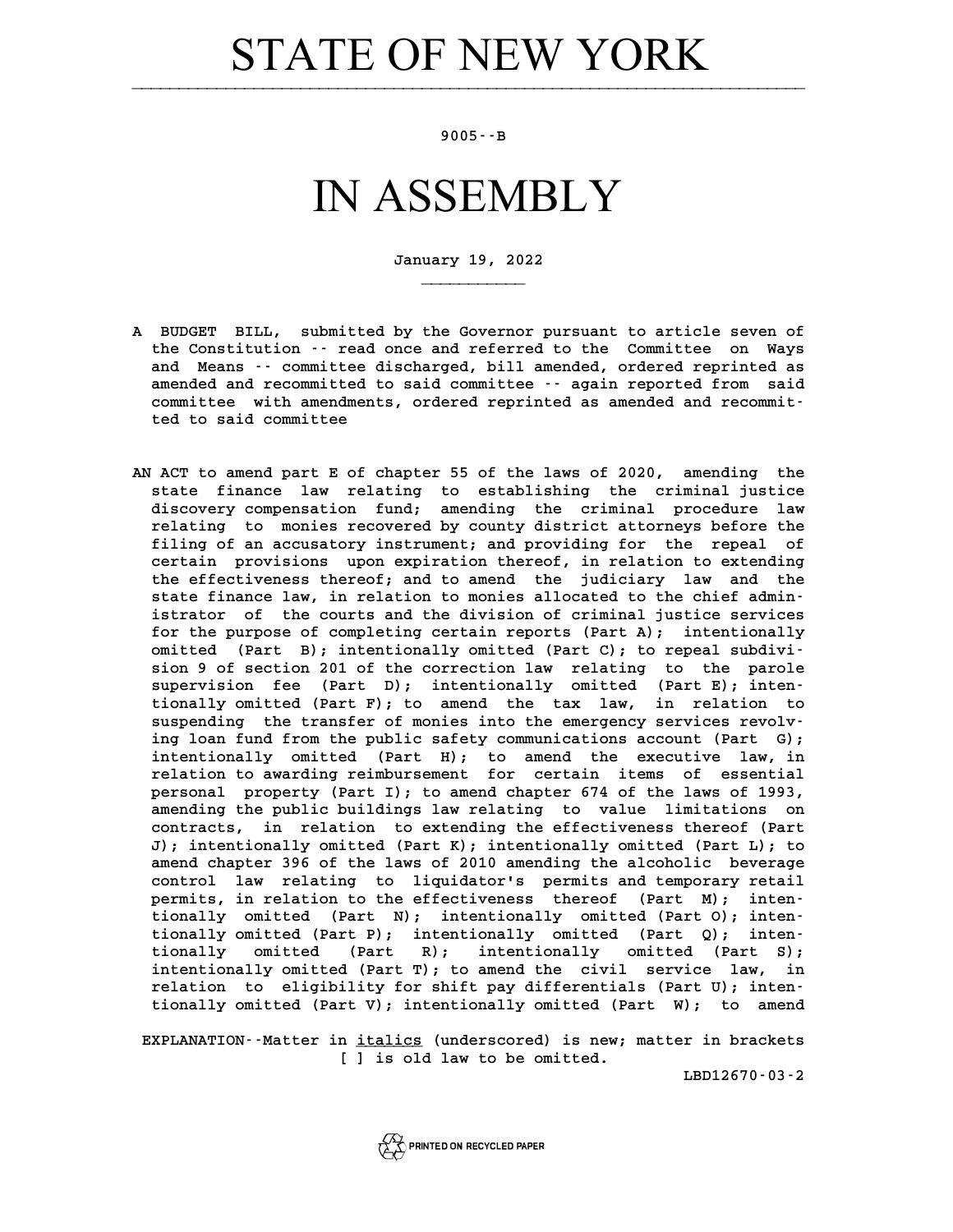**the state finance law, the tax law and the public authorities law, in** the state finance law, the tax law and the public authorities law, in<br>relation to providing aid and incentives for municipalities to towns<br>and villages: and to repeal gertain provisions of the tax law relating the state finance law, the tax law and the public authorities law, in relation to providing aid and incentives for municipalities to towns and villages; and to repeal certain provisions of the tax law relating<br>therete (Bar relation to providing aid and incentives for municipalities to towns<br>and villages; and to repeal certain provisions of the tax law relating<br>thereto (Part X); to provide for the administration of certain funds<br>and accounts and villages; and to repeal certain provisions of the tax law relating<br>thereto (Part X); to provide for the administration of certain funds<br>and accounts related to the 2022-2023 budget, authorizing certain<br>normonts and tra thereto (Part X); to provide for the administration of certain funds<br>and accounts related to the 2022-2023 budget, authorizing certain<br>payments and transfers; to amend the state finance law, in relation to<br>the administrati and accounts related to the 2022-2023 budget, authorizing certain payments and transfers; to amend the state finance law, in relation to the administration of certain funds and accounts; to amend part D of chapter 389 of t payments and transfers; to amend the state finance law, in relation to<br>the administration of certain funds and accounts; to amend part D of<br>chapter 389 of the laws of 1997 relating to the financing of the<br>correctional faci the administration of certain funds and accounts; to amend part D of chapter 389 of the laws of 1997 relating to the financing of the correctional facilities improvement fund and the youth facility improvement fund, in relation to the issuance of certain bonds or notes: to amend chapter 81 correctional facilities improvement fund and the youth facility<br>improvement fund, in relation to the issuance of certain bonds or<br>notes; to amend chapter 81 of the laws of 2002 relating to providing<br>for the administration improvement fund, in relation to the issuance of certain bonds or<br>notes; to amend chapter 81 of the laws of 2002 relating to providing<br>for the administration of certain funds and accounts related to the<br>2002-2003 budget in notes; to amend chapter 81 of the laws of 2002 relating to providing<br>for the administration of certain funds and accounts related to the<br>2002-2003 budget, in relation to the issuance of certain bonds &<br>notes: to amend part for the administration of certain funds and accounts related to the 2002-2003 budget, in relation to the issuance of certain bonds & notes; to amend part Y of chapter 61 of the laws of 2005, relating to providing for the a 2002-2003 budget, in relation to the issuance of certain bonds &<br>notes; to amend part Y of chapter 61 of the laws of 2005, relating to<br>providing for the administration of certain funds and accounts related<br>to the 2005-2006 notes; to amend part Y of chapter 61 of the laws of 2005, relating to providing for the administration of certain funds and accounts related to the 2005-2006 budget, in relation to the issuance of certain bonds providing for the administration of certain funds and accounts related<br>to the 2005-2006 budget, in relation to the issuance of certain bonds<br>or notes; to amend the public authorities law, in relation to the<br>issuance of ser to the 2005-2006 budget, in relation to the issuance of certain bonds<br>or notes; to amend the public authorities law, in relation to the<br>issuance of certain bonds or notes; to amend the New York state<br>modical care facilitie or notes; to amend the public authorities law, in relation to the issuance of certain bonds or notes; to amend the New York state medical care facilities finance agency act, in relation to the issuissuance of certain bonds or notes; to amend the New York state medical care facilities finance agency act, in relation to the issu-<br>ance of certain bonds or notes; to amend the New York state urban<br>development corporation medical care facilities finance agency act, in relation to the issuance of certain bonds or notes; to amend the New York state urban<br>development corporation act, in relation to the issuance of certain<br>bonds or notes; to amend chapter 329 of the laws of 1991, amending the<br>state finance law development corporation act, in relation to the issuance of certain<br>bonds or notes; to amend chapter 329 of the laws of 1991, amending the<br>state finance law and other laws relating to the establishment of the<br>dedicated big bonds or notes; to amend chapter 329 of the laws of 1991, amending the state finance law and other laws relating to the establishment of the dedicated highway and bridge trust fund, in relation to the issuance<br>of cortain b state finance law and other laws relating to the establishment of the dedicated highway and bridge trust fund, in relation to the issuance of certain bonds or notes; to amend the public authorities law, in relation to the dedicated highway and bridge trust fund, in relation to the issuance<br>of certain bonds or notes; to amend the public authorities law, in<br>relation to the issuance of certain bonds or notes; to amend the<br>priuste bouging finan of certain bonds or notes; to amend the public authorities law, in relation to the issuance of certain bonds or notes; to amend the private housing finance law, in relation to housing program bonds and relation to the issuance of certain bonds or notes; to amend the private housing finance law, in relation to housing program bonds and notes; to amend part D of chapter 63 of the laws of 2005, private housing finance law, in relation to housing program bonds and<br>notes; to amend part D of chapter 63 of the laws of 2005,<br>relating to the composition and responsibilities of the New York state<br>higher education capita notes; to amend part D of chapter 63 of the laws of 2005,<br>relating to the composition and responsibilities of the New York state<br>higher education capital matching grant board, in relation to increas-<br>ing the smount of auth relating to the composition and responsibilities of the New York state<br>higher education capital matching grant board, in relation to increas-<br>ing the amount of authorized matching capital grants; to amend the<br>Nov York stat higher education capital matching grant board, in relation to increasing the amount of authorized matching capital grants; to amend the<br>New York state urban development corporation act, in relation to the<br>nonrofit infrastr ing the amount of authorized matching capital grants; to amend the<br>New York state urban development corporation act, in relation to the<br>nonprofit infrastructure capital investment program; and in relation<br>to state supporte New York state urban development corporation act, in relation to the<br>nonprofit infrastructure capital investment program; and in relation<br>to state-supported debt issued during the 2022 fiscal year; to amend<br>the state finan nonprofit infrastructure capital investment program; and in relation<br>to state supported debt issued during the 2022 fiscal year; to amend<br>the state finance law, in relation to payments of bonds; to amend the<br>state finance to state supported debt issued during the 2022 fiscal year; to amend<br>the state finance law, in relation to payments of bonds; to amend the<br>state finance law, in relation to the mental health services fund; to<br>amond the sta the state finance law, in relation to payments of bonds; to amend the state finance law, in relation to the mental health services fund; to amend the state finance law, in relation to the issuance of revenue state finance law, in relation to the mental health services fund; to amend the state finance law, in relation to the issuance of revenue bonds; to repeal subdivisions 4 and 5 of section 16 of part T of chap-<br>her 57 of the amend the state finance law, in relation to the issuance of revenue<br>bonds; to repeal subdivisions 4 and 5 of section 16 of part T of chap-<br>ter 57 of the laws of 2007, relating to providing for the adminis-<br>tration of corta bonds; to repeal subdivisions 4 and 5 of section 16 of part T of chap-<br>ter 57 of the laws of 2007, relating to providing for the adminis-<br>tration of certain funds and accounts related to the 2007-2008 budget;<br>and providing ter 57 of the laws of 2007, relating to providing for the administration of certain funds and accounts related to the 2007-2008 budget;<br>and providing for the repeal of certain provisions upon expiration **thereof (Part Y); intentionally omitted (Part Z); intentionally omit**and providing for the repeal of certain provisions upon expiration<br>thereof (Part Y); intentionally omitted (Part Z); intentionally omit-<br>ted (Part AA); intentionally omitted (Part BB); to amend the state<br>finance law in rel thereof (Part Y); intentionally omitted (Part Z); intentionally omit-<br>ted (Part AA); intentionally omitted (Part BB); to amend the state<br>finance law, in relation to the cost effectiveness of consultant<br>contracts by state a ted (Part AA); intentionally omitted (Part BB); to amend the state<br>finance law, in relation to the cost effectiveness of consultant<br>contracts by state agencies and ensuring the efficient and effective<br>use of state tor dell finance law, in relation to the cost effectiveness of consultant contracts by state agencies and ensuring the efficient and effective use of state tax dollars (Part CC); to amend the public service law, contracts by state agencies and ensuring the efficient and effective<br>use of state tax dollars (Part CC); to amend the public service law,<br>in relation to creating the state office of the utility consumer advo-<br>cate (Part DD in relation to creating the state office of the utility consumer advoin relation to creating the state office of the utility consumer advo-<br>cate (Part DD); in relation to reviving certain oversight authority of<br>the state comptroller (Part EE); to amend the correction law, in<br>relation to pro cate (Part DD); in relation to reviving certain oversight authority of<br>the state comptroller (Part EE); to amend the correction law, in<br>relation to providing voice communication services to incarcerated<br>individuals at no s the state comptroller (Part EE); to amend the correction law, in relation to providing voice communication services to incarcerated individuals at no cost (Part FF); to amend the county law and the individuals in relation relation to providing voice communication services to incarcerated<br>individuals at no cost (Part FF); to amend the county law and the<br>judiciary law, in relation to entitled compensation for client repre-<br>sentation (Part GG) individuals at no cost (Part FF); to amend the county law and the judiciary law, in relation to entitled compensation for client representation (Part GG); to amend chapter 141 of the laws of 1994, amend-<br>ing the logislativ



**ing the legislative law and the state finance law relating to the** sentation (Part GG); to amend chapter 141 of the laws of 1994, amend-<br>ing the legislative law and the state finance law relating to the<br>operation and administration of the legislature, in relation to<br>outpoding such provisi ing the legislative law and the state finance law relating to the<br>operation and administration of the legislature, in relation to<br>extending such provisions (Part HH); and to amend the legislative law,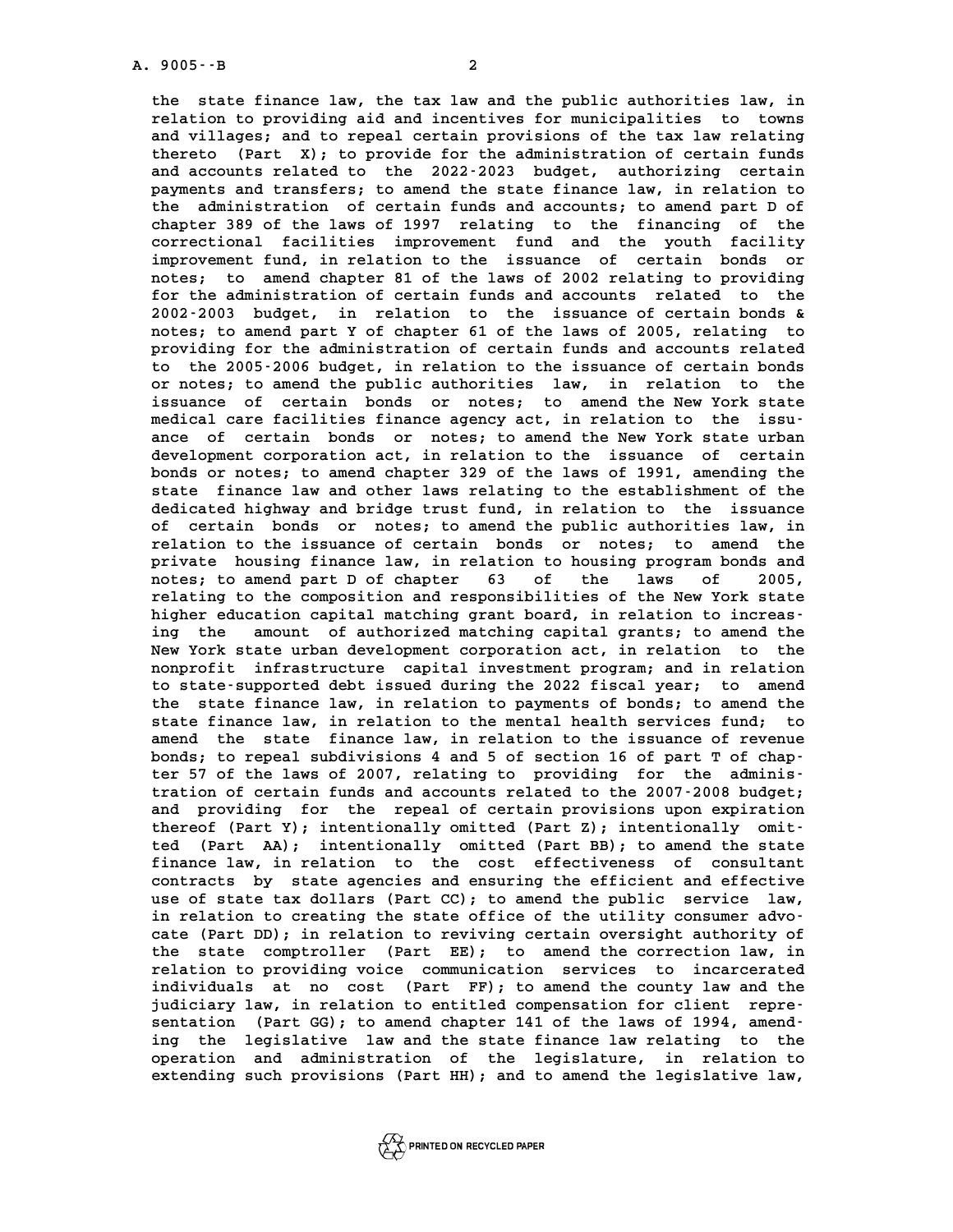**in relation to establishing a legislative commission on the future of the Long Island Power Authority (Part II)**

The People of the State of New York, represented in Senate and Assem-<br>**The People of the State of New York, represented in Senate and Assem**-<u>The People of the State o</u><br>bly, do enact as follows:

**1 Section 1. This act enacts into law major components of legislation 2 necessary to implement the state public protection and general govern-**Section 1. This act enacts into law major components of legislation<br>
2 necessary to implement the state public protection and general govern-<br>
3 ment budget for the 2022-2023 state fiscal year. Each component is whol-<br>
<sup>1</sup> a necessary to implement the state public protection and general govern-<br>
3 ment budget for the 2022-2023 state fiscal year. Each component is whol-<br>
4 ly contained within a Part identified as Parts A through II. The effec **5** ment budget for the 2022-2023 state fiscal year. Each component is whol-<br>4 ly contained within a Part identified as Parts A through II. The effec-<br>5 tive date for each particular provision contained within such Part is **6 4 1y contained within a Part identified as Parts A through II. The effective date for each particular provision contained within such Part is<br>6 set forth in the last section of such Part. Any provision in any section<br>2** <sup>1</sup> **7** tive date for each particular provision contained within such Part is<br>
<sup>1</sup> set forth in the last section of such Part. Any provision in any section<br>
<sup>7</sup> contained within a Part, including the effective date of the 8 set forth in the last section of such Part. Any provision in any section<br>7 contained within a Part, including the effective date of the Part, which<br>8 makes a reference to a section "of this act", when used in connection<br> P contained within a Part, including the effective date of the Part, which<br>
8 makes a reference to a section "of this act", when used in connection<br>
9 with that particular component, shall be deemed to mean and refer to th 8 makes a reference to a section "of this act", when used in connection<br>9 with that particular component, shall be deemed to mean and refer to the<br>10 corresponding section of the Part in which it is found. Section three of 9 with that particular component, shall be deemed to mean and re<br>10 corresponding section of the Part in which it is found. Section<br>11 this act sets forth the general effective date of this act. this act sets forth the general effective date of this act.<br>12

**13 Section 1. Section 3 of part E of chapter 55 of the laws of 2020, 13** Section 1. Section 3 of part E of chapter 55 of the laws of 2020,<br>14 amending the state finance law relating to establishing the criminal<br>15 iustice discovery componention fund, amending the criminal procedure law **13 Section 1. Section 3 of part E of chapter 55 of the laws of 2020,<br>14 amending the state finance law relating to establishing the criminal<br>15 justice discovery compensation fund; amending the criminal procedure law**<br>16 14 amending the state finance law relating to establishing the criminal<br>15 justice discovery compensation fund; amending the criminal procedure law<br>16 relating to monies recovered by county district attorneys before the<br>17 15 justice discovery compensation fund; amending the criminal procedure law<br>16 relating to monies recovered by county district attorneys before the<br>17 filing of an accusatory instrument; and providing for the repeal of<br>20 16 relating to monies recovered by county district attorneys before the<br>17 filing of an accusatory instrument; and providing for the repeal of<br>18 certain provisions upon expiration thereof, is amended to read as<br><sup>19</sup> follo 17 filing of an accusatory instrument; and providing for the repeal of certain provisions upon expiration thereof, is amended to read as follows:<br>**19 follows:**<br>8 3. This act shall take effect immediately; provided, however

**20 § 3. This act shall take effect immediately; provided, however, that 20** s 3. This act shall take effect immediately; provided, however, that<br>21 subdivision 2 of section 99-hh of the state finance law, as added by<br>22 section one of this act, shall expire and be deemed repealed. March 31 8 3. This act shall take effect immediately; provided, however, that<br>21 subdivision 2 of section 99-hh of the state finance law, as added by<br>22 section one of this act, shall expire and be deemed repealed March 31,<br>23 [202 21 subdivision 2 of section 99-hh of the state finance law, as added by<br>22 section one of this act, shall expire and be deemed repealed March 31,<br>23 [2022] <u>2024</u>, and provided, further that the amendments to section 95.00 22 section one of this act, shall expire and be deemed repealed March 31,<br>23 [2022] <u>2024</u>, and provided, further that the amendments to section 95.00<br>24 of the criminal procedure law made by section two of this act shall 23 [2022] <u>2024</u>, and provided, further that the amendments to section 95.00<br>24 of the criminal procedure law made by section two of this act shall not<br>25 affect the repeal of such section and shall be deemed repealed ther 24 of the c.<br>25 affect<br>26 with. **25 affect the repeal of such section and shall be deemed repealed there-**<br>26 with.<br>27 § 1-a. Subdivision 5 of section 216 of the judiciary law, as added by<br>28 Section 4 of part HHH of shapter 56 of the laws of 2020, is re

**26 with.**<br>27 § 1-a. Subdivision 5 of section 216 of the judiciary law, as added by<br>28 section 4 of part HHH of chapter 56 of the laws of 2020, is renumbered<br>29 subdivision 6 and is arounded to read as follows. 8 1-a. Subdivision 5 of section 216 of the judici<br>
28 section 4 of part HHH of chapter 56 of the laws of<br>
29 subdivision 6 and is amended to read as follows:<br>
20 f. The chief administrator of the sourts in 5 **30 section 4 of part HHH of chapter 56 of the laws of 2020, is renumbered<br>
<b>30 subdivision 6 and is amended to read as follows:**<br> **30 6. The chief administrator of the courts, in conjunction with the**<br> **31 division of cri** 

**39 subdivision 6 and is amended to read as follows:**<br> **30 6. The chief administrator of the courts, in conjunction with the**<br> **31 division of criminal justice services, shall collect data and report**<br> **32 annually recardi** 30 6. The chief administrator of the courts, in conjunction with the<br>31 division of criminal justice services, shall collect data and report<br>32 annually regarding the impact of article two hundred forty-five of the<br>33 crim 31 division of criminal justice services, shall collect data and report<br>32 annually regarding the impact of article two hundred forty-five of the<br>33 criminal procedure law. Such data and report shall contain information<br>34 32 annually regarding the impact of article two hundred forty-five of the<br>33 criminal procedure law. Such data and report shall contain information<br>34 regarding the implementation of article two hundred forty-five of the<br>2 34 regarding the implementation of article two hundred forty-five of the<br>35 criminal procedure law, including procedures used to implement the arti-<br>36 cle, resources needed for implementation, monies received pursuant to 34 regarding the implementation of article two hundred forty-five of the<br>35 criminal procedure law, including procedures used to implement the arti-<br>36 cle, resources needed for implementation, <u>monies received pursuant to</u> 35 criminal procedure law, including procedures used to implement the arti-<br>36 cle, resources needed for implementation, <u>monies received pursuant to</u><br>37 <u>section ninety-nine-hh of the state finance law, including the amou</u> 36 cle, resources needed for implementation, <u>monies received pursuant to</u><br>37 <u>section ninety-nine-hh of the state finance law, including the amount of<br>38 money utilized for the services and expenses eligible pursuant to s</u> 37 <u>section ninety-nine-hh of the state finance law, including the amount of<br>38 money utilized for the services and expenses eligible pursuant to subdi-<br><u>vision three of such section</u>, information regarding cases where dis</u> **EXECUTE:** A money utilized for the services and expenses eligible pursuant to subdi-<br> **40** ery obligations are not met, and information regarding case outcomes.<br> **40** ery obligations are not met, and information regarding **41 The report shall be released publication** regarding cases where discovery obligations are not met, and information regarding case outcomes.<br>41 The report shall be released publicly and published on the websites of<br>the **40** ery obligations are not met, and information regarding case outcomes.<br>41 The report shall be released publicly and published on the websites of<br>42 the office of court administration and the division of criminal justic 41 The report shall be released publicly and published on the websites of<br>42 the office of court administration and the division of criminal justice<br>43 services. The first report shall be published eighteen months after th 42 the office of court administration and the division of criminal justice<br>43 services. The first report shall be published eighteen months after the<br>44 effective date of this section, and shall include data from the first **effective** date of this section, and shall include data from the first **46 subsequent years shall be published annually thereafter.**

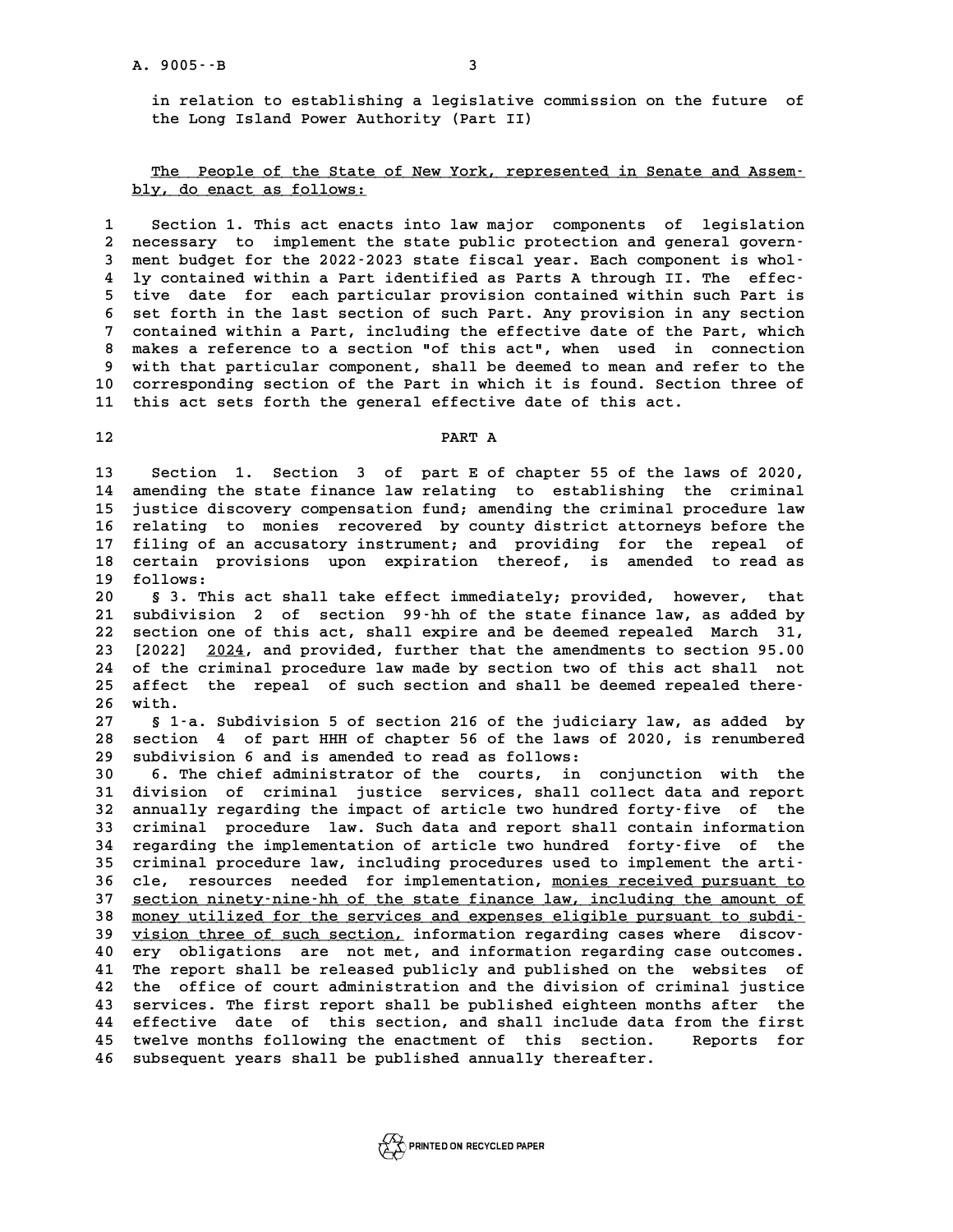**1**<br>**1** § 1-b. Subdivision 3 of section 99-hh of the state finance law, as<br>2 added by section 1 of part F of shapter 55 of the laws of 2020, is **2** 1.b. Subdivision 3 of section 99.hh of the state finance law, as<br>2 added by section 1 of part E of chapter 55 of the laws of 2020, is S 1-b. Subdivision 3 of section 99-hh of the state finance law, as<br>2 added by section 1 of part E of chapter 55 of the laws of 2020, is<br>3 amended to read as follows:<br><sup>4</sup> 3 (a) Monies of the criminal iustice discovery compe added by section 1 of part E of chapter 55 of the laws of 2020, is<br>3 amended to read as follows:<br>4 3. <u>(a)</u> Monies of the criminal justice discovery compensation fund,<br>5 following appropriation by the logislature and alloc 3 amended to read as follows:<br>
4 3. <u>(a)</u> Monies of the criminal justice discovery compensation fund,<br>
5 following appropriation by the legislature and allocation by the direc-<br>
<sup>5</sup> tores the budget shall be made available **6 to observe the following appropriation by the legislature and allocation by the director of the budget, shall be made available for local assistance services**<br>The budget, shall be made available for local assistance ser 5 following appropriation by the legislature and allocation by the director of the budget, shall be made available for local assistance services<br>7 and expenses related to discovery reform implementation, including but<br>2 an 8 tor of the budget, shall be made available for local assistance services<br>
7 and expenses related to discovery reform implementation, including but<br>
8 not limited to, digital evidence transmission technology, administrati 9 and expenses related to discovery reform implementation, including but<br>8 not limited to, digital evidence transmission technology, administrative<br>9 support, computers, hardware and operating software, data connectivity, 8 not limited to, digital evidence transmission technology, administrative<br>
9 support, computers, hardware and operating software, data connectivity,<br>
10 development of training materials, staff training, overtime costs, l 9 support, computers, hardware and operating software, data connectivity,<br>10 development of training materials, staff training, overtime costs, liti-<br>11 gation readiness, and pretrial services. Eligible entities shall<br>incl 10 development of training materials, staff training, overtime costs, liti-<br>11 gation readiness, and pretrial services. Eligible entities shall<br>12 include, but not be limited to counties, cities with populations less<br>than 11 gation readiness, and pretrial services. Eligible entities shall<br>12 include, but not be limited to counties, cities with populations less<br>13 than one million, and law enforcement and prosecutorial entities within<br>14 tow

13 than one million, and law enforcement and prosecutorial entities within<br>14 towns and villages.<br>15 (b) The director of the budget shall provide the amount of the monies **15 (b) The director of the budget shall provide the amount of the monies \_\_\_\_\_\_\_\_\_\_\_\_\_\_\_\_\_\_\_\_\_\_\_\_\_\_\_\_\_\_\_\_\_\_\_\_\_\_\_\_\_\_\_\_\_\_\_\_\_\_\_\_\_\_\_\_\_\_\_\_\_\_\_\_\_\_\_\_\_\_** 16 <u>allocated pursuant to this section to the chief administrator of the</u><br>17 courts and the division of criminal justice services for the purpose of (b) The director of the budget shall provide the amount of the monies<br>
16 <u>allocated</u> pursuant to this section to the chief administrator of the<br>
2001 courts and the division of criminal justice services for the purpose of 16 <u>allocated pursuant to this section to the chief administrator of the courts and the division of criminal justice services for the purpose of completing the report required pursuant to subdivision six of section two hun</u> 17 courts and the division of criminal justice<br>18 <u>completing the report required pursuant t</u><br>19 <u>two hundred sixteen of the judiciary law.</u><br>20 5.2 This ast shall take offect impediat 20 <u>completing the report required pursuant to subdivision six of section</u><br>20 <u>§ 2. This act shall take effect immediately</u> and shall be deemed to

## § 2. This act shall take effect immediately and shall be deemed to 21 have been in full force and effect on and after March 31, 2022.<br>22 **PART B**

- 
- 
- **22** PART B<br> **23** Intentionally Omitted
- **24 PART C**
- PART C<br>25 Intentionally Omitted<br>25
- 

**26 PART D**

- **27 Section 1. Subdivision 9 of section 201 of the correction law is** 27 Section 1<br>28 REPEALED.<br>29 S.2 This **29 § 2. This act shall take effect immediately.**
- S 2. This act shall take effect immediately.<br>30 **PART E**
- 
- **30** PART E<br> **31** Intentionally Omitted
- **32 PART F**
- **32** PART F<br> **33** Intentionally Omitted
- **34 PART G**

**24**<br>35 Section 1. Paragraph (b) of subdivision 6 of section 186-f of the tax<br>36 Jay 25 arouded by section 1 of part I of chaptor 55 of the lays of 35 Section 1. Paragraph (b) of subdivision 6 of section 186–f of the tax<br>36 law, as amended by section 1 of part I of chapter 55 of the laws of **35 Section 1. Paragraph (b) of subdivisi**<br>**36 law, as amended by section 1 of pa**<br>**37 2020, is amended to read as follows:**<br>**38** (b) The surm of one million five hun **36 law, as amended by section 1 of part I of chapter 55 of the laws of 2020, is amended to read as follows:**<br>**38** (b) The sum of one million five hundred thousand dollars must be<br>**29** depending into the New York at the em

**37 2020, is amended to read as follows:**<br> **38** (b) The sum of one million five hundred thousand dollars must be<br> **39 deposited into the New York state emergency services revolving loan fund**<br> **10 approximately provided** b 38 (b) The sum of one million five hundred thousand dollars must be<br>39 deposited into the New York state emergency services revolving loan fund<br>40 annually; provided, however, that such sums shall not be deposited for

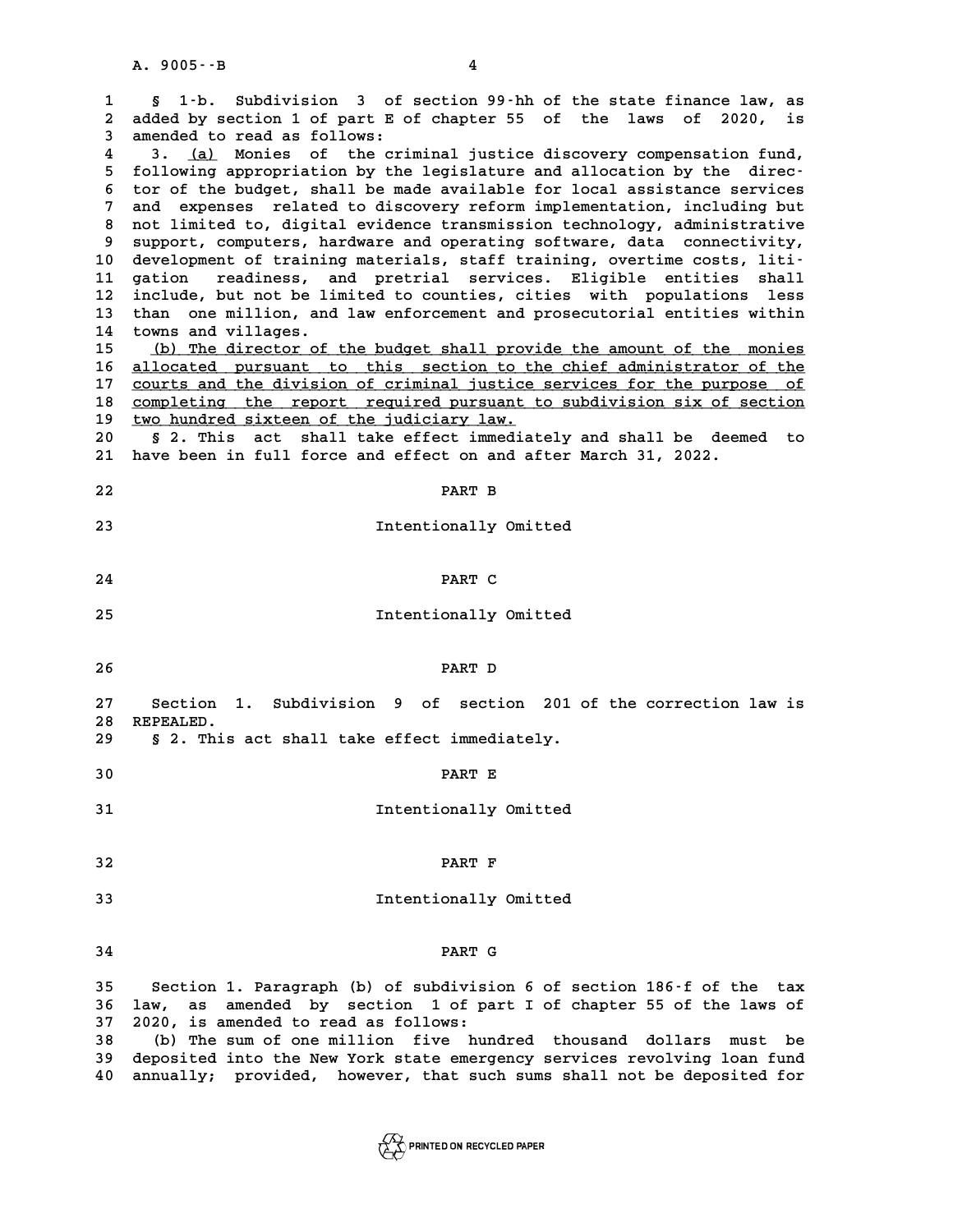A. 9005--B<br>1 state fiscal years two thousand eleven--two thousand twelve, two thou-<br>2 sand twelve two thousand thirteen two thousand fourteen two thousand 1 state fiscal years two thousand eleven--two thousand twelve, two thou-<br>2 sand twelve--two thousand thirteen, two thousand fourteen--two thousand<br>3 fifteen, two thousand fifteen--two thousand sixteen, two thousand **3 fifteen, two thousand fifteen--two thousand sixteen, two thousand** 2 sand twelve--two thousand thirteen, two thousand fourteen--two thousand<br>3 fifteen, two thousand fifteen--two thousand sixteen, two thousand<br>4 sixteen--two thousand seventeen, two thousand seventeen--two thousand<br>5 sighte 3 fifteen, two thousand fifteen--two thousand sixteen, two thousand<br>4 sixteen--two thousand seventeen, two thousand seventeen--two thousand<br>5 eighteen, two thousand eighteen--two thousand nineteen, two thousand<br>6 nineteen-4 sixteen--two thousand seventeen, two thousand seventeen--two thousand<br>
5 eighteen, two thousand eighteen--two thousand nineteen, two thousand<br>
6 nineteen--two thousand twenty, two thousand twenty--two thousand twen-<br>
<sup>7</sup> 5 eighteen, two thousand eighteen--two thousand nineteen, two thousand<br>6 nineteen--two thousand twenty, two thousand twenty--two thousand twen-<br>7 ty-one [and], two thousand twenty-one--two thousand twenty-two, two<br>10 thous 8 nineteen--two-thousand twenty, two-thousand twenty--two-thousand twen-<br>
7 ty-one [and]<sub>1</sub> two-thousand twenty-one--two-thousand twenty-two<u>, two</u><br>
8 <u>thousand twenty-two--two-thousand twenty-three, and two-thousand twen-</u> ty-one [and]<sub>*r*</sub> two thousand twenty-on<br>8 thousand twenty-two--two thousand twenty-<br>9 ty-three--two thousand twenty-four;<br>0 5 2 This 25t shall take offect Apri 8 <u>thousand twenty-two--two thousand twenty-three, and two thousand twen-<br>10 § 2. This act shall take effect April 1, 2022.</u> **10** § 2. This act shall take effect April 1, 2022.<br>11 PART H **11**<br> **12** Intentionally Omitted<br> **12 13 PART I** PART I<br>14 Section 1. Subdivision 8 of section 621 of the executive law, as added<br>15 by chapter 197 of the laws of 1983, is amended to read as follows: **14** Section 1. Subdivision 8 of section 621 of the executive law, as ad<br>15 by chapter 197 of the laws of 1983, is amended to read as follows:<br>16 **8** UESSential personal property" shall mean articles of personal pro **14** Section 1. Subdivision 8 of section 621 of the executive law, as added<br> **15** by chapter 197 of the laws of 1983, is amended to read as follows:<br> **16** 8. "Essential personal property" shall mean articles of personal pr 15 by chapter 197 of the laws of 1983, is amended to read as follows:<br>16 8. "Essential personal property" shall mean articles of personal prop-<br>17 erty necessary and essential to the health[, welfare] or safety of the<br>1 16 8. **"Esse:**<br>17 erty neces<br>18 victim.<br>19 5 3 cu 17 erty necessary and essential to the health[, welfare] or safety of the<br>18 victim.<br>19 § 2. Subdivision 9 of section 631 of the executive law, as amended by<br>20 shartor 487 of the laws of 2014 is amended to read as follows **20 chapter 18 chapter 18 chapter 188**<br> **20** chapter 487 of the laws of 2014, is amended to read as follows:<br> **21** chapter 487 of the laws of 2014, is amended to read as follows: **20 8** 2. Subdivision 9 of section 631 of the executive law, as amended by<br>
20 chapter 487 of the laws of 2014, is amended to read as follows:<br>
21 9. Any award made for the cost of repair or replacement of essential<br>
22 chapter 487 of the laws of 2014, is amended to read as follows:<br>
21 9. Any award made for the cost of repair or replacement of essential<br>
22 personal property, including cash losses of essential personal property,<br>
23 shal 21 9. Any award made for the cost of repair or replacement of essential<br>22 personal property, including cash losses of essential personal property,<br>23 shall be limited to an amount of [five] <u>twenty-five</u> hundred dollars, **24 except that all cash losses of essential personal property shall be** 23 shall be limited to an amount of [five] <u>twenty-five</u> hundred dollars,<br>24 except that all cash losses of essential personal property shall be<br>25 limited to the amount of one hundred dollars. In the case of medically<br>26 24 except that all cash losses of essential personal property shall be<br>25 limited to the amount of one hundred dollars. In the case of medically<br>26 necessary life-sustaining equipment which was lost or damaged as the<br>27 di 25 limited to the amount of one hundred dollars. In the case of medically<br>26 necessary life-sustaining equipment which was lost or damaged as the<br>27 direct result of a crime, the award shall be limited to the amount of<br>28 26 necessary life-sustainin<br>27 direct result of a cr<br>28 ten thousand dollars.<br>29 5.3 This 25t shall to 27 direct result of a crime, the award shall be limited to the amount of<br>28 ten thousand dollars.<br>29 § 3. This act shall take effect on the one hundred eightieth day after<br><sup>20</sup> it shall have because a law and annly to all 18 ten thousand dollars.<br>29 § 3. This act shall take effect on the one hundred eightieth day after<br>30 it shall have become a law and apply to all claims filed on or after<br>31 such offective date 29 § 3. This act shall t<br>30 it shall have become a<br>31 such effective date. 31 such effective date.<br>32 **PART J 33 Section 1. Section 3 of chapter 674 of the laws of 1993, amending the 34 public buildings law relating to value limitations on contracts, as** 33 Section 1. Section 3 of chapter 674 of the laws of 1993, amending the<br>34 public buildings law relating to value limitations on contracts, as<br>35 amended by section 2 of part HH of chapter 55 of the laws of 2019, is<br>36 am 34 public buildings law relating<br>35 amended by section 2 of par<br>36 amended to read as follows:<br><sup>37</sup> 5<sup>3</sup> This 29t shall take off 35 amended by section 2 of part HH of chapter 55 of the laws of 2019, is<br>36 amended to read as follows:<br>37 § 3. This act shall take effect immediately and shall remain in full<br>28 force and effect only until Iune 20 [2022] 36 amended to read as follows:<br>37 § 3. This act shall take effect immediately and sh<br>38 force and effect only until June 30, [2022] <u>2025</u>.<br>29 § 2. This ast shall take effect immediately **39 § 2. This act shall take effect immediately.** 8 2. This act shall take effect immediately.<br>40 **PART K 40** PART K<br> **41** Intentionally Omitted **42 PART L 42** PART L<br> **43** Intentionally Omitted

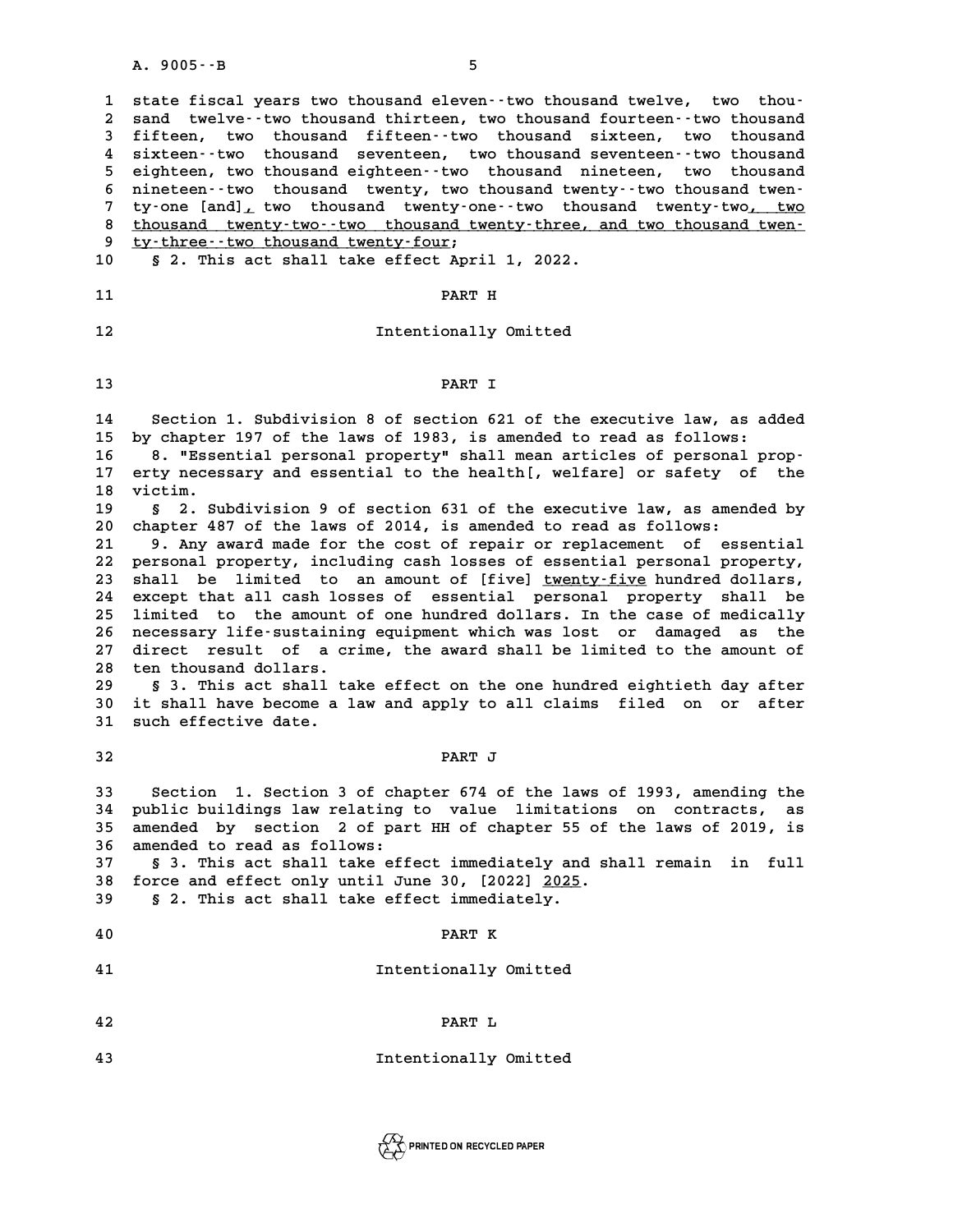|                                                  | $A.9005 - B$<br>6                                                                                                                                                                                                                                                                                                                                                                                                                                                                                                                                                                                                  |
|--------------------------------------------------|--------------------------------------------------------------------------------------------------------------------------------------------------------------------------------------------------------------------------------------------------------------------------------------------------------------------------------------------------------------------------------------------------------------------------------------------------------------------------------------------------------------------------------------------------------------------------------------------------------------------|
| 1                                                | PART M                                                                                                                                                                                                                                                                                                                                                                                                                                                                                                                                                                                                             |
| 2<br>3<br>4<br>5<br>6<br>7<br>8<br>9<br>10<br>11 | Section 1. Section 5 of chapter 396 of the laws of 2010 amending the<br>alcoholic beverage control law relating to liquidator's permits and<br>temporary retail permits, as amended by chapter 375 of the laws of 2021,<br>is amended to read as follows:<br>§ 5. This act shall take effect on the sixtieth day after it shall<br>have become a law, provided that paragraph (b) of subdivision 1 of<br>section 97-a of the alcoholic beverage control law as added by section<br>two of this act shall expire and be deemed repealed October 12, [2022]<br>2023.<br>§ 2. This act shall take effect immediately. |
| 12                                               | PART N                                                                                                                                                                                                                                                                                                                                                                                                                                                                                                                                                                                                             |
| 13                                               | Intentionally Omitted                                                                                                                                                                                                                                                                                                                                                                                                                                                                                                                                                                                              |
| 14                                               | PART O                                                                                                                                                                                                                                                                                                                                                                                                                                                                                                                                                                                                             |
| 15                                               | Intentionally Omitted                                                                                                                                                                                                                                                                                                                                                                                                                                                                                                                                                                                              |
| 16                                               | PART P                                                                                                                                                                                                                                                                                                                                                                                                                                                                                                                                                                                                             |
| 17                                               | Intentionally Omitted                                                                                                                                                                                                                                                                                                                                                                                                                                                                                                                                                                                              |

- 
- **18 PART Q**
- 18 PART Q<br>19 Intentionally Omitted
- **20 PART R**
- 20 PART R<br>21 **Intentionally Omitted**
- **22 PART S**
- PART S<br>23 Intentionally Omitted<br>23 Intentionally Omitted
- **24 PART T**
- Example of the set of the set of the set of the set of the set of the set of the set of the set of the set of the set of the set of the set of the set of the set of the set of the set of the set of the set of the set of th
- **26 PART U**

**26**<br>27 Section 1. Subdivision 6 of section 130 of the civil service law, as<br>28 Section the chapter 207 of the laws of 1979, is seended to read as **28 amended by chapter 307 of the laws of 1979, is amended to read as** Section 1. Subdivision 6 of section 130 of the civil service law, as<br>28 amended by chapter 307 of the laws of 1979, is amended to read as<br>29 follows:<br>30 6. Shift pay differentials. Whenever the director finds that under **30 4. 20 5. Show and Solution 10. Show 10. Show 10. Show 10. Show 10. Shift pay differentials. Whenever the director finds that under<br>
30 6. Shift pay differentials. Whenever the director finds that under<br>
31 proved in 20 51 provide as a set of the set of the set of the set of the set of the set of the set of the set of the prevailing wage practices in private or other public employment in the<br>
<b>31 prevailing wage practices in private or o** 30 6. Shift pay differentials. Whenever the director finds that under<br>31 prevailing wage practices in private or other public employment in the<br>32 state, employees in a given occupation receive a higher rate of pay or

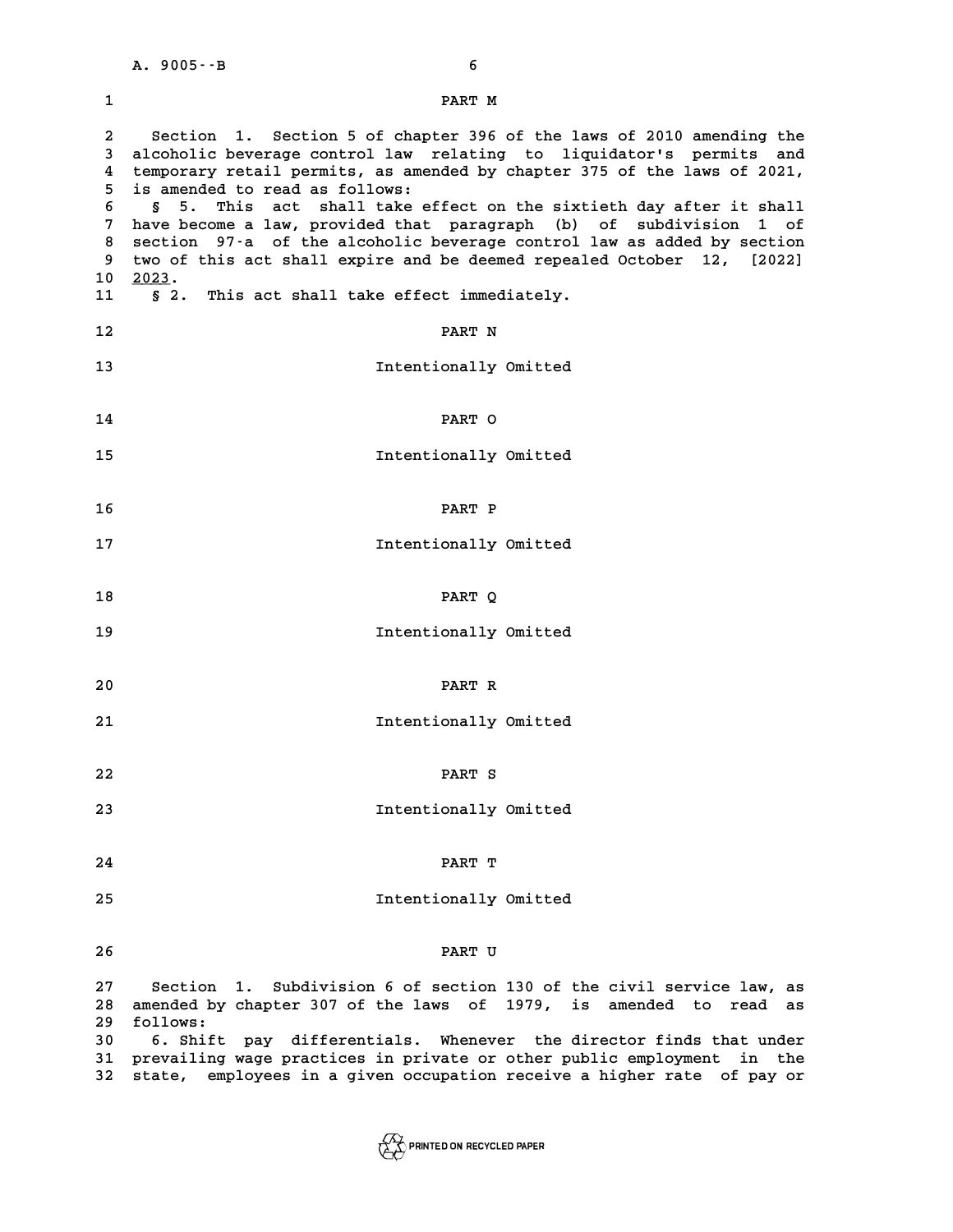**1 wage differential for a work shift other [than a normal day shift] than 2** wage differential for a work shift other [than a normal day shift] than<br>2 that which is paid to employees in the same occupation [for a normal day<br>3 shift] [he] the director may subject to the annroyal of the director **3** wage differential for a work shift other [than a normal day shift] than<br>2 that which is paid to employees in the same occupation [for a normal day<br>3 shift], [he] <u>the director</u> may, subject to the approval of the direc 2 that which is paid to employees in the same occupation [for a normal day<br>3 shift], [he] <u>the director</u> may, subject to the approval of the director<br>4 of the budget, authorize a pay differential to be paid to those employ 3 shift], [he] <u>the director</u> may, subject to the approval of the director<br>4 of the budget, authorize a pay differential to be paid to those employ-<br>5 ees in positions in the same or related occupations in the state servic 4 of the budget, authorize a pay differential to be paid to those employ-<br>5 ees in positions in the same or related occupations in the state service<br>6 and who are [regularly] assigned to an equivalent or substantially<br>7 eq 5 ees in positions in the same or related occupations in the state service<br>6 and who are [regularly] assigned to an equivalent or substantially<br>7 equivalent work shift, on a statewide basis, provided however, where the<br>8 d 8 and who are [regularly] assigned to an equivalent or substantially<br>
7 equivalent work shift, on a statewide basis, provided however, where the<br>
8 director finds that in a particular geographical area or areas wage<br>
9 pra equivalent work shift, on a statewide basis, provided however, where the 8 director finds that in a particular geographical area or areas wage<br>
9 practices would warrant a shift differential for employees in a partic-<br>
10 ular occupation then the director may grant a work shift pay differen-<br>
<sup></sup> 9 practices would warrant a shift differential for employees in a partic-<br>10 ular occupation then the director may grant a work shift pay differen-<br>11 tial for such employees, subject to the approval of the director of the 10 ular occupation then the director may grant a work shift pay differen-<br>11 tial for such employees, subject to the approval of the director of the<br>12 budget. In determining whether to authorize a pay differential the<br>13 11 tial for such employees, subject to the approval of the director of the<br>12 budget. In determining whether to authorize a pay differential the<br>13 director shall consider the various duties on each shift, [other than 12 budget. In determining whether to authorize a pay differential the<br>13 director shall consider the various duties on each shift, [other than<br>14 the normal day shift,] in relation to the normal day shift. A pay 13 director shall consider the various duties on each shift, [other than<br>
14 the normal day shift,] in relation to the normal day shift. A pay<br>
15 differential under this subdivision shall be a percentage of basic sala-<br>
<sup></sup> 14 the normal day shift,] in relation to the normal day shift. A pay<br>15 differential under this subdivision shall be a percentage of basic sala-<br>16 ry, an hourly rate, an annual rate, or a fixed dollar amount per pay<br>17 pe 15 differential under this subdivision shall be a percentage of basic sala-<br>16 ry, an hourly rate, an annual rate, or a fixed dollar amount per pay<br>17 period, as prescribed in each case by the director of the classificatio 16 ry, an hourly rate, an annual rate, or a fixed dollar amount per pay<br>17 period, as prescribed in each case by the director of the classification<br>18 and compensation division subject to approval of the director of the<br>hy 17 period, as prescribed in each case by the director of the classification<br>18 and compensation division subject to approval of the director of the<br>19 budget. Such differential shall be paid in addition to and shall not be 18 and compensation division subject to approval of the director of the budget. Such differential shall be paid in addition to and shall not be 20 part of an employee's basic annual salary, and shall not affect or 21 impai budget. Such differential shall be paid in addition to and shall not be 20 part of an employee's basic annual salary, and shall not affect or<br>21 impair any performance advancement payments, performance awards, longev-<br>22 ity payments or other rights or benefits to which an employee may be<br>23 e 21 impair any performance advancement payments, performance awards, longev-<br>22 ity payments or other rights or benefits to which an employee may be<br>23 entitled under the provisions of this chapter, provided, however, that<br> 22 ity payments or other rights or benefits to which an employee may be<br>23 entitled under the provisions of this chapter, provided, however, that<br>24 any differential payable pursuant to this subdivision shall be included<br>2 23 entitled under the provisions of this chapter, provided, however, that<br>24 any differential payable pursuant to this subdivision shall be included<br>25 as compensation for retirement purposes. A pay differential shall be<br>2 24 any differential payable pursuant to this subdivision shall be included<br>25 as compensation for retirement purposes. A pay differential shall be<br>26 terminated for any employee when [he] the employee ceases to be employed 25 as compensation for retirement purposes. A pay differential shall be<br>26 terminated for any employee when [he] <u>the employee</u> ceases to be employed<br>27 in the work shift or position for which such pay differential was<br>28 26 terminated for any employee when [he] the employee ceases to be employed<br>27 in the work shift or position for which such pay differential was<br>28 authorized. A pay differential shall remain in effect until terminated<br>29 27 in the work shift or position for which such pay differential was<br>28 authorized. A pay differential shall remain in effect until terminated<br>29 by the director of the classification and compensation division with the<br>20 28 authorized. A pay differential shall remain in effect until terminated<br>29 by the director of the classification and compensation division with the<br>30 consent of the director of the budget or until a new pay differential **29 by the director of the classification and compensation division with the consent of the director of the budget or until a new pay differential is authorized pursuant to this subdivision. The director of the budget may<br>** 30 consent of the director of the budget or until a new pay differential is<br>31 authorized pursuant to this subdivision. The director of the budget may<br>32 adopt such regulations as [he may deem] necessary to carry out the<br>3 31 authorized pursuant to this subdiv<br>32 adopt such regulations as [he<br>33 provisions of this subdivision. 32 adopt such regulations as [he may deem] nec<br>33 provisions of this subdivision.<br>34 § 2. This act shall take effect immediately. 33 provisions of this subdivision.<br>34 § 2. This act shall take effect immediately.<br>35 **PART V** 

# **25** Intentionally Omitted<br> **36** Intentionally Omitted

- **37 PART W 28** Intentionally Omitted<br> **38** Intentionally Omitted
	-

# **39 PART X**

**40 Section 1. Subparagraph (vi) of paragraph b of subdivision 10 of<br>40 Section 1. Subparagraph (vi) of paragraph b of subdivision 10 of<br>41 Section 54 of the state finance law as added by section 1 of part CCC 40** Section 1. Subparagraph (vi) of paragraph b of subdivision 10 of<br>41 section 54 of the state finance law, as added by section 1 of part GGG<br>42 of shaptor 59 of the laws of 2021 is aroughed to read as follows: **40** Section 1. Subparagraph (vi) of paragraph b of subdivision 10<br>**41** section 54 of the state finance law, as added by section 1 of part<br>**42** of chapter 59 of the laws of 2021, is amended to read as follows:<br>(vi) Notwith 41 section 54 of the state finance law, as added by section 1 of part GGG<br>42 of chapter 59 of the laws of 2021, is amended to read as follows:<br>(vi) Notwithstanding subparagraph (i) of this paragraph, within<br>44 amounts appr 42 of chapter 59 of the laws of 2021, is amended to read as follows:<br>
43 (vi) Notwithstanding subparagraph (i) of this paragraph, within<br>
44 amounts appropriated in the state fiscal year commencing April first,<br>
<sup>15</sup> two t 42 of chapter 59 of the laws of 2021, is amended to read as follows:<br>
43 (vi) Notwithstanding subparagraph (i) of this paragraph, within<br>
44 amounts appropriated in the state fiscal year commencing April first,<br>
45 two tho 44 amounts appropriated in the state fiscal year commencing April first,<br>45 two thousand [twenty-one] <u>twenty-two</u>, and annually thereafter, there<br>46 shall be apportioned and paid to each municipality a base level grant in 45 two thousand [twenty-one] <u>twenty-two</u>, and annually thereafter, there<br>46 shall be apportioned and paid to each municipality a base level grant in<br>47 an amount equal to the aid received by such municipality in the state 47 an amount equal to the aid received by such municipality in the state<br>48 fiscal year commencing April first, two thousand [nineteen] <u>eighteen</u>;

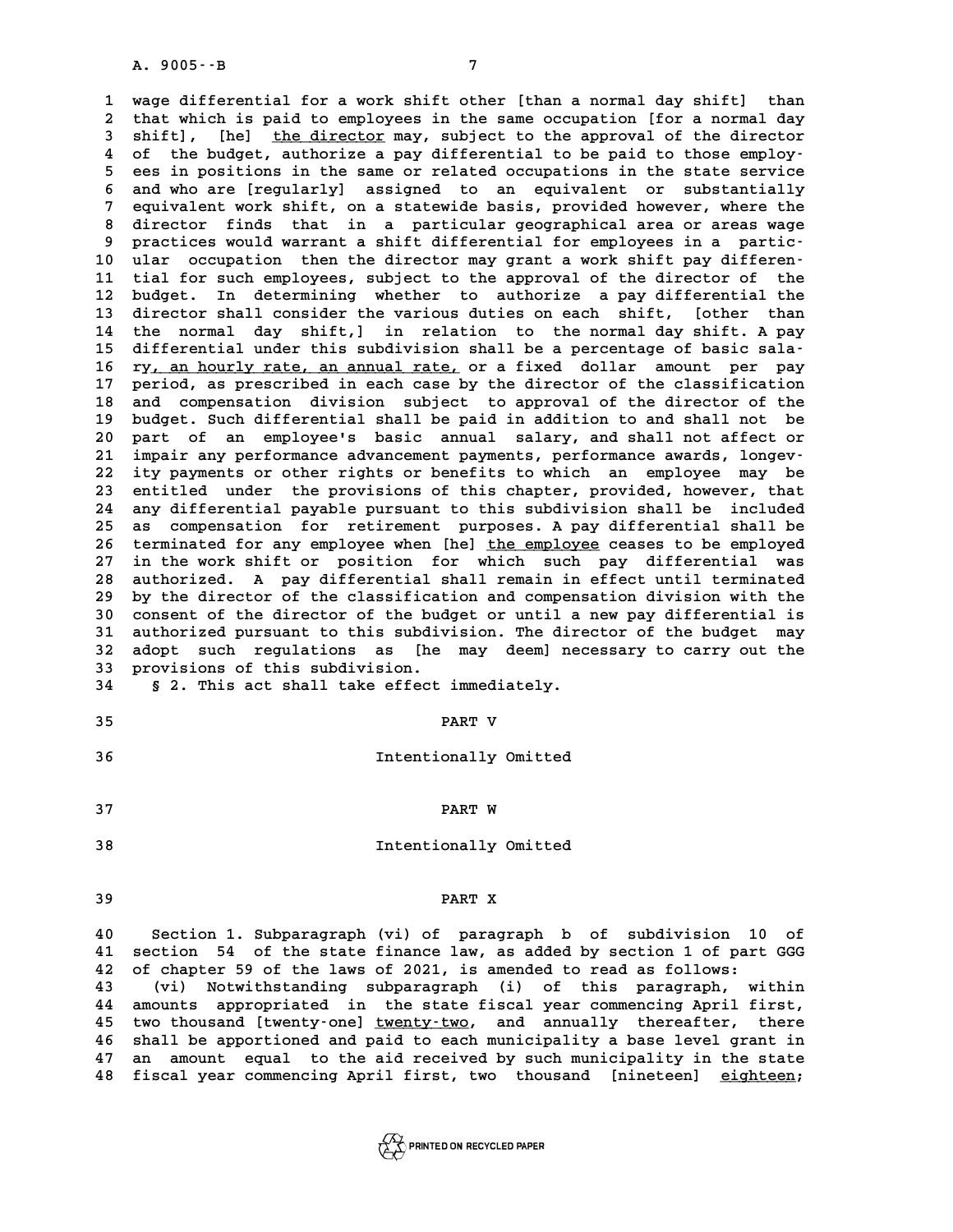**1 provided, however, and notwithstanding any law to the contrary, in the 2** provided, however, and notwithstanding any law to the contrary, in the<br>2 state fiscal year commencing April first, two thousand twenty-one, and<br>3 annually thereafter, the town of Balm Tree shall receive a base level 1 provided, however, and notwithstanding any law to the contrary, in the<br>2 state fiscal year commencing April first, two thousand twenty-one, and<br>3 annually thereafter, the town of Palm Tree shall receive a base level<br>4 gr 2 state fiscal year commencing April first, two thousand twenty-one, and<br>3 annually thereafter, the town of Palm Tree shall receive a base level<br>4 grant of twenty-four thousand two hundred thirteen dollars, and the<br>5 willi 3 annually thereafter, the town of Palm Tree shall receive a base level<br>4 grant of twenty-four thousand two hundred thirteen dollars, and the<br>5 village of Sagaponack shall receive a base level grant of two thousand<br>6 dolla 4 grant of twenty-four thousand two hundred thirteen dollars, and the<br>5 village of Sagaponack shall receive a base level grant of two thousand<br>6 dollars, and the village of Woodbury shall receive a base level grant of<br>7 tw 5 village of Sagaponack shall receive a base level grant of two thousand<br>6 dollars, and the village of Woodbury shall receive a base level grant of<br>7 twenty-seven thousand dollars, and the village of South Blooming Grove<br>8 8 dollars, and the village of Woodbury shall receive a base level grant of<br>7 twenty-seven thousand dollars, and the village of South Blooming Grove<br>8 shall receive a base level grant of nineteen thousand dollars.<br>8 2. Para

9 **19 State 10 State 10 State 10 State 10 State 10** Shall receive a base level grant of nineteen thousand dollars.<br>9 § 2. Paragraph 3 of subdivision (c) of section 1261 of the tax law, as<br>10 amended by section 1 of part NN 8 shall receive a base level grant of nineteen thousand dollars.<br>
9 § 2. Paragraph 3 of subdivision (c) of section 1261 of the tax law, as<br>
10 amended by section 1 of part NN of chapter 55 of the laws of 2020, is<br>
<sup>11</sup> ame 9 § 2. Paragraph 3 of subdivis<br>10 amended by section 1 of part N.<br>11 amended to read as follows:<br><sup>12</sup> (<sup>2)</sup> Hoveyer, the taxes person **10 amended by section 1 of part NN of chapter 55 of the laws of 2020, is<br>11 amended to read as follows:**<br>12 (3) However, the taxes, penalties and interest which (i) the county of<br>13 Nassau (ii) the county of Frie to the e

11 amended to read as follows:<br>
12 (3) However, the taxes, penalties and interest which (i) the county of<br>
13 Nassau, (ii) the county of Erie, to the extent the county of Erie is<br>
14 contractually or statutorily obligated 12 (3) However, the taxes, penalties and interest which (i) the county of<br>13 Nassau, (ii) the county of Erie, to the extent the county of Erie is<br>14 contractually or statutorily obligated to allocate and apply or pay net<br>1 13 Nassau, (ii) the county of Erie, to the extent the county of Erie is<br>14 contractually or statutorily obligated to allocate and apply or pay net<br>15 collections to the city of Buffalo and to the extent that such county<br>16 14 contractually or statutorily obligated to allocate and apply or pay net<br>15 collections to the city of Buffalo and to the extent that such county<br>16 has set aside net collections for educational purposes attributable to<br> 15 collections to the city of Buffalo and to the extent that such county<br>16 has set aside net collections for educational purposes attributable to<br>17 the Buffalo school district, or the city of Buffalo or (iii) the county<br> 16 has set aside net collections for educational purposes attributable to<br>17 the Buffalo school district, or the city of Buffalo or (iii) the county<br>18 of Erie is authorized to impose pursuant to section twelve hundred ten 17 the Buffalo school district, or the city of Buffalo or (iii) the county<br>18 of Erie is authorized to impose pursuant to section twelve hundred ten<br>19 of this article, other than such taxes in the amounts described, respe 18 of Erie is authorized to impose pursuant to section twelve hundred ten<br>19 of this article, other than such taxes in the amounts described, respec-<br>20 tively, in subdivisions one and two of section one thousand two hundr of this article, other than such taxes in the amounts described, respec-20 tively, in subdivisions one and two of section one thousand two hundred<br>
21 sixty-two-e of this part, during the period that such section authorizes<br>
22 Nassau county to establish special or local assistance programs th 21 sixty-two-e of this part, during the period that such section authorizes<br>22 Nassau county to establish special or local assistance programs there-<br>23 under, together with any penalties and interest related thereto, and<br> 22 Nassau county to establish special or local assistance programs there-<br>23 under, together with any penalties and interest related thereto, and<br>24 after the comptroller has reserved such refund fund and such costs,<br>25 ab 23 under, together with any penalties and interest related thereto, and after the comptroller has reserved such refund fund and such costs, shall, commencing on the next payment date after the effective date of this senten 24 after the comptroller has reserved such refund fund and such costs,<br>25 shall, commencing on the next payment date after the effective date of<br>26 this sentence and of each month thereafter, until such date as (i) the<br>27 25 shall, commencing on the next payment date after the effective date of<br>26 this sentence and of each month thereafter, until such date as (i) the<br>27 Nassau county interim finance authority shall have no obligations<br>28 ou 26 this sentence and of each month thereafter, until such date as (i) the<br>27 Nassau county interim finance authority shall have no obligations<br>28 outstanding, or (ii) the Buffalo fiscal stability authority shall cease<br>29 t 27 Nassau county interim finance authority shall have no obligations<br>28 outstanding, or (ii) the Buffalo fiscal stability authority shall cease<br>29 to exist, or (iii) the Erie county fiscal stability authority shall<br>30 ceas 28 outstanding, or (ii) the Buffalo fiscal stability authority shall cease<br>29 to exist, or (iii) the Erie county fiscal stability authority shall<br>30 cease to exist, be paid by the comptroller, respectively, to (i) the<br>31 N 29 to exist, or (iii) the Erie county fiscal stability authority shall<br>30 cease to exist, be paid by the comptroller, respectively, to (i) the<br>31 Nassau county interim finance authority to be applied by the Nassau<br>22 count 30 cease to exist, be paid by the comptroller, respectively, to (i) the Nassau county interim finance authority to be applied by the Nassau county interim finance authority, or (ii) to the Buffalo fiscal stabili-<br><sup>33</sup> ty a **31 Nassau county interim finance authority to be applied by the Nassau county interim finance authority, or (ii) to the Buffalo fiscal stabili-<br>33 ty authority to be applied by the Buffalo fiscal stability authority, or<br>2** 32 county interim finance authority, or (ii) to the Buffalo fiscal stabili-<br>33 ty authority to be applied by the Buffalo fiscal stability authority, or<br>34 (iii) to the Erie county fiscal stability authority to be applied b 32 county interim finance authority, or (ii) to the Buffalo fiscal stabili-<br>33 ty authority to be applied by the Buffalo fiscal stability authority, or<br>34 (iii) to the Erie county fiscal stability authority, as the case ma 34 (iii) to the Erie county fiscal stability authority to be applied by the<br>35 Erie county fiscal stability authority, as the case may be, in the<br>36 following order of priority: first pursuant to the Nassau county interim<br> **35 Erie county fiscal stability authority, as the case may be, in the following order of priority: first pursuant to the Nassau county interim<br>37 finance authority's contracts with bondholders or the Buffalo fiscal<br>38 sta 36 following order of priority: first pursuant to the Nassau county interim<br>37 finance authority's contracts with bondholders or the Buffalo fiscal<br>38 stability authority's contracts with bondholders or the Erie county<br>53** 37 finance authority's contracts with bondholders or the Buffalo fiscal<br>38 stability authority's contracts with bondholders or the Erie county<br>39 fiscal stability authority's contracts with bondholders, respectively,<br>then 38 stability authority's contracts with bondholders or the Erie county<br>
40 fiscal stability authority's contracts with bondholders, respectively,<br>
40 then to pay the Nassau county interim finance authority's operating<br>
41 **40 fiscal stability authority's contracts with bondholders, respectively,**<br> **40 then to pay the Nassau county interim finance authority's operating**<br> **41 expenses not otherwise provided for or the Buffalo fiscal stability** 40 then to pay the Nassau county interim finance authority's operating<br>41 expenses not otherwise provided for or the Buffalo fiscal stability<br>42 authority's operating expenses not otherwise provided for or the Erie<br>43 coun 41 expenses not otherwise provided for or the Buffalo fiscal stability<br>42 authority's operating expenses not otherwise provided for or the Erie<br>43 county fiscal stability authority's operating expenses not otherwise<br>44 pro 42 authority's operating expenses not otherwise provided for or the Erie<br>43 county fiscal stability authority's operating expenses not otherwise<br>44 provided for, respectively, [then (i) for the Nassau county interim<br>45 fin 43 county fiscal stability authority's operating expenses not otherwise<br>44 provided for, respectively, [then (i) for the Nassau county interim<br>45 finance authority to pay to the state as soon as practicable in the<br>46 month 44 provided for, respectively, [then (i) for the Nassau county interim<br>45 finance authority to pay to the state as soon as practicable in the<br>46 months of May and December each year, the amount necessary to fulfill<br><sup>47</sup> th **45 finance authority to pay to the state as soon as practicable in the months of May and December each year, the amount necessary to fulfill**<br>47 the town and village distribution requirement on behalf of Nassau county<br>18 **46 months of May and December each year, the amount necessary to fulfill**<br>47 the town and village distribution requirement on behalf of Nassau county<br>48 pursuant to paragraph five-a of this subdivision, or (ii) for the<br>19 47 the town and village distribution requirement on behalf of Nassau county<br>48 pursuant to paragraph five-a of this subdivision, or (ii) for the<br>49 Buffalo fiscal stability authority to pay to the state as soon as prac-<br>50 80 pursuant to paragraph five-a of this subdivision, or (ii) for the<br>49 Buffalo fiscal stability authority to pay to the state as soon as prac-<br>50 ticable in the months of May and December each year, the percentage of<br>51 t Buffalo fiscal stability authority to pay to the state as soon as practicable in the months of May and December each year, the percentage of the amount necessary to fulfill the town and village distribution<br>
For examing th 50 ticable in the months of May and December each year, the percentage of<br>51 the amount necessary to fulfill the town and village distribution<br>52 requirement on behalf of Erie county pursuant to paragraph five-a of<br>this su 51 the amount necessary to fulfill the town and village distribution<br>52 requirement on behalf of Erie county pursuant to paragraph five-a of<br>53 this subdivision that equates to the percentage of the county net<br>54 collectio 52 requirement on behalf of Erie county pursuant to paragraph five-a of<br>53 this subdivision that equates to the percentage of the county net<br>54 collections that the city of Buffalo and the Buffalo city school<br>55 district t 53 this subdivision that equates to the percentage of the county net<br>54 collections that the city of Buffalo and the Buffalo city school<br>55 district, together, are due in the months of May and December each year,<br>56 av (ii 53 this subdivision that equates to the percentage of the county net<br>54 collections that the city of Buffalo and the Buffalo city school<br>55 district, together, are due in the months of May and December each year,<br>56 or (ii

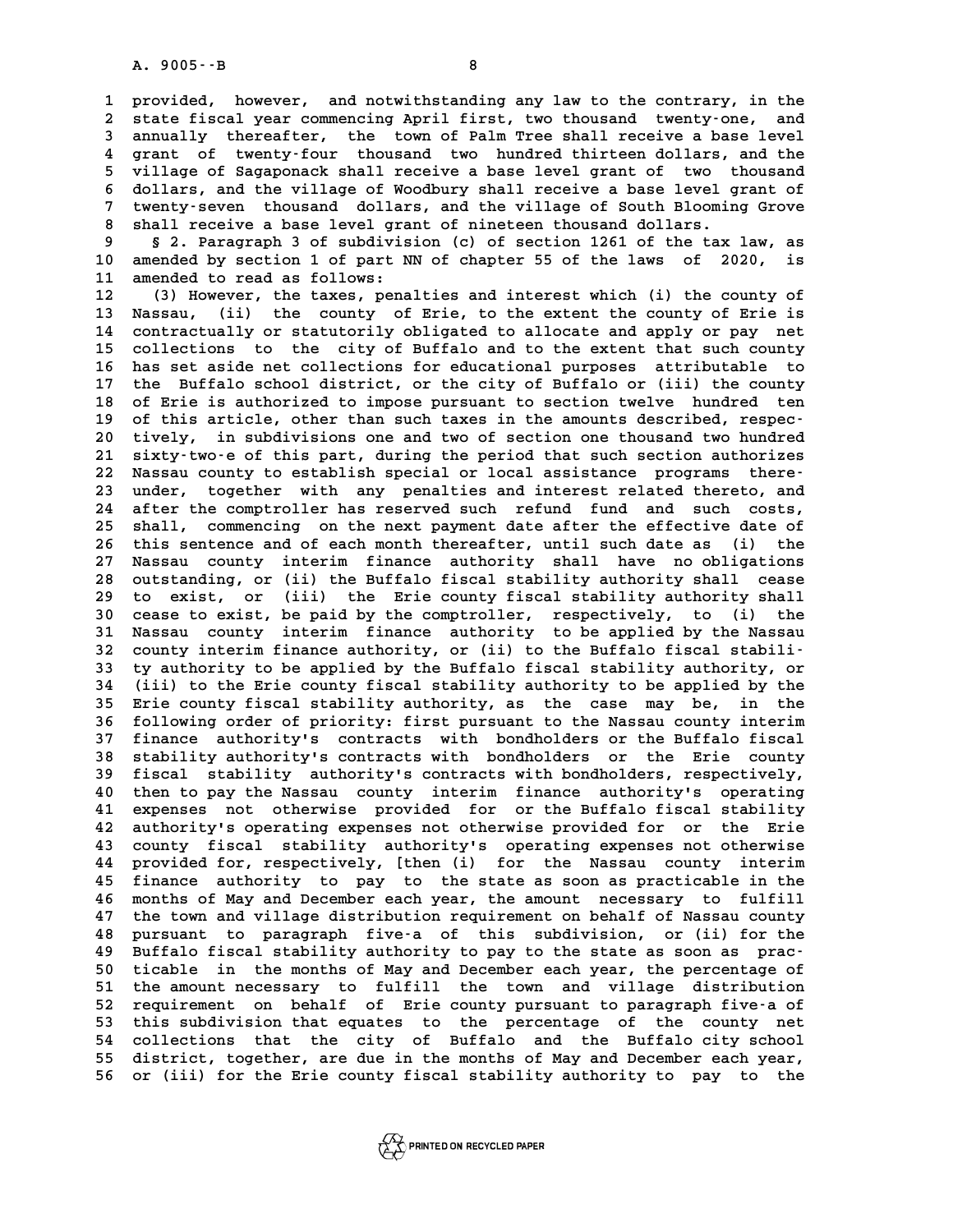**1 state as soon as practicable in the months of May and December each 2** state as soon as practicable in the months of May and December each<br>2 year, the amount necessary to fulfill the town and village distribution<br>3 requirement on behalf of Frie county pursuant to paragraph five a of 1 state as soon as practicable in the months of May and December each<br>2 year, the amount necessary to fulfill the town and village distribution<br>3 requirement on behalf of Erie county pursuant to paragraph five-a of<br><sup>4</sup> thi 4 year, the amount necessary to fulfill the town and village distribution<br>3 requirement on behalf of Erie county pursuant to paragraph five-a of<br>4 this subdivision, less the amount being paid to the state by the Buffalo<br>5 **5 find Theory Fiscal stability** authority in each respective month,] and then (i)<br>5 fiscal stability authority in each respective month,] and then (i)<br>5 **sympalsis is also process contract the Maggium** state finance sut 4 this subdivision, less the amount being paid to the state by the Buffalo<br>5 fiscal stability authority in each respective month, and then (i)<br>6 pursuant to the Nassau county interim finance authority's agreements<br>7 with t 5 fiscal stability authority in each respective month, and then (i)<br>6 pursuant to the Nassau county interim finance authority's agreements<br>7 with the county of Nassau, which agreements shall require the Nassau<br>8 county int 8 pursuant to the Nassau county interim finance authority's agreements<br>7 with the county of Nassau, which agreements shall require the Nassau<br>8 county interim finance authority to transfer such taxes, penalties and<br>interes 7 with the county of Nassau, which agreements shall require the Nassau<br>8 county interim finance authority to transfer such taxes, penalties and<br>9 interest remaining after providing for contractual or other obligations **10 of the Nassau county interim finance authority, and subject to any** 9 interest remaining after providing for contractual or other obligations<br>10 of the Nassau county interim finance authority, and subject to any<br>11 agreement between such authority and the county of Nassau, to the county<br>12 10 of the Nassau county interim finance authority, and subject to any<br>11 agreement between such authority and the county of Nassau, to the county<br>12 of Nassau as frequently as practicable; or (ii) pursuant to the Buffalo<br>1 11 agreement between such authority and the county of Nassau, to the county<br>12 of Nassau as frequently as practicable; or (ii) pursuant to the Buffalo<br>13 fiscal stability authority's agreements with the city of Buffalo, wh 12 of Nassau as frequently as practicable; or (ii) pursuant to the Buffalo<br>13 fiscal stability authority's agreements with the city of Buffalo, which<br>14 agreements shall require the Buffalo fiscal stability authority to<br>15 13 fiscal stability authority's agreements with the city of Buffalo, which<br>14 agreements shall require the Buffalo fiscal stability authority to<br>15 transfer such taxes, penalties and interest remaining after providing<br>16 f 14 agreements shall require the Buffalo fiscal stability authority to<br>15 transfer such taxes, penalties and interest remaining after providing<br>16 for contractual or other obligations of the Buffalo fiscal stability<br>17 auth 15 transfer such taxes, penalties and interest remaining after providing<br>16 for contractual or other obligations of the Buffalo fiscal stability<br>17 authority, and subject to any agreement between such authority and the<br>18 16 for contractual or other obligations of the Buffalo fiscal stability<br>17 authority, and subject to any agreement between such authority and the<br>18 city of Buffalo, to the city of Buffalo or the city of Buffalo school<br>dis 17 authority, and subject to any agreement between such authority and the<br>18 city of Buffalo, to the city of Buffalo or the city of Buffalo school<br>19 district, as the case may be, as frequently as practicable; or (iii) 20 pursuant to the city of Buffalo or the city of Buffalo school<br>
20 pursuant to the Erie county fiscal stability authority's agreements with<br>
21 the county of Frie, which agreements shall require the Frie county 19 district, as the case may be, as frequently as practicable; or (iii)<br>20 pursuant to the Erie county fiscal stability authority's agreements with<br>21 the county of Erie, which agreements shall require the Erie county<br>22 f 20 pursuant to the Erie county fiscal stability authority's agreements with<br>
21 the county of Erie, which agreements shall require the Erie county<br>
22 fiscal stability authority to transfer such taxes, penalties and inter-21 the county of Erie, which agreements shall require the Erie county<br>22 fiscal stability authority to transfer such taxes, penalties and inter-<br>23 est remaining after providing for contractual or other obligations of<br>24 t 22 fiscal stability authority to transfer such taxes, penalties and inter-<br>23 est remaining after providing for contractual or other obligations of<br>24 the Erie county fiscal stability authority, and subject to any agreemen 23 est remaining after providing for contractual or other obligations of<br>24 the Erie county fiscal stability authority, and subject to any agreement<br>25 between such authority and the county of Erie, to the county of Erie a 24 the Erie county fiscal stability authority, and subject to any agreement<br>25 between such authority and the county of Erie, to the county of Erie as<br>26 frequently as practicable. During the period that the comptroller is 25 between such authority and the county of Erie, to the county of Erie as<br>26 frequently as practicable. During the period that the comptroller is<br>27 required to make payments to the Nassau county interim finance authority 26 frequently as practicable. During the period that the comptroller is<br>27 required to make payments to the Nassau county interim finance authority<br>28 described in the previous sentence, the county of Nassau shall have no<br> 27 required to make payments to the Nassau county interim finance authority<br>28 described in the previous sentence, the county of Nassau shall have no<br>29 right, title or interest in or to such taxes, penalties and interest<br> described in the previous sentence, the county of Nassau shall have no<br>29 right, title or interest in or to such taxes, penalties and interest<br>30 required to be paid to the Nassau county interim finance authority,<br>31 exect 29 right, title or interest in or to such taxes, penalties and interest<br>30 required to be paid to the Nassau county interim finance authority,<br>31 except as provided in such authority's agreements with the county of<br><sup>32</sup> Na 30 required to be paid to the Nassau county interim finance authority,<br>31 except as provided in such authority's agreements with the county of<br>32 Nassau. During the period that the comptroller is required to make<br>33 navmen 31 except as provided in such authority's agreements with the county of Nassau. During the period that the comptroller is required to make payments to the Buffalo fiscal stability authority described in the second previous 32 Nassau. During the period that the comptroller is required to make<br>33 payments to the Buffalo fiscal stability authority described in the<br>34 second previous sentence, the city of Buffalo and such school district<br>35 shal **35 shall have no right, title or interest in or to such taxes, penalties** 34 second previous sentence, the city of Buffalo and such school district<br>
35 shall have no right, title or interest in or to such taxes, penalties<br>
36 and interest required to be paid to the Buffalo fiscal stability autho 35 shall have no right, title or interest in or to such taxes, penalties<br>36 and interest required to be paid to the Buffalo fiscal stability author-<br>37 ity, except as provided in such authority's agreements with the city o 36 and interest required to be paid to the Buffalo fiscal stability author-<br>37 ity, except as provided in such authority's agreements with the city of<br>38 Buffalo. During the period that the comptroller is required to make<br> **37 ity, except as provided in such authority's agreements with the city of Buffalo. During the period that the comptroller is required to make payments to the Erie county fiscal stability authority described in the third** Buffalo. During the period that the comptroller is required to make<br>
40 third previous sentence, the county of Erie shall have no right, title<br>
40 third previous sentence, the county of Erie shall have no right, title<br>
41 39 payments to the Erie county fiscal stability authority described in the<br>40 third previous sentence, the county of Erie shall have no right, title<br>41 or interest in or to such taxes, penalties and interest required to be **40 third previous sentence, the county of Erie shall have no right, title**<br>41 or interest in or to such taxes, penalties and interest required to be<br>42 paid to the Erie county fiscal stability authority, except as provide 41 or interest in or to such taxes, penalties and interest re<br>42 paid to the Erie county fiscal stability authority, exce<br>43 in such authority's agreements with the county of Erie.<br>44 5.3 Personant 5-2 of subdivision (3) o **42 paid to the Erie county fiscal stability authority, except as provided<br>43 in such authority's agreements with the county of Erie.<br>44 § 3. Paragraph 5-a of subdivision (c) of section 1261 of the tax law<br>45 is PEREALED** 

in such authority's agreements with the county of Erie.<br>44 § 3. Paragraph 5-a of subdivision (c) of section 1261 of the tax law<br>45 is REPEALED.<br>46 § 4. Subdivision 5 of section 3657 of the public authorities law, as § 3. Paragraph 5-a of subdivision (c) of section 1261 of the tax law<br>45 is REPEALED.<br>46 § 4. Subdivision 5 of section 3657 of the public authorities law, as<br>47 amended by section 3 of part NN of chapter 55 of the laws of 2

**45 is REPEALED.**<br>46 § 4. Subdivision 5 of section 3657 of the public authorities law, as<br>47 amended by section 3 of part NN of chapter 55 of the laws of 2020, is<br>48 amended to read as follows: 46 § 4. Subdivision 5 of sect<br>47 amended by section 3 of part N.<br>48 amended to read as follows:<br><sup>49</sup> **by the Communish of the Section** 47 amended by section 3 of part NN of chapter 55 of the laws of 2020, is<br>48 amended to read as follows:<br>5. Tax revenues received by the authority pursuant to section twelve<br>50 bundred givty.org of the tax law, together wit

48 amended to read as follows:<br>49 5. Tax revenues received by the authority pursuant to section twelve<br>50 hundred sixty-one of the tax law, together with any other revenues<br>51 received by the authority shall be applied in 5. Tax revenues received by the authority pursuant to section twelve<br>
50 hundred sixty-one of the tax law, together with any other revenues<br>
51 received by the authority, shall be applied in the following order of<br>
52 prio 50 hundred sixty-one of the tax law, together with any other revenues<br>51 received by the authority, shall be applied in the following order of<br>52 priority: first pursuant to the authority's contracts with bondholders,<br>53 t 51 received by the authority, shall be applied in the following order of<br>52 priority: first pursuant to the authority's contracts with bondholders,<br>53 then to pay the authority's operating expenses not otherwise provided<br>5 52 priority: first pursuant to the authority's contracts with bondholders,<br>
53 then to pay the authority's operating expenses not otherwise provided<br>
54 for, [then to pay to the state pursuant to paragraph three of subdivi then to pay the authority's operating expenses not otherwise provided<br>54 for, [then to pay to the state pursuant to paragraph three of subdivi-<br>55 sion (c) of section twelve hundred sixty-one of the tax law,] and then,<br>56 54 for, [then to pay to the state pursuant to paragraph three of subdivi-<br>55 sion (c) of section twelve hundred sixty-one of the tax law,] and then,<br>56 subject to the authority's agreements with the county, to transfer the

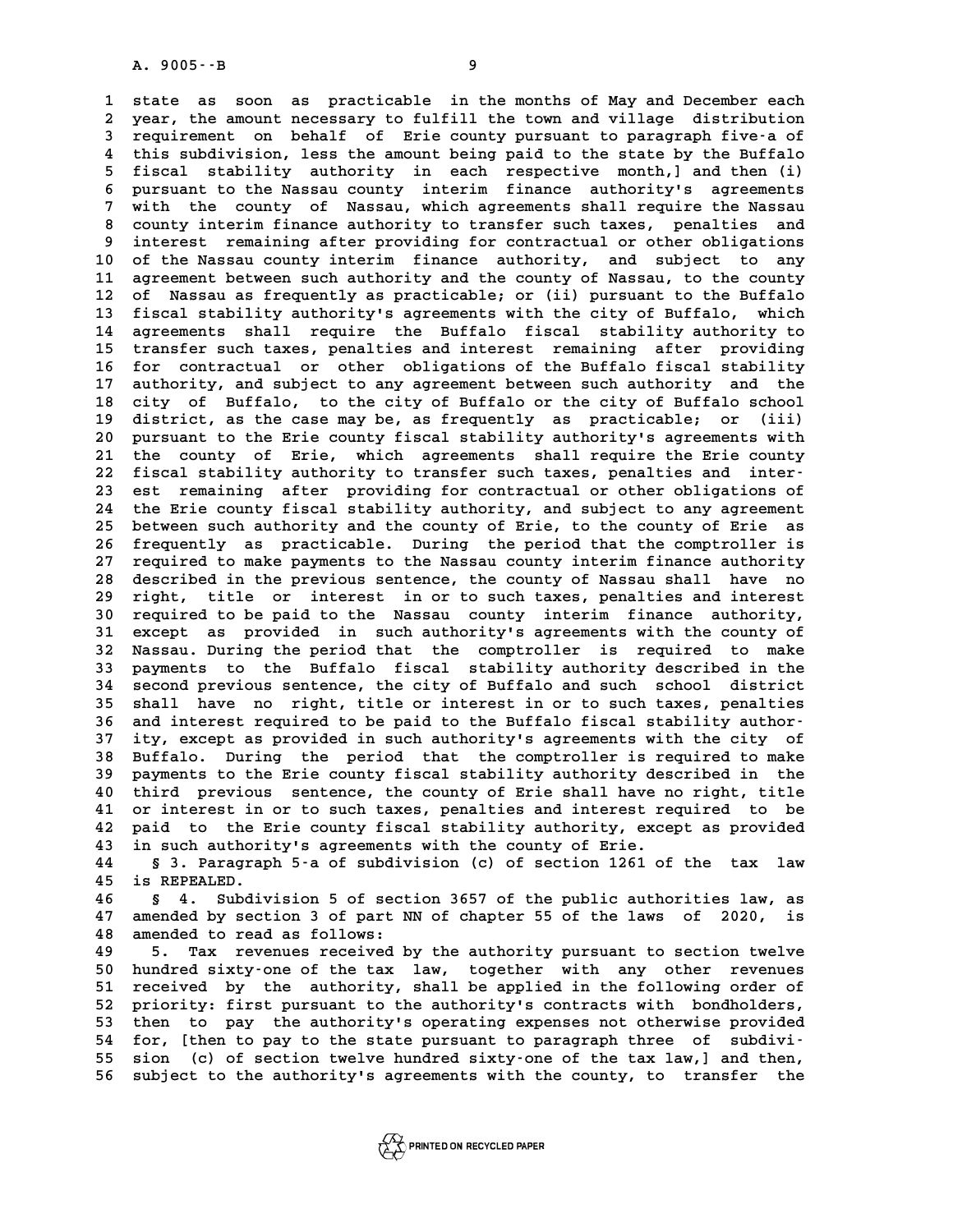A. 9005 - - B<br>10<br>1 balance of such tax revenues not required to meet contractual or other<br>2 shligations of the authority to the county as frequently as practicable. **2** balance of such tax revenues not required to meet contractual or other<br>2 obligations of the authority to the county as frequently as practicable. **3** balance of such tax revenues not required to meet contractual or other<br> **3** bligations of the authority to the county as frequently as practicable.<br> **3 5.** Subdivision 5 of section 3965 of the public authorities law,

bligations of the authority to the county as frequently as practicable.<br>
§ 5. Subdivision 5 of section 3965 of the public authorities law, as<br>
4 amended by section 5 of part NN of chapter 55 of the laws of 2020, is<br>
5 amen **5 amended by section 5 of sect<br>4 amended by section 5 of part N.<br>5 amended to read as follows:<br>5 amended to read as follows:** 4 amended by section 5 of part NN of chapter 55 of the laws of 2020, is<br>5 amended to read as follows:<br>6 5. Revenues of the authority shall be applied in the following order<br>7 of priority, first to pay dobt service or for 3

5 amended to read as follows:<br>6 5. Revenues of the authority shall be applied in the following order<br>7 of priority: first to pay debt service or for set asides to pay debt<br>8 service on the authority's bords potes or other **8 5. Revenues of the authority shall be applied in the following order<br>
7 of priority: first to pay debt service or for set asides to pay debt<br>
8 service on the authority's bonds, notes, or other obligations and to<br>
8 rep** 9 of priority: first to pay debt service or for set asides to pay debt<br>
8 service on the authority's bonds, notes, or other obligations and to<br>
9 replenish any reserve funds securing such bonds, notes or other obli-<br>
0 cat 8 service on the authority's bonds, notes, or other obligations and to<br>9 replenish any reserve funds securing such bonds, notes or other obli-<br>10 gations of the authority in accordance with the provision of indenture<br><sup>11</sup> 9 replenish any reserve funds securing such bonds, notes or other obli-<br>
10 gations of the authority in accordance with the provision of indenture<br>
11 or bond resolution of the authority; then to pay the authority's operat 10 gations of the authority in accordance with the provision of indenture<br>11 or bond resolution of the authority; then to pay the authority's operat-<br>12 ing expenses not otherwise provided for; [then to pay to the state<br>13 11 or bond resolution of the authority; then to pay the authority's operat-<br>12 ing expenses not otherwise provided for; [then to pay to the state<br>13 pursuant to paragraph three of subdivision (c) of section twelve hundred<br> 12 ing expenses not otherwise provided for; [then to pay to the state<br>13 pursuant to paragraph three of subdivision (c) of section twelve hundred<br>14 sixty-one of the tax law;] and then, subject to the authority's agree-<br>15 13 pursuant to paragraph three of subdivision (c) of section twelve hundred<br>
14 sixty-one of the tax law; and then, subject to the authority's agree-<br>
15 ments with the county for itself or on behalf of any covered organiz 14 sixty-one of the tax law;] and then, subject to the authority's agree-<br>15 ments with the county for itself or on behalf of any covered organiza-<br>16 tion to transfer as frequently as practicable the balance of revenues<br>1 15 ments with the county for itself or on behalf of any covered organiza-<br>16 tion to transfer as frequently as practicable the balance of revenues<br>17 not required to meet contractual or other obligations of the authority<br>1 16 tion to transfer as frequently as practicable the balance of revenues<br>17 not required to meet contractual or other obligations of the authority<br>18 to the county as provided in subdivision seven of this section.<br>19 \$ 6. 17 not required to meet contractual or other obligations of the authority<br>18 to the county as provided in subdivision seven of this section.<br>19 § 6. Subdivision 5 of section 3865 of the public authorities law, as<br>20 aporte

**20 american 19 and 10 and 10 american 19 and 10 and 10 amended by section 4 of part NN of chapter 55 of the laws of 2020, is<br>
20 amended by section 4 of part NN of chapter 55 of the laws of 2020, is<br>
21 amended to read as** 19 § 6. Subdivision 5 of sect<br>20 amended by section 4 of part N.<br>21 amended to read as follows:<br><sup>22</sup> <sup>5</sup> Povenues of the authori 20 amended by section 4 of part NN of chapter 55 of the laws of 2020, is<br>21 amended to read as follows:<br>22 5. Revenues of the authority shall be applied in the following order<br>23 of priority: first to pay debt service or f

21 amended to read as follows:<br>22 5. Revenues of the authority shall be applied in the following order<br>23 of priority: first to pay debt service or for set asides to pay debt<br>24 service on the authority's bonds, notes, or **22 5. Revenues of the authority shall be applied in the following order**<br>**23 of priority: first to pay debt service or for set asides to pay debt**<br>**24 service on the authority's bonds, notes, or other obligations and to**<br> 23 of priority: first to pay debt service or for set asides to pay debt<br>
24 service on the authority's bonds, notes, or other obligations and to<br>
25 replenish any reserve funds securing such bonds, notes or other obli-<br>
26 24 service on the authority's bonds, notes, or other obligations and to<br>25 replenish any reserve funds securing such bonds, notes or other obli-<br>26 gations of the authority, in accordance with the provision of any inden-<br><sup></sup> 25 replenish any reserve funds securing such bonds, notes or other obli-<br>26 gations of the authority, in accordance with the provision of any inden-<br>27 ture or bond resolution of the authority; then to pay the authority's 26 gations of the authority, in accordance with the provision of any inden-<br>27 ture or bond resolution of the authority; then to pay the authority's<br>28 operating expenses not otherwise provided for; [then to pay to the sta 27 ture or bond resolution of the authority; then to pay the authority's<br>28 operating expenses not otherwise provided for; [then to pay to the state<br>29 pursuant to paragraph three of subdivision (c) of section twelve hundr 30 operating expenses not otherwise provided for; [then to pay to the state<br>
29 pursuant to paragraph three of subdivision (c) of section twelve hundred<br>
30 sixty-one of the tax law;] and then, subject to the authority's a 29 pursuant to paragraph three of subdivision (c) of section twelve hundred<br>30 sixty-one of the tax law;] and then, subject to the authority's agree-<br>31 ment with the city, for itself or on behalf of the city's dependent<br>2 30 sixty-one of the tax law; and then, subject to the authority's agree-<br>31 ment with the city, for itself or on behalf of the city's dependent<br>32 school district and any other covered organization, to transfer as<br>33 frequ 31 ment with the city, for itself or on behalf of the city's dependent<br>32 school district and any other covered organization, to transfer as<br>33 frequently as practicable the balance of revenues not required to meet<br>34 cont **32** school district and any other covered organization, to transfer as 33 frequently as practicable the balance of revenues not required to meet<br>34 contractual or other obligations of the authority to the city or the<br>35 city's dependent school district as provided in subdivision seven of<br>36 t 34 contractual or other obligations of the authority to the city or the<br>35 city's dependent school district as provided in subdivision seven of<br>36 this section.<br>37 § 7. This act shall take effect July 1, 2022. 35 city's dependent school district as provided in subdivision seven of

## **57.** This act shall take effect July 1, 2022.<br>38 PART Y

**39 Section 1. The state comptroller is hereby authorized and directed to 40** Section 1. The state comptroller is hereby authorized and directed to<br>40 loan money in accordance with the provisions set forth in subdivision 5<br>41 of section 4 of the state finance law, to the following funds, and/or **40** Section 1. The state comptroller is hereby authorized and directed to<br>40 loan money in accordance with the provisions set forth in subdivision 5<br>41 of section 4 of the state finance law to the following funds and/or 40 loan money<br>41 of section 4<br>42 accounts:<br><sup>43</sup> 1 <sup>DOL</sup>-Chi 41 of section 4 of the state finance law to the followi:<br>42 accounts:<br>43 1. DOL-Child performer protection account (20401). **42 accounts:<br>43 1. DOL–Child performer protection account (20401).<br>44 2. Local government records management account (20501).**<br>45 3 Child boalth plus program asseunt (20810).

1. DOL-Child performer protection account (20401).<br>
44 2. Local government records management account (20<br>
45 3. Child health plus program account (20810).<br>
46 4. EPIC premium account (20818). **44 2. Local government records managem<br>
45 3. Child health plus program accoun<br>
46 4. EPIC premium account (20818).**<br>
<sup>47</sup> 5. Education - Now (20001)

3. Child health plus program account (20810).<br> **46 4. EPIC premium account (20818).**<br> **47 5. Education - New (20901).**<br> **48 6. VLT** - Sound basic education fund (20904). **46 4. EPIC premium account (20818).<br>
47 5. Education - New (20901).<br>
48 6. VLT - Sound basic education fund (20904).<br>
49 7 Sevage treatment program management and** 

**47 5. Education – New (20901).<br>48 6. VLT – Sound basic education fund (20904).<br>49 7. Sewage treatment program management and administration fund<br>50 (21000) 50 (21000). 51 8. Sewage treatment program management**<br> **50 (21000).**<br> **51 8. Hazardous bulk storage account (21061).**<br> **52 8. Itility environmental regulatory aggevit ( 50 (21000).**<br> **51 8. Hazardous bulk storage account (21061).**<br> **52 9. Utility environmental regulatory account (21064).**<br> **53 10. Foderal grants indirect sest reservery assemnt (2106)** 

52 9. Utility environmental regulatory account (210<br>53 10. Federal grants indirect cost recovery accoun<br>54 11. Low level radioactive waste account (21066).

**53 10. Federal grants indirect cost recovery account (21065).**

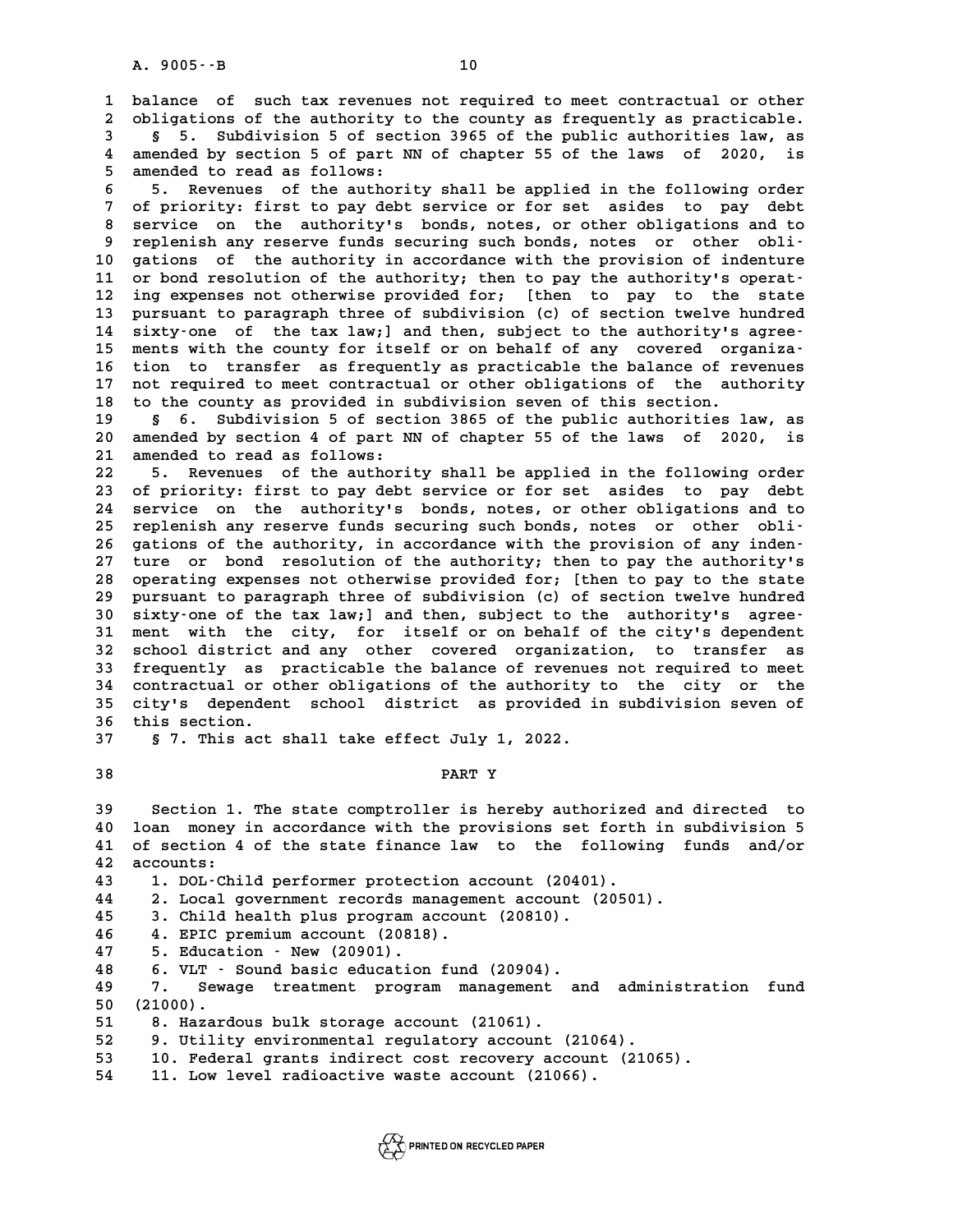A. 9005<sup>--B</sup><br>1 12. Recreation account (21067).<br>2 13. Public safety recovery account **2 13. Public safety recovery account (21077).** 1 12. Recreation account (21067).<br>
2 13. Public safety recovery account (21077).<br>
3 14. Environmental regulatory account (21081).<br>
<sup>15</sup> Natural regeures agount (21082). 13. Public safety recovery account (2107<br>
14. Environmental regulatory account (21<br>
4 15. Natural resource account (21082).<br>
5 16 Minod land reglamation program account **5 16. Mined land reclamation program account (21084). 4 15. Natural resource account (21082).**<br> **6 16. Mined land reclamation program account (21084).**<br> **6 17. Great lakes restoration initiative account (21087).**<br> **18. Environmental protection and cil gpill componention fu 16. Mined land reclamation program account (21084).**<br> **17. Great lakes restoration initiative account (21087).**<br> **18. Environmental protection and oil spill compensation fund (21200).**<br> **19. Public transportation systems 8 17. Great lakes restoration initiative account (21087<br>
<b>18. Environmental protection and oil spill compensation**<br> **19. Public transportation systems account (21401).**<br> **20. Motropolitar mage transportation (21402)** 18. Environmental protection and oil spill competion<br>
19. Public transportation systems account (21401<br>
20. Metropolitan mass transportation (21402).<br>
21. Operating permit program account (21451). 19. Public transportation systems account (21401<br>
20. Metropolitan mass transportation (21402).<br>
10 21. Operating permit program account (21451).<br>
<sup>22</sup> Mobile source account (21452). 9 20. Metropolitan mass transportation<br>
10 21. Operating permit program account<br>
11 22. Mobile source account (21452).<br>
<sup>12</sup> <sup>23</sup> Statewide planning and resea 10 21. Operating permit program account (21451).<br>11 22. Mobile source account (21452).<br>12 23. Statewide planning and research cooperative system account<br>13 (21902) 11 22. Mobile source account (21452).<br>
12 23. Statewide planning and re<br>
13 (21902).<br>
14 24. New York state thruway authori 12 23. Statewide planning and research cooperative s<sup>1</sup><br>13 (21902).<br>14 24. New York state thruway authority account (21905). 13 (21902).<br>14 24. New York state thruway authority account (21905<br>15 25. Mental hygiene program fund account (21907).<br>16 26 Mental hygiene potient inseme asseunt (21909). 14 24. New York state thruway authority account (21905).<br>15 25. Mental hygiene program fund account (21907).<br>16 26. Mental hygiene patient income account (21909). 25. Mental hygiene program fund account (21907)<br>16 26. Mental hygiene patient income account (2190<br>17 27. Financial control board account (21911).<br>28. Bogylation of racing account (21913). 16 26. Mental hygiene patient income account (2<br>17 27. Financial control board account (21911).<br>18 28. Regulation of racing account (21912). 17 27. Financial control board account (21911).<br>18 28. Regulation of racing account (21912).<br>19 29. State university dormitory income reimbursable account (21937).<br>20 Criminal iustice improvement account (21945). 20 28. Regulation of racing account (21912).<br>
29 29. State university dormitory income reimbursable a<br>
20 30. Criminal justice improvement account (21945).<br>
<sup>21</sup> <sup>21</sup> Environmental laboratory reference fee account ( 29. State university dormitory income reimbursable account (21<br>
20 30. Criminal justice improvement account (21945).<br>
21 31. Environmental laboratory reference fee account (21959). **20 30. Criminal justice improvement account (21945).**<br> **21 31. Environmental laboratory reference fee account (21959).**<br> **22 32. Training, management and evaluation account (21961).**<br> **23 33. Clinical laboratory reference 20 30. Criminal justice improvement account (21945).**<br> **21 31. Environmental laboratory reference fee account (21959).**<br> **22 32. Training, management and evaluation account (21961).**<br> **23 33. Clinical laboratory reference** 32. Training, management and evaluation accoun<br>
23 33. Clinical laboratory reference system asses<br>
24 34. Indirect cost recovery account (21978).<br>
25 Multi-2000W, training 2000Wt (21989). **25 35. Multi-agency training account (21989). 26 36. Bell jar collection account (22003). 27 37. Industry and utility service account (22004).** 36. Bell jar collection account (22003).<br>27 37. Industry and utility service account (22004).<br>28 38. Real property disposition account (22006). 27 37. Industry and utility servic<br>
28 38. Real property disposition a<br>
29 39. Parking account (22007).<br>
20 40. Courts special graphs (2200 30 38. Real property disposition account<br>
39. Parking account (22007).<br>
30 40. Courts special grants (22008).<br>
<sup>31</sup> <sup>41</sup> Asbetos safety training program 39. Parking account (22007).<br>30 40. Courts special grants (22008).<br>31 41. Asbestos safety training program account (22009).<br>32 42. Camp Smith billoting account (22017). **32 42. Camp Smith billeting account (22017). 41. Asbestos safety training program account (22009)**<br> **32 42. Camp Smith billeting account (22017).**<br> **43. Batavia school for the blind account (22032).**<br> **44. Investment services asseurt (22034)** 42. Camp Smith billeting account (22017).<br>
43. Batavia school for the blind account<br>
44. Investment services account (22034).<br>
45. Surplus property account (22036). 43. Batavia school for the blind account (22032).<br>
44. Investment services account (22034).<br>
45. Surplus property account (22036).<br>
46. Financial oversight account (22039). 44. Investment services account (22034).<br> **35** 45. Surplus property account (22036).<br> **36** 46. Financial oversight account (22039).<br> **37** 47. Regulation of Indian gaming account **37 47. Regulation of Indian gaming account (22046). 46. Financial oversight account (22039).**<br> **37 47. Regulation of Indian gaming account (22046).**<br> **48. Rome school for the deaf account (22053).**<br> **49. Soired assets assemt (22054) 47. Regulation of Indian gaming account 48. Rome school for the deaf account (22054).**<br>**39 49. Seized assets account (22054).**<br>**40 50 Administrative adividention account** 40 48. Rome school for the deaf account (22053).<br>
49. Seized assets account (22054).<br>
50. Administrative adjudication account (22055).<br>
<sup>41</sup> 51 New York City assessment account (22062). 49. Seized assets account (22054).<br>
40 50. Administrative adjudication account (22055).<br>
41 51. New York City assessment account (22062).<br>
<sup>42 52</sup> Cultural education account (22063). **40 50. Administrative adjudication account (2<br>
<b>41 51. New York City assessment account (2206**<br> **42 52. Cultural education account (22063).**<br> **43 53. Logal services account (22078)** 41 51. New York City assessment account (<br>42 52. Cultural education account (22063)<br>43 53. Local services account (22078).<br><sup>44 54</sup> P<sup>UCP</sup> mortage servising account (2 52. Cultural education account (22063).<br>
43 53. Local services account (22078).<br>
44 54. DHCR mortgage servicing account (22085).<br>
55. Housing indirect cost recovery account ( **43 53. Local services account (22078).**<br>**44 54. DHCR mortgage servicing account (22085).**<br>**45 55. Housing indirect cost recovery account (22090).**<br>**46 56. DHCR HCA application foe account (23100)**. **44 54. DHCR mortgage servicing account (22085).**<br>**45 55. Housing indirect cost recovery account (2209<br><b>56. DHCR-HCA application fee account (22100).**<br><sup>47</sup> 57. Low income bousing monitoring account (22130) **45 55. Housing indirect cost recovery account (22090).**<br>**46 56. DHCR-HCA application fee account (22100).**<br>**47 57. Low income housing monitoring account (22130).**<br>**48 58. Corporation edministration account (22125)**. 58. DHCR-HCA application fee account (22100).<br>47 57. Low income housing monitoring account (22130).<br>48 58. Corporation administration account (22135).<br>49 59. New York State Home for Veterans in the **49 59. New York State Home for Veterans in the Lower-Hudson Valley** 50 58. Corporation administration account (22135).<br> **50 account (22144).**<br>
50 account (22144).<br>
51 60. Deferred compensation administration accoun 59. New York State Home for Veterans in the Lower-Huds<br>50 account (22144).<br>51 60. Deferred compensation administration account (22151).<br>52 61 Bont roughly other New York City 2009/11 (22156). **50** account (22144).<br> **51** 60. Deferred compensation administration account (22151)<br> **52** 61. Rent revenue account (22158).<br> **53** 62 Pent revenue account (22158). 51 60. Deferred compensation administra<br>
52 61. Rent revenue other New York City<br>
53 62. Rent revenue account (22158).<br>
54 63 Transportation aviation account 61. Rent revenue other New York City account (22156).<br>
53 62. Rent revenue account (22158).<br>
54 63. Transportation aviation account (22165).<br>
55 64. Tax revenue arrearage account (22168). **55 64. Tax revenue arrearage account (22168). 56 65. New York state medical indemnity fund account (22240).**

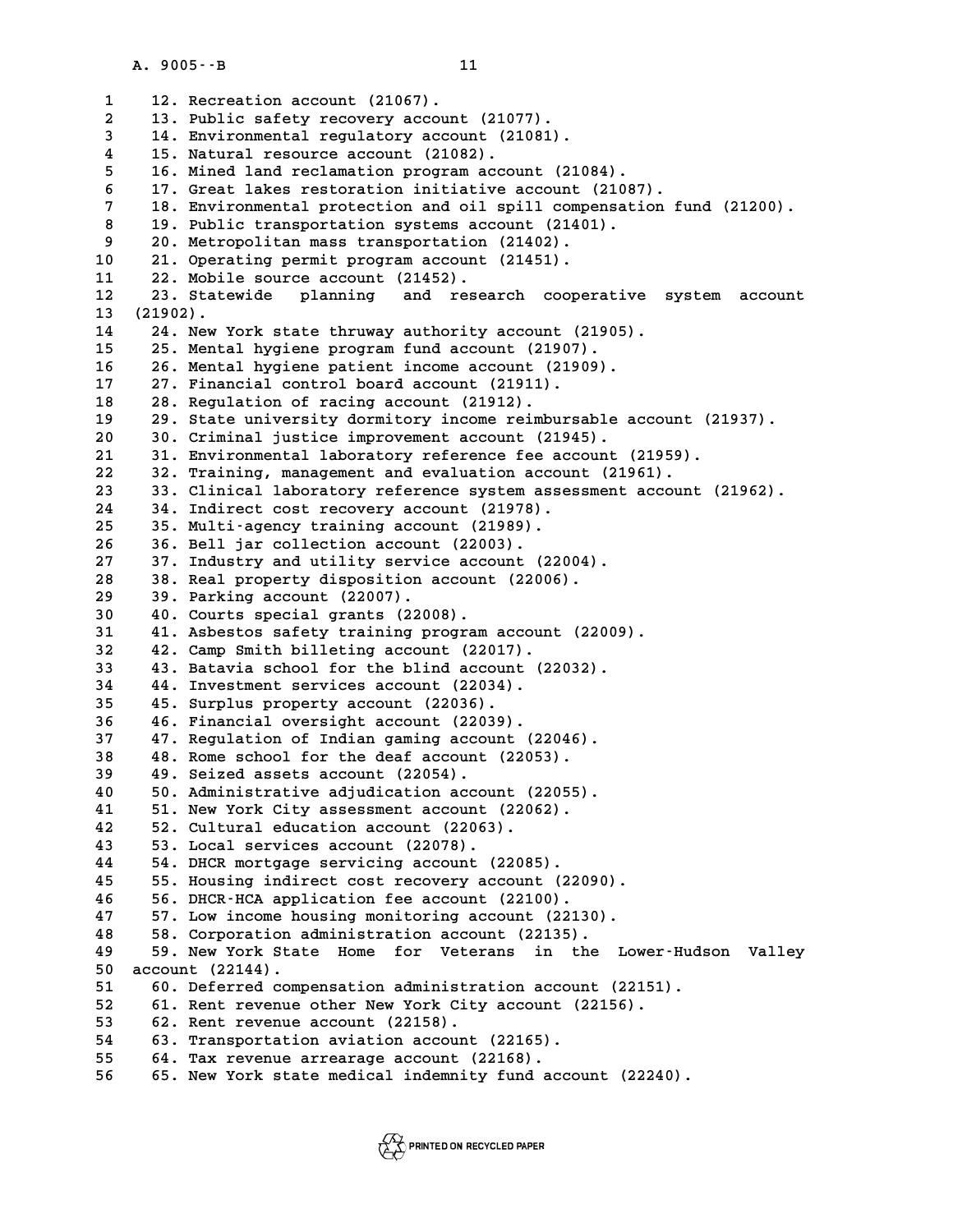**12**<br> **1 66. Behavioral health parity compliance fund (22246).**<br> **1 67. State university coneral income offset account (2265) 2 67. State university general income offset account (22654). 48. Behavioral health parity compliance fund (22246)**<br> **3 67. State university general income offset account**<br> **3 68. Lake George park trust fund account (22751).**<br> **4 68. State police mater webigle law orforoment account 4 67. State university general income offset account (22654).**<br> **4 69. State police motor vehicle law enforcement account (22802).**<br> **4 69. State police motor vehicle law enforcement account (22802). 58. Lake George park trust fund account (22751<br>
<b>59. State police motor vehicle law enforcement**<br> **50. Highway safety program account (23001).**<br> **50. T1. DOU dripling water program account (23103) 69. State police motor vehicle law enforcement acc-**<br> **6 70. Highway safety program account (23001).**<br> **6 71. DOH drinking water program account (23102).**<br> **72. NYCCC operation offset asseurt (23151)** 70. Highway safety program account (23001).<br> **71. DOH drinking water program account (23102)**<br> **72. NYCCC operating offset account (23151).**<br> **8. The Comparish anime meanlation account (2370) 8 71. DOH drinking water program account (23102).**<br>**8 73. Commercial gaming regulation account (23702).**<br>**8 74. Highter use the administration account (23801)** 7 72. NYCCC operating offset account (23151).<br>8 73. Commercial gaming regulation account (23702).<br>9 74. Highway use tax administration account (23801).<br>10 75. New York state secure choice administrative acc 10 13. Commercial gaming regulation account (23702).<br>
10 75. New York state secure choice administrative account (23806).<br>
11 76 New York state gannabis revenue fund (24800). 9 74. Highway use tax administration account (23801).<br>10 75. New York state secure choice administrative acco<sup>1</sup><br>11 76. New York state cannabis revenue fund (24800). 10 75. New York state secure choice administrative accounting the Vork state cannabis revenue fund (24800).<br>12 77. Fantasy sports administration account (24951).<br>13 78 Highway and bridge capital account (30051). 11 76. New York state cannabis revenue fund (24800).<br>12 77. Fantasy sports administration account (24951).<br>13 78. Highway and bridge capital account (30051). 12 77. Fantasy sports administration accoun<br>13 78. Highway and bridge capital account (<br>14 79. Aviation purpose account (30053).<br>15 80. State university residence ball rebal 12 77. Fantasy sports administration account (24951).<br>
13 78. Highway and bridge capital account (30051).<br>
14 79. Aviation purpose account (30053).<br>
15 80. State university residence hall rehabilitation fund (30100).<br>
16 8 **16 81. State parks infrastructure account (30351).** 15 80. State university residence hall rehabilitation fund (<br>16 81. State parks infrastructure account (30351).<br>17 82. Clean water/clean air implementation fund (30500). **81. State parks infrastructure account (30351).**<br> **17 82. Clean water/clean air implementation fund (30500).**<br> **18 83. Hazardous waste remedial cleanup account (31506).**<br> **19 84. Youth facilities improvement account (3170** 17 82. Clean water/clean air implementation fund (30500<br>18 83. Hazardous waste remedial cleanup account (31506)<br>19 84. Youth facilities improvement account (31701). **20 83. Hazardous waste remedial cleanup actional assistance fund (31800).**<br>**20 85. Housing assistance fund (31800).**<br>21 86. Housing program fund (31850). **20** 84. Youth facilities improvement acc.<br> **20** 85. Housing assistance fund (31800).<br> **21** 86. Housing program fund (31850). 85. Housing assistance fund (31800).<br>21 86. Housing program fund (31850).<br>22 87. Highway facility purpose account (31951).<br>23 88. New York raging account (32213). 21 86. Housing program fund (31850).<br>22 87. Highway facility purpose account (3<br>23 88. New York racing account (32213).<br>24 89. Capital missellaneous gifts account. 87. Highway facility purpose account (31951).<br>
23 88. New York racing account (32213).<br>
24 89. Capital miscellaneous gifts account (32214).<br>
25 90. Information tochnology capital financing accoun 88. New York racing account (32213).<br>
24 89. Capital miscellaneous gifts account (32214).<br>
25 90. Information technology capital financing account (32215).<br>
26 91. New York environmental protection and spill remediatio **24 89. Capital miscellaneous gifts account (32214).<br>25 90. Information technology capital financing account (32215).<br>27 (32219)** 25 90. Infor:<br>26 91. New<br>27 (32219). **26 91. New York environmental protection and spill remediation acc.**<br>27 (32219).<br>28 92. Mental hygiene facilities capital improvement fund (32300). **27 (32219).**<br>28 92. Mental hygiene facilities capital improvement fund (32300).<br>29 93. Correctional facilities capital improvement fund (32350).<br>20 94 Nov York State Sterm Besouery Capital Fund (32000). 92. Mental hygiene facilities capital improvement fund (32<br> **30 93. Correctional facilities capital improvement fund (3235<br>
<b>30 94. New York State Storm Recovery Capital Fund (33000).**<br> **31 95 OCS convention center account** 93. Correctional facilities capital improvement fund (32350).<br> **30** 94. New York State Storm Recovery Capital Fund (33000).<br> **31** 95. OGS convention center account (50318).<br> **32** 96. Empire Plaza Gift Shop (50327). 94. New York State Storm Recovery Capital Fund (33000).<br>
95. OGS convention center account (50318).<br>
96. Empire Plaza Gift Shop (50327).<br>
97. Centralized services fund (55000). 95. OGS convention center account (50318).<br> **32 96. Empire Plaza Gift Shop (50327).**<br> **33 97. Centralized services fund (55000).**<br> **34 98. Archives records management account (5** 96. Empire Plaza Gift Shop (50327).<br>33 97. Centralized services fund (55000).<br>34 98. Archives records management account (55052).<br>35 98. Eodoral single audit account (55053). **35 99. Federal single audit account (55053).** 98. Archives records management account (55052).<br>
99. Federal single audit account (55053).<br>
100. Civil service administration account (55055).<br>
27. 101. Civil service EMS equanational bealth program 20 **37 101. Civil service EHS occupational health program account (55056). 38 102. Banking services account (55057).** 101. Civil service EHS occupational health program<br>
102. Banking services account (55057).<br>
103. Cultural resources survey account (55058).<br>
104. Noighborhood work project account (55058). 102. Banking services account (55057).<br>
103. Cultural resources survey account (55058).<br>
104. Neighborhood work project account (55059).<br>
105. Automation & printing chargeback account (550) 103. Cultural resources survey account (55058).<br>
40 104. Neighborhood work project account (55059).<br>
41 105. Automation & printing chargeback account (55060).<br>
42 106. OET NYT 25500UL (55061). **40 104. Neighborhood work project a**<br>**41 105. Automation & printing charg<br><b>42 106. OFT NYT account (55061).**<br>107 Data center account (55063) **41 105. Automation & printing chargebac.<br>
<b>42 106. OFT NYT account (55061).**<br> **43 107. Data center account (55062).**<br> **44 108. Intrusion detection 2000unt (55** 106. OFT NYT account (55061).<br> **43** 107. Data center account (55062).<br> **44** 108. Intrusion detection account (55066).<br> **45** 109. Domestic violence grant account (550 107. Data center account (55062).<br>
108. Intrusion detection account (55066).<br>
109. Domestic violence grant account (55067).<br>
15. 110. Contralized technology corvises assemnt (55 **44 108. Intrusion detection account (55066).**<br>**45 109. Domestic violence grant account (55067).**<br>**46 110. Centralized technology services account (55069).**<br><sup>47</sup> 111. Jabor sontast gontor asseunt (55071). 109. Domestic violence grant account (55067).<br>
110. Centralized technology services account<br>
111. Labor contact center account (55071).<br>
12. Uuran services serbest serber account (5 110. Centralized technology services account (55069).<br> **47** 111. Labor contact center account (55071).<br> **48** 112. Human services contact center account (55072).<br> **49** 113. The contact center account (55073). 111. Labor contact center account (55071).<br> **48** 112. Human services contact center account (55072).<br> **49** 113. Tax contact center account (55073).<br>
114. Department of law civil recoveries account (55 **50 114. Department of law civil recoveries account (55074).** 113. Tax contact center account (55073).<br>
50 114. Department of law civil recoveries account (55074).<br>
115. Executive direction internal audit account (55251).<br>
52 116. CIO Information technology contralized services accou **52 116. CIO Information technology centralized services account (55252).** 115. Executive direction internal audit account (55251).<br>
52 116. CIO Information technology centralized services account<br>
53 117. Health insurance internal service account (55300).<br>
54 118 Civil service errlaves bonefits **116. CIO Information technology centralized services account (55252).<br>
117. Health insurance internal service account (55300).<br>
118. Civil service employee benefits division administrative account<br>
55. (55301).** 53 117. Heal<br>54 118. Civi<br>55 (55301).<br>55 118. Corr 54 118. Civil service employee benefits division admin<br>55 (55301).<br>56 119. Correctional industries revolving fund (55350).

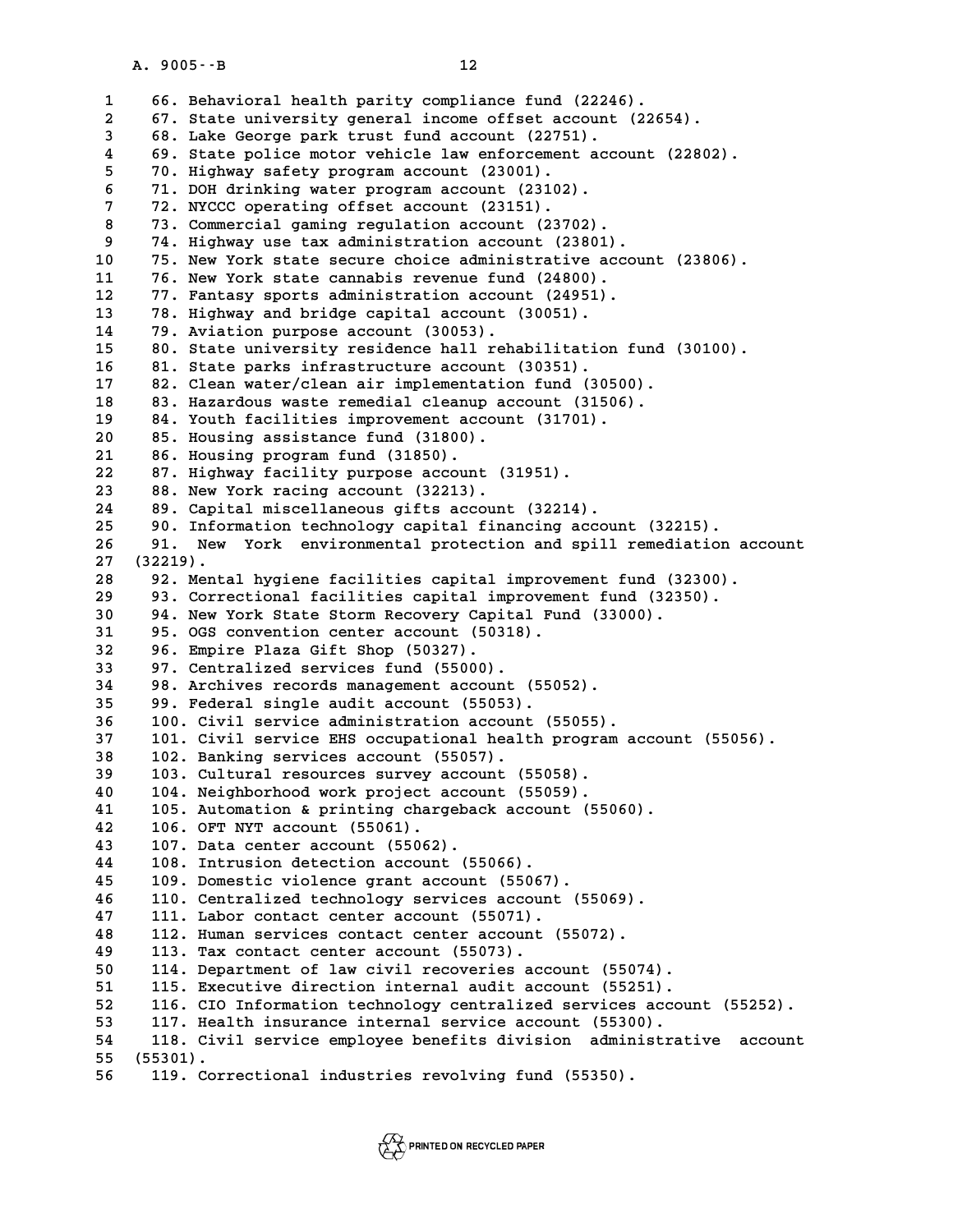A. 9005 - - B 13<br>1 120. Employees health insurance account (60201).<br>2 121. Medicaid management information system escr **2 121. Medicaid management information system escrow fund (60900). 3 § 1-a. The state comptroller is hereby authorized and directed to loan 4 money in accordance with the provisions set forth in subdivision 5 of 5 section 4 of the state finance law to any account within the following** 4 money in accordance with the provisions set forth in subdivision 5 of<br>5 section 4 of the state finance law to any account within the following<br>6 federal funds, provided the comptroller has made a determination that<br>7 suf 5 section 4 of the state finance law to any account within the following<br>6 federal funds, provided the comptroller has made a determination that<br>7 sufficient federal grant award authority is available to reimburse such<br><sup>8</sup> **8** federal<br>**8** loans:<br>**8** loans: 9 1. Federal grant award authority is available to reimburse such<br>
9 1. Federal USDA-food and nutrition services fund (25000).<br>
9 2. Federal health and human services fund (25100). 10 10 2. Federal USDA-food and nutrition services fund (250<br>
10 2. Federal health and human services fund (25100).<br>
<sup>11</sup> <sup>3</sup> Federal education fund (25200) 9 1. Federal USDA-food and nutrition se<br>10 2. Federal health and human services<br>11 3. Federal education fund (25200).<br><sup>12</sup> 4. Federal block grant fund (25250). 2. Federal health and human services fund (25100).<br>
11 3. Federal education fund (25200).<br>
12 4. Federal block grant fund (25250).<br>
13 5. Federal miscellaneous operating grants fund (25 **13 5. Federal miscellaneous operating grants fund (25300). 14 6. Federal unemployment insurance administration fund (25900). 15 7. Federal unemployment insurance occupational training fund (25950). 14 6. Federal unemployment insurance administration fund 15 7. Federal unemployment insurance occupational train 8. Federal emergency employment act fund (26000).**<br>**17 8. Federal emergency employment act fund (26000).** 16 8. Federal emergency employment act fund (26000).<br>17 9. Federal capital projects fund (31350).<br>18 8 2. Notwithstanding any law to the contrary, a **18 § 2. Notwithstanding any law to the contrary, and in accordance with 19 section 4 of the state finance law, the comptroller is hereby authorized 20 and directed to transfer, upon request of the director of the budget, on**<br>**20** and directed to transfer, upon request of the director of the budget, on<br>**21** or before March 31, 2023, up to the upon uphered balance or t 19 section 4 of the state finance law, the comptroller is hereby authorized<br>20 and directed to transfer, upon request of the director of the budget, on<br>21 or before March 31, 2023, up to the unencumbered balance or the fol 20 and directed to<br>21 or before March<br>22 ing amounts:<br><sup>23</sup> Fooremic Dave 21 or before March 31, 2023, up to the unencumbered balance or the follow-<br>22 ing amounts:<br>**Economic Development and Public Authorities:**<br>24 1. \$1,175,000 from the miscellaneous special revenue fund, underground **24 1. \$1,175,000 from the miscellaneous special revenue fund, underground 25 facilities safety training account (22172), to the general fund. 26 2. An amount up to the unencumbered balance from the miscellaneous** 25 facilities safety training account (22172), to the general fund.<br>26 2. An amount up to the unencumbered balance from the miscellaneous<br>27 special revenue fund, business and licensing services account (21977), 26 2. An amount up t.<br>27 special revenue fund, b.<br>28 to the general fund. **27 special revenue fund, business and licensing services account (21977),<br>28 to the general fund.<br>29 3. \$14,810,000 from the miscellaneous special revenue fund, code<br>20 opforsement 2000unt (21904), to the seperal fund** 28 to the general fund.<br>
29 3. \$14,810,000 from the miscellaneous special<br>
30 enforcement account (21904), to the general fund.<br>
31 4 \$3,000,000 from the general fund to the mi **3.** \$14,810,000 from the miscellaneous special revenue fund, code<br>30 enforcement account (21904), to the general fund.<br>31 4. \$3,000,000 from the general fund to the miscellaneous special<br>22 revenue fund thy revenue arrear **30** enforcement account (21904), to the general fund.<br> **31** 4. \$3,000,000 from the general fund to the miscellaneous special<br> **32** revenue fund, tax revenue arrearage account (22168).<br> **Education:** 32 revenue fund, tax revenue arrearage account (22168).<br>33 Education:<br>34 1. \$2,653,000,000 from the general fund to the **34 1. \$2,653,000,000 from the general fund to the state lottery fund, Education:**<br> **33** Education:<br> **34** 1. \$2,653,000,000 from the general fund to the state lottery fund,<br> **35** education account (20901), as reimbursement for disbursements made from **1. \$2,653,000,000 from the general fund to the state lottery fund,<br>35 education account (20901), as reimbursement for disbursements made from<br>36 such fund for supplemental aid to education pursuant to section 92-c of<br>27 t 35 education account (20901), as reimbursement for disbursements made from**<br>36 such fund for supplemental aid to education pursuant to section 92 - c of<br>37 the state finance law that are in excess of the amounts deposited 36 such fund for supplemental aid to education pursuant to section 92 - c o<br>37 the state finance law that are in excess of the amounts deposited is<br>38 such fund for such purposes pursuant to section 1612 of the tax law.<br>29 37 the state finance law that are in excess of the amounts deposited in<br>38 such fund for such purposes pursuant to section 1612 of the tax law.<br>39 2. \$1,237,000,000 from the general fund to the state lottery fund, VLT<br>40 e **40 such fund for such purposes pursuant to section 1612 of the tax law.**<br> **40 education account (20904), as reimbursement for disbursements made from**<br> **40 education account (20904), as reimbursement for disbursements mad** 2. \$1,237,000,000 from the general fund to the state lottery fund, VLT<br>40 education account (20904), as reimbursement for disbursements made from<br>41 such fund for supplemental aid to education pursuant to section 92-c of<br>4 **40 education account (20904), as reimbursement for disbursements made from**<br>**41 such fund for supplemental aid to education pursuant to section 92 c of**<br>**42 the state finance law that are in excess of the amounts deposite** 41 such fund for supplemental aid to education pursuant to section 92.c of<br>42 the state finance law that are in excess of the amounts deposited in<br>43 such fund for such purposes pursuant to section 1612 of the tax law.<br>44 42 the state finance law that are in excess of the amounts deposited in<br>43 such fund for such purposes pursuant to section 1612 of the tax law.<br>44 3. \$139,200,000 from the general fund to the New York state commercial<br>45 s 43 such fund for such purposes pursuant to section 1612 of the tax law.<br>44 3. \$139,200,000 from the general fund to the New York state commercial<br>45 gaming fund, commercial gaming revenue account (23701), as reimbursement<br> **44 3. \$139,200,000 from the general fund to the New York state commercial**<br>**45 gaming fund, commercial gaming revenue account (23701), as reimbursement**<br>**46 for disbursements made from such fund for supplemental aid to ed** 45 gaming fund, commercial gaming revenue account (23701), as reimbursement<br>46 for disbursements made from such fund for supplemental aid to education<br>47 pursuant to section 97-nnnn of the state finance law that are in exc **46 for disbursements made from such fund for supplemental aid to education**<br>47 pursuant to section 97-nnnn of the state finance law that are in excess<br>48 of the amounts deposited in such fund for purposes pursuant to sect 47 pursuant to section 97-nnnn of the state finance law that ar<br>48 of the amounts deposited in such fund for purposes pursuant<br>49 1352 of the racing, pari-mutuel wagering and breeding law.<br>50 1 1 196 000 000 from the gener 48 of the amounts deposited in such fund for purposes pursuant to section<br>49 1352 of the racing, pari-mutuel wagering and breeding law.<br>50 4. \$496,000,000 from the general fund to the mobile sports wagering<br>51 fund, educat 1352 of the racing, pari-mutuel wagering and breeding law.<br>50 14. \$496,000,000 from the general fund to the mobile sports wagering<br>51 fund, education account (24955), as reimbursement for disbursements made<br>52 from such fu **4. \$496,000,000 from the general fund to the mobile sports wagering<br>
51 fund, education account (24955), as reimbursement for disbursements made<br>
52 from such fund for supplemental aid to education pursuant to section<br>
53** 51 fund, education account (24955), as reimbursement for disbursements made<br>
52 from such fund for supplemental aid to education pursuant to section<br>
53 92-c of the state finance law that are in excess of the amounts depos 52 from such fund for supplemental aid to education pursuant to section<br>53 92<sup>-</sup>c of the state finance law that are in excess of the amounts deposit-<br>54 ed in such fund for such purposes pursuant to section 1367 of the<br>55 53 92<sup>-</sup>c of the state finance law that are in exce<br>54 ed in such fund for such purposes pursu<br>55 racing, pari-mutuel wagering and breeding law.

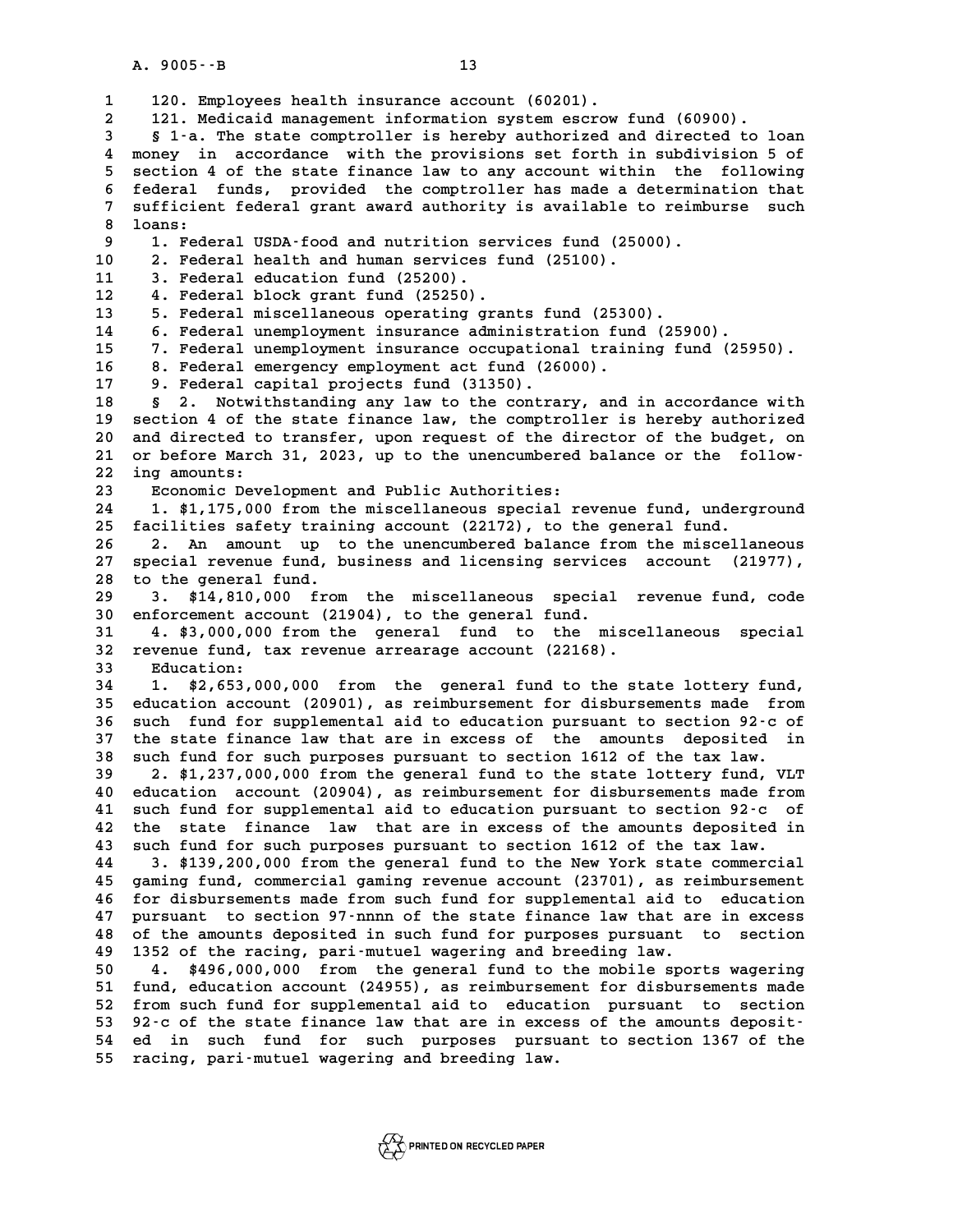**1 5. \$7,000,000 from the interactive fantasy sports fund, fantasy sports 2** 1 5. \$7,000,000 from the interactive fantasy sports fund, fantasy sports<br>2 education account (24950), to the state lottery fund, education account<br>3 (20901), as reimbursement, for disbursements made from such fund for **5. \$7,000,000 from the interactive fantasy sports fund, fantasy sports**<br> **2 education account (24950), to the state lottery fund, education account**<br> **3 (20901), as reimbursement for disbursements made from such fund for** 2 education account (24950), to the state lottery fund, education account<br>3 (20901), as reimbursement for disbursements made from such fund for<br>4 supplemental aid to education pursuant to section 92-c of the state<br>5 financ **5** (20901), as r<br>4 supplemental ai<br>5 finance law. **6 6. An amount up to the unencumbered balance in the fund on March 31,<br>
<b>6.** An amount up to the unencumbered balance in the fund on March 31,<br> **6.** An amount up to the unencumbered balance in the fund on March 31, <sup>1</sup><br> **6** 6. An amount up to the unencumbered balance in the fund on March 31,<br> **7** 2023 from the charitable gifts trust fund, elementary and secondary<br>
<sup>2</sup> education asseunt (24991) to the seneral fund for narrount of sene **8 6. An amount up to the unencumbered balance in the fund on March 31,<br>
<b>8 2023 from the charitable gifts trust fund, elementary and secondary**<br> **8 education account (24901), to the general fund, for payment of general**<br> **9 3023 from the charitable gifts trust fund, elementary and secondary<br>
8 education account (24901), to the general fund, for payment of general<br>
9 support for public schools pursuant to section 3609 a of the education<br>
1** 8 educati<br>9 support<br>10 law.<br><sup>11</sup> <sup>7 Mo</sup> 9 support for public schools pursuant to section 3609 a of the education<br>
10 law.<br>
11 7. Moneys from the state lottery fund (20900) up to an amount deposit-<br>
<sup>12</sup> ed in such fund pursuant to section 1612 of the tax law in **10 law.**<br>**11 7. Moneys from the state lottery fund (20900) up to an amount deposit-<br>12 ed in such fund pursuant to section 1612 of the tax law in excess of the<br>13 current wear appropriation for supplemental aid to educati** 11 7. Moneys from the state lottery fund (20900) up to an amount deposit-<br>12 ed in such fund pursuant to section 1612 of the tax law in excess of the<br>13 current year appropriation for supplemental aid to education pursuant 12 ed in such fund pursuant to section 1612<br>13 current year appropriation for supplement<br>14 section 92-c of the state finance law.<br>15 9 \$300,000 from the Nov York state 1 13 current year appropriation for supplemental aid to education pursuant to<br>14 section 92 c of the state finance law.<br>15 8. \$300,000 from the New York state local government records manage-<br>16 ment improvement fund. local 14 section 92-c of the state finance law.<br>15 8. \$300,000 from the New York state local government records manage-<br>16 ment improvement fund, local government records management account<br>17 (20501) to the New York state arghi 15 8. \$300,000 from the New York state local government records manage<sup>-</sup><br>16 ment improvement fund, local government records management account<br>17 (20501), to the New York state archives partnership trust fund, archives 16 ment improvement fund, local government recor<br>17 (20501), to the New York state archives partnersh<br>18 partnership trust maintenance account (20351).<br>19 0 \$900,000 from the senaral fund to the missel 17 (20501), to the New York state archives partnership trust fund, archives<br>18 partnership trust maintenance account (20351).<br>19 9. \$900,000 from the general fund to the miscellaneous special revenue<br>20 fund, Batavia schoo **20 fundaming 12 and 12 and 12 and 12 and 13 and 13 and 13 and 13 and 13 and 13 and 13 and 13 and 13 and 13 and 13 and 13 and 13 and 13 and 13 and 13 and 13 and 13 and 13 and 13 and 13 and 13 and 13 and 13 and 15 and 15 an 21 10. \$900,000 from the general fund to the miscellaneous special revenue**<br> **20 fund, Batavia school for the blind account (22032).**<br> **21 10. \$900,000 from the general fund to the miscellaneous special reven-**<br> **22 10. f 22 ue fund, Rome school for the deaf account (22053). 23 11. \$343,400,000 from the state university dormitory income fund** 22 ue fund, Rome school for the deaf account (22053).<br>23 11. \$343,400,000 from the state university dormitory income fund<br>24 (40350) to the miscellaneous special revenue fund, state university 23 11. \$343,400,000 from the state university<br>24 (40350) to the miscellaneous special revenue f<br>25 dormitory income reimbursable account (21937). 24 (40350) to the miscellaneous special revenue fund, state university<br>25 dormitory income reimbursable account (21937).<br>26 12. \$8,318,000 from the general fund to the state university income<br>27 fund state university incom **25 dormitory income reimbursable account (21937).**<br>26 12. \$8,318,000 from the general fund to the state university income<br>27 fund, state university income offset account (22654), for the state's<br>28 share of repartment of **26 12. \$8,318,000 from the general fum 27 fund, state university income offset ac share of repayment of the STIP loan.**<br>28 share of repayment of the STIP loan. 12. \$8,318,000 from the general fund to the state university income<br>
27 fund, state university income offset account (22654), for the state's<br>
28 share of repayment of the STIP loan.<br>
29 13. Intentionally omitted<br>
30 14. \$ **30 14. \$7,790,000 from the miscellaneous special revenue fund, office of** 13. Intentionally omitted<br>30 14. \$7,790,000 from the miscellaneous special revenue fund, office of<br>31 the professions account (22051), to the miscellaneous capital projects<br><sup>32</sup> fund office of the professions electronic li 14. \$7,790,000 from the miscellaneous special revenue fund, office of<br>31 the professions account (22051), to the miscellaneous capital projects<br>32 fund, office of the professions electronic licensing account (32222).<br>33 15 **31 the professions account (22051), to the miscellaneous capital projects**<br>**32 fund, office of the professions electronic licensing account (32222).**<br>**33 15. \$24,000,000 from any of the state education department's specia 32 fund, office of the professions electronic licensing account (32222).**<br>**33 15. \$24,000,000 from any of the state education department's special revenue**<br>**34 revenue and internal service funds to the miscellaneous speci 35 fund, indirect cost recovery account (21978). 34 revenue and internal service funds to the miscellaneous special revenue**<br>**35 fund, indirect cost recovery account (21978).**<br>**36 16. \$4,200,000 from any of the state education department's special**<br>**27 revenue or intern 55 fund, indirect cost recovery account (21978).**<br>36 16. \$4,200,000 from any of the state education department's special<br>37 revenue or internal service funds to the capital projects fund (30000).<br>28 Fruirenmental Affairs. **36 16. \$4,200,000 from an**<br>**37 revenue or internal service**<br>**38 Environmental Affairs:**<br>**39 1 \$16,000,000 from any 0** 37 revenue or internal service funds to the capital projects fund (30000).<br>
38 Environmental Affairs:<br>
39 1. \$16,000,000 from any of the department of environmental conserva-<br>
40 tion's special revenue federal funds, and/o **40 tion's special revenue federal funds, and/or federal capital funds, to 41 the environmental conservation special revenue fund, federal indirect 42 recovery account (21065). 43 2. \$5,000,000 from any of the department of environmental conserva-42 recovery account (21065).**<br>**43 2. \$5,000,000 from any of the department of environmental conserva-<br>44 tion's special revenue federal funds, and/or federal capital funds, to<br>45 the conservation fund (21150) or Marine Be 43 2. \$5,000,000 from any of the department of environmental conserva-**<br>**44 tion's special revenue federal funds, and/or federal capital funds, to**<br>**45 the conservation fund (21150) or Marine Resources Account (21151) as** 44 tion's special revenue federal funds, and/or federal c<br>45 the conservation fund (21150) or Marine Resources<br>46 necessary to avoid diversion of conservation funds.<br>47 3 \$3,000,000 from any of the office of parks, respe the conservation fund (21150) or Marine Resources Account (21151) as<br>46 necessary to avoid diversion of conservation funds.<br>47 3. \$3,000,000 from any of the office of parks, recreation and historic<br>48 preservation capital **46 necessary to avoid diversion of conservation funds.**<br>47 3. \$3,000,000 from any of the office of parks, recreation and historic<br>48 preservation capital projects federal funds and special revenue federal<br>19 funds to the **47 3. \$3,000,000 from any of the office of parks, recreation and historic<br>48 preservation capital projects federal funds and special revenue federal<br>49 funds to the miscellaneous special revenue fund, federal grant indire** 90 preservation capital projects federal funds and special revenue federal<br>
49 funds to the miscellaneous special revenue fund, federal grant indirect<br>
50 cost recovery account (22188).<br>
51 4. \$1,000,000 from any of the of **50** funds to the miscellaneous special revenue fund, federal grant indirect<br>50 cost recovery account (22188).<br>51 4. \$1,000,000 from any of the office of parks, recreation and historic<br>52 preservation special revenue feder **50 cost recovery account (22188).**<br>51 4. \$1,000,000 from any of the office of parks, recreation and historic<br>52 preservation special revenue federal funds to the miscellaneous capital<br>53 projects fund I love NY water acco 51 4. \$1,000,000 from any of the office of parks, r<br>52 preservation special revenue federal funds to the 1<br>53 projects fund, I love NY water account (32212). 52 preservation special revenue federal funds to the miscellaneous capital<br>53 projects fund, I love NY water account (32212).<br>54 5. \$100,000,000 from the general fund to the environmental protection<br>55 fund, environmental

**55 fund, environmental protection fund transfer account (30451).**

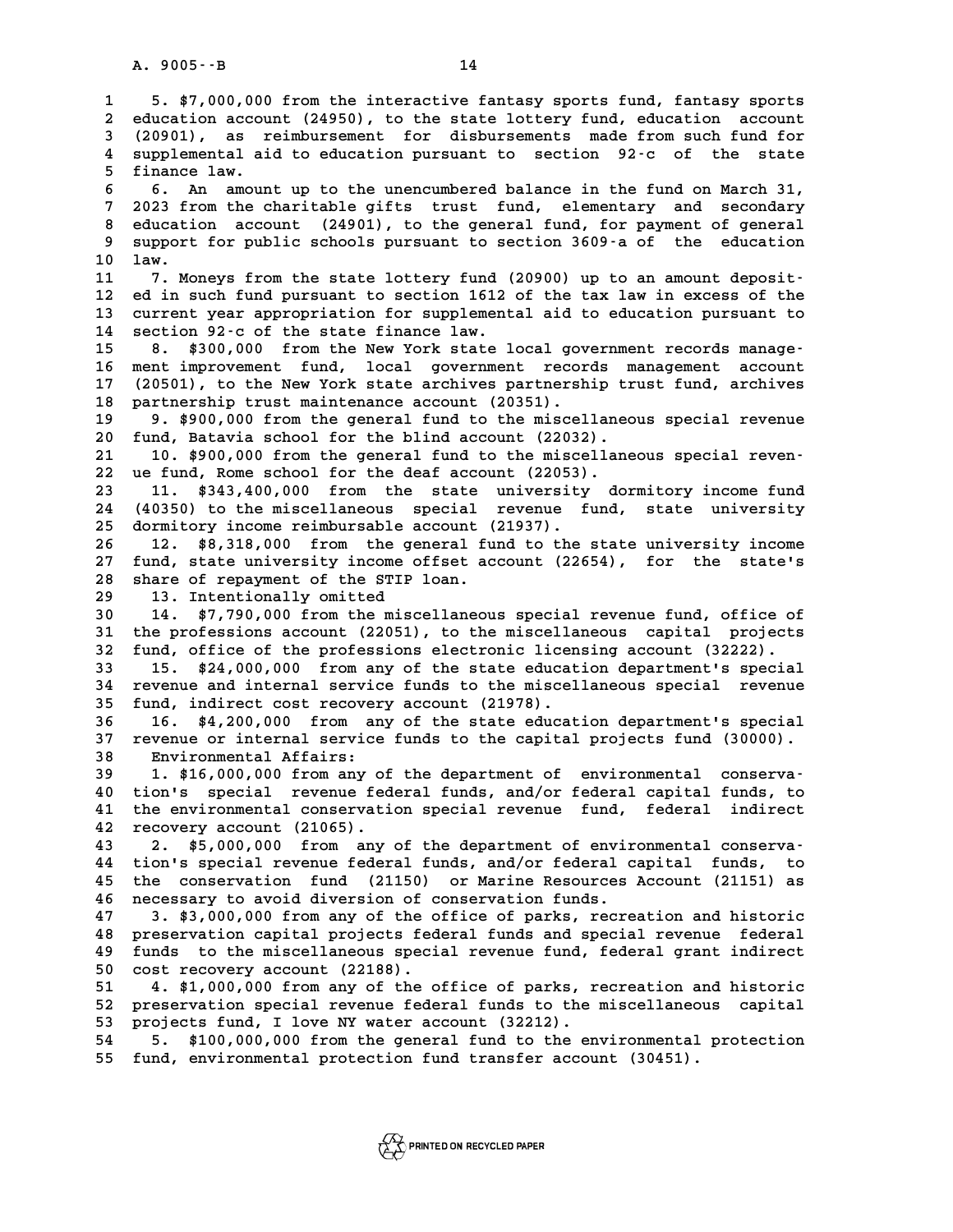**1 6. \$6,000,000 from the general fund to the hazardous waste remedial 2 fund, hazardous waste oversight and assistance account (31505). 6. \$6,000,000 from the general fund to the hazardous waste remedial**<br>**2 fund, hazardous waste oversight and assistance account (31505).**<br>**7.** An amount up to or equal to the cash balance within the special<br>**4** revenue-oth **4 revenue-other waste management & cleanup account (21053) to the capital** 7. An amount up to or equal to the cash balance within the special<br>4 revenue-other waste management & cleanup account (21053) to the capital<br>5 projects fund (30000) for services and capital expenses related to the<br>5 manage **6 4** revenue-other waste management & cleanup account (21053) to the capital<br>5 projects fund (30000) for services and capital expenses related to the<br>6 management and cleanup program as put forth in section 27-1915 of the 5 projects fund (30000) for servic<br>6 management and cleanup program as 3<br>7 environmental conservation law.<br>8 minutes and 200,000 from the minute 8 **8.** \$1,800,000 from the miscellaneous special revenue fund, public<br>8 **8.** \$1,800,000 from the miscellaneous special revenue fund, public<br>9 service account (22011) to the miscellaneous special revenue fund, util-**9 environmental conservation law.**<br> **9 8. \$1,800,000 from the miscellaneous special revenue fund, public<br>
<b>9 service account (22011) to the miscellaneous special revenue fund, util-**<br> **0** ity environmental regulatory agou 8 8. \$1,800,000 from the miscellaneous spec<br>9 service account (22011) to the miscellaneous spec<br>10 ity environmental regulatory account (21064).<br>11 9 \$7,000,000 from the general fund to the ent 9 service account (22011) to the miscellaneous special revenue fund, util-<br>10 ity environmental regulatory account (21064).<br>11 9. \$7,000,000 from the general fund to the enterprise fund, state fair<br><sup>12</sup> 2000unt (50051) **10 ity environmental r**<br> **11 9. \$7,000,000 from**<br> **12 account (50051).**<br> **13 10 \$4,000,000 fr. 11** 9. \$7,000,000 from the general fund to the enterprise fund, state fair<br>12 account (50051).<br>13 10. \$4,000,000 from the waste management & cleanup account (21053) to<br>14 the general fund. 13 10. \$4,000,000 from the waste management & cleanup account (21053)<br>14 the general fund.<br>15 11. \$3.000.000 from the waste management & cleanup account (21053) **15 11. \$3,000,000 from the waste management & cleanup account (21053) to 16 the environmental protection fund transfer account (30451). 17 12. Up to \$10,000,000 from the general fund to the miscellaneous 16 the environmental protection fund transfer account (30451<br>17 12. Up to \$10,000,000 from the general fund to the<br>18 special revenue fund, patron services account (22163).**<br>19 Family Assistance: **17 12.** Up to \$10,000,000<br>**18** special revenue fund, p<br>**19** Family Assistance:<br>20 **1** \$7,000,000 from a **20 1. \$7,000,000 from any of the office of children and family services, 21 office of temporary and disability assistance, or department of health 20 1. \$7,000,000 from any of the office of children and family services,<br>21 office of temporary and disability assistance, or department of health**<br>22 special revenue federal funds and the general fund, in accordance with 21 office of temporary and disability assistance, or department of health<br>22 special revenue federal funds and the general fund, in accordance with<br>23 agreements with social services districts, to the miscellaneous special 22 special revenue federal funds and the general fund, in accordance with<br>23 agreements with social services districts, to the miscellaneous special<br>24 revenue fund, office of human resources development state match accoun 23 agreements<br>24 revenue fu:<br>25 (21967). 24 revenue fund, office of human resources development state match account<br>25 (21967).<br>26 2. \$4,000,000 from any of the office of children and family services<br>27 er office of termorary and disphility aggistance special rev 25 (21967).<br>26 2. \$4,000,000 from any of the office of children and family services<br>27 or office of temporary and disability assistance special revenue federal<br>28 funds to the miscellaneous special revenue fund, family pre 26 2. \$4,000,000 from any of the office of children and family services<br>27 or office of temporary and disability assistance special revenue federal<br>28 funds to the miscellaneous special revenue fund, family preservation an 27 or office of temporary and disability assistance special revenue<br>28 funds to the miscellaneous special revenue fund, family preservat<br>29 support services and family violence services account (22082). **30 5 2.3 3. \$18,670,000 from any of the office of children and family services and family violence services account (22082).**<br> **30 3. \$18,670,000 from any of the office of children and family services,**<br> **31. office of te 30 support services and family violence services account (22082).**<br> **30 3. \$18,670,000 from any of the office of children and family services,**<br> **31 office of temporary and disability assistance, or department of health**<br> 3. \$18,670,000 from any of the office of children and family services,<br>31 office of temporary and disability assistance, or department of health<br>32 special revenue federal funds and any other miscellaneous revenues<br>33 cene 31 office of temporary and disability assistance, or department of health<br>32 special revenue federal funds and any other miscellaneous revenues<br>33 generated from the operation of office of children and family services<br><sup>34</sup> 32 special revenue federal funds and any other miscellaneous revenues<br>33 generated from the operation of office of children and family services<br>34 programs to the general fund.<br>35 4. \$175,000,000 from any of the office of 33 generated from the operation of office of children and family services<br>34 programs to the general fund.<br>35 4. \$175,000,000 from any of the office of temporary and disability<br>36 assistance or department of health special **36 assistance or department of health special revenue funds to the general** 35 **4. \$17**<br>36 assistan<br>37 fund. **36 assistance or department of health special revenue funds to the general**<br>**37 fund.**<br>**5. \$2,500,000 from any of the office of temporary and disability**<br>**29 assistance special revenue funds to the missellaneous special r 59** 5. \$2,500,000 from any of the office of temporary and disability<br> **39** assistance special revenue funds to the miscellaneous special revenue<br> **10** fund office of temporary and disability assistance program asseunt **5. \$2,500,000 from any of the office of temporary and disability**<br>**40 fund, office of temporary and disability assistance program account**<br>41 (21980) **40** assistance<br>**40** fund, offic<br>**41** (21980). **42 6. \$35,000,000 from any of the office of children and family services, 43 office of temporary and disability assistance, department of labor, and 42 6. \$35,000,000 from any of the office of children and family services,<br>43 office of temporary and disability assistance, department of labor, and<br>44 department of health special revenue federal funds to the office of<br>6** 43 office of temporary and disability assistance, department of labor, and<br>44 department of health special revenue federal funds to the office of<br>45 children and family services miscellaneous special revenue fund, multi-<br>4 44 department of health special revenue federal<br>45 children and family services miscellaneous<br>46 agency training contract account (21989).<br>47 3 \$205,000,000 from the miscellaneous sp children and family services miscellaneous special revenue fund, multi-<br>46 agency training contract account (21989).<br>47 7. \$205,000,000 from the miscellaneous special revenue fund, youth<br>48 facility per diem account (22186 46 agency training contract account (21989).<br>47 7. \$205,000,000 from the miscellaneous special revenue<br>48 facility per diem account (22186), to the general fund.<br>49 9. \$621,950, from the general fund to the combined gift **47 7. \$205,000,000 from the miscellaneous special revenue fund, youth**<br>48 facility per diem account (22186), to the general fund.<br>49 8. \$621,850 from the general fund to the combined gifts, grants, and<br>50 horiests fund WP facility per diem account (22186), to the general fund.<br> **50** 8. \$621,850 from the general fund to the combined gifts, grant<br> **50** bequests fund, WB Hoyt Memorial account (20128).<br> **51** 9. \$5,000,000 from the miscellaneous 8. \$621,850 from the general fund to the combined gifts, grants, and<br>50 bequests fund, WB Hoyt Memorial account (20128).<br>51 9. \$5,000,000 from the miscellaneous special revenue fund, state<br>52 central registry (22028), to t 50 bequests fund, WB Hoyt Memorial account (20128).<br>51 9. \$5,000,000 from the miscellaneous specia<br>52 central registry (22028), to the general fund.<br>53 10. \$900,000 from the general fund to the V 51 9. \$5,000,000 from the miscellaneous special revenue fund, state<br>52 central registry (22028), to the general fund.<br>53 10. \$900,000 from the general fund to the Veterans' Remembrance and<br>54 Cemetery Maintenance and Opera 52 central registry (22028), to the general fund.<br>53 10. \$900,000 from the general fund to the Veteran<br>54 Cemetery Maintenance and Operation account (20201).<br>55 11 \$505,000,000 from the general fund to the house 54 Cemetery Maintenance and Operation account (20201).<br>55 11. \$505,000,000 from the general fund to the housing program fund<br>56 (31850). **56 (31850).**

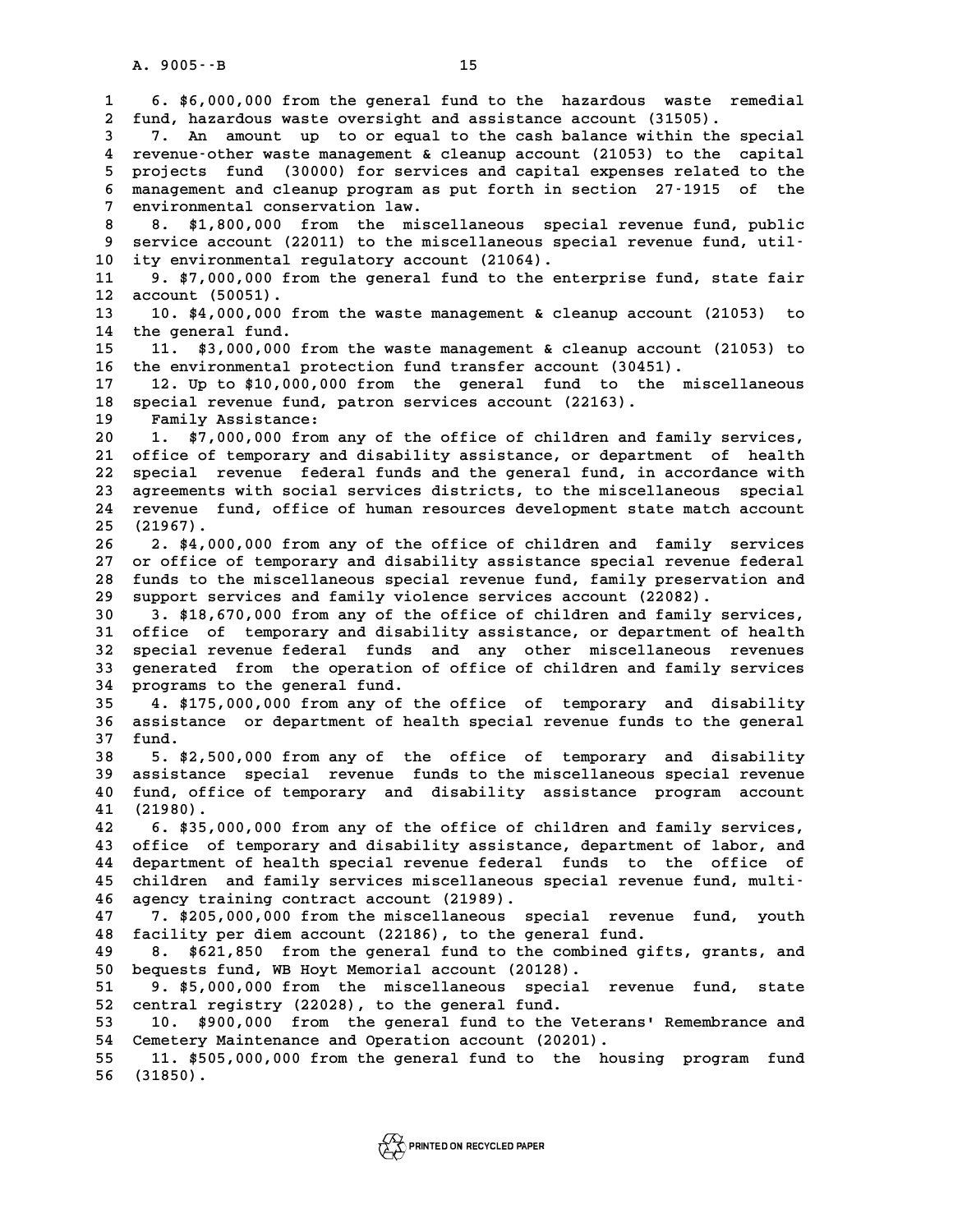**1** General Government:<br> **2 1.** \$12,000,000 from 1 General Government:<br>2 1. \$12,000,000 from the general fund to the health insurance revolving<br>3 fund (55300) **3 diverse 1 diverse 1. \$12,000,000<br>
<b>3 fund** (55300).<br> **3 diverse 1292,400,000** 1. \$12,000,000 from the general fund to the health insurance revolving<br>3 fund (55300).<br>4 2. \$292,400,000 from the health insurance reserve receipts fund<br>5 (60550) to the conoral fund **5** fund (55300).<br> **4** 2. \$292,400,000 from the 15 (60550) to the general fund.<br> **5** 3. \$150,000 from the general **6 3. \$292,400,000 from the health insurance reserve receipts fund<br>
<b>6 3. \$150,000 from the general fund to the not-for-profit revolving loan**<br> **6 3. \$150,000 from the general fund to the not-for-profit revolving loan** 5 (60550) to the general fund.<br>6 3. \$150,000 from the gener<br>7 fund (20650).<br>8 4. \$150,000 from the not-f **8 4. \$150,000 from the general fund to the not-for-profit revolving loan**<br>**8 4. \$150,000 from the not-for-profit revolving loan fund (20650) to the**<br>**9 general fund.** 8 4. \$150,000 from the not-for-profit revolving loan fund (20650) to the<br>9 general fund.<br>10 5. \$3,000,000 from the miscellaneous special revenue fund, surplus **10 5. \$150,000 from the not-for-profit revolving loan fund (20650) to the<br>
10 5. \$3,000,000 from the miscellaneous special revenue fund, surplus<br>
11 property account (22036) to the ceneral fund** q general fund.<br>
10 5. \$3,000,000 from the miscellaneous special<br>
11 property account (22036), to the general fund.<br>
12 6 \$19,000,000 from the miscellaneous special **10** 5. \$3,000,000 from the miscellaneous special revenue fund, surplus<br>11 property account (22036), to the general fund.<br>12 6. \$19,000,000 from the miscellaneous special revenue fund, revenue<br>13 arrestage account (22024) 11 property account (22036), to the general fund.<br>12 6. \$19,000,000 from the miscellaneous special revenue fund, revenue<br>13 arrearage account (22024), to the general fund.<br>14 7. \$1,826,000 from the miscellaneous special re **14 7. \$1,826,000 from the miscellaneous special revenue fund, revenue** 13 arrearage account (22024), to the general fund.<br>14 7. \$1,826,000 from the miscellaneous special revenue fund, revenue<br>15 arrearage account (22024), to the miscellaneous special revenue fund, 14 7. \$1,826,000 from the miscellaneous spe<br>15 arrearage account (22024), to the miscel<br>16 authority budget office account (22138).<br>17 9 \$1,000,000 from the miscellaneous spe 15 arrearage account (22024), to the miscellaneous special revenue fund,<br>16 authority budget office account (22138).<br>17 8. \$1,000,000 from the miscellaneous special revenue fund, parking<br>18 account (22007) to the conoral f **16 authority budget office account (22138).**<br>17 8. \$1,000,000 from the miscellaneous special revenue fund, parking<br>18 account (22007), to the general fund, for the purpose of reimbursing the<br>19 sects of debt service relat 17 8. \$1,000,000 from the miscellaneous special revenue fund<br>18 account (22007), to the general fund, for the purpose of reim<br>19 costs of debt service related to state parking facilities.<br>20 0 \$11.460.000 from the general **20 13** account (22007), to the general fund, for the purpose of reimbursing the<br>19 costs of debt service related to state parking facilities.<br>20 9. \$11,460,000 from the general fund to the agencies internal service<br>21 fun **20** costs of debt service related to state parking facilities.<br> **20** 9. \$11,460,000 from the general fund to the agencies internal service<br> **21** fund, central technology services account (55069), for the purpose of<br>
22 op 20 9. \$11,460,000 from the general<br>21 fund, central technology services<br>22 enterprise technology projects.<br>23 10 \$10,000,000 from the general 21 fund, central technology services account (55069), for the purpose of<br>22 enterprise technology projects.<br>23 10. \$10,000,000 from the general fund to the agencies internal service<br><sup>24</sup> fund state data senter agount (5506 22 enterprise technology projects.<br>
23 10. \$10,000,000 from the general fund to the agencies internal service<br>
24 fund, state data center account (55062).<br>
25 11. \$12,000,000 from the miscellaneous special revenue fund, pa **10. \$10,000,000 from the general fund to the agencies internal service**<br>**24 fund, state data center account (55062).**<br>**11. \$12,000,000 from the miscellaneous special revenue fund, parking**<br>**26 account (22007)** to the cent 24 fund, state data center account (55062).<br>25 11. \$12,000,000 from the miscellaneous special revenue fund, parking<br>26 account (22007), to the centralized services, building support services<br>27 account (55019). 26 account (22007), to the centralized services, building support services<br>27 account (55018).<br>28 12. \$30,000,000 from the general fund to the internal service fund, **26 account (22007), to the centralized services, building support services**<br>27 account (55018).<br>28 12. \$30,000,000 from the general fund to the internal service fund,<br>29 business services senter asseurt (55022). **27 account (55018).**<br> **28 12. \$30,000,000 from the general fund to business services center account (55022).**<br> **20 11. \$8,000,000 from the general fund to time** 12. \$30,000,000 from the general fund to the internal service fund,<br>29 business services center account (55022).<br>30 13. \$8,000,000 from the general fund to the internal service fund,<br>31 building support services account (5 **29 business services center account (55022).**<br> **30 13. \$8,000,000 from the general fund to th**<br> **31 building support services account (55018).**<br> **32. 14. \$1,500,000 from the combined evroposabl 13. \$8,000,000 from the general fund to the internal service fund,<br>31 building support services account (55018).<br>14. \$1,500,000 from the combined expendable trust fund, plaza special<br>33 events account (20120), to the gene** 31 building support services account (55018).<br>32 14. \$1,500,000 from the combined expendable<br>33 events account (20120), to the general fund.<br><sup>34</sup> 15 \$50,000,000 from the conoral fund to the **14.** \$1,500,000 from the combined expendable trust fund, plaza special<br>33 events account (20120), to the general fund.<br>15. \$50,000,000 from the general fund to the New York State cannabis<br><sup>35</sup> revenue fund (24800) 14. \$1,500,000 from the combined expendab<br>
33 events account (20120), to the general fund.<br>
34 15. \$50,000,000 from the general fund to t<br>
35 revenue fund (24800).<br>
36 16. \$50,000,000 from the New York State c 15. \$50,000,000 from the general fund to the New York State cannabis<br>35 revenue fund (24800).<br>36 16. \$50,000,000 from the New York State cannabis revenue fund (24800)<br>37 to the general fund. 16. \$50,000,000 from the New York State cannabis revenue fund (24800)<br>37 to the general fund.<br>38 Health: 37 to the general fund.<br>38 Health:<br>39 1. A transfer from **37 to the general fund.<br>38 Health:<br>39 1. A transfer from the general fund to the combined gifts, grants and<br>40 horiests, fund, broast ganger research and education asseurt (20155), up 40 bealth:**<br> **40 bequests fund, breast cancer research and education account (20155), up**<br> **40 bequests fund, breast cancer research and education account (20155), up**<br> **41 to an amount equal to the monier, collegted, and** 1. A transfer from the general fund to the combined gifts, grants and<br>40 bequests fund, breast cancer research and education account (20155), up<br>41 to an amount equal to the monies collected and deposited into that<br>42 acco **40 bequests fund, breast cancer research**<br> **41 to an amount equal to the monies coll**<br> **42 account in the previous fiscal year.**<br> **43 2 0 1 transfer from the ceneral fund** 41 to an amount equal to the monies collected and deposited into that<br>42 account in the previous fiscal year.<br>43 2. A transfer from the general fund to the combined gifts, grants and<br>44 bequests fund, prostate cancer resea **42 account in the previous fiscal year.**<br> **43 2. A transfer from the general fund to the combined gifts, grants and<br>
<b>44 bequests fund, prostate cancer research, detection, and education**<br> **45 account** (20193) up to an am 2. A transfer from the general fund to the combined gifts, grants and<br>44 bequests fund, prostate cancer research, detection, and education<br>45 account (20183), up to an amount equal to the moneys collected and<br>46 depeated i bequests fund, prostate cancer research, detection, and account (20183), up to an amount equal to the moneys deposited into that account in the previous fiscal year. 45 account (20183), up to an amount equal to the moneys collected and<br>46 deposited into that account in the previous fiscal year.<br>47 3. A transfer from the general fund to the combined gifts, grants and **46 deposited into that account in the previous fiscal year.**<br>47 3. A transfer from the general fund to the combined gifts, grants and<br>48 bequests fund, Alzheimer's disease research and assistance account<br>19 (20143) up to <sup>3</sup> 47 <sup>3</sup> A transfer from the general fund to the combined gifts, grants and<br>48 bequests fund, Alzheimer's disease research and assistance account<br>49 (20143), up to an amount equal to the moneys collected and deposited<br>50 **50 into that account** that account and assistance account (20143), up to an amount equal to the moneys collected and deposited into that account in the previous fiscal year.<br> **51** 4. \$8,750,000 from the HCRA resources fun 49 (20143), up to an amount equal to the moneys collected and deposited<br>50 into that account in the previous fiscal year.<br>51 4. \$8,750,000 from the HCRA resources fund (20800) to the miscella-<br><sup>52</sup> noous gracial reveaue fu 50 into that account in the previous fiscal year.<br>51 4. \$8,750,000 from the HCRA resources fund (20800) to the miscella-<br>52 neous special revenue fund, empire state stem cell trust fund account<br>53 (22161) **51 4.** \$8,75<br>**52** neous speci<br>**53** (22161). **52 neous special revenue fund, empire state stem cell trust fund account**<br> **53 (22161).**<br> **54 5. \$2,000,000 from the miscellaneous special revenue fund, certificate**<br> **55 of 2000,000 account** (21920), to the miscellaneous **53 (22161).**<br>54 5. \$2,000,000 from the miscellaneous special revenue fund, certificate<br>55 of need account (21920), to the miscellaneous capital projects fund,<br>56 healthcare IT capital subfund (32216). **56 healthcare IT capital subfund (32216).**

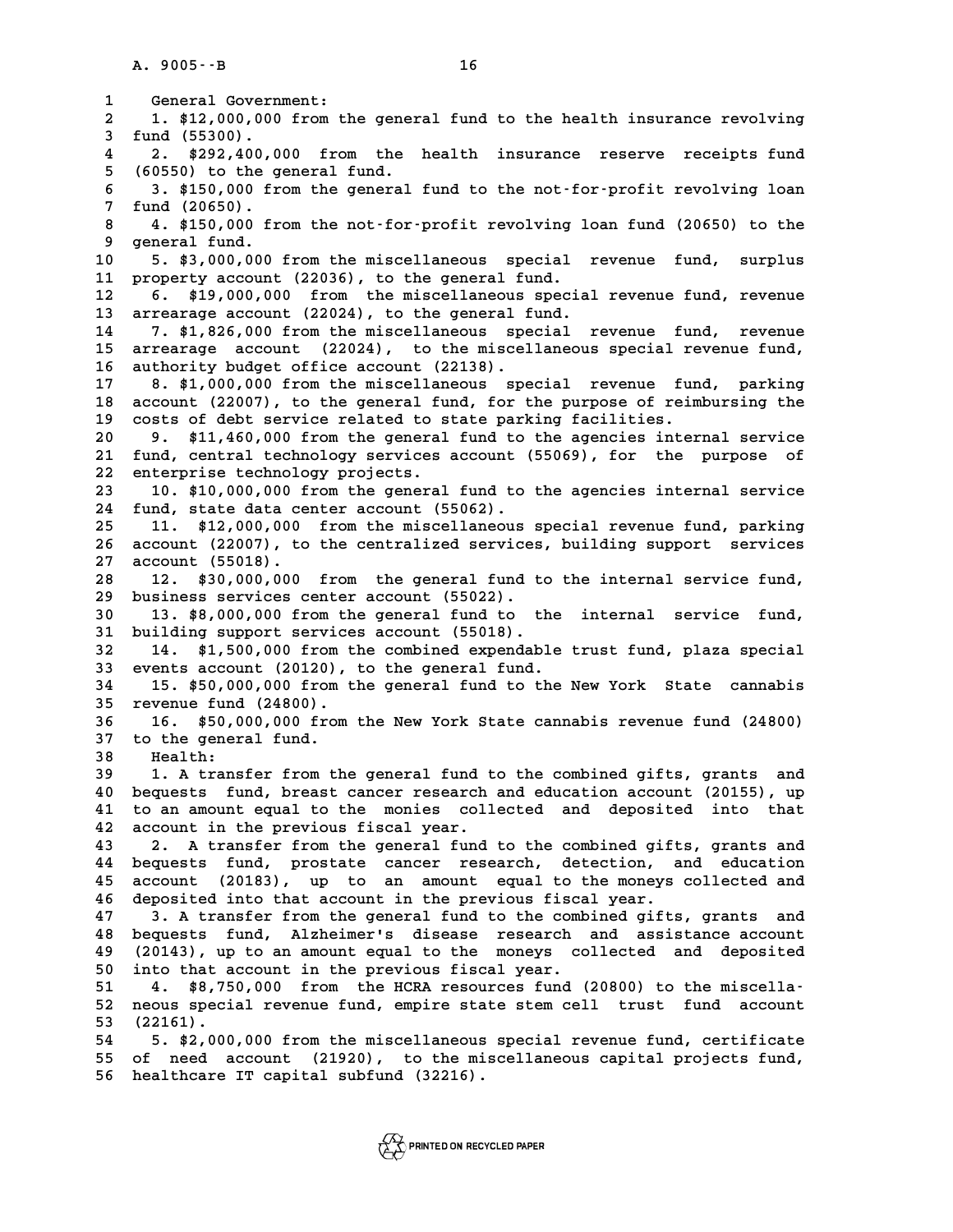**1 6. \$2,000,000 from the miscellaneous special revenue fund, vital 2 health records account (22103), to the miscellaneous capital projects 4 follow 1000 from the miscellaneous speci-**<br> **2 health records account (22103), to the misce**<br> **3 fund, healthcare IT capital subfund (32216).**<br> **1 1 6 000 000** from the miscellaneous gpec 1 **2** health records account (22103), to the miscellaneous capital projects<br>
3 fund, healthcare IT capital subfund (32216).<br>
4 7. \$6,000,000 from the miscellaneous special revenue fund, profes-<br>
5 sional modical conduct ac fund, healthcare IT capital subfund (32216).<br> **5 5** sional medical conduct account (22088), to the miscellaneous capital<br> **5** sional medical conduct account (22088), to the miscellaneous capital<br> **6** projects fund boalth 7. \$6,000,000 from the miscellaneous special reven<br>5 sional medical conduct account (22088), to the miscel<br>6 projects fund, healthcare IT capital subfund (32216).<br><sup>7</sup> 9 \$112,500,000 from the ECBA resources fund (20800) 5 sional medical conduct account (22088), to the miscellaneous capital<br>6 projects fund, healthcare IT capital subfund (32216).<br>7 8. \$112,500,000 from the HCRA resources fund (20800) to the capital<br>8 projects fund (30000). 6 projects fund, healthcare IT capital subfund (32216).<br> **8.** \$112,500,000 from the HCRA resources fund (20800) to the capital<br>
8 projects fund (30000).<br>
9 9. \$6,550,000 from the general fund to the medical marihuana trust 8. \$112,500,000 from the HCRA resources fund (20800) to the capital<br>8 projects fund (30000).<br>9 9. \$6,550,000 from the general fund to the medical marihuana trust<br>10 fund, health operation and oversight account (23755). **10 fund, health operation and oversight account (23755). 11 10. An amount 10. An amount up to the unencumbered balance from the charitable gifts**<br> **11 10. An amount up to the unencumbered balance from the charitable gifts**<br> **11 12 trust** fund boalth sharitable agount (24900) to **10 fund, health operation and oversight account (23755).**<br> **11 10. An amount up to the unencumbered balance from the charitable gifts**<br> **12 trust fund, health charitable account (24900), to the general fund, for**<br> **13 nau** 11 10. An amount up to the unencumbered balance from the charitable gifts<br>12 trust fund, health charitable account (24900), to the general fund, for<br>13 payment of general support for primary, preventive, and inpatient heal 12 trust fund, health charitable account (24900), to the general fund, for<br>13 payment of general support for primary, preventive, and inpatient health<br>14 care, dental and vision care, hunger prevention and nutritional assi 13 payment of general support for primary, preventive, and inpatient health<br>14 care, dental and vision care, hunger prevention and nutritional assist-<br>15 ance, and other services for New York state residents with the overa 14 care, dental and vision care, hunger prevention and nutritional assist-<br>15 ance, and other services for New York state residents with the overall<br>16 goal of ensuring that New York state residents have access to quality<br> 15 ance, and other services for New York st<br>16 goal of ensuring that New York state resid<br>17 health care and other related services.<br>18 11 \$500,000 from the miscallaneous 16 goal of ensuring that New York state residents have access to quality<br>17 health care and other related services.<br>18 11. \$500,000 from the miscellaneous special revenue fund, New York<br>19 State cannabis revenue fund to th 17 health care and other related services.<br>18 11. \$500,000 from the miscellaneous special revenue fund, New York<br>19 State cannabis revenue fund, to the miscellaneous special revenue fund, 18 11. \$500,000 from the miscellaneous specia<br>19 State cannabis revenue fund, to the miscellaneou<br>20 environmental laboratory fee account (21959).<br>21 12 Appenaut up to the unengumbered balance 21 21 12. An amount up to the miscellaneous special revenue fund,<br>
21 12. An amount up to the unencumbered balance from the public health<br>
22 emergency charitable gifts trust fund to the general fund, for payment **20 environmental laboratory fee account (21959).**<br> **21 12. An amount up to the unencumbered balance from the public health**<br> **22 emergency charitable gifts trust fund to the general fund, for payment**<br> **23 of goods** and s 12. An amount up to the unencumbered balance from the public health 22 emergency charitable gifts trust fund to the general fund, for payment 23 of goods and services necessary to respond to a public health disaster<br>24 eme 22 emergency charitable gifts trust fund to the general fund, for p<br>23 of goods and services necessary to respond to a public health di<br>24 emergency or to assist or aid in responding to such a disaster.<br>25 13 \$1,000,000,00 23 of goods and services necessary to respond to a public health disaster<br>
24 emergency or to assist or aid in responding to such a disaster.<br>
25 13. \$1,000,000,000 from the general fund to the health care transfor-<br>
26 ma 24 emergency or to assist or aid in responding to such a disaster.<br>25 13. \$1,000,000,000 from the general fund to the health care<br>26 mation fund (24850).<br>27 Labor: 26 mation fund (24850).<br>27 Labor:<br>28 1. \$600,000 from t **28 1. \$600,000 from the miscellaneous special revenue fund, DOL fee and 19 per manuform 120 per manuform in the miscellaneous special revenue fund, DOL fee and<br>29 penalty account (21923), to the child performer's protection fund, child<br>20 performer protection account (20401)** 1. \$600,000 from the miscellaneous spe<br> **30** performer protection account (20401).<br> **30** performer protection account (20401). **29 penalty account (21923), to the child performer's protection fund, child**<br>30 performer protection account (20401).<br>31 2. \$11,700,000 from the unemployment insurance interest and penalty<br><sup>32</sup> fund, unemployment insuranc **30** performer protection account (20401).<br> **31** 2. \$11,700,000 from the unemployment insurance interest and penalty<br> **32** fund, unemployment insurance special interest and penalty account<br> **33** (23601) to the general fund **31 2.** \$11,700,000 from the une:<br>**32** fund, unemployment insurance<br>**33** (23601), to the general fund.<br>**34 3** \$50,000,000 from the POI fo 32 fund, unemployment insurance special interest and penalty account<br>33 (23601), to the general fund.<br>34 3. \$50,000,000 from the DOL fee and penalty account (21923), unemploy-**33 (23601), to the general fund.**<br> **34 3. \$50,000,000 from the DOL fee and penalty account (21923), unemploy-**<br> **35 ment insurance special interest and penalty account (23601), and public**<br> **26 work of forement aggests** ( 34 3. \$50,000,000 from the DOL fee and penalty account (21<br>35 ment insurance special interest and penalty account (236<br>36 work enforcement account (21998), to the general fund.<br><sup>27</sup> 4 \$950,000 from the miscallaneous aposia **35 ment insurance special interest and penalty account (23601), and public<br>36 work enforcement account (21998), to the general fund.<br>37 4. \$850,000 from the miscellaneous special revenue fund, DOL elevator<br>38 5050ty progr 36 work enforcement account (21998), to the general fund.**<br>37 4. \$850,000 from the miscellaneous special revenue fund, DOL elevator<br>38 safety program fund (22252) to the miscellaneous special revenue fund,<br>29 DOI foc and **4. \$850,000 from the miscellaneous sp**<br> **38 safety program fund (22252) to the mi**<br> **39 DOL fee and penalty account (21923).**<br> **10** Montal Hygiono. **40 Manufal American Solution Solution**<br> **40** Mental Hygiene:<br> **40 Mental Hygiene:**<br> **41 1 \$3,900,000 from 40 DOL fee and penalty account (21923).**<br> **40 Mental Hygiene:**<br> **41 1. \$3,800,000 from the general fund, to the agencies internal service**<br> **42 fund, civil service EHS occupational health program account (55056). 40 Mental Hygiene:**<br>41 1. \$3,800,000 from the general fund, to the agencies internal servic<br>42 fund, civil service EHS occupational health program account (55056).<br>43 2. \$2,000,000 from the general fund, to the mental hyg **41 1. \$3,800,000 from the general fund, to the agencies internal service**<br>**42 fund, civil service EHS occupational health program account (55056).**<br>**43 2. \$2,000,000 from the general fund, to the mental hygiene facilities** 42 fund, civil service EHS occupational<br>43 2. \$2,000,000 from the general fund<br>44 capital improvement fund (32300). **43 2. \$2,000,000 from the general fund, to the mental hygiene facilities**<br>**44 capital improvement fund (32300).**<br>**45 3. \$20,000,000 from the opioid settlement fund (23817) to the miscel-**<br>**46 language senitel projects fun** 44 capital improvement fund (32300).<br>45 3. \$20,000,000 from the opioid settlement fund (23817) to the miscel-<br>46 laneous capital projects fund, opioid settlement capital account.<br>47 4. \$20,000,000 from the miscellaneous ca **45 3. \$20,000,000 from the opioid settlement fund (23817) to the miscel-**<br>**46 laneous capital projects fund, opioid settlement capital account.**<br>**47 4. \$20,000,000 from the miscellaneous capital projects fund, opioid**<br>**48 46 laneous capital projects fund, opioid settlement capital account.**<br>47 4. \$20,000,000 from the miscellaneous capital projects fund, op<br>48 settlement capital account to the opioid settlement fund (23817).<br><sup>49</sup> 48 settlement capital account to the opioid settlement fund (23817).<br>49 Public Protection:<br>50 1. \$1,350,000 from the miscellaneous special revenue fund, em **50 1. \$1,350,000 from the miscellaneous special revenue fund, emergency**<br> **50 1. \$1,350,000 from the miscellaneous special revenue fund, emergency**<br> **51 management aggount (21944)** to the general fund **50** Public Protection:<br>
50 1. \$1,350,000 from the miscellaneous special reversed account (21944), to the general fund.<br>
52. 2. \$2,587,000 from the general fund to the. **1. \$1,350,000 from the miscellaneous special revenue fund, emergency**<br> **51 management account (21944), to the general fund.**<br> **52 2. \$2,587,000 from the general fund to the miscellaneous special**<br> **53 revenue fund, recrui** 51 management account (21944), to the general fund.<br>52 2. \$2,587,000 from the general fund to the misc<br>53 revenue fund, recruitment incentive account (22171). **52 2. \$2,587,000 from the general fund to the miscellaneous special**<br> **53 revenue fund, recruitment incentive account (22171).**<br> **54 3. \$22,773,000 from the general fund to the correctional industries**<br> **55 revolving fund 55 revolving fund, correctional industries internal service account 56 (55350).**

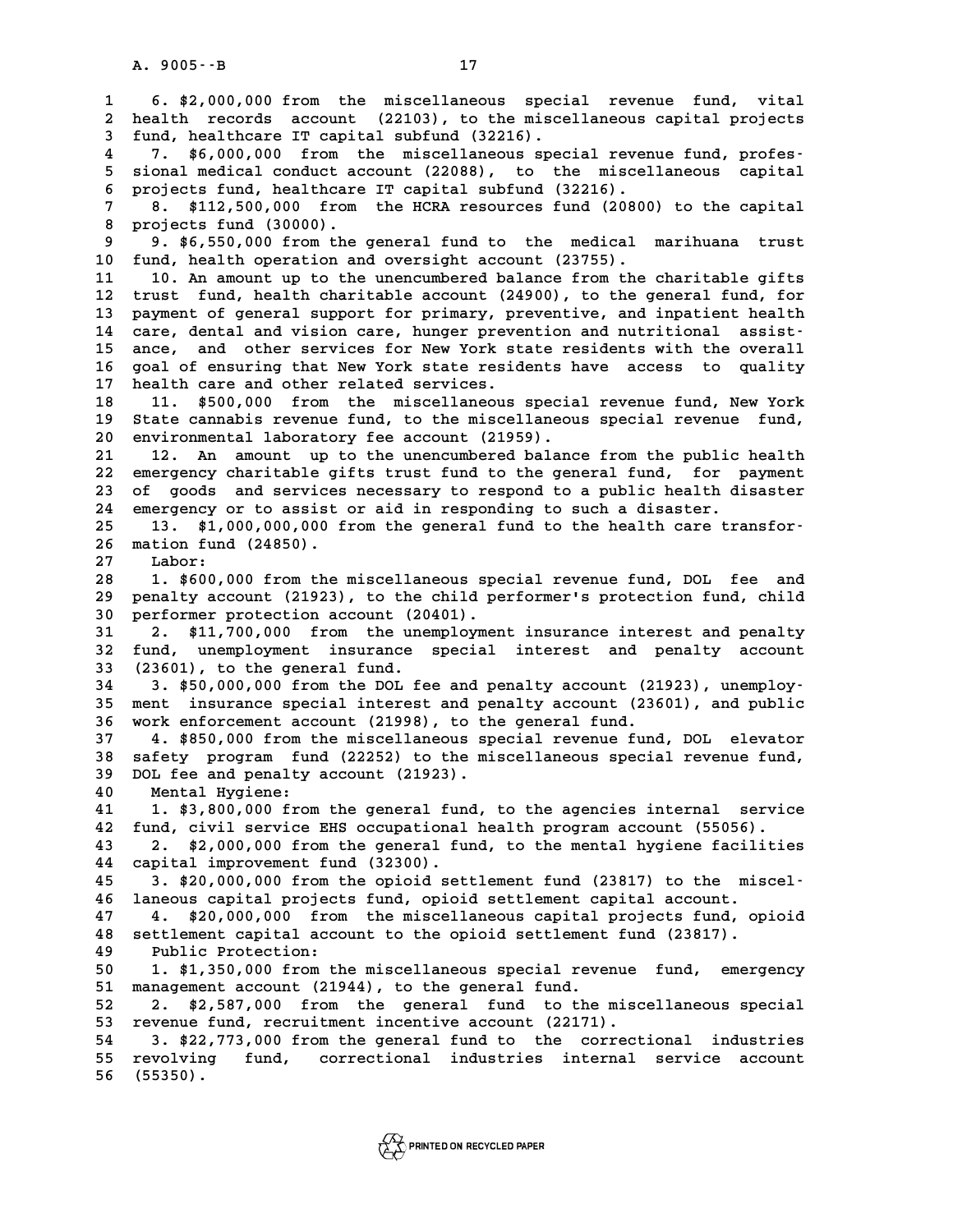**1 4. \$2,000,000,000 from any of the division of homeland security and 2** 4. \$2,000,000,000 from any of the division of homeland security and<br>2 emergency services special revenue federal funds to the general fund. **4. \$2,000,000,000 from any of the division of homeland security and<br>
2 emergency services special revenue federal funds to the general fund.**<br> **5.** \$115,420,000 from the state police motor vehicle law enforcement<br>
<sup>1</sup> and are and motor vehicle special revenue federal funds to the general fund.<br>
4 5. \$115,420,000 from the state police motor vehicle law enforcement<br>
4 and motor vehicle theft and insurance fraud prevention fund, state<br>
5 polic 5. \$115,420,000 from the state police motor vehicle law enforcement<br>4 and motor vehicle theft and insurance fraud prevention fund, state<br>5 police motor vehicle enforcement account (22802), to the general fund<br>5 for state o 4 and motor vehicle theft and insurance fraud prevention fund<br>5 police motor vehicle enforcement account (22802), to the gene<br>6 for state operation expenses of the division of state police.<br><sup>7</sup> 6 \$126,120,000 from the sene 5 police motor vehicle enforcement account (22802), to the general fund<br>6 for state operation expenses of the division of state police.<br>7 6. \$136,130,000 from the general fund to the correctional facilities<br>8 capital impro **8 for state operation expenses of the division of state police.**<br> **8 capital improvement fund (32350).**<br> **8 capital improvement fund (32350).**<br> **8 7. \$5,000,000 from the general fund to the dedicated highway and 6. \$136,130,000 from the general fund to the correctional facilities**<br>**8 capital improvement fund (32350).**<br>**9 7. \$5,000,000 from the general fund to the dedicated highway and**<br>**10 bridge trust fund (30050) for the purpos** 8 capital improvement fund (32350).<br>
9 7. \$5,000,000 from the general fund to the dedicated highway and<br>
10 bridge trust fund (30050) for the purpose of work zone safety activities<br>
11 provided by the division of state pol <sup>9</sup> 7. \$5,000,000 from the general fund to the dedicated highway and<br>
<sup>10</sup> bridge trust fund (30050) for the purpose of work zone safety activities<br>
<sup>11</sup> tation<br>
<sup>12</sup> tation 10 bridge tru<br>11 provided b<br>12 tation.<br><sup>13</sup> <sup>8</sup> \$10 0 11 provided by the division of state police for the department of transpor-<br>12 tation.<br>**8. \$10,000,000** from the miscellaneous special revenue fund, statewide<br>14 public safety communications account (22123), to the capital 12 tation.<br>13 8. \$10,000,000 from the miscellaneous special revenue fund, statewide<br>14 public safety communications account (22123), to the capital projects<br>15 fund (30000) **13 8.** \$10,000,000<br> **14** public safety<br> **15** fund (30000).<br> **16 0.** \$0.930,000 14 public safety communications account (22123), to the capital projects<br>15 fund (30000).<br>16 9. \$9,830,000 from the miscellaneous special revenue fund, legal<br>17 services assistance asseunt (22086), to the seneral fund 15 fund (30000).<br>16 9. \$9,830,000 from the miscellaneous special revenue fund,<br>17 services assistance account (22096), to the general fund.<br>18 10. \$1,000,000 from the general fund to the agencies internal s **16 9. \$9,830,000 from the miscellaneous special revenue fund, legal**<br>17 services assistance account (22096), to the general fund.<br>18 10. \$1,000,000 from the general fund to the agencies internal service<br>19 fund, neighborh 17 services assistance account (22096), to the general fund.<br>18 10. \$1,000,000 from the general fund to the agencies i<br>19 fund, neighborhood work project account (55059).<br>20 11. \$7,980,000 from the miscellaneous special re 10. \$1,000,000 from the general fund to the agencies internal service<br>
19 fund, neighborhood work project account (55059).<br>
20 11. \$7,980,000 from the miscellaneous special revenue fund, finger-<br>
21 print identification & **20 print identification and the miscellaneous special revenue fund, finger-**<br>
20 11. \$7,980,000 from the miscellaneous special revenue fund, finger-<br>
21 print identification & technology account (21950), to the general fu **20 11. \$7,980,000 from the miscellaneous special revenue fund, finger-**<br>**21 print identification & technology account (21950), to the general fund.**<br>**22 12. \$1,100,000 from the state police motor vehicle law enforcement a** 21 print identification & technology account (21950), to the general fund.<br>22 12. \$1,100,000 from the state police motor vehicle law enforcement and<br>23 motor vehicle theft and insurance fraud prevention fund, motor vehicle 12. \$1,100,000 from the state police motor vehicle law enforceme:<br>23 motor vehicle theft and insurance fraud prevention fund, motor v<br>24 theft and insurance fraud account (22801), to the general fund.<br>25 13 \$14,400,000 fro 23 motor vehicle theft and insurance fraud prevention fund, motor vehicle<br>
24 theft and insurance fraud account (22801), to the general fund.<br>
25 13. \$14,400,000 from the general fund to the miscellaneous special<br>
26 reven 24 theft and insurance fraud account (22801), to the general fund.<br>25 13. \$14,400,000 from the general fund to the miscellaneous<br>26 revenue fund, criminal justice improvement account (21945).<br>27 Transportation: 26 revenue fund, criminal justice improvement account (21945).<br>27 Transportation:<br>28 1. \$20,000,000 from the general fund to the mass transpo **28 1. \$20,000,000 from the general fund to the mass transportation oper-29 ating assistance fund, public transportation systems operating assist-1.** \$20,000,000 from the general fund to the mass transportation oper-<br>29 ating assistance fund, public transportation systems operating assist-<br>30 ance account (21401), of which \$12,000,000 constitutes the base need for<br> 29 ating assistan<br>30 ance account (<br>31 operations.<br><sup>32</sup> 3 \$727.500 **30** ance account (21401), of which \$12,000,000 constitutes the base need for operations.<br>32 2. \$727,500,000 from the general fund to the dedicated highway and<br>33 bridge trust fund (30050). **33 bridge trust fund (30050). 32** 2. \$727,500,000 from the general fund to the dedicated highway and<br>33 bridge trust fund (30050).<br>34 3. \$244,250,000 from the general fund to the MTA financial assistance<br><sup>35</sup> fund mobility tax trust account (23651) 33 bridge trust fund (30050).<br>34 3. \$244,250,000 from the general fund to the<br>35 fund, mobility tax trust account (23651). **3.** \$244,250,000 from the general fund to the MTA financial assistance<br> **35 fund, mobility tax trust account (23651).**<br> **36** 4. \$5,000,000 from the miscellaneous special revenue fund, transporta-<br> **37 tion regulation aggo 35 fund, mobility tax trust account (23651).**<br>**36 4. \$5,000,000 from the miscellaneous special revenue fund, transporta-**<br>**37 tion regulation account (22067) to the dedicated highway and bridge**<br>**38 trust fund (30050), fo 4. \$5,000,000 from the miscellaneous special revenue fund, transporta-**<br>**37 tion regulation account (22067) to the dedicated highway and bridge**<br>**38 trust fund (30050), for disbursements made from such fund for motor**<br>**39** 37 tion regulation account (22067) to the dedicated highway and bridge<br>
38 trust fund (30050), for disbursements made from such fund for motor<br>
39 carrier safety that are in excess of the amounts deposited in the dedi-<br>
40 **40 cated highway and bridge trust fund (30050) for such purpose pursuant to** carrier safety that are in excess of the amounts deposited in the dedi-<br>40 cated highway and bridge trust fund (30050) for such purpose pursuant to<br>41 section 94 of the transportation law.<br>42 5. \$3,000,000 from the miscell 40 cated highway and bridge trust fund (30050) for such purpose pursuant to<br>41 section 94 of the transportation law.<br>42 5. \$3,000,000 from the miscellaneous special revenue fund, traffic<br>43 adjudication account (22055) to 41 section 94 of the transportation law.<br>42 5. \$3,000,000 from the miscellaneous special reve:<br>43 adjudication account (22055), to the general fund.<br>44 6 \$5,000,000 from the miscellaneous special reverus **42 5. \$3,000,000 from the miscellaneous special revenue fund, traffic<br>
<b>43 adjudication account (22055), to the general fund.**<br> **44 6. \$5,000,000 from the miscellaneous special revenue fund, transporta-**<br> **45 tion regulat 43 adjudication account (22055), to the general fund.**<br>44 6. \$5,000,000 from the miscellaneous special revenue fund, transporta-<br>45 tion regulation account (22067) to the general fund, for disbursements<br>46 mode from quab **44** 6. \$5,000,000 from the miscellaneous special revenue fund, transporta-<br>45 tion regulation account (22067) to the general fund, for disbursements<br>46 made from such fund for motor carrier safety that are in excess of th 45 tion regulation account (22067) to the general fund, for disbursements<br>46 made from such fund for motor carrier safety that are in excess of the<br>47 amounts deposited in the general fund for such purpose pursuant to<br>48 a A small form such fund for motor carrier safety that are in excess of the 47 amounts deposited in the general fund for such purpose pursuant to<br>48 section 94 of the transportation law.<br>49 Miscellaneous: 47 amounts deposited in the general fund for such purpose pursuant to<br>48 section 94 of the transportation law.<br>49 Miscellaneous:<br>50 1. \$250,000,000 from the general fund to any funds or accounts for the **50 1. \$250,000,000 from the general fund to any funds or accounts for the<br>
<b>50** 1. \$250,000,000 from the general fund to any funds or accounts for the<br>
purpose of reimbursing gertain outstanding accounts receivable balanc Miscellaneous:<br>
50 1. \$250,000,000 from the general fund to any funds or accounts for the<br>
51 purpose of reimbursing certain outstanding accounts receivable balances.<br>
52 3 \$500,000,000 from the general fund to the debt, r **1. \$250,000,000 from the general fund to any funds or accounts for the purpose of reimbursing certain outstanding accounts receivable balances.<br>
<b>2.** \$500,000,000 from the general fund to the debt reduction reserve<br> **53** 51 purpose of reimbursing certain outstanding accounts receivable balances.<br>52 2. \$500,000,000 from the general fund to the debt reduction reserve<br>53 fund (40000).<br>54 3. \$450,000,000 from the New York state storm recovery **54 3. \$450,000,000 from the New York state storm recovery capital fund 55 (33000) to the revenue bond tax fund (40152).**

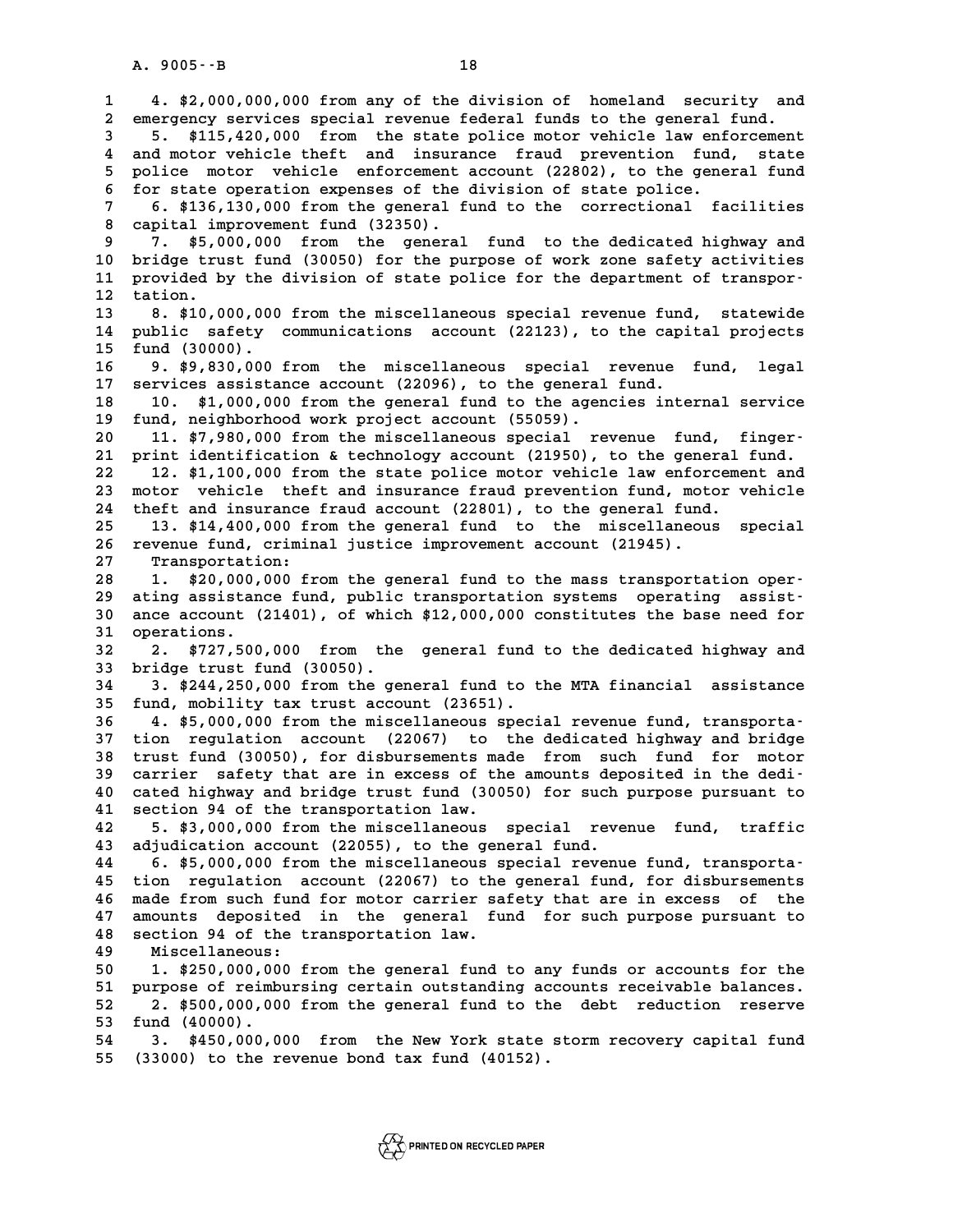**1 4. \$15,500,000 from the general fund, community projects account GG 2 2** (10256), 4. \$15,500,000 from the general fund, community projects account (10050).<br>2 (10256), to the general fund, state purposes account (10050). **4. \$15,500,000 from the general fund, community projects account GG**<br>2 (10256), to the general fund, state purposes account (10050).<br>5. \$100,000,000 from any special revenue federal fund to the general<br>4. fund state purpo 10256), to the general fund, state purposes account (10050).<br> **4 fund, state purposes account (10050).**<br> **4 fund, state purposes account (10050).**<br> **6. \$12,750,000,000 from the special revenue federal fund, ARPA-Fiscal 5 6. \$12,750,000,000 from the special revenue federal fund, ARPA-Fiscal 6. \$12,750,000,000 from the special revenue federal fund, ARPA-Fiscal<br>6 Recovery Fund (25546) to the general fund, state purposes account<br>7 (10050) to gover aligible sests incurred by the state purposes account 6. \$12,750,000,000 from the special revenue federal fund**<br>**6 Recovery Fund (25546) to the general fund, state p**<br>**7 (10050) to cover eligible costs incurred by the state.**<br>**8 S. Algorithetical continues** and in a **8 Recovery Fund (25546) to the general fund, state purposes account**<br> **8 3. Notwithstanding any law to the contrary, and in accordance with**<br> **8 3. Notwithstanding any law to the contrary, and in accordance with**<br> **8 sect 9 (10050)** to cover eligible costs incurred by the state.<br> **9 section 4 of the state finance law, the comptroller is hereby authorized**<br> **9 section 4 of the state finance law, the comptroller is hereby authorized**<br> **9 and** 8 \$ 3. Notwithstanding any law to the contrary, and in accordance with<br>9 section 4 of the state finance law, the comptroller is hereby authorized<br>10 and directed to transfer, on or before March 31, 2023:<br>11 1. Upon request 9 section 4 of the state finance law, the comptroller is hereby authorized<br>10 and directed to transfer, on or before March 31, 2023:<br>11 1. Upon request of the commissioner of environmental conservation, up<br>12 to \$12,745,40 **12 to \$12,745,400 from revenues credited to any of the department of envi-**11 1. Upon request of the commissioner of environmental conservation, up<br>12 to \$12,745,400 from revenues credited to any of the department of envi-<br>13 ronmental conservation special revenue funds, including \$4,000,000 from to \$12,745,400 from revenues credited to any of the department of envi-<br>13 ronmental conservation special revenue funds, including \$4,000,000 from<br>14 the environmental protection and oil spill compensation fund (21200),<br>15 **13 ronmental conservation special revenue funds, including \$4,000,000 from**<br>14 the environmental protection and oil spill compensation fund (21200),<br>15 and \$1,834,600 from the conservation fund (21150), to the environment the environmental protection and oil spill compensation fund (21200)<br>15 and \$1,834,600 from the conservation fund (21150), to the environmenta<br>16 conservation special revenue fund, indirect charges account (21060). **and \$1,834,600 from the conservation fund (21150), to the environmental**<br>16 conservation special revenue fund, indirect charges account (21060).<br>17 2. Upon request of the commissioner of agriculture and markets, up to<br>18 **16 conservation special revenue fund, indirect charges account (21060).**<br> **17 2. Upon request of the commissioner of agriculture and markets, up to**<br> **18 \$3,000,000 from any special revenue fund or enterprise fund within** 17 2. Upon request of the commissioner of agriculture and markets, up to<br>18 \$3,000,000 from any special revenue fund or enterprise fund within the<br>19 department of agriculture and markets to the general fund, to pay appro-**20 \$3,000,000 from any special reverally department of agriculture and mark**<br>20 priate administrative expenses. **20** department of agriculture and markets to the general fund, to pay appro-<br>20 priate administrative expenses.<br>21 3. Upon request of the commissioner of agriculture and markets, up to<br>22 \$2,000,000, from the state expeci 20 priate administrative expenses.<br>21 3. Upon request of the commissioner of agriculture and markets, up to<br>22 \$2,000,000 from the state exposition special fund, state fair receipts<br>23 account (50051) to the miscellaneous **21** 3. Upon request of the commissioner of agriculture and markets, up to \$2,000,000 from the state exposition special fund, state fair receipts account (50051) to the miscellaneous capital projects fund, state fair<br>24 co 22 \$2,000,000 from the state exposition<br>23 account (50051) to the miscellaneous capital improvement account (32208). 23 account (50051) to the miscellaneous capital projects fund, state fair<br>24 capital improvement account (32208).<br>25 4. Upon request of the commissioner of the division of housing and<br>26 community repeated up to \$6.231,000 <sup>24</sup> capital improvement account (32208).<br>
<sup>25</sup> 4. Upon request of the commissioner of the division of housing and<br>
<sup>26</sup> community renewal, up to \$6,221,000 from revenues credited to any divi-<sup>25</sup> <sup>4</sup>. Upon request of the commissioner of the division of housing and<br>26 community renewal, up to \$6,221,000 from revenues credited to any divi-<br>27 sion of housing and community renewal federal or miscellaneous special 26 community renewal, up to \$6,221,000 from revenues credited to any divi-<br>27 sion of housing and community renewal federal or miscellaneous special<br>28 revenue fund to the miscellaneous special revenue fund, housing indire 27 sion of housing and community r<br>28 revenue fund to the miscellaneous<br>29 cost recovery account (22090). **30 5. Upon request of the commissioner of the division of housing and** cost recovery account (22090).<br>
30 5. Upon request of the commissioner of the division of housing and<br>
31 community renewal, up to \$5,500,000 may be transferred from any miscel-<br>
<sup>32</sup> laneous special revenue fund acsount t **5. Upon request of the commissioner of the division of housing and<br>31 community renewal, up to \$5,500,000 may be transferred from any miscel-**<br>32 laneous special revenue fund account, to any miscellaneous special<br>33 reven 31 community renew<br>32 laneous special<br>33 revenue fund.<br><sup>34</sup> 5 <sup>Upon</sup> regu 32 laneous special revenue fund account, to any miscellaneous special<br>33 revenue fund.<br>34 6. Upon request of the commissioner of health up to \$13,694,000 from<br>35 revenues credited to any of the department of health's speci **33 revenue fund.**<br> **34 6. Upon request of the commissioner of health up to \$13,694,000 from**<br> **35 revenues credited to any of the department of health's special revenue**<br> **26 fundation is the missellaneous special revenue 34 6. Upon request of the commissioner of health up to \$13,694,000 from<br>35 revenues credited to any of the department of health's special revenue<br>36 funds, to the miscellaneous special revenue fund, administration account** 35 revenues cr<br>36 funds, to t.<br>37 (21982). **58 5 38 7. Upon the miscellaneous special revenue fund, administration account**<br>**38 7. Upon the request of the attorney general, up to \$4,000,000 from**<br>**39 revenues credited to the federal health and human services fund, 37 (21982).**<br>**38 7. Upon the request of the attorney general, up to \$4,000,000 from<br>39 revenues credited to the federal health and human services fund, federal<br>10 health and human services asseunt (25117) or the missellan** 7. Upon the request of the attorney general, up to \$4,000,000 from<br>39 revenues credited to the federal health and human services fund, federal<br>40 health and human services account (25117) or the miscellaneous special<br>41 re 40 health and human services account (25117) or the miscellaneous special<br>41 revenue fund, recoveries and revenue account (22041), to the miscella-<br>42 neous special revenue fund, litigation settlement and civil recovery 40 health and human services account (25117) or the miscellaneous special<br>41 revenue fund, recoveries and revenue account (22041), to the miscella-<br>42 neous special revenue fund, litigation settlement and civil recovery<br>43 41 revenue fund, rec.<br>42 neous special reven<br>43 account (22117). **42 neous special revenue fund, litigation settlement and civil recovery<br>43 account (22117).<br>44 8. Upon the request of the commission of agriculture and markets, up<br>45 to \$3,000,000 from any gracial revenue fund or enterpr 43 account (22117).**<br>**44 8. Upon the request of the commission of agriculture and markets, up**<br>**45 to \$3,000,000 from any special revenue fund or enterprise fund within**<br>16 the department of agriculture and markets to the **44 8. Upon the request of the commission of agriculture and markets, up**<br>**45 to \$3,000,000 from any special revenue fund or enterprise fund within**<br>**46 the department of agriculture and markets to the general fund, to pay** 45 to \$3,000,000 from any special revenue<br>46 the department of agriculture and ma<br>47 appropriate administrative expenses.<br>48 appropriate proposatiof the commission the department of agriculture and markets to the general fund, to pay<br>47 appropriate administrative expenses.<br>48 9. Upon the request of the commission of agriculture and markets, up<br>49 to \$2,000,000 from the state expositi **49 to \$2,000,000 from the state exposition special fund, state fair 50 1000 From the commission of agriculture and markets, up**<br> **50 to \$2,000,000 from the state exposition special fund, state fair**<br> **50 receipts account (50051) to the miscellaneous capital projects fund,**<br> **51 state fair** 49 to \$2,000,000 from the state exposition spec<br>50 receipts account (50051) to the miscellaneous capital improvement account (32208).<br>52 5.4 Oper before March 31, 2023, the comptrolle **50 receipts account (50051) to the miscellaneous capital projects fund,<br>
51 state fair capital improvement account (32208).**<br>
52 s 4. On or before March 31, 2023, the comptroller is hereby authorized<br>
53 and directed to d 51 state fair capital improvement account (32208).<br>52 § 4. On or before March 31, 2023, the comptroller is hereby authorized<br>53 and directed to deposit earnings that would otherwise accrue to the<br>54 general fund that are a 52 § 4. On or before March 31, 2023, the comptroller is hereby authorized<br>53 and directed to deposit earnings that would otherwise accrue to the<br>54 general fund that are attributable to the operation of section 98-a of<br>55 53 and directed to deposit earnings that would otherwise accrue to the<br>54 general fund that are attributable to the operation of section 98 a of<br>55 the state finance law, to the agencies internal service fund, banking

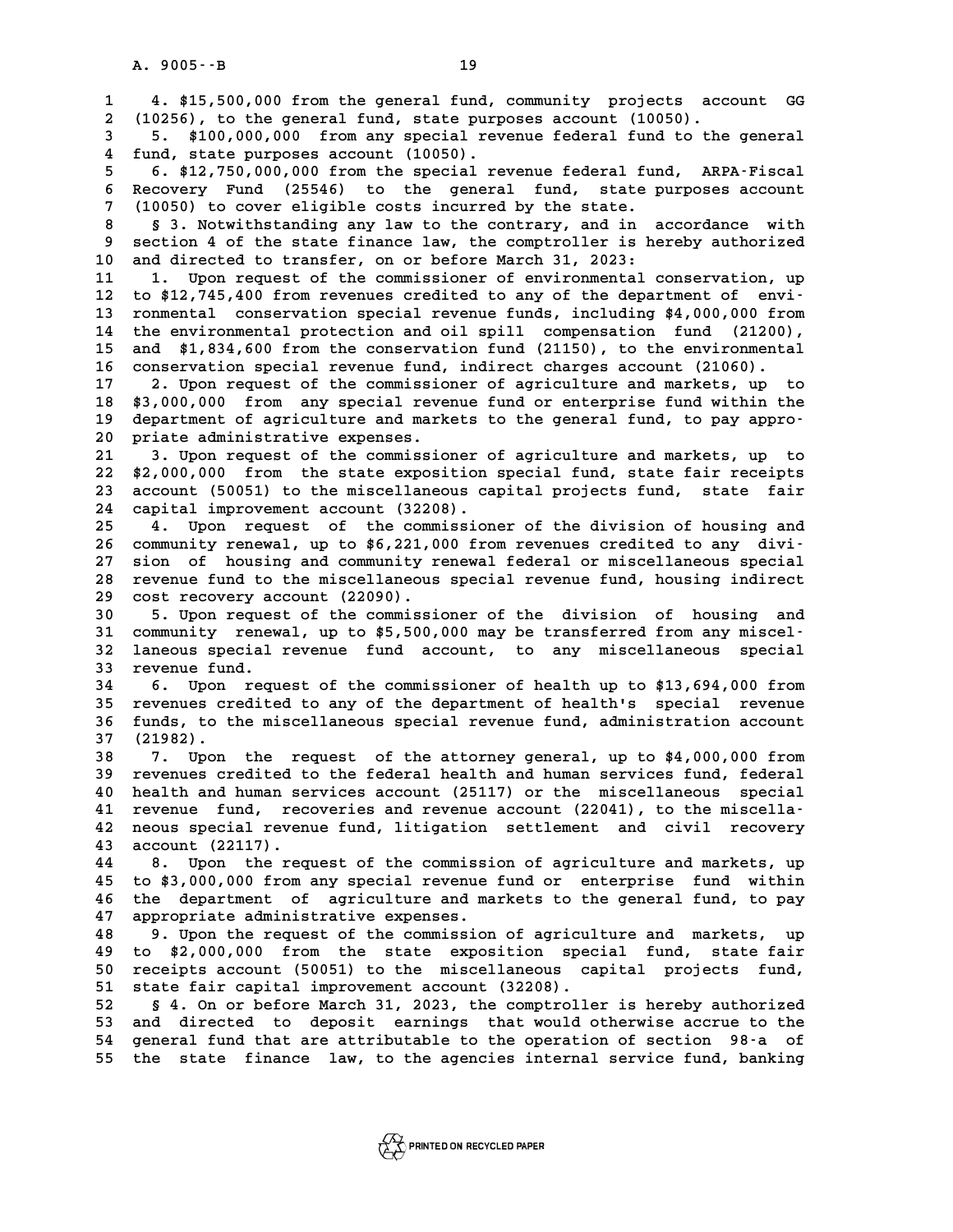**1 services account (55057), for the purpose of meeting direct payments 2** services account (550<br>2 from such account.<br>3 5 5 Notwithstand **3 1 services account (55057), for the purpose of meeting direct payments<br><b>3 § 5.** Notwithstanding any law to the contrary, upon the direction of<br>**4 the director of the budget and upon requisition** by the state uni

from such account.<br> **4 6** 5. Notwithstanding any law to the contrary, upon the direction of<br> **4** the director of the budget and upon requisition by the state university<br> **5** of New York, the dormitory authority of the st 5 5. Notwithstanding any law to the contrary, upon the direction of<br>4 the director of the budget and upon requisition by the state university<br>5 of New York, the dormitory authority of the state of New York is<br>5 directed to 4 the director of the budget and upon requisition by the state university<br>5 of New York, the dormitory authority of the state of New York is<br>6 directed to transfer, up to \$22,000,000 in revenues generated from the<br>7 sale o 5 of New York, the dormitory authority of the state of New York is<br>6 directed to transfer, up to \$22,000,000 in revenues generated from the<br>7 sale of notes or bonds, the state university income fund general revenue<br>2 aggre **8 directed to transfer, up to \$22,000,000 in revenues generated from the**<br>**8 account (22653) for reimbursement of bondable equipment for further**<br>**8 account (22653) for reimbursement of bondable equipment for further** 9 sale of notes or bonds, the state univer<br>
8 account (22653) for reimbursement of<br>
9 transfer to the state's general fund.<br>
8 S. Notwithstanding any law to the sec 10 account (22653) for reimbursement of bondable equipment for further<br>
10 § 6. Notwithstanding any law to the contrary, and in accordance with<br>
11 section 4 of the state finance law the comptroller is bereby authorized

<sup>9</sup> transfer to the state's general fund.<br>
10 § 6. Notwithstanding any law to the contrary, and in accordance with<br>
11 section 4 of the state finance law, the comptroller is hereby authorized<br>
12 and directed to transfer, **10** § 6. Notwithstanding any law to the contrary, and in accordance with<br>11 section 4 of the state finance law, the comptroller is hereby authorized<br>12 and directed to transfer, upon request of the director of the budget 11 section 4 of the state finance law, the comptroller is hereby authorized<br>12 and directed to transfer, upon request of the director of the budget and<br>13 upon consultation with the state university chancellor or his or he 12 and directed to transfer, upon request of the director of the budget and<br>13 upon consultation with the state university chancellor or his or her<br>14 designee, on or before March 31, 2023, up to \$16,000,000 from the state 13 upon consultation with the state university chancellor or his or her<br>14 designee, on or before March 31, 2023, up to \$16,000,000 from the state<br>15 university income fund general revenue account (22653) to the state<br>16 g 14 designee, on or before March 31, 2023, up to \$16,000,000 from the state<br>15 university income fund general revenue account (22653) to the state<br>16 general fund for debt service costs related to campus supported capital<br>1 15 university income fund general revenue account (22653) to the state<br>16 general fund for debt service costs related to campus supported capital<br>17 project costs for the NY-SUNY 2020 challenge grant program at the<br>18 Univ 16 general fund for debt ser<br>17 project costs for the<br>18 University at Buffalo.<br>19 5.7 Notwithstanding an 17 project costs for the NY-SUNY 2020 challenge grant program at the University at Buffalo.<br>19 § 7. Notwithstanding any law to the contrary, and in accordance with<br>20 section 4 of the state finance law, the comptroller is

**20 injversity at Buffalo.**<br> **20 s 7. Notwithstanding any law to the contrary, and in accordance with**<br> **20 section 4 of the state finance law, the comptroller is hereby authorized**<br> **21 and directed to transfer, upon requ 20 S 7. Notwithstanding any law to the contrary, and in accordance with**<br>
20 section 4 of the state finance law, the comptroller is hereby authorized<br>
21 and directed to transfer, upon request of the director of the budge 21 and directed to transfer, upon request of the director of the budget and<br>22 upon consultation with the state university chancellor or his or her<br>23 designee, on or before March 31, 2023, up to \$6,500,000 from the state 21 and directed to transfer, upon request of the director of the budget and<br>22 upon consultation with the state university chancellor or his or her<br>23 designee, on or before March 31, 2023, up to \$6,500,000 from the state<br> 22 upon consultation with the state university chancellor or his or her<br>23 designee, on or before March 31, 2023, up to \$6,500,000 from the state<br>24 university income fund general revenue account (22653) to the state<br>25 co 23 designee, on or before March 31, 2023, up to \$6,500,000 from the state<br>24 university income fund general revenue account (22653) to the state<br>25 general fund for debt service costs related to campus supported capital<br>26 24 university income fund general revenue account (22653) to the state<br>25 general fund for debt service costs related to campus supported capital<br>26 project costs for the NY-SUNY 2020 challenge grant program at the<br><sup>27</sup> Un 25 general fund for debt se<br>26 project costs for the<br>27 University at Albany.<br>29 S.<sup>9</sup> Notwithstanding 2 26 project costs for the NY-SUNY 2020 challenge grant program at the 27 University at Albany.<br>28 § 8. Notwithstanding any law to the contrary, the state university<br>29 chancellor or his or her designee is authorized and dir

**27 University at Albany.**<br>28 § 8. Notwithstanding any law to the contrary, the state university<br>29 chancellor or his or her designee is authorized and directed to transfer<br>20 catimated tuition revenue belanges from the st 8 8. Notwithstanding any law to the contrary, the state university<br>29 chancellor or his or her designee is authorized and directed to transfer<br>30 estimated tuition revenue balances from the state university collection<br><sup>31 </sup> 29 chancellor or his or her designee is authorized and directed to transfer<br>30 estimated tuition revenue balances from the state university collection<br>31 fund (61000) to the state university income fund, state university<br>2 30 estimated tuition revenue balances from the state university collections of the state university income fund, state university general revenue offset account (22655) on or before March 31, 2023.<br>32 general revenue offse 31 fund (61000) to the state university income fund, state university<br>32 general revenue offset account (22655) on or before March 31, 2023.<br>33 § 9. Notwithstanding any law to the contrary, and in accordance with

**32 general revenue offset account (22655) on or before March 31, 2023.**<br>**33 § 9.** Notwithstanding any law to the contrary, and in accordance with<br>**34 section 4 of the state finance law, the comptroller is hereby authorize 33 5 9.** Notwithstanding any law to the contrary, and in accordance with<br>34 section 4 of the state finance law, the comptroller is hereby authorized<br>35 and directed to transfer, upon request of the director of the budge 34 section 4 of the state finance law, the comptroller is hereby authorized<br>35 and directed to transfer, upon request of the director of the budget, up<br>36 to \$1,100,588,645 from the general fund to the state university inc **35 and directed to transfer, upon request of the director of the budget, up**<br>36 to \$1,100,588,645 from the general fund to the state university income<br>37 fund, state university general revenue offset account (22655) durin **36 to \$1,100,588,645 from the general fund to the state university income**<br>37 fund, state university general revenue offset account (22655) during the<br>38 period of July 1, 2022 through June 30, 2023 to support operations 37 fund, state university g<br>38 period of July 1, 202<br>39 the state university. **40 § 10. Notwithstanding any law to the contrary, and in accordance with**

40 s 10. Notwithstanding any law to the contrary, and in accordance with<br>41 section 4 of the state finance law, the comptroller is hereby authorized<br>42 and directed to transfer, upon request of the director of the budget, **40** § 10. Notwithstanding any law to the contrary, and in accordance with<br>41 section 4 of the state finance law, the comptroller is hereby authorized<br>42 and directed to transfer, upon request of the director of the budget 41 section 4 of the state finance law, the comptroller is hereby authorized<br>42 and directed to transfer, upon request of the director of the budget, up<br>43 to \$48,834,000 from the general fund to the state university income 42 and directed to transfer, upon request of the director of the budget, up<br>43 to \$48,834,000 from the general fund to the state university income<br>44 fund, state university general revenue offset account (22655) during the 43 to \$48,834,000 from the general fund to the state university income<br>44 fund, state university general revenue offset account (22655) during the<br>45 period of July 1, 2022 to June 30, 2023 for general fund operating<br>46 su **44 fund, state university general revenue offset account (22655) during the period of July 1, 2022 to June 30, 2023 for general fund operating approximate to subparagraph (4-b) of paragraph h of subdivision 2**<br>2<sup>7</sup> and th 45 period of July 1, 2022 to June 30, 2023 for general fund operating<br>46 support pursuant to subparagraph (4-b) of paragraph h of subdivision 2<br>47 of section three hundred fifty-five of the education law.<br>**6 S 11. Notwiths 46 support pursuant to subparagraph (4-b) of paragraph h of subdivision 2**<br>**47 of section three hundred fifty-five of the education law.**<br>**48 § 11. Notwithstanding any law to the contrary, and in accordance with**<br>**49 Soct** 

**47 of section three hundred fifty-five of the education law.**<br>**48 S 11. Notwithstanding any law to the contrary, and in accordance with**<br>**49 section 4 of the state finance law, the comptroller is hereby authorized**<br>20 and **50 10 and Suppleming 10** and the contrary, and in accordance with<br> **50** and directed to transfer, upon request of the director of the budget, up<br> **51** to \$20,000,000, from the caparal fund to the state university income **50** section 4 of the state finance law, the comptroller is hereby authorized<br>50 and directed to transfer, upon request of the director of the budget, up<br>51 to \$20,000,000 from the general fund to the state university inco 50 and directed to transfer, upon request of the director of the budget, up<br>51 to \$20,000,000 from the general fund to the state university income<br>52 fund, state university general revenue offset account (22655) during the 51 to \$20,000,000 from the general fund to the state university income<br>52 fund, state university general revenue offset account (22655) during the<br>53 period of July 1, 2022 to June 30, 2023 to support operations at the<br>54 52 fund, state university general revenue offset account (22655) during the<br>53 period of July 1, 2022 to June 30, 2023 to support operations at the<br>54 state university in accordance with the maintenance of effort pursuant<br> 53 period of July 1, 2022 to June 30, 2023 to support operations at the<br>54 state university in accordance with the maintenance of effort pursuant<br>55 to subparagraph (4) of paragraph h of subdivision 2 of section 355 of<br>56 53 period of July 1, 2022 to June 30, 2023 to support operations at the<br>54 state university in accordance with the maintenance of effort pursuant<br>55 to subparagraph (4) of paragraph h of subdivision 2 of section 355 of<br>56

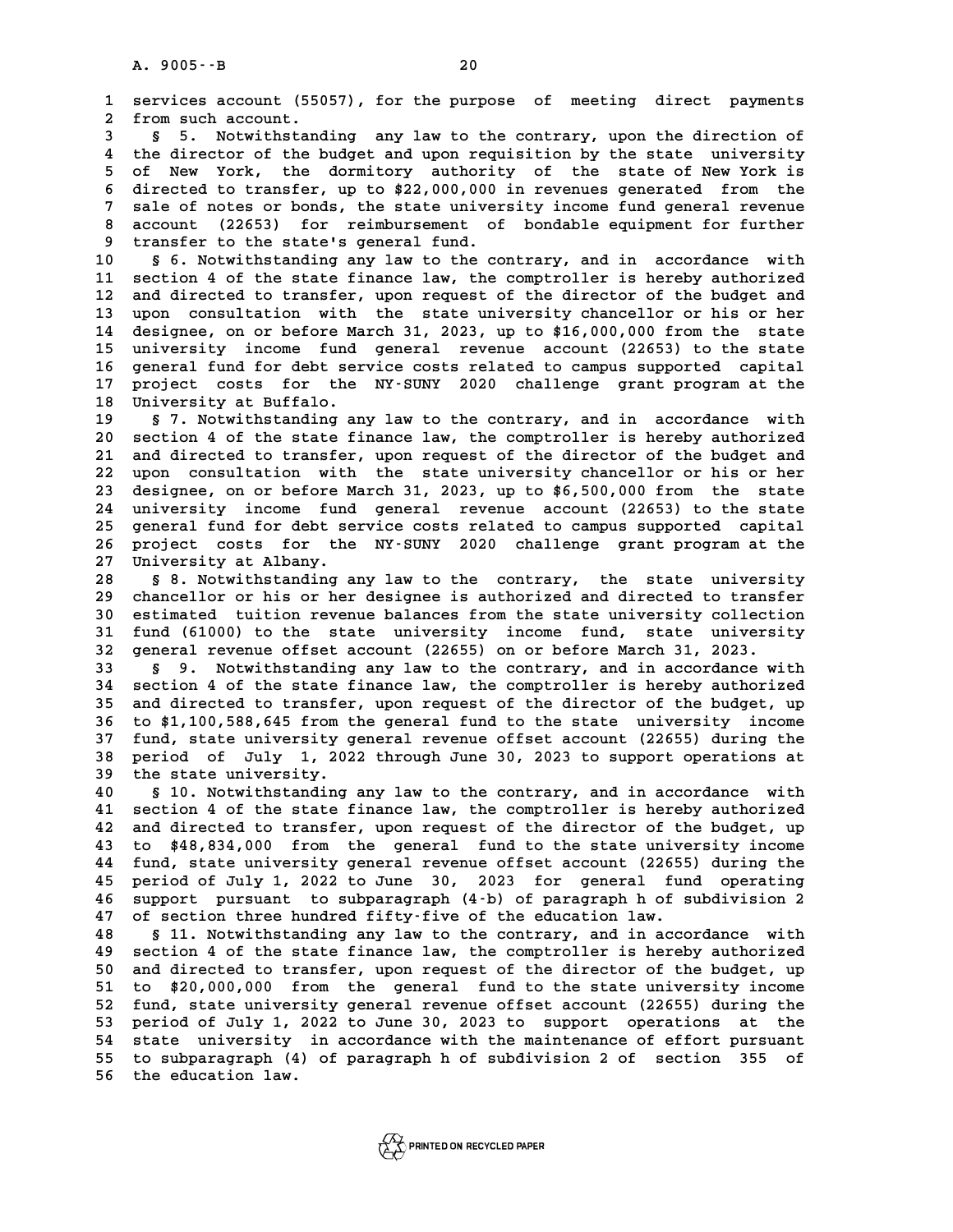**1 § 12. Notwithstanding any law to the contrary, and in accordance with 2 2.** Notwithstanding any law to the contrary, and in accordance with<br>2 section 4 of the state finance law, the comptroller is hereby authorized<br>3 and directed to transfer, woon request of the state university, chancel. **8 12. Notwithstanding any law to the contrary, and in accordance with<br>
2 section 4 of the state finance law, the comptroller is hereby authorized<br>
3 and directed to transfer, upon request of the state university chancel-<br>** 2 section 4 of the state finance law, the comptroller is hereby authorized<br>3 and directed to transfer, upon request of the state university chancel-<br>4 lor or his or her designee, up to \$55,000,000 from the state university 3 and directed to transfer, upon request of the state university chancel-<br>4 lor or his or her designee, up to \$55,000,000 from the state university<br>5 income fund, state university hospitals income reimbursable account<br>6 (2 4 lor or his or her designee, up to \$55,000,000 from the state university<br>5 income fund, state university hospitals income reimbursable account<br>6 (22656), for services and expenses of hospital operations and capital<br>7 curo 5 income fund, state university hospitals income reimbursable account<br>
(22656), for services and expenses of hospital operations and capital<br>
7 expenditures at the state university hospitals; and the state university<br>
inco **8 (22656), for services and expenses of hospital operations and capital<br>7 expenditures at the state university hospitals; and the state university<br>8 income fund, Long Island veterans' home account (22652) to the state<br>8 u 9 11 12 2015 11 12 2015 11 2016 11: 9 11 2016 11: 9 11 2016 11: 9 11 2016 11: 9 11: 9 11: 9 11: 9 11: 9 11: 9** 13. Notwithstanding any law to the contrary, and in accordance with 8 income fund, Long Island veterans' home account (22652) to the state<br>9 university capital projects fund (32400) on or before June 30, 2023.<br>10 § 13. Notwithstanding any law to the contrary, and in accordance with<br>11 sect

9 university capital projects fund (32400) on or before June 30, 2023.<br>
10 § 13. Notwithstanding any law to the contrary, and in accordance with<br>
11 section 4 of the state finance law, the comptroller, after consultation<br> 10 § 13. Notwithstanding any law to the contrary, and in accordance with<br>11 section 4 of the state finance law, the comptroller, after consultation<br>12 with the state university chancellor or his or her designee, is hereby<br> 11 section 4 of the state finance law, the comptroller, after consultation<br>12 with the state university chancellor or his or her designee, is hereby<br>13 authorized and directed to transfer moneys, in the first instance, fro 12 with the state university chancellor or his or her designee, is hereby<br>13 authorized and directed to transfer moneys, in the first instance, from<br>14 the state university collection fund, Stony Brook hospital collection<br> 13 authorized and directed to transfer moneys, in the first instance, from<br>14 the state university collection fund, Stony Brook hospital collection<br>15 account (61006), Brooklyn hospital collection account (61007), and Syra 14 the state university collection fund, Stony Brook hospital collection<br>15 account (61006), Brooklyn hospital collection account (61007), and Syra-<br>16 cuse hospital collection account (61008) to the state university incom **15 account (61006), Brooklyn hospital collection account (61007), and Syra-**<br>16 cuse hospital collection account (61008) to the state university income<br>17 fund, state university hospitals income reimbursable account (2265 16 cuse hospital collection account (61008) to the state university income<br>17 fund, state university hospitals income reimbursable account (22656) in<br>18 the event insufficient funds are available in the state university<br>in 17 fund, state university hospitals income reimbursable account (22656) in<br>18 the event insufficient funds are available in the state university<br>19 income fund, state university hospitals income reimbursable account<br>20 (22 18 the event insufficient funds are available in the state university<br>19 income fund, state university hospitals income reimbursable account<br>20 (22656) to permit the full transfer of moneys authorized for transfer,<br>21 to t 19 income fund, state university hospitals income reimbursable account<br>20 (22656) to permit the full transfer of moneys authorized for transfer,<br>21 to the general fund for payment of debt service related to the SUNY 20 (22656) to permit the full transfer of moneys authorized for transfer,<br>21 to the general fund for payment of debt service related to the SUNY<br>22 hospitals. Notwithstanding any law to the contrary, the comptroller is<br>23 21 to the general fund for payment of debt service related to the SUNY<br>22 hospitals. Notwithstanding any law to the contrary, the comptroller is<br>23 also hereby authorized and directed, after consultation with the state<br>24 22 hospitals. Notwithstanding any law to the contrary, the comptroller is<br>23 also hereby authorized and directed, after consultation with the state<br>24 university chancellor or his or her designee, to transfer moneys from<br>2 23 also hereby authorized and directed, after consultation with the state<br>24 university chancellor or his or her designee, to transfer moneys from<br>25 the state university income fund to the state university income fund,<br>26 24 university chancellor or his or her designee, to transfer moneys from<br>25 the state university income fund to the state university income fund,<br>26 state university hospitals income reimbursable account (22656) in the<br>27 26 state university hospitals income reimbursable account (22656) in the<br>27 event insufficient funds are available in the state university income<br>28 fund, state university hospitals income reimbursable account (22656) to 26 state university hospitals income reimbursable account (22656) in the<br>27 event insufficient funds are available in the state university income<br>28 fund, state university hospitals income reimbursable account (22656) to<br>2 27 event insufficient funds are available in the state university income<br>28 fund, state university hospitals income reimbursable account (22656) to<br>29 pay hospital operating costs or to permit the full transfer of moneys<br>2 **30 fund, state university hospitals income reimbursable account (22656) to**<br>29 pay hospital operating costs or to permit the full transfer of moneys<br>30 authorized for transfer, to the general fund for payment of debt serv Pay hospital operating costs or to permit the full transfer of moneys<br>30 authorized for transfer, to the general fund for payment of debt service<br>31 related to the SUNY hospitals on or before March 31, 2023.<br>32 § 14. Notwi **30** authorized for transfer, to the general fund for payment of debt service<br>31 related to the SUNY hospitals on or before March 31, 2023.<br>32 § 14. Notwithstanding any law to the contrary, upon the direction of<br>the direct

**31 related to the SUNY hospitals on or before March 31, 2023.**<br>**32** § 14. Notwithstanding any law to the contrary, upon the direction of<br>**33** the director of the budget and the chancellor of the state university of<br>**34** N **32** § 14. Notwithstanding any law to the contrary, upon the direction of<br>33 the director of the budget and the chancellor of the state university of<br>34 New York or his or her designee, and in accordance with section 4 of 33 the director of the budget and the chancellor of the state university of<br>34 New York or his or her designee, and in accordance with section 4 of the<br>35 state finance law, the comptroller is hereby authorized and directe **34 New York or his or her designee, and in accordance with section 4 of the state finance law, the comptroller is hereby authorized and directed to transfer monies from the state university dormitory income fund (40350)**<br> 35 state finance law, the comptroller is hereby authorized and directed to<br>36 transfer monies from the state university dormitory income fund (40350)<br>37 to the state university residence hall rehabilitation fund (30100), a **36 transfer monies from the state university dormitory income fund (40350)**<br>37 to the state university residence hall rehabilitation fund (30100), and<br>38 from the state university residence hall rehabilitation fund (30100 37 to the state university residence hall rehabilitation fund (30100), and<br>38 from the state university residence hall rehabilitation fund (30100) to<br>39 the state university dormitory income fund (40350), in an amount not **40 40 40 from the state university residence h**<br>**40 exceed \$100 million from each fund.**<br>**41 6 15 Notwithstanding any law to the** 

the state university dormitory income fund (40350), in an amount not to<br>40 exceed \$100 million from each fund.<br>41 § 15. Notwithstanding any law to the contrary, and in accordance with<br>42 section 4 of the state finance law, **40 exceed \$100 million from each fund.**<br>**41 § 15. Notwithstanding any law to the contrary, and in accordance with**<br>**42 section 4 of the state finance law, the comptroller is hereby authorized**<br>and directed to transfer, at **41 § 15. Notwithstanding any law to the contrary, and in accordance with**<br>**42 section 4 of the state finance law, the comptroller is hereby authorized**<br>**43 and directed to transfer, at the request of the director of the b** 42 section 4 of the state finance law, the comptroller is hereby authorized<br>43 and directed to transfer, at the request of the director of the budget,<br>44 up to \$700 million from the unencumbered balance of any special reve 43 and directed to transfer, at the request of the director of the budget,<br>44 up to \$700 million from the unencumbered balance of any special revenue<br>45 fund or account, agency fund or account, internal service fund or<br>46 44 up to \$700 million from the unencumbered balance of any special revenue<br>45 fund or account, agency fund or account, internal service fund or<br>46 account, enterprise fund or account, or any combination of such funds<br><sup>47</sup> 45 fund or account, agency fund or account, internal service fund or account, enterprise fund or account, or any combination of such funds 47 and accounts, to the general fund. The amounts transferred pursuant to this auth account, enterprise fund or account, or any combination of such funds<br>47 and accounts, to the general fund. The amounts transferred pursuant to<br>48 this authorization shall be in addition to any other transfers expressly<br>19 47 and accounts, to the general fund. The amounts transferred pursuant to<br>48 this authorization shall be in addition to any other transfers expressly<br>49 authorized in the 2022-23 budget. Transfers from federal funds, debt<br> **50 service funds and Solution 10 service funds** and the 2022-23 budget. Transfers from federal funds, debt<br>
50 service funds, capital projects funds, the community projects fund, or<br>
51 funds, that would result in the los 49 authorized in the 2022-23 budget. Transfers from federal funds, debt<br>50 service funds, capital projects funds, the community projects fund, or<br>51 funds that would result in the loss of eligibility for federal benefits<br>5 50 service funds, capital projects funds, the community projects fund, or<br>
51 funds that would result in the loss of eligibility for federal benefits<br>
52 or federal funds pursuant to federal law, rule, or regulation as ass 51 funds that would result in the loss of eligibility for federal benefits<br>52 or federal funds pursuant to federal law, rule, or regulation as assent-<br>53 ed to in chapter 683 of the laws of 1938 and chapter 700 of the laws 52 or federal funds pursuant to federal law, rule, or regulation as assent-<br>53 ed to in chapter 683 of the laws of 1938 and chapter 700 of the laws of<br>54 1951 are not permitted pursuant to this authorization.<br>55 § 16. Notw

**55 § 16. Notwithstanding any law to the contrary, and in accordance with 56 section 4 of the state finance law, the comptroller is hereby authorized**

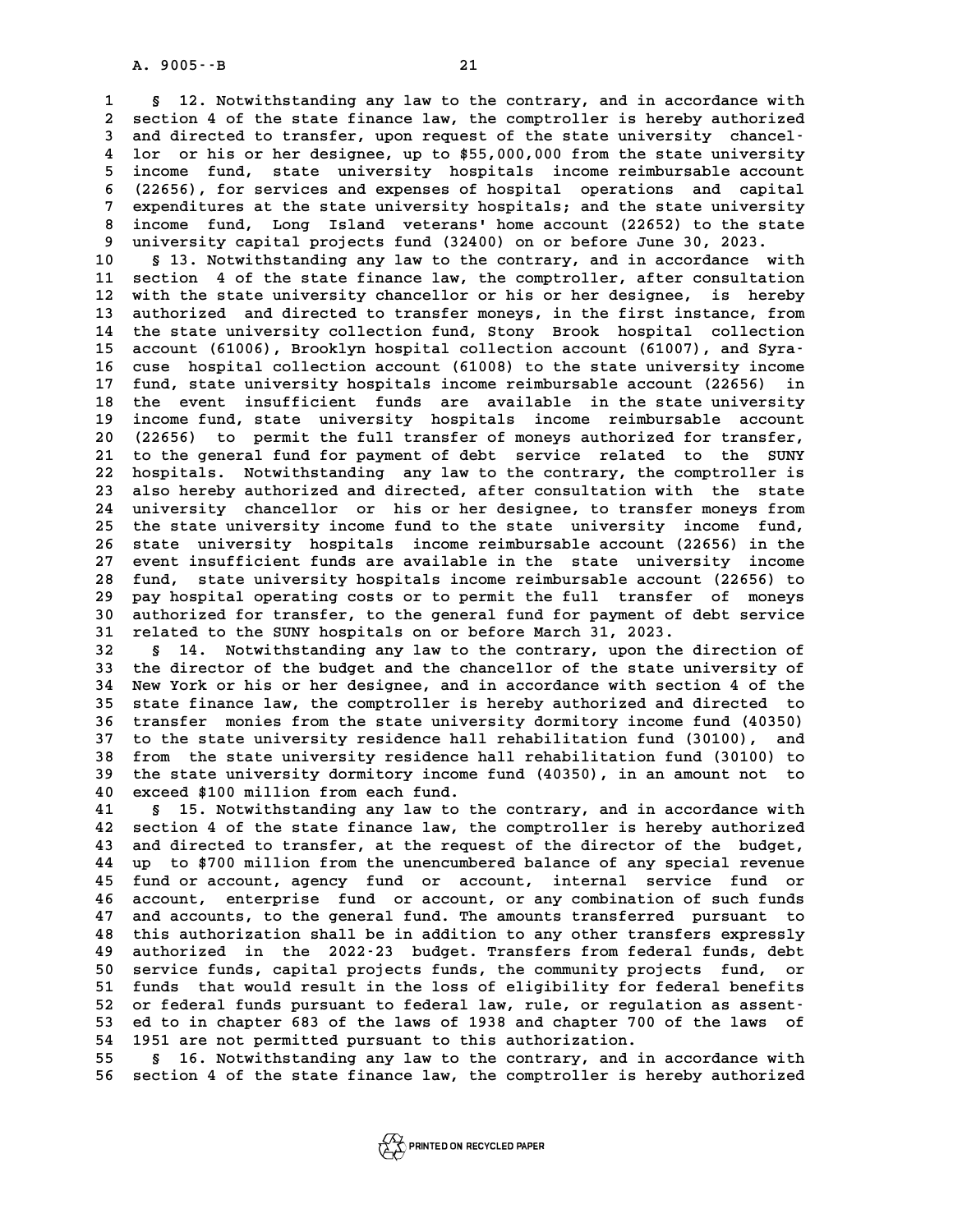**1 and directed to transfer, at the request of the director of the budget, 2** and directed to transfer, at the request of the director of the budget,<br>2 up to \$100 million from any non-general fund or account, or combination<br>3 of funds and accounts, to the miscellaneous special revenue fund, tech 1 and directed to transfer, at the request of the director of the budget,<br>
2 up to \$100 million from any non-general fund or account, or combination<br>
3 of funds and accounts, to the miscellaneous special revenue fund, tech 1 up to \$100 million from any non-general fund or account, or combination<br>3 of funds and accounts, to the miscellaneous special revenue fund, tech-<br>4 nology financing account (22207), the miscellaneous capital projects<br>5 f If the funds and accounts, to the miscellaneous special revenue fund, technology financing account (22207), the miscellaneous capital projects fund, the federal capital projects account (31350), information technol-<br> **6** o a nology financing account (22207), the miscellaneous capital projects<br>
5 fund, the federal capital projects account (31350), information technology<br>
6 ogy capital financing account (32215), or the centralized technology<br> 5 fund, the federal capital projects account (31350), information technology<br>6 ogy capital financing account (32215), or the centralized technology<br>7 services account (55069), for the purpose of consolidating technology<br>8 8 ogy capital financing account (32215), or the centralized technology<br>
8 procurement and services. The amounts transferred to the miscellaneous<br>
8 gradial royause fund technology financing account (22207) purguant to **9 services account (55069), for the purpose of consolidating technology**<br> **9 special revenue fund, technology financing account (22207) pursuant to**<br> **9 special revenue fund, technology financing account (22207) pursuant** 8 procurement and services. The amounts transferred to the miscellaneous<br>
9 special revenue fund, technology financing account (22207) pursuant to<br>
10 this authorization shall be equal to or less than the amount of such<br>
1 9 special revenue fund, technology financing account (22207) pursuant to<br>10 this authorization shall be equal to or less than the amount of such<br>11 monies intended to support information technology costs which are<br>12 attri 10 this authorization shall be equal to or less than the amount of such<br>11 monies intended to support information technology costs which are<br>12 attributable, according to a plan, to such account made in pursuance to<br>13 ap 11 monies intended to support information technology costs which are<br>12 attributable, according to a plan, to such account made in pursuance to<br>13 an appropriation by law. Transfers to the technology financing account<br>14 s 12 attributable, according to a plan, to such account made in pursuance to<br>13 an appropriation by law. Transfers to the technology financing account<br>14 shall be completed from amounts collected by non-general funds or<br>15 a 13 an appropriation by law. Transfers to the technology financing account<br>14 shall be completed from amounts collected by non-general funds or<br>15 accounts pursuant to a fund deposit schedule or permanent statute, and<br>16 sh 14 shall be completed from amounts collected by non-general funds or<br>15 accounts pursuant to a fund deposit schedule or permanent statute, and<br>16 shall be transferred to the technology financing account pursuant to a<br>17 sc 15 accounts pursuant to a fund deposit schedule or permanent statute, and<br>16 shall be transferred to the technology financing account pursuant to a<br>17 schedule agreed upon by the affected agency commissioner. Transfers fro 16 shall be transferred to the technology financing account pursuant to a<br>17 schedule agreed upon by the affected agency commissioner. Transfers from<br>18 funds that would result in the loss of eligibility for federal benefi 17 schedule agreed upon by the affected agency commissioner. Transfers from<br>18 funds that would result in the loss of eligibility for federal benefits<br>19 or federal funds pursuant to federal law, rule, or regulation as ass 18 funds that would result in the loss of eligibility for federal benefits<br>19 or federal funds pursuant to federal law, rule, or regulation as assent-<br>20 ed to in chapter 683 of the laws of 1938 and chapter 700 of the laws 18 funds that would result in the loss of eligibility for federal benefits<br>19 or federal funds pursuant to federal law, rule, or regulation as assent-<br>20 ed to in chapter 683 of the laws of 1938 and chapter 700 of the laws **20 ed to in chapter 683 of the laws of 1938 and chapter 700 of the laws of 1951 are not permitted pursuant to this authorization.**<br> **22 § 17. Notwithstanding any law to the contrary, and in accordance with**<br> **23 section 4** 

21 1951 are not permitted pursuant to this authorization.<br>22 § 17. Notwithstanding any law to the contrary, and in accordance with<br>23 section 4 of the state finance law, the comptroller is hereby authorized<br>24 and directed 8 17. Notwithstanding any law to the contrary, and in accordance with<br>23 section 4 of the state finance law, the comptroller is hereby authorized<br>24 and directed to transfer, at the request of the director of the budget,<br>2 23 section 4 of the state finance law, the comptroller is hereby authorized<br>24 and directed to transfer, at the request of the director of the budget,<br>25 up to \$400 million from any non-general fund or account, or combinat 25 up to \$400 million from any non-general fund or account, or combination<br>26 of funds and accounts, to the general fund for the purpose of consol-<br>27 idating technology procurement and services. The amounts transferred **27 idating technology procurement and services. The amounts transferred 28 pursuant to this authorization shall be equal to or less than the amount** 27 idating technology procurement and services. The amounts transferred<br>28 pursuant to this authorization shall be equal to or less than the amount<br>29 of such monies intended to support information technology costs which<br>2 28 pursuant to this authorization shall be equal to or less than the amount<br>29 of such monies intended to support information technology costs which<br>30 are attributable, according to a plan, to such account made in pursuan <sup>29</sup> of such monies intended to support information technology costs which<br>30 are attributable, according to a plan, to such account made in pursuance<br>31 to an appropriation by law. Transfers to the general fund shall be<br>2 30 are attributable, according to a plan, to such account made in pursuance<br>
31 to an appropriation by law. Transfers to the general fund shall be<br>
32 completed from amounts collected by non-general funds or accounts pursu 31 to an appropriation by law. Transfers to the general fund shall be<br>32 completed from amounts collected by non-general funds or accounts pursu-<br>33 ant to a fund deposit schedule. Transfers from funds that would result<br><sup>3</sup> 32 completed from amounts collected by non-general funds or accounts pursu-<br>33 ant to a fund deposit schedule. Transfers from funds that would result<br>34 in the loss of eligibility for federal benefits or federal funds purs 33 ant to a fund deposit schedule. Transfers from funds that would result<br>34 in the loss of eligibility for federal benefits or federal funds pursu-<br>35 ant to federal law, rule, or regulation as assented to in chapter 683 34 in the loss of eligibility for federal benefits or federal funds pursu-<br>35 ant to federal law, rule, or regulation as assented to in chapter 683 of<br>36 the laws of 1938 and chapter 700 of the laws of 1951 are not permitt 35 ant to federal law, rule, or regul.<br>36 the laws of 1938 and chapter 700 o<br>37 pursuant to this authorization. **36 the laws of 1938 and chapter 700 of the laws of 1951 are not permitted<br>37 pursuant to this authorization.**<br>38 § 18. Notwithstanding any provision of law to the contrary, as deemed<br>39 foasible and advisable by its trust

**37 pursuant to this authorization.**<br> **38** § 18. Notwithstanding any provision of law to the contrary, as deemed<br> **39 feasible and advisable by its trustees, the power authority of the state**<br> **10** of Nov York is authorize 8 18. Notwithstanding any provision of law to the contrary, as deemed<br>
40 of New York is authorized and directed to transfer to the state treasury<br>
41 to the gredit of the general fund up to \$20,000,000 for the state fisca **40** feasible and advisable by its trustees, the power authority of the state<br>40 of New York is authorized and directed to transfer to the state treasury<br>41 to the credit of the general fund up to \$20,000,000 for the state 40 of New York is authorized and directed to transfer to the state treasury<br>41 to the credit of the general fund up to \$20,000,000 for the state fiscal<br>42 year commencing April 1, 2022, the proceeds of which will be utiliz 41 to the credit of the general fund up to \$20<br>42 year commencing April 1, 2022, the proceeds<br>43 support energy-related state activities. **42 year commencing April 1, 2022, the proceeds of which will be utilized to<br>43 support energy-related state activities.<br>44 § 19. Notwithstanding any provision of law, rule or regulation to the<br>45 septies with a New York s** 

**43** support energy-related state activities.<br>44 § 19. Notwithstanding any provision of law, rule or regulation to the<br>45 contrary, the New York state energy research and development authority<br>46 is authorized and directed **44 5** 19. Notwithstanding any provision of law, rule or regulation to the contrary, the New York state energy research and development authority is authorized and directed to contribute \$913,000 to the state treasury<br>
<sup></sup> 45 contrary, the New York state energy research and development authority<br>46 is authorized and directed to contribute \$913,000 to the state treasury<br>47 to the credit of the general fund on or before March 31, 2023.<br>**6** 20. **46 is authorized and directed to contribute \$913,000 to the state treasury**<br>**47 to the credit of the general fund on or before March 31, 2023.**<br>**48 § 20. Notwithstanding any provision of law, rule or regulation to the**<br>**4** 

**47 to the credit of the general fund on or before March 31, 2023.**<br> **48 S 20. Notwithstanding any provision of law, rule or regulation to the contrary, the New York state energy research and development authority**<br> **49 co 50 10. Notwithstanding any provision of law, rule or regulation to the contrary, the New York state energy research and development authority**<br>
50 is authorized and directed to transfer five million dollars to the cred-<br> **50 contrary, the New York state energy research and development authority**<br>
50 is authorized and directed to transfer five million dollars to the cred-<br>
51 it of the Environmental Protection Fund on or before March 31, 20 50 is authorized and directed to transfer five million dollars to the cred-<br>51 it of the Environmental Protection Fund on or before March 31, 2023 from<br>52 proceeds collected by the authority from the auction or sale of car 51 it of the Environmental Protection Fund on or before March 31, 2023 from<br>52 proceeds collected by the authority from the auction or sale of carbon<br>53 dioxide emission allowances allocated by the department of environmen 52 proceeds collected by the authority from the auction or sale of carbon<br>53 dioxide emission allowances allocated by the department of environmental<br>54 conservation.



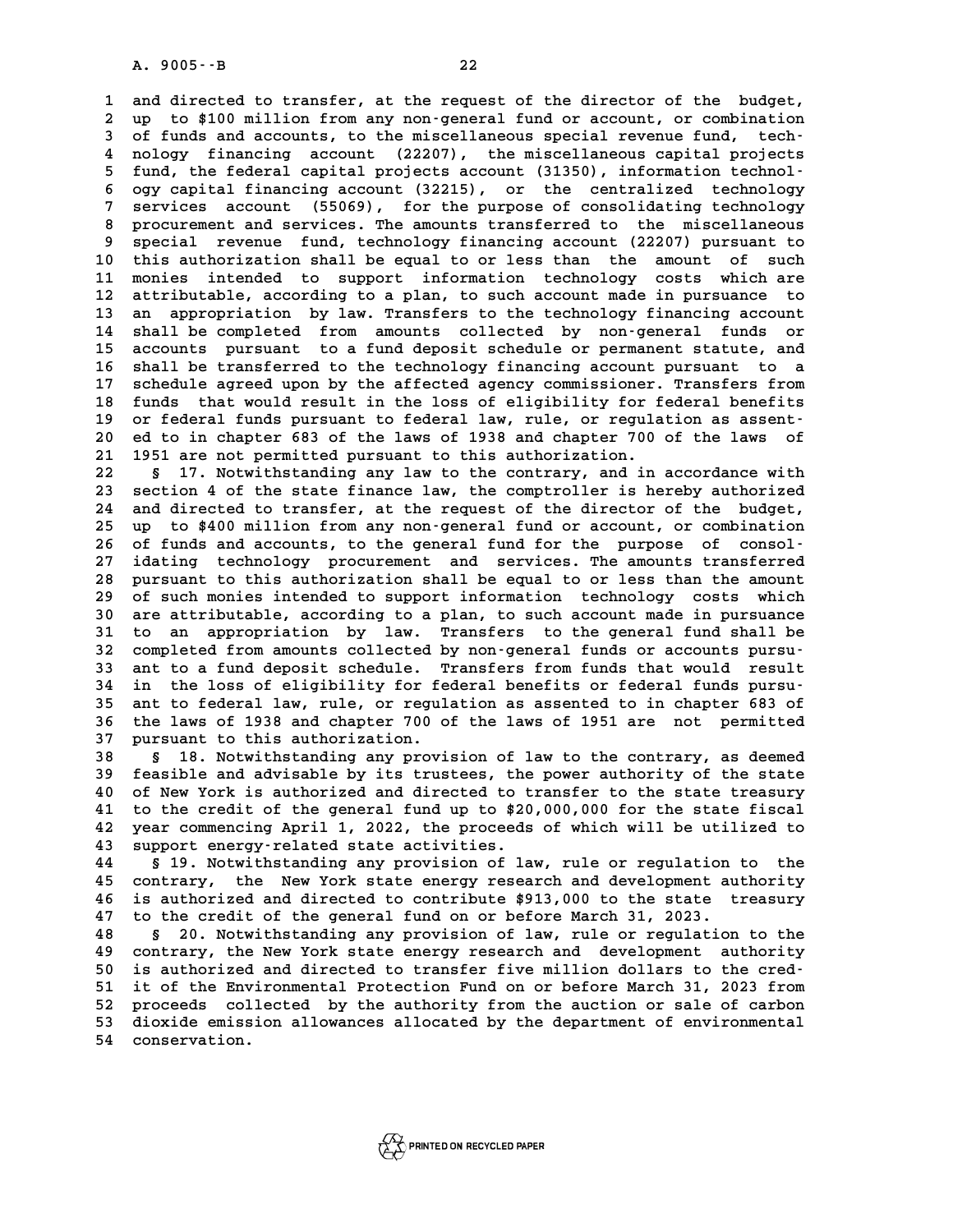**1 § 21. Subdivision 5 of section 97-rrr of the state finance law, as 21. Subdivision 5 of section 97–rrr of the state finance law, as<br>2 amended by section 20 of part JJJ of chapter 59 of the laws of 2021, is 3 1 5 21.** Subdivision 5 of section 20 compared by section 20 of part<br>3 amended to read as follows: a a section 20 of part JJJ of chapter 59 of the laws of 2021, is<br>3 amended to read as follows:<br>4 5. Notwithstanding the provisions of section one hundred seventy-one-a<br>5 of the tax law as separately amended by chapters fou

3 amended to read as follows:<br>
4 5. Notwithstanding the provisions of section one hundred seventy-one-a<br>
5 of the tax law, as separately amended by chapters four hundred eighty-<br>
6 one and four hundred eighty-four of the l **6 one and four hundred eighty-four of the laws of nineteen hundred eight-**5 of the tax law, as separately amended by chapters four hundred eighty-<br>6 one and four hundred eighty-four of the laws of nineteen hundred eight-<br>7 y-one, and notwithstanding the provisions of chapter ninety-four of the<br><sup></sup> **8 one and four hundred eighty-four of the laws of nineteen hundred eight-**<br>**8 laws of two thousand eleven, or any other provisions of law to the**<br>**8 laws of two thousand eleven, or any other provisions of law to the**<br>**8 c 9 y-one, and notwithstanding the provisions of chapter ninety-four of the laws of two thousand eleven, or any other provisions of law to the contrary, during the fiscal year beginning April first, two thousand<br>9 Chronius 10 [twenty-one] twenty-two, the state comptroller is hereby authorized and \_\_\_\_\_\_\_\_\_\_** 9 contrary, during the fiscal year beginning April first, two thousand<br>10 [twenty-one] <u>twenty-two</u>, the state comptroller is hereby authorized and<br>11 directed to deposit to the fund created pursuant to this section from<br>1 10 [twenty-one] <u>twenty-two</u>, the state comptroller is hereby authorized and<br>11 directed to deposit to the fund created pursuant to this section from<br>12 amounts collected pursuant to article twenty-two of the tax law and<br>1 11 directed to deposit to the fund created pursuant to this section from<br>12 amounts collected pursuant to article twenty-two of the tax law and<br>13 pursuant to a schedule submitted by the director of the budget, up to<br>14 [\* 12 amounts collected pursuant to article twenty-two of the tax law and<br>13 pursuant to a schedule submitted by the director of the budget, up to<br>14 [\$1,979,457,000] \$1,830,985,000, as may be certified in such schedule as<br>ne 13 pursuant to a schedule submitted by the director of the budget, up to [\$1,979,457,000] \$1,830,985,000, as may be certified in such schedule as necessary to meet the purposes of such fund for the fiscal year begin-<br><sup>16</sup> 14 [\$1,979,457,000] \$1,830,985,000, as may be certified in such schedule as<br>15 necessary to meet the purposes of such fund for the fiscal year begin-<br>16 ning April first, two thousand [twenty-one] <u>twenty-two</u>.<br>17 § 22. No **15 necessary to meet the purposes of such fund for the fiscal year begin-**<br>**16 ning April first, two thousand [twenty-one] <u>twenty-two</u>.<br>17 § 22. Notwithstanding any law to the contrary, the comptroller is<br>bereby subspire** 

**16 ning April first, two thousand [twenty-one] <u>twenty-two</u>.<br>17 § 22. Notwithstanding any law to the contrary, the comptroller is<br>18 hereby authorized and directed to transfer, upon request of the director<br>19 of the budge** 17 s<sup>2</sup> 22. Notwithstanding any law to the contrary, the comptroller is<br>18 hereby authorized and directed to transfer, upon request of the director<br>19 of the budget, on or before March 31, 2023, the following amounts from<br> 18 hereby authorized and directed to transfer, upon request of the director<br>19 of the budget, on or before March 31, 2023, the following amounts from<br>20 the following special revenue accounts to the capital projects fund<br>2 19 of the budget, on or before March 31, 2023, the following amounts from<br>20 the following special revenue accounts to the capital projects fund<br>21 (30000), for the purposes of reimbursement to such fund for expenses<br>22 re 20 the following special revenue accounts to the capital proj<br>21 (30000), for the purposes of reimbursement to such fund for<br>22 related to the maintenance and preservation of state assets:<br><sup>23</sup> 1 \$43,000 from the miscellan 21 (30000), for the purposes of reimbursement to such fund for expenses<br>22 related to the maintenance and preservation of state assets:<br>23 1. \$43,000 from the miscellaneous special revenue fund, administrative<br>24 program a

22 related to the maintenance<br>23 1. \$43,000 from the misce<br>24 program account (21982). 1. \$43,000 from the miscellaneous special revenue fund, administrative<br>24 program account (21982).<br>25 2. \$1,478,000 from the miscellaneous special revenue fund, helen hayes<br>26 hospital account (22140).

25 2. \$1,478,000 from the miscellaneous special revenue fund, helen hayes<br>26 hospital account (22140).<br>27 3. \$456,000 from the miscellaneous special revenue fund, New York city

**27 3. \$456,000 from the miscellaneous special revenue fund, New York city 28 veterans' home account (22141). 27 3. \$456,000 from the miscellaneous special revenue fund, New York city**<br>28 veterans' home account (22141).<br>4. \$570,000 from the miscellaneous special revenue fund, New York<br>20 state home for upteranglend their dependen

veterans' home account (22141).<br> **30 state home for veterans' and their dependents at oxford account (22142).**<br> **30 state home for veterans' and their dependents at oxford account (22142).**<br> **31** 5 \$170,000 from the miscel **4. \$570,000 from the miscellaneous special revenue fund, New York**<br>30 state home for veterans' and their dependents at oxford account (22142).<br>31 5. \$170,000 from the miscellaneous special revenue fund, western New<br><sup>32</sup> Y 30 state home for veterans' and their depertual to the state of the state of the state of the state of the state of the state of the state of the state of the state of the state of the state of the state of the state of th **5. \$170,000 from the miscellaneous special revenue fund, western New York veterans' home account (22143).**<br>**32 York veterans' home account (22143).**<br>**6. \$323,000 from the miscellaneous special revenue fund, New York**<br>**24** 

**32 York veterans' home account (22143).**<br> **33 6. \$323,000 from the miscellaneous special revenue fund, N**<br> **34 state for veterans in the lower-hudson valley account (22144).**<br> **25 7 \$2.550,000 from the miscellaneous speci 33 6. \$323,000 from the miscellaneous special revenue fund, New York**<br>**34 state for veterans in the lower-hudson valley account (22144).**<br>**7. \$2,550,000 from the miscellaneous special revenue fund, patron**<br>**26 services ac** 

34 state for veterans in the lo<sup>35</sup> 7. \$2,550,000 from the mi<br>36 services account (22163).<br><sup>37</sup> 8 \$7,502,241 from the **35 7. \$2,550,000 from the miscellaneous special revenue fund, patron**<br>36 services account (22163).<br>37 8. \$7,502,241 from the miscellaneous special revenue fund, state<br>28 university seneral income peimburgable asseunt (226

**36 services account (22163).**<br> **37 8. \$7,502,241 from the miscellaneous special revenue fund, state**<br> **38 university general income reimbursable account (22653).**<br> **39 9. \$135.656.957 from the miscellaneous special revenu 37** 8. \$7,502,241 from the miscellaneous special revenue fund, state<br>38 university general income reimbursable account (22653).<br>39 9. \$135,656,957 from the miscellaneous special revenue fund, state<br>40 university revenue o

**40 university general income reimbursable accoun**<br> **40 university revenue offset account (22655).**<br> **40 university revenue offset account (22655).**<br> **41 10 \$49 329 802 from the state university d 9. \$135,656,957 from the miscellaneous special revenue fund, state** university revenue offset account (22655).<br>41 10. \$49,329,802 from the state university dormitory income fund, state<br>42 university dormitory income fund

40 university revenue offset account (22655).<br>
41 10. \$49,329,802 from the state university dormitory income fund, state<br>
42 university dormitory income fund (40350).<br>
43 11. \$1,000,000 from the miscellaneous special reven **41 10. \$49,329,802 from the state university dormitory income fund, state**<br>**42 university dormitory income fund (40350).**<br>**43 11. \$1,000,000 from the miscellaneous special revenue fund, litigation**<br>*44* sottlement and siv

**44 settlement and civil recovery account (22117). 43 11. \$1,000,000 from the miscellaneous special revenue fund, litigation**<br>**44 settlement and civil recovery account (22117).**<br>**5 23. Subdivision 8 of section 53 of the state finance law, as amended**<br>**16 by chapter 52 of** 

**44 settlement and civil recovery account (22117).**<br>45 § 23. Subdivision 8 of section 53 of the state finance law, as amended by chapter 58 of the laws of 1982, is amended to read as follows:<br><sup>47</sup> <sup>8</sup> Notwithing the forego 8 23. Subdivision 8 of section 53 of the state finance law, as amended<br>
46 by chapter 58 of the laws of 1982, is amended to read as follows:<br>
8. Notwithstanding the foregoing provisions of this section, in addi-<br>
<sup>19</sup> tion

**46 by chapter 58 of the laws of 1982, is amended to read as follows:**<br>47 8. Notwithstanding the foregoing provisions of this section, in addi-<br>48 tion to the restrictions set forth therein, the governor may authorize a<br>19 **47 a. Notwithstanding the foregoing provisions of this section, in addi-**<br>48 tion to the restrictions set forth therein, the governor may authorize a<br>49 transfer to the general fund, to a capital projects fund, or to a fu 48 tion to the restrictions set forth therein, the governor may authorize a<br>49 transfer to the general fund, to a capital projects fund, or to a fund<br>50 established to account for revenues from the federal government only 49 transfer to the general<br>50 established to account fo<br>51 after the approval of:<br>52 (1) the terporary pro 50 established to account for revenues from the federal government only<br>51 after the approval of:<br>52 (1) the temporary president of the senate or the [chairman] <u>chair</u> of<br>53 the senate finance committee (the "senate"): an

51 after the approval of:<br>52 (1) the temporary president of the senate or th<br>53 the senate finance committee <u>(the "senate")</u>; and<br>54 (3) the speaker of the assembly or the [shairman] 51 after the approval of:<br>
52 (1) the temporary president of the senate or the [chairman] <u>chair</u> of<br>
53 the senate finance committee <u>(the "senate")</u>; and<br>
54 (2) the speaker of the assembly or the [chairman] <u>chair</u> of t

53 the senate finance committee <u>(the "senate")</u>; and<br>54 (2) the speaker of the assembly or the [chairma:<br>55 bly ways and means committee <u>(the "assembly")</u>.

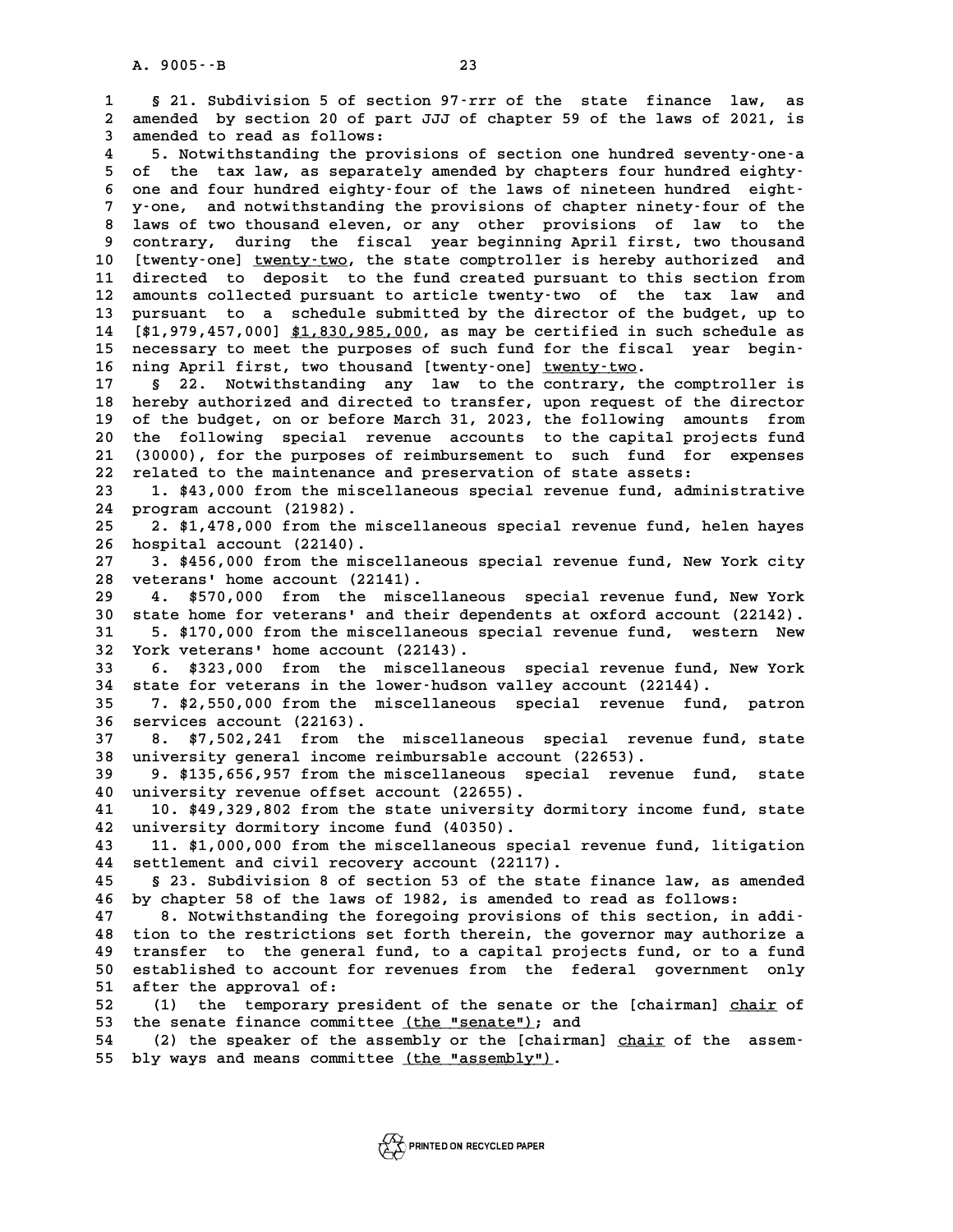**1 § 24. Subdivision 6 of section 4 of the state finance law, as amended 24. Subdivision 6 of section 4 of the state finance law, as amended**<br>2 by section 25 of part JJ of chapter 56 of the laws of 2020, is amended 1 § 24. Subdivision 6<br>2 by section 25 of part<br>3 to read as follows:<br><sup>4</sup> 6 Notwithstanding

**4 6. Notwithstanding any law to the contrary, at the beginning of the 5** to read as follows:<br> **5** state fiscal year, the state comptroller is hereby authorized and<br> **5** state fiscal year, the state comptroller is hereby authorized and<br> **6** directed to receive for depenit to the smodit of a **6.** Notwithstanding any law to the contrary, at the beginning of the<br>5 state fiscal year, the state comptroller is hereby authorized and<br>6 directed to receive for deposit to the credit of a fund and/or an<br>7 aggount such p 5 state fiscal year, the state comptroller is hereby authorized and<br>6 directed to receive for deposit to the credit of a fund and/or an<br>7 account such monies as are identified by the director of the budget as<br>8 hours been 8 directed to receive for deposit to the credit of a fund and/or an<br>
8 having been intended for such deposit to support disbursements from such<br>
9 fund and/or account made in pursuance of an appropriation by law. As account such monies as are identified by the director of the budget as 10 society of the deposit to support disbursements from such<br>10 soon as practicable upon enactment of the budget, the director of the<br>11 budget shall but not less than three days following preliminary 9 fund and/or account made in pursuance of an appropriation by law. As<br>10 soon as practicable upon enactment of the budget, the director of the<br>11 budget shall, but not less than three days following preliminary<br><sup>12</sup> submi 10 soon as practicable upon enactment of the budget, the director of the<br>
11 budget shall, but not less than three days following preliminary<br>
12 submission to the chairs of the senate finance committee and the assem-<br>
<sup>13</sup> 11 budget shall, but not less than three days following preliminary<br>
12 submission to the chairs of the senate finance committee and the assem-<br>
13 bly ways and means committee, file with the state comptroller an iden-<br>
14 12 submission to the chairs of the senate finance committee and the assem-<br>13 bly ways and means committee, file with the state comptroller an iden-<br>14 tification of specific monies to be so deposited. Any subsequent chang 13 bly ways and means committee, file with the state comptroller an iden-<br>14 tification of specific monies to be so deposited. Any subsequent change<br>15 regarding the monies to be so deposited shall be filed by the director 14 tification of specific monies to be so deposited. Any subsequent change<br>15 regarding the monies to be so deposited shall be filed by the director<br>16 of the budget, as soon as practicable, but not less than three days<br><sup>1</sup> 15 regarding the monies to be so deposited shall be filed by the director<br>16 of the budget, as soon as practicable, but not less than three days<br>17 following preliminary submission to the chairs of the senate finance<br>commi 16 of the budget, as soon as practicable, but not less<br>17 following preliminary submission to the chairs of the<br>18 committee and the assembly ways and means committee.<br>19 <sup>allowaria</sup> identified by the director of the budge 17 following preliminary submission to the chairs of the senate finance<br>18 committee and the assembly ways and means committee.<br>19 All monies identified by the director of the budget to be deposited to<br>20 the gradit of a f

20 the committee and the assembly ways and means committee.<br>
20 he credit of a fund and/or account shall be consistent with the intent<br>
21 of the budget for the then gurrent state fiscal wear as enacted by the **20** All monies identified by the director of the budget to be deposited to the credit of a fund and/or account shall be consistent with the intent of the budget for the then current state fiscal year as enacted by the loc 20 the credit of a fund and/or account shall be consistent with the intent<br>21 of the budget for the then current state fiscal year as enacted by the<br>22 legislature.<br>23 The provisions of this subdivision shall expire on Mar 21 of the budget for the then current state fiscal year as enacted by the<br>22 legislature.<br>23 The provisions of this subdivision shall expire on March thirty-first,<br>24 two thousand [twenty-two] twenty-four.

The provisions of this subdivision shall expire on March thirty-first,<br>24 two thousand [twenty-two] <u>twenty-four</u>.<br>25 § 25. Subdivision 4 of section 40 of the state finance law, as amended

**25 § 25. Subdivision 4 of section 40 of the state finance law, as amended** 24 two thousand [twenty-two] <u>twenty-four</u>.<br>25 § 25. Subdivision 4 of section 40 of the state finance law, as amended<br>26 by section 26 of part JJ of chapter 56 of the laws of 2020, is amended 25 § 25. Subdivision 4<br>26 by section 26 of part<br>27 to read as follows:<br><sup>29</sup> <sup>4</sup> From proposable **26 by section 26 of part JJ of chapter 56 of the laws of 2020, is amended<br>27 to read as follows:<br>28 4. Every appropriation made from a fund or account to a department or<br>29 agongu shall be available for the payment of pri** 

**27 to read as follows:**<br>28 **4. Every appropriation made from a fund or account to a department or**<br>29 agency shall be available for the payment of prior years' liabilities in<br>20 guch fund or account for frince bonefits, i 4. Every appropriation made from a fund or account to a department or<br> **30 such fund or account for fringe benefits, indirect costs, and telecommu-**<br> **31 nications expenses and expenses for other centralized services fund** agency shall be available for the payment of prior years' liabilities in<br>30 such fund or account for fringe benefits, indirect costs, and telecommu-<br>31 nications expenses and expenses for other centralized services fund<br>32 30 such fund or account for fringe benefits, indirect costs, and telecommu-<br>31 nications expenses and expenses for other centralized services fund<br>32 programs without limit. Every appropriation shall also be available for<br> 31 nications expenses and expenses for other centralized services fund<br>32 programs without limit. Every appropriation shall also be available for<br>33 the payment of prior years' liabilities other than those indicated<br><sup>34</sup> a **32 programs without limit. Every appropriation shall also be available for**<br>**33 the payment of prior years' liabilities other than those indicated**<br>**34 above, but only to the extent of one-half of one percent of the total** <sup>33</sup> the payment of prior years' liabilities other than those indicated above, but only to the extent of one-half of one percent of the total amount appropriated to a department or agency in such fund or account. **34 above, but only to the extent of one-half of one percent of the total**<br>35 amount appropriated to a department or agency in such fund or account.<br>36 The provisions of this subdivision shall expire March thirty-first,<br><sup>3</sup>

35 amount appropriated to a department or ag<br>36 The provisions of this subdivision shal<br>37 two thousand [twenty-two] <u>twenty-four</u>. 36 The provisions of this subdivi<br>37 two thousand [twenty-two] <u>twenty</u><br>38 § 26. Intentionally omitted<br>39 § 27. Intentionally emitted 37 two thousand [twenty-two] <u>twenty-four</u>.<br>38 § 26. Intentionally omitted<br>39 § 27. Intentionally omitted<br>40 § 28. Subdivision 4 of section

**40 § 28. Subdivision 4 of section 89-h of the state finance law, as 5** 27. Intentionally omitted<br>
40 § 28. Subdivision 4 of section 89 h of the state finance law, as<br>
41 amended by chapter 92 of the laws of 2021, is amended to read as<br>
42 follows: **40 5** 28.<br>**41** amended by<br>**42** follows:

**43 4. The moneys of the medical cannabis trust fund, following appropri-42 follows:**<br>**43 4. The moneys of the medical cannabis trust fund, following appropri-<br><b>44 ation by the legislature, shall be allocated upon a certificate of**<br><sup>45</sup> approvel of availability by the director of the budget 43 4. The moneys of the medical cannabis trust fund, following appropri-<br>44 ation by the legislature, shall be allocated upon a certificate of<br>45 approval of availability by the director of the budget as follows: (a)<br>46 Th 44 ation by the legislature, shall be allocated upon a certificate of<br>45 approval of availability by the director of the budget as follows: (a)<br>46 Twenty-two and five-tenths percent of the monies shall be transferred to<br>47 45 approval of availability by the director of the budget as follows: (a)<br>46 Twenty-two and five-tenths percent of the monies shall be transferred to<br>47 the counties in New York state in which the medical cannabis was manu **46 Twenty-two and five-tenths percent of the monies shall be transferred to the counties in New York state in which the medical cannabis was manu-**<br>**48 factured and allocated in proportion to the gross sales originating f** 47 the counties in New York state in which the medical cannabis was manu-<br>48 factured and allocated in proportion to the gross sales originating from<br>49 medical cannabis manufactured in each such county; (b) twenty-two and factured and allocated in proportion to the gross sales originating from<br>49 medical cannabis manufactured in each such county; (b) twenty-two and<br>50 five-tenths percent of the moneys shall be transferred to the counties<br>51 medical cannabis manufactured in each such county; (b) twenty-two and<br>
50 five-tenths percent of the moneys shall be transferred to the counties<br>
51 in New York state in which the medical cannabis was dispensed and allo-<br> 50 five-tenths percent of the moneys shall be transferred to the counties<br>51 in New York state in which the medical cannabis was dispensed and allo-<br>52 cated in proportion to the gross sales occurring in each such county;<br> 51 in New York state in which the medical cannabis was dispensed and allo-<br>52 cated in proportion to the gross sales occurring in each such county;<br>53 (c) five percent of the monies shall be transferred to the office of<br>54 52 cated in proportion to the gross sales occurring in each such county;<br>
53 (c) five percent of the monies shall be transferred to the office of<br>
54 addiction services and supports, which shall use that revenue for addi-<br> **55 tional drug abuse prevention, counseling and treatment services; (d) 56 five percent of the revenue received by the department shall be trans-**

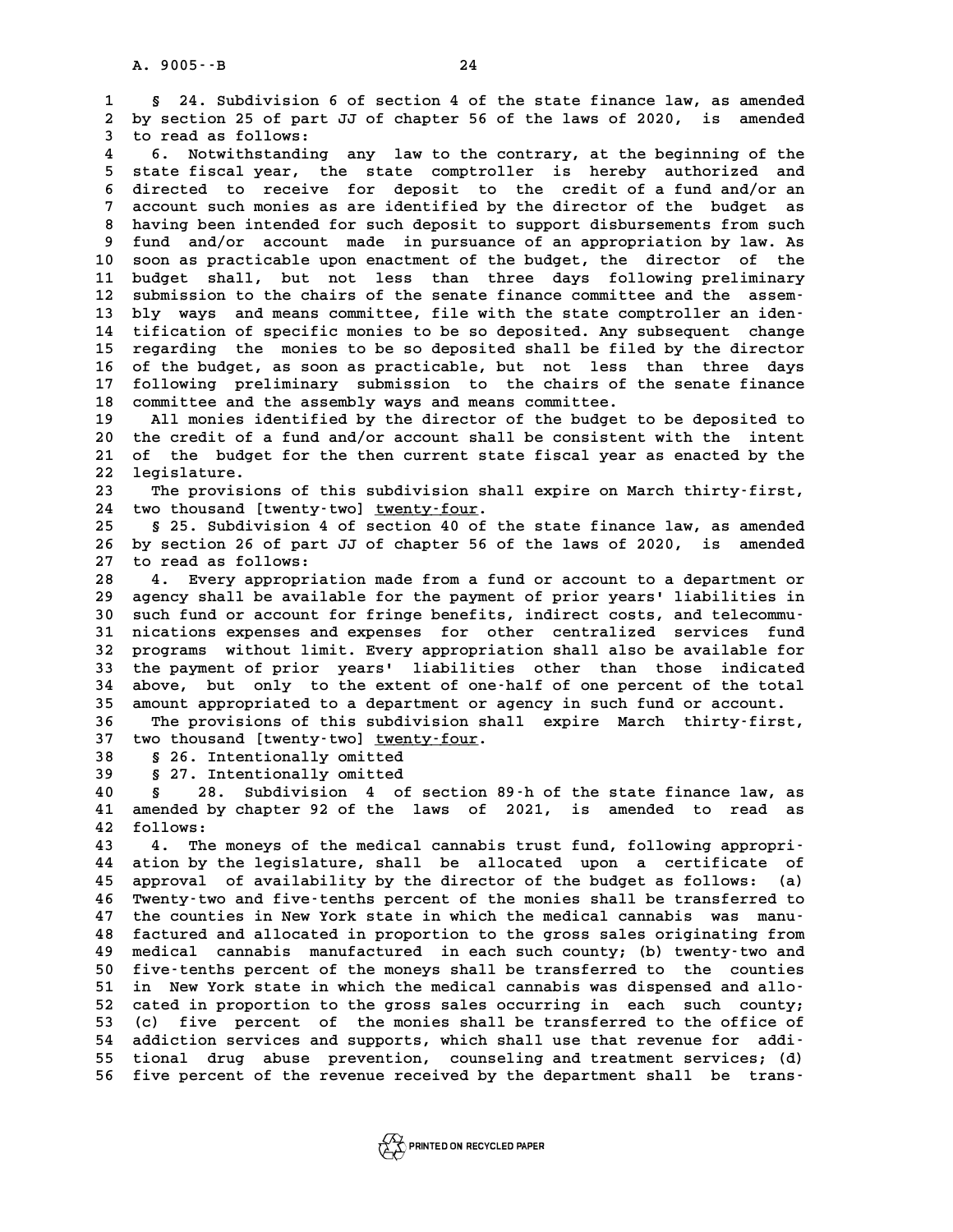**1 ferred to the division of criminal justice services, which shall use 2** ferred to the division of criminal justice services, which shall use<br>2 that revenue for a program of discretionary grants to state and local<br>3 law enforgement agencies that demonstrate a need relating to artigle 1 ferred to the division of criminal justice services, which shall use<br>2 that revenue for a program of discretionary grants to state and local<br>3 law enforcement agencies that demonstrate a need relating to article<br><sup>4</sup> thre 2 that revenue for a program of discretionary grants to state and local<br>3 law enforcement agencies that demonstrate a need relating to article<br>4 three of the cannabis law; said grants could be used for personnel costs<br>5 of **5 law enforcement agencies that demonstrate a need relating to article**<br>4 three of the cannabis law; said grants could be used for personnel costs<br>5 of state and local law enforcement agencies; and (e) forty-five percent<br> 4 three of the cannabis law; said grants could be used for personnel costs<br>5 of state and local law enforcement agencies; and (e) forty-five percent<br>6 of the monies shall be [transferred] <u>deposited</u> to the New York state<br> 5 of state and local law enforcement agencies; and (e) forty-five percent<br>6 of the monies shall be [transferred] <u>deposited</u> to the New York state<br>7 cannabis revenue fund. For purposes of this subdivision, the city of New<br> 6 of the monies shall be [transferred] <u>de</u><br>7 cannabis revenue fund. For purposes of<br>8 York shall be deemed to be a county.<br>8 5 29 Notwithstanding any other 9 **cannabis revenue fund. For purposes of this subdivision, the city of New**<br>8 York shall be deemed to be a county.<br>9 § 29. Notwithstanding any other law, rule, or regulation to the<br>10 contrary, the state comptroller is he

**10 contrary, the state comptroller is hereby authorized and directed to use** <sup>9</sup> § 29. Notwithstanding any other law, rule, or regulation to the<br>10 contrary, the state comptroller is hereby authorized and directed to use<br>11 any balance remaining in the mental health services fund debt service<br>22 ap 10 contrary, the state comptroller is hereby authorized and directed to use<br>11 any balance remaining in the mental health services fund debt service<br>12 appropriation, after payment by the state comptroller of all obligatio 11 any balance remaining in the mental health services fund debt service<br>12 appropriation, after payment by the state comptroller of all obligations<br>13 required pursuant to any lease, sublease, or other financing arrangeme 12 appropriation, after payment by the state comptroller of all obligations<br>13 required pursuant to any lease, sublease, or other financing arrangement<br>14 between the dormitory authority of the state of New York as success **13 required pursuant to any lease, sublease, or other financing arrangement**<br>14 between the dormitory authority of the state of New York as successor to<br>15 the New York state medical care facilities finance agency, and th 14 between the dormitory authority of the state of New York as successor to<br>15 the New York state medical care facilities finance agency, and the<br>16 facilities development corporation pursuant to chapter 83 of the laws of<br> 15 the New York state medical care facilities finance agency, and the<br>16 facilities development corporation pursuant to chapter 83 of the laws of<br>17 1995 and the department of mental hygiene for the purpose of making<br>28 pe 16 facilities development corporation pursuant to chapter 83 of the laws of<br>17 1995 and the department of mental hygiene for the purpose of making<br>18 payments to the dormitory authority of the state of New York for the<br>19 17 1995 and the department of mental hygiene for the purpose of making<br>18 payments to the dormitory authority of the state of New York for the<br>19 amount of the earnings for the investment of monies deposited in the<br>20 ment 18 payments to the dormitory authority of the state of New York for the 19 amount of the earnings for the investment of monies deposited in the 20 mental health services fund that such agency determines will or may have 21 19 amount of the earnings for the investment of monies deposited in the<br>20 mental health services fund that such agency determines will or may have<br>21 to be rebated to the federal government pursuant to the provisions of<br>2 20 mental health services fund that such agency determines will or may have<br>21 to be rebated to the federal government pursuant to the provisions of<br>22 the internal revenue code of 1986, as amended, in order to enable such 21 to be rebated to the federal government pursuant to the provisions of<br>22 the internal revenue code of 1986, as amended, in order to enable such<br>23 agency to maintain the exemption from federal income taxation on the<br>24 22 the internal revenue code of 1986, as amended, in order to enable such<br>23 agency to maintain the exemption from federal income taxation on the<br>24 interest paid to the holders of such agency's mental services facilities<br> 23 agency to maintain the exemption from federal income taxation on the<br>24 interest paid to the holders of such agency's mental services facilities<br>25 improvement revenue bonds. Annually on or before each June 30th, such<br>2 24 interest paid to the holders of such agency's mental services facilities<br>25 improvement revenue bonds. Annually on or before each June 30th, such<br>26 agency shall certify to the state comptroller its determination of the 25 improvement revenue bonds. Annually on or before each June 30th, such<br>26 agency shall certify to the state comptroller its determination of the<br>27 amounts received in the mental health services fund as a result of the<br>i 26 agency shall certify to the state comptroller its determination of the<br>27 amounts received in the mental health services fund as a result of the<br>28 investment of monies deposited therein that will or may have to be<br>29 r 27 amounts received in the mental health services fund as a result of the<br>28 investment of monies deposited therein that will or may have to be<br>29 rebated to the federal government pursuant to the provisions of the<br><sup>20</sup> in 28 investment of monies deposited therein the rebated to the federal government pursuant to internal revenue code of 1986, as amended. **39 rebated to the federal government pursuant to the provisions of the internal revenue code of 1986, as amended.**<br>31 § 30. Subdivision 1 of section 16 of part D of chapter 389 of the laws<br>32 of 1997, relating to the fina

30 internal revenue code of 1986, as amended.<br>
31 § 30. Subdivision 1 of section 16 of part D of chapter 389 of the laws<br>
32 of 1997, relating to the financing of the correctional facilities<br>
33 improvement fund and the yo **31** § 30. Subdivision 1 of section 16 of part D of chapter 389 of the laws<br>32 of 1997, relating to the financing of the correctional facilities<br>33 improvement fund and the youth facility improvement fund, as amended by<br>34 32 of 1997, relating to the financing of the correctional facilities<br>33 improvement fund and the youth facility improvement fund, as amended by<br>34 section 25 of part JJJ of chapter 59 of the laws of 2021, is amended to 33 improvement fund an<br>34 section 25 of part<br>35 read as follows: 34 section 25 of part JJJ of chapter 59 of the laws of 2021, is amended to<br>35 read as follows:<br>36 1. Subject to the provisions of chapter 59 of the laws of 2000, but<br>37 notwithstanding the provisions of section 18 of secti

1. Subject to the provisions of chapter 59 of the laws of 2000, but<br>37 notwithstanding the provisions of section 18 of section 1 of chapter 174<br>38 of the laws of 1968, the New York state urban development corporation is **38 of the laws of 1968, the New York state urban development corporation is** 37 notwithstanding the provisions of section 18 of section 1 of chapter 174<br>38 of the laws of 1968, the New York state urban development corporation is<br>39 hereby authorized to issue bonds, notes and other obligations in an 38 of the laws of 1968, the New York state urban development corporation is<br>39 hereby authorized to issue bonds, notes and other obligations in an<br>40 aggregate principal amount not to exceed [nine billion one hundred thir-**40** hereby authorized to issue bonds, notes and other obligations in an aggregate principal amount not to exceed [nine billion one hundred thir-<br>
41 ty-nine million six hundred nineteen thousand dollars \$9,139,619,000]<br>
4 40 aggregate principal amount not to exceed [nine billion one hundred thir-<br>41 ty-nine million six hundred nineteen thousand dollars \$9,139,619,000]<br>42 <u>nine billion five hundred two million seven hundred thirty-nine thous</u> **43** dollars \$9,502,739,000, and shall include all bonds, notes and other<br>44 obligations issued pursuant to chapter 56 of the laws of 1983, as **42 <u>nine billion five hundred two million seven hundred thirty-nine thousand**<br>43 <u>dollars \$9,502,739,000</u>, and shall include all bonds, notes and other<br>44 obligations issued pursuant to chapter 56 of the laws of 1983, as<br></u> **43** dollars \$9,502,739,000, and shall include all bonds, notes and other<br>44 obligations issued pursuant to chapter 56 of the laws of 1983, as<br>45 amended or supplemented. The proceeds of such bonds, notes or other<br>46 oblig **44 obligations issued pursuant to chapter 56 of the laws of 1983, as<br>45 amended or supplemented. The proceeds of such bonds, notes or other<br>46 obligations shall be paid to the state, for deposit in the correctional<br>47 fac** 45 amended or supplemented. The proceeds of such bonds, notes or other<br>46 obligations shall be paid to the state, for deposit in the correctional<br>47 facilities capital improvement fund to pay for all or any portion of the<br> 46 obligations shall be paid to the state, for deposit in the correctional<br>47 facilities capital improvement fund to pay for all or any portion of the<br>48 amount or amounts paid by the state from appropriations or reappropr 47 facilities capital improvement fund to pay for all or any portion of the<br>48 amount or amounts paid by the state from appropriations or reappropri-<br>49 ations made to the department of corrections and community supervisio 48 amount or amounts paid by the state from appropriations or reappropri-<br>49 ations made to the department of corrections and community supervision<br>50 from the correctional facilities capital improvement fund for capital 49 ations made to the department of corrections and community supervision<br>50 from the correctional facilities capital improvement fund for capital<br>51 projects. The aggregate amount of bonds, notes or other obligations<br>52 p 50 from the correctional facilities capital improvement fund for capital<br>51 projects. The aggregate amount of bonds, notes or other obligations<br>52 authorized to be issued pursuant to this section shall exclude bonds,<br>53 po 51 projects. The aggregate amount of bonds, notes or other obligations<br>52 authorized to be issued pursuant to this section shall exclude bonds,<br>53 notes or other obligations issued to refund or otherwise repay bonds,<br>54 no 52 authorized to be issued pursuant to this section shall exclude bonds,<br>53 notes or other obligations issued to refund or otherwise repay bonds,<br>54 notes or other obligations theretofore issued, the proceeds of which<br>55 w **55 were paid to the state for all or a portion of the amounts expended by 56 the state from appropriations or reappropriations made to the department**

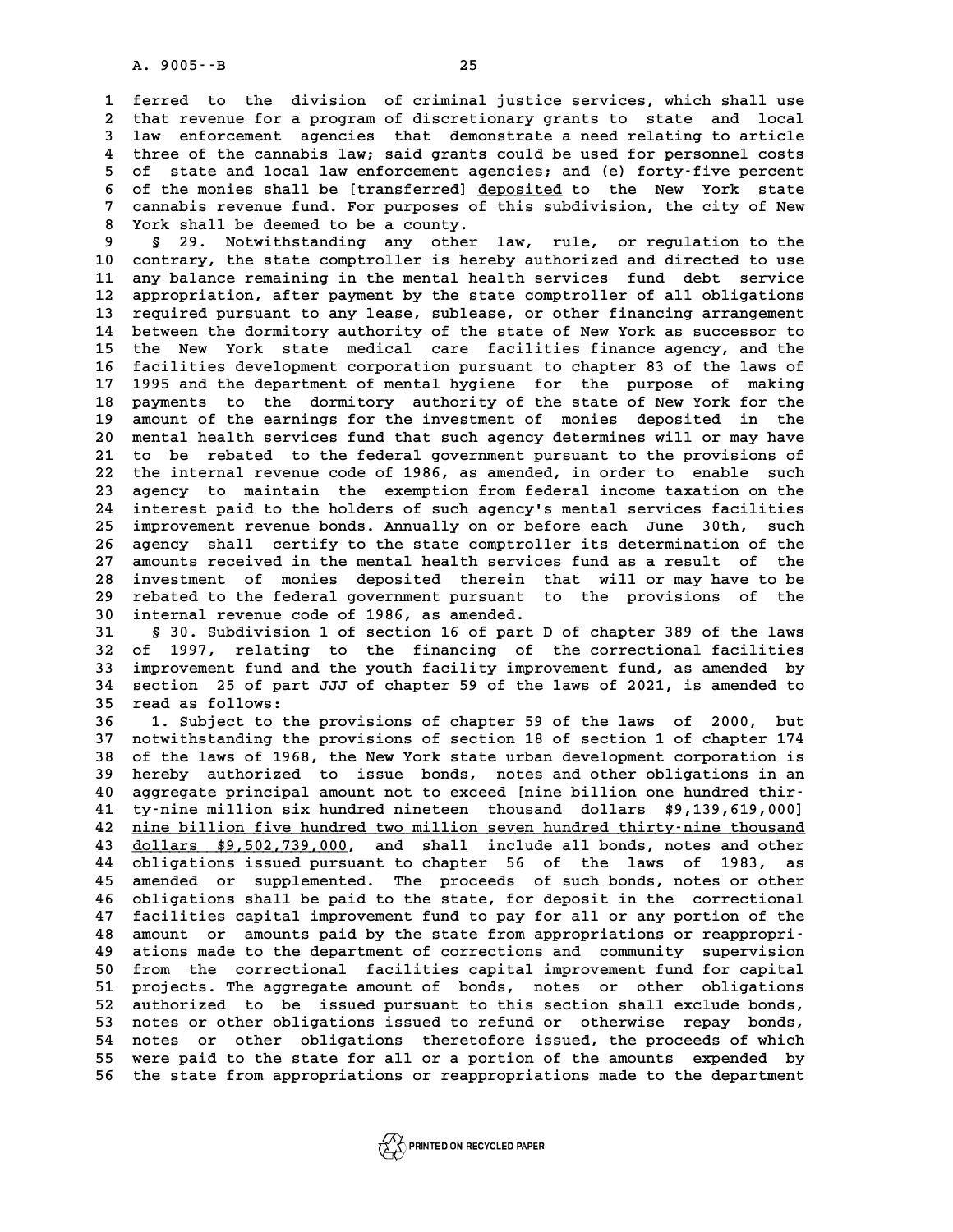**1 of corrections and community supervision; provided, however, that upon** 1 of corrections and community supervision; provided, however, that upon<br>2 any such refunding or repayment the total aggregate principal amount of<br>3 outstanding bonds, potes or other obligations may be greater than [nine 1 of corrections and community supervision; provided, however, that upon<br>2 any such refunding or repayment the total aggregate principal amount of<br>3 outstanding bonds, notes or other obligations may be greater than [nine<br><sup></sup> any such refunding or repayment the total aggregate principal amount of<br>3 outstanding bonds, notes or other obligations may be greater than [nine<br>4 billion one hundred thirty-nine million six hundred nineteen thousand<br>5 do 3 outstanding bonds, notes or other obligations may be greater than [nine<br>4 billion one hundred thirty-nine million six hundred nineteen thousand<br>5 dollars \$9,139,619,000] <u>nine billion five hundred two million seven</u><br>thir 4 billion one hundred thirty-nine million six hundred nineteen thousand<br>5 dollars \$9,139,619,000] <u>nine billion five hundred two million seven</u><br>6 <u>hundred thirty-nine thousand dollars \$9,502,739,000</u>, only if the present<br>7 **7** dollars \$9,139,619,000] <u>nine billion five hundred two million seven</u><br>6 <u>hundred thirty-nine thousand dollars \$9,502,739,000</u>, only if the present<br>7 value of the aggregate debt service of the refunding or repayment bon 8 hundred thirty-nine thousand dollars \$9,502,739,000, only if the present<br>
8 value of the aggregate debt service of the refunding or repayment bonds,<br>
8 notes or other obligations to be issued shall not exceed the present 9 value of the aggregate debt service of the refunding or repayment bonds,<br>
8 notes or other obligations to be issued shall not exceed the present<br>
9 value of the aggregate debt service of the bonds, notes or other obli-<br> 8 notes or other obligations to be issued shall not exceed the present<br>
9 value of the aggregate debt service of the bonds, notes or other obli-<br>
10 gations so to be refunded or repaid. For the purposes hereof, the pres-<br> 9 value of the aggregate debt service of the bonds, notes or other obli-<br>10 gations so to be refunded or repaid. For the purposes hereof, the pres-<br>11 ent value of the aggregate debt service of the refunding or repayment<br>2 10 gations so to be refunded or repaid. For the purposes hereof, the pres-<br>11 ent value of the aggregate debt service of the refunding or repayment<br>12 bonds, notes or other obligations and of the aggregate debt service of<br> 11 ent value of the aggregate debt service of the refunding or repayment<br>12 bonds, notes or other obligations and of the aggregate debt service of<br>13 the bonds, notes or other obligations so refunded or repaid, shall be<br>14 12 bonds, notes or other obligations and of the aggregate debt service of<br>13 the bonds, notes or other obligations so refunded or repaid, shall be<br>14 calculated by utilizing the effective interest rate of the refunding or<br> 13 the bonds, notes or other obligations so refunded or repaid, shall be<br>14 calculated by utilizing the effective interest rate of the refunding or<br>15 repayment bonds, notes or other obligations, which shall be that rate<br>1 14 calculated by utilizing the effective interest rate of the refunding or<br>15 repayment bonds, notes or other obligations, which shall be that rate<br>16 arrived at by doubling the semi-annual interest rate (compounded semi-<br> 15 repayment bonds, notes or other obligations, which shall be that rate<br>16 arrived at by doubling the semi-annual interest rate (compounded semi-<br>17 annually) necessary to discount the debt service payments on the refund-16 arrived at by doubling the semi-annual interest rate (compounded semi-<br>17 annually) necessary to discount the debt service payments on the refund-<br>18 ing or repayment bonds, notes or other obligations from the payment<br>1 17 annually) necessary to discount the debt service payments on the refund-<br>18 ing or repayment bonds, notes or other obligations from the payment<br>19 dates thereof to the date of issue of the refunding or repayment bonds, 18 ing or repayment bonds, notes or other obligations from the payment<br>19 dates thereof to the date of issue of the refunding or repayment bonds,<br>20 notes or other obligations and to the price bid including estimated<br>21 ac 19 dates thereof to the date of issue of the refunding or repayment bonds,<br>
20 notes or other obligations and to the price bid including estimated<br>
21 accrued interest or proceeds received by the corporation including esti 20 notes or other obligations and to the price bid including estimated<br>21 accrued interest or proceeds received by the corporation including esti-<br>22 mated accrued interest from the sale thereof.<br>23 \$ 31. Subdivision (a) o 21 accrued interest or proceeds received by the corporation including esti-<br>22 mated accrued interest from the sale thereof.<br>23 § 31. Subdivision (a) of section 27 of part Y of chapter 61 of the<br>24 laws of 2005, relating t

**24 laws of 2005, relating to providing for the administration of certain 23 5** 31. Subdivision (a) of section 27 of part Y of chapter 61 of the 24 laws of 2005, relating to providing for the administration of certain 25 funds and accounts related to the 2005-2006 budget, as amended by 24 laws of 2005, relating to providing for the administration of certain<br>25 funds and accounts related to the 2005-2006 budget, as amended by<br>26 section 26 of part JJJ of chapter 59 of the laws of 2021, is amended to 25 funds and account<br>26 section 26 of part<br>27 read as follows:<br>28 (a) Subject to 26 section 26 of part JJJ of chapter 59 of the laws of 2021, is amended to<br>27 read as follows:<br>28 (a) Subject to the provisions of chapter 59 of the laws of 2000, but<br>29 notwithstanding any provisions of law to the contrar

**29 notwithstanding any provisions of law to the contrary, the urban devel-30 (a) Subject to the provisions of chapter 59 of the laws of 2000, but**<br>**29 notwithstanding any provisions of law to the contrary, the urban devel-**<br>**30 opment corporation is hereby authorized to issue bonds or notes in** 29 notwithstanding any provisions of law to the contrary, the urban devel-<br>30 opment corporation is hereby authorized to issue bonds or notes in one<br>31 or more series in an aggregate principal amount not to exceed [three<br><sup></sup> 30 opment corporation is hereby authorized to issue bonds or notes in one<br>31 or more series in an aggregate principal amount not to exceed [three<br>32 hundred seventy-four million six hundred thousand dollars \$374,600,000]<br>3 31 or more series in an aggregate principal amount not to exceed [three<br>32 hundred seventy-four million six hundred thousand dollars \$374,600,000]<br><u>four hundred twenty-six million one hundred thousand dollars</u><br>\*426,100,000 32 hundred seventy-four million six hundred thousand dollars \$374,600,000]<br>33 <u>four hundred twenty-six million one hundred thousand dollars</u><br>34 \$426,100,000, excluding bonds issued to finance one or more debt service<br>25 re **33 <u>four hundred twenty-six million</u> one hundred thousand dollars<br>
<b>34 \$426,100,000, excluding bonds issued to finance one or more debt service**<br> **35 reserve funds, to pay costs of issuance of such bonds, and bonds or**<br> **34 \$426,100,000, excluding bonds issued to finance one or more debt service**<br>35 reserve funds, to pay costs of issuance of such bonds, and bonds or<br>36 notes issued to refund or otherwise repay such bonds or notes previous 35 reserve funds, to pay costs of issuance of such bonds, and bonds or<br>36 notes issued to refund or otherwise repay such bonds or notes previously<br>37 issued, for the purpose of financing capital projects including IT<br>38 in 36 notes issued to refund or otherwise repay such bonds or notes previously<br>37 issued, for the purpose of financing capital projects including IT<br>38 initiatives for the division of state police, debt service and leases;<br>39 37 issued, for the purpose of financing capital projects including IT<br>38 initiatives for the division of state police, debt service and leases;<br>39 and to reimburse the state general fund for disbursements made therefor.<br><sup>4</sup> **40 Such and to reimburse the division of state police, debt service and leases;**<br>**40 Such bonds and notes of such authorized issuer shall not be a debt of**<br>**41 the state, and the state shall not be liable thereon, nor sha 41 the state, and the state shall not be liable thereon, nor shall they be** 40 Such bonds and notes of such authorized issuer shall not be a debt of<br>41 the state, and the state shall not be liable thereon, nor shall they be<br>42 payable out of any funds other than those appropriated by the state to<br> 41 the state, and the state shall not be liable thereon, nor shall they be<br>42 payable out of any funds other than those appropriated by the state to<br>43 such authorized issuer for debt service and related expenses pursuant 42 payable out of any funds other than those appropriated by the state to<br>43 such authorized issuer for debt service and related expenses pursuant to<br>44 any service contract executed pursuant to subdivision (b) of this<br>5 s 43 such authorized issuer for debt service and related expenses pursuant to<br>44 any service contract executed pursuant to subdivision (b) of this<br>45 section and such bonds and notes shall contain on the face thereof a<br>46 st **44 any service contract executed pursuant to subdivision (b) of this**<br>**45 section and such bonds and notes shall contain on the face thereof a**<br>**46 statement to such effect. Except for purposes of complying with the**<br><sup>47</sup> 45 section and such bonds and notes shall contain on the face thereof a<br>46 statement to such effect. Except for purposes of complying with the<br>47 internal revenue code, any interest income earned on bond proceeds shall<br>28 46 statement to such effect. Except for purposes<br>47 internal revenue code, any interest income earned<br>48 only be used to pay debt service on such bonds.<br><sup>49</sup> 522 Subdivision 3 of section 1295-p of the pub 47 internal revenue code, any interest income earned on bond proceeds shall<br>48 only be used to pay debt service on such bonds.<br>49 § 32. Subdivision 3 of section 1285-p of the public authorities law,<br>50 as arrorded by secti

**50 as a superior 120 as a superfect of the service on such bonds.**<br> **50 as amended by section 27 of part JJJ of chapter 59 of the laws of 2021,**<br> **50 as amended to read as follows: 5** 32. Subdivision 3 of section<br>50 as amended by section 27 of part<br>51 is amended to read as follows:<br>52 3 The maximum amount of bords **50** as amended by section 27 of part JJJ of chapter 59 of the laws of 2021,<br> **51** is amended to read as follows:<br> **52** 3. The maximum amount of bonds that may be issued for the purpose of<br> **53** financing environmental inf

51 is amended to read as follows:<br>
52 3. The maximum amount of bonds that may be issued for the purpose of<br>
53 financing environmental infrastructure projects authorized by this<br>
54 section shall be [seven billion one hund 52 3. The maximum amount of bonds that may be issued for the purpose of<br>53 financing environmental infrastructure projects authorized by this<br>54 section shall be [seven billion one hundred thirty million ten thousand<br>55 de 53 financing environmental infrastructure projects authorized by this<br>54 section shall be [seven billion one hundred thirty million ten thousand<br>55 dollars \$7,130,010,000] eight billion one hundred forty-two million one<br>56 **55** dollars \$7,130,010,000] <u>eight billion one hundred forty-two million one</u><br>56 hundred ten thousand dollars \$8,142,110,000, exclusive of bonds issued

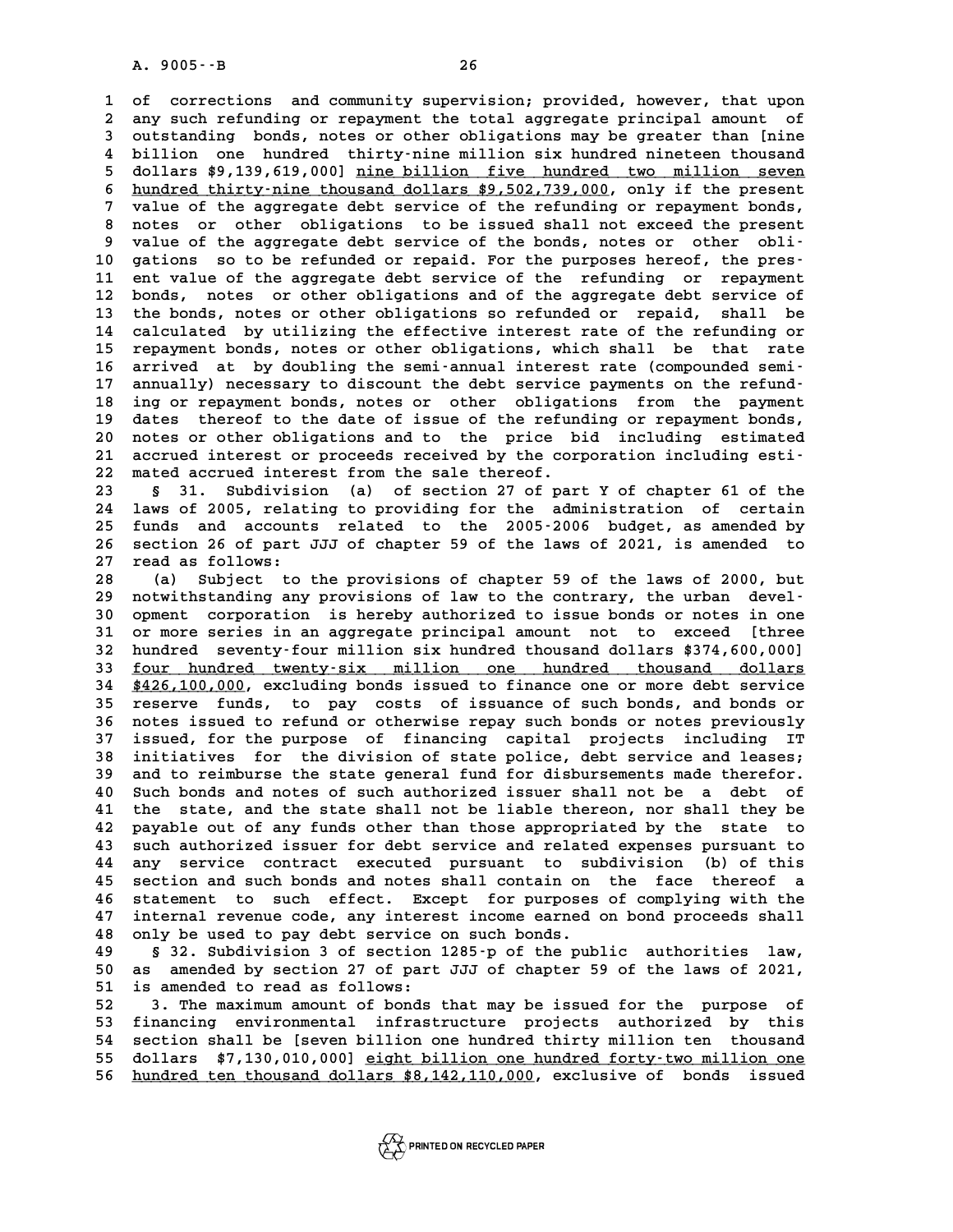**1 to fund any debt service reserve funds, pay costs of issuance of such 2** to fund any debt service reserve funds, pay costs of issuance of such<br>2 bonds, and bonds or notes issued to refund or otherwise repay bonds or<br>3 potes, previously, issued, such bonds and potes of the corporation shall 1 to fund any debt service reserve funds, pay costs of issuance of such<br>2 bonds, and bonds or notes issued to refund or otherwise repay bonds or<br>3 notes previously issued. Such bonds and notes of the corporation shall<br>2 no 2 bonds, and bonds or notes issued to refund or otherwise repay bonds or<br>3 notes previously issued. Such bonds and notes of the corporation shall<br>4 not be a debt of the state, and the state shall not be liable thereon,<br>5 n 5 notes previously issued. Such bonds and notes of the corporation shall<br>4 not be a debt of the state, and the state shall not be liable thereon,<br>5 nor shall they be payable out of any funds other than those appropriated<br>b 4 not be a debt of the state, and the state shall not be liable thereon,<br>5 nor shall they be payable out of any funds other than those appropriated<br>6 by the state to the corporation for debt service and related expenses<br>7 5 nor shall they be payable out of any funds other than those appropriated<br>6 by the state to the corporation for debt service and related expenses<br>7 pursuant to any service contracts executed pursuant to subdivision one<br>9 **8 by the state to the corporation for debt service and related expenses**<br>**8 of this section, and such bonds and notes shall contain on the face**<br>**8 thereof a statement to such offert** 9 pursuant to any service contracts executed pursuant to subdivision one<br>**9 of this section, and such bonds and notes** shall contain on the face<br>**9 thereof a statement to such effect.**<br>**9 33.** Subdivision (a) of section 48 8 of this section, and such bonds and notes shall contain on the face<br>9 thereof a statement to such effect.<br>10 § 33. Subdivision (a) of section 48 of part K of chapter 81 of the<br>11 laws of 2002 relating to providing for th

9 thereof a statement to such effect.<br>10 § 33. Subdivision (a) of section 48 of part K of chapter 81 of the<br>11 laws of 2002, relating to providing for the administration of certain<br>12 funds and aggents related to the 2002-10 § 33. Subdivision (a) of section 48 of part K of chapter 81 of the<br>11 laws of 2002, relating to providing for the administration of certain<br>12 funds and accounts related to the 2002-2003 budget, as amended by<br>13 section 11 laws of 2002, relating to providing for the administration of certain<br>12 funds and accounts related to the 2002-2003 budget, as amended by<br>13 section 28 of part JJJ of chapter 59 of the laws of 2021, is amended to<br>14 ro 12 funds and account<br>13 section 28 of part<br>14 read as follows:<br>15 (a) Subject to 13 section 28 of part JJJ of chapter 59 of the laws of 2021, is amended to<br>14 read as follows:<br>15 (a) Subject to the provisions of chapter 59 of the laws of 2000 but<br>16 notwithstanding the provisions of section 18 of the u

14 read as follows:<br>15 (a) Subject to the provisions of chapter 59 of the laws of 2000 but<br>16 notwithstanding the provisions of section 18 of the urban development<br>17 corporation ast the corporation is bereby authorized to **15** (a) Subject to the provisions of chapter 59 of the laws of 2000 but<br>16 notwithstanding the provisions of section 18 of the urban development<br>17 corporation act, the corporation is hereby authorized to issue bonds or<br>1 16 notwithstanding the provisions of section 18 of the urban development<br>17 corporation act, the corporation is hereby authorized to issue bonds or<br>18 notes in one or more series in an aggregate principal amount not to<br>20 17 corporation act, the corporation is hereby authorized to issue bonds or<br>18 notes in one or more series in an aggregate principal amount not to<br>19 exceed [three hundred forty-seven million five hundred thousand dollars<br><sup></sup> 18 notes in one or more series in an aggregate principal amount not to<br>19 exceed [three hundred forty-seven million five hundred thousand dollars<br>20 \$347,500,000] <u>three hundred eighty-three million five hundred thousand</u><br> **21 exceed** [three hundred forty-seven million five hundred thousand dollars<br>20 \$347,500,000] <u>three hundred eighty-three million five hundred thousand</u><br>21 <u>dollars \$383,500,000</u>, excluding bonds issued to fund one or more 20 \$347,500,000] <u>three hundred eighty-three million five hundred thousand</u><br>21 <u>dollars \$383,500,000</u>, excluding bonds issued to fund one or more debt<br>22 service reserve funds, to pay costs of issuance of such bonds, and b 21 <u>dollars \$383,500,000</u>, excluding bonds issued to fund one or more debt<br>
22 service reserve funds, to pay costs of issuance of such bonds, and bonds<br>
23 or notes issued to refund or otherwise repay such bonds or notes p 22 service reserve funds, to pay costs of issuance of such bonds, and bonds<br>23 or notes issued to refund or otherwise repay such bonds or notes previ-<br>24 ously issued, for the purpose of financing capital costs related to<br> 23 or notes issued to refund or otherwise repay such bonds or notes previ-<br>24 ously issued, for the purpose of financing capital costs related to<br>25 homeland security and training facilities for the division of state<br>26 po 24 ously issued, for the purpose of financing capital costs related to<br>25 homeland security and training facilities for the division of state<br>26 police, the division of military and naval affairs, and any other state<br>27 ag 25 homeland security and training facilities for the division of state<br>26 police, the division of military and naval affairs, and any other state<br>27 agency, including the reimbursement of any disbursements made from the<br>28 **26 police, the division of military and naval affairs, and any other state**<br>27 agency, including the reimbursement of any disbursements made from the<br>28 state capital projects fund, and is hereby authorized to issue bonds agency, including the reimbursement of any disbursements made from the<br>28 state capital projects fund, and is hereby authorized to issue bonds or<br>29 notes in one or more series in an aggregate principal amount not to<br>20 av 28 state capital projects fund, and is hereby authorized to issue bonds or<br>29 notes in one or more series in an aggregate principal amount not to<br>30 exceed [one billion three hundred eight million six hundred eighty-six<br>31 29 notes in one or more series in an aggregate principal amount not to<br>30 exceed [one billion three hundred eight million six hundred eighty-six<br>31 thousand dollars \$1,308,686,000] <u>one billion five hundred ninety-one</u><br>22 30 exceed [one billion three hundred eight million six hundred eighty-six<br>31 thousand dollars \$1,308,686,000] <u>one billion five hundred ninety-one</u><br>32 million nine hundred eighty-six thousand dollars \$1,591,986,000, exclud **31 thousand dollars \$1,308,686,000] <u>one billion five hundred ninety-one</u><br>32 <u>million nine hundred eighty-six thousand dollars \$1,591,986,000</u>, exclud-<br>33 ing bonds issued to fund one or more debt service reserve funds, t 32 million nine hundred eighty-six thousand dollars \$1,591,986,000, exclud-**<br>33 ing bonds issued to fund one or more debt service reserve funds, to pay<br>34 costs of issuance of such bonds, and bonds or notes issued to refu **33** ing bonds issued to fund one or more debt service reserve funds, to pay<br>34 costs of issuance of such bonds, and bonds or notes issued to refund or<br>35 otherwise repay such bonds or notes previously issued, for the purp 34 costs of issuance of such bonds, and bonds or notes issued to refund or<br>35 otherwise repay such bonds or notes previously issued, for the purpose<br>36 of financing improvements to State office buildings and other faciliti 35 otherwise repay such bonds or notes previously issued, for the purpose<br>36 of financing improvements to State office buildings and other facilities<br>37 located statewide, including the reimbursement of any disbursements m 36 of financing improvements to State office buildings and other facilities<br>37 located statewide, including the reimbursement of any disbursements made<br>38 from the state capital projects fund. Such bonds and notes of the c **37 located statewide, including the reimbursement of any disbursements made**<br>**38 from the state capital projects fund. Such bonds and notes of the corpo-**<br>**39 ration shall not be** a debt of the state, and the state shall **40 liable thereon, nor shall they be payable out of any funds other than** 39 ration shall not be a debt of the state, and the state shall not be<br>40 liable thereon, nor shall they be payable out of any funds other than<br>41 those appropriated by the state to the corporation for debt service and<br>42 40 liable thereon, nor shall they be payable out of any funds other than<br>41 those appropriated by the state to the corporation for debt service and<br>42 related expenses pursuant to any service contracts executed pursuant to 41 those appropriated by the state to the corporation for debt service and<br>42 related expenses pursuant to any service contracts executed pursuant to<br>43 subdivision (b) of this section, and such bonds and notes shall conta 42 related expenses pursuant to any service contract<br>43 subdivision (b) of this section, and such bonds an<br>44 on the face thereof a statement to such effect.

**43 subdivision (b) of this section, and such bonds and notes shall contain**<br>**44 on the face thereof a statement to such effect.**<br>**45** § 34. Paragraph (c) of subdivision 19 of section 1680 of the public<br>**46 authorities law 44** on the face thereof a statement to such effect.<br> **45** § 34. Paragraph (c) of subdivision 19 of section 1680 of the public<br> **46** authorities law, as amended by section 29 of part JJJ of chapter 59 of<br>
<sup>47</sup> the laws of **45 5** 34. Paragraph (c) of subdivision 19 of section 46 authorities law, as amended by section 29 of part J<br>47 the laws of 2021, is amended to read as follows:<br>(c) Subject to the provisions of chapter fifty.pi 46 authorities law, as amended by section 29 of part JJJ of chapter 59 of<br>47 the laws of 2021, is amended to read as follows:<br>48 (c) Subject to the provisions of chapter fifty-nine of the laws of two<br>49 thousand, the dormi

48 (c) Subject to the provisions of chapter fifty-nine of the laws of two<br>49 thousand, the dormitory authority shall not issue any bonds for state<br>50 university educational facilities purposes if the principal amount of **50 university educational facilities purposes if the principal amount of** 49 thousand, the dormitory authority shall not issue any bonds for state<br>50 university educational facilities purposes if the principal amount of<br>51 bonds to be issued when added to the aggregate principal amount of bonds<br> 50 university educational facilities purposes if the principal amount of<br>51 bonds to be issued when added to the aggregate principal amount of bonds<br>52 issued by the dormitory authority on and after July first, nineteen<br>53 51 bonds to be issued when added to the aggregate principal amount of bonds<br>52 issued by the dormitory authority on and after July first, nineteen<br>53 hundred eighty-eight for state university educational facilities will<br>54 52 issued by the dormitory authority on and after July first, nineteen<br>53 hundred eighty-eight for state university educational facilities will<br>54 exceed [fifteen billion five hundred fifty-five million eight hundred<br>55 si 53 hundred eighty-eight for state university educational facilities will<br>54 exceed [fifteen billion five hundred fifty-five million eight hundred<br>55 sixty-four thousand dollars \$15,555,864,000] <u>seventeen billion six</u><br>56 h 54 exceed [fifteen billion five-hundred-fifty-five-million-eight-hundred-<br>55 sixty-four thousand dollars \$15,555,864,000] <u>seventeen billion six</u><br>56 <u>hundred one million- eight hundred sixty-four thousand dollars</u>

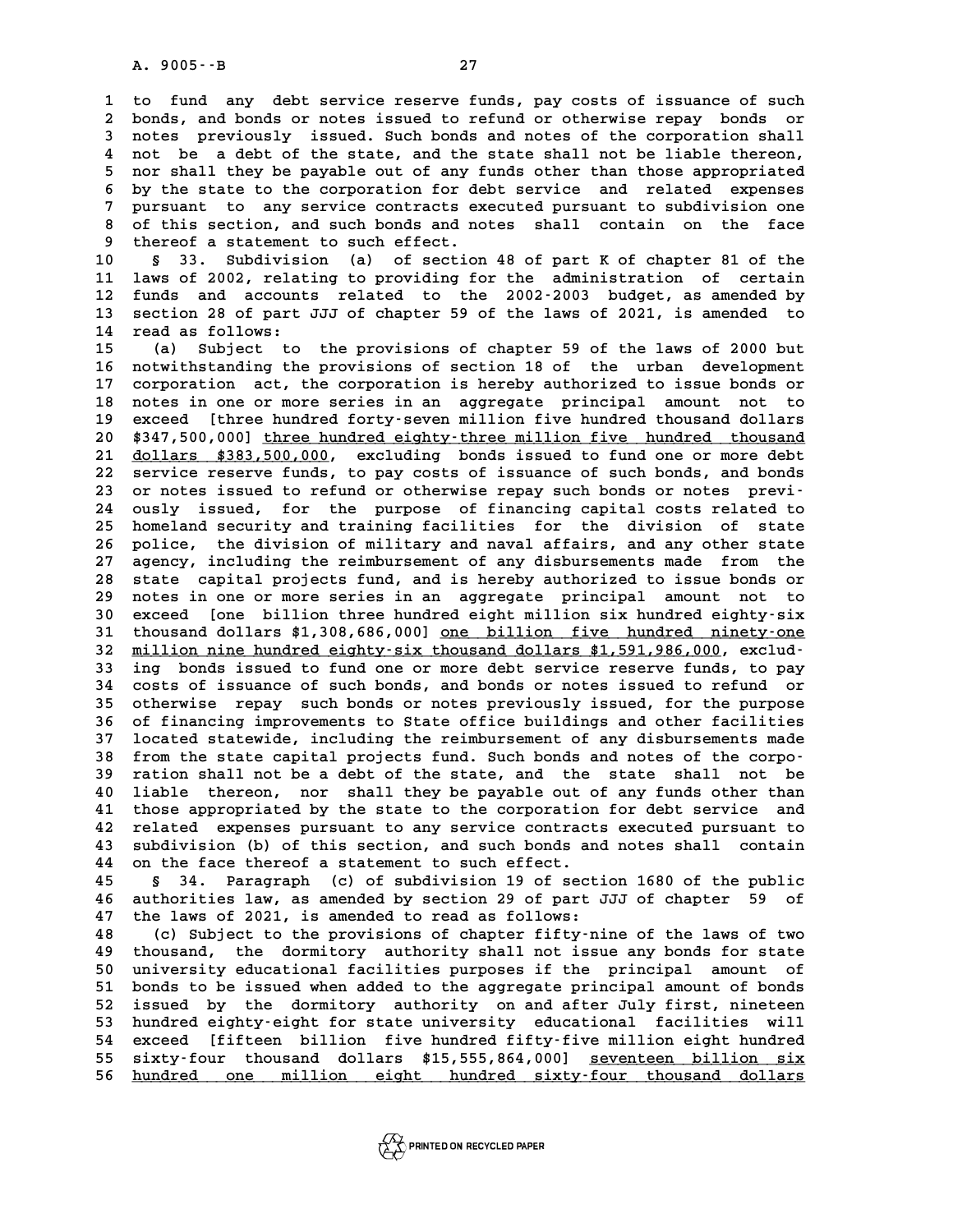**1 \$17,601,864,000; provided, however, that bonds issued or to be issued \_\_\_\_\_\_\_\_\_\_\_\_\_\_\_** 1 \$17,601,864,000; provided, however, that bonds issued or to be issued<br>2 shall be excluded from such limitation if: (1) such bonds are issued to<br>3 refund state university construction bonds and state university **317,601,864,000;** provided, however, that bonds issued or to be issued<br>2 shall be excluded from such limitation if: (1) such bonds are issued to<br>3 refund state university construction bonds and state university<br>4 construc 2 shall be excluded from such limitation if: (1) such bonds are issued to<br>3 refund state university construction bonds and state university<br>4 construction notes previously issued by the housing finance agency; or<br><sup>4</sup> (2) s **5 5 5** (2) such bonds are issued to refund bonds and state university<br> **5** (2) such bonds are issued to refund bonds of the authority or other<br> **5** (b) isotions issued for state university educational focilities purpo 4 construction notes previously issued by the housing finance agency; or<br>5 (2) such bonds are issued to refund bonds of the authority or other<br>6 obligations issued for state university educational facilities purposes<br>7 and <sup>5</sup> (2) such bonds are issued to refund bonds of the authority or other<br>6 obligations issued for state university educational facilities purposes<br>7 and the present value of the aggregate debt service on the refunding<br>bonds 8 obligations issued for state university educational facilities purposes<br>
8 and the present value of the aggregate debt service on the refunding<br>
8 bonds does not exceed the present value of the aggregate debt service on<br> and the present value of the aggregate debt service on the refunding<br>
8 bonds does not exceed the present value of the aggregate debt service on<br>
9 the bonds refunded thereby; provided, further that upon certification by<br> 8 bonds does not exceed the present value of the aggregate debt service on<br>9 the bonds refunded thereby; provided, further that upon certification by<br>10 the director of the budget that the issuance of refunding bonds or ot 10 the bonds refunded thereby; provided, further that upon certification by<br>
10 the director of the budget that the issuance of refunding bonds or other<br>
11 obligations issued between April first, nineteen hundred ninety-t 10 the director of the budget that the issuance of refunding bonds or other<br>11 obligations issued between April first, nineteen hundred ninety-two and<br>12 March thirty-first, nineteen hundred ninety-three will generate long 11 obligations issued between April first, nineteen hundred ninety-two and<br>12 March thirty-first, nineteen hundred ninety-three will generate long<br>13 term economic benefits to the state, as assessed on a present value<br>14 b 12 March thirty-first, nineteen hundred ninety-three will generate long<br>13 term economic benefits to the state, as assessed on a present value<br>14 basis, such issuance will be deemed to have met the present value test<br>15 po 13 term economic benefits to the state, as assessed on a present value<br>14 basis, such issuance will be deemed to have met the present value test<br>15 noted above. For purposes of this subdivision, the present value of the<br>16 14 basis, such issuance will be deemed to have met the present value test<br>15 noted above. For purposes of this subdivision, the present value of the<br>16 aggregate debt service of the refunding bonds and the aggregate debt<br>1 15 noted above. For purposes of this subdivision, the present value of the aggregate debt service of the refunding bonds and the aggregate debt service of the bonds refunded, shall be calculated by utilizing the true<br>18 in 16 aggregate debt service of the refunding bonds and the aggregate debt<br>17 service of the bonds refunded, shall be calculated by utilizing the true<br>18 interest cost of the refunding bonds, which shall be that rate arrived<br> 17 service of the bonds refunded, shall be calculated by utilizing the true<br>18 interest cost of the refunding bonds, which shall be that rate arrived<br>19 at by doubling the semi-annual interest rate (compounded semi-annuall 18 interest cost of the refunding bonds, which shall be that rate arrived<br>19 at by doubling the semi-annual interest rate (compounded semi-annually)<br>20 necessary to discount the debt service payments on the refunding bonds 19 at by doubling the semi-annual interest rate (compounded semi-annually)<br>20 necessary to discount the debt service payments on the refunding bonds<br>21 from the payment dates thereof to the date of issue of the refunding 20 necessary to discount the debt service payments on the refunding bonds<br>21 from the payment dates thereof to the date of issue of the refunding<br>22 bonds to the purchase price of the refunding bonds, including interest<br>23 21 from the payment dates thereof to the date of issue of the refunding<br>22 bonds to the purchase price of the refunding bonds, including interest<br>23 accrued thereon prior to the issuance thereof. The maturity of such<br>24 bo 22 bonds to the purchase price of the refunding bonds, including interest<br>23 accrued thereon prior to the issuance thereof. The maturity of such<br>24 bonds, other than bonds issued to refund outstanding bonds, shall not<br>25 a 23 accrued thereon prior to the issuance thereof. The maturity of such<br>24 bonds, other than bonds issued to refund outstanding bonds, shall not<br>25 exceed the weighted average economic life, as certified by the state<br>26 uni 24 bonds, other than bonds issued to refund outstanding bonds, shall not<br>25 exceed the weighted average economic life, as certified by the state<br>26 university construction fund, of the facilities in connection with which<br>2 25 exceed the weighted average economic life, as certified by the state<br>26 university construction fund, of the facilities in connection with which<br>27 the bonds are issued, and in any case not later than the earlier of<br>28 26 university construction fund, of the facilities in connection with which<br>27 the bonds are issued, and in any case not later than the earlier of<br>28 thirty years or the expiration of the term of any lease, sublease or<br>29 27 the bonds are issued, and in any case not later than the earlier of<br>28 thirty years or the expiration of the term of any lease, sublease or<br>29 other agreement relating thereto; provided that no note, including<br>20 report 28 thirty years or the expiration of the term of any lease, sublease or<br>29 other agreement relating thereto; provided that no note, including<br>30 renewals thereof, shall mature later than five years after the date of<br>31 iss 29 other agreement relating thereto; provided that no note, including<br>30 renewals thereof, shall mature later than five years after the date of<br>31 issuance of such note. The legislature reserves the right to amend or<br>22 re 30 renewals thereof, shall mature later than five years after the date of issuance of such note. The legislature reserves the right to amend or repeal such limit, and the state of New York, the dormitory authority, the sta 31 issuance of such note. The legislature reserves the right to amend or<br>32 repeal such limit, and the state of New York, the dormitory authority,<br>33 the state university of New York, and the state university construction<br> **32 repeal such limit, and the state of New York, the dormitory authority,<br>
33 the state university of New York, and the state university construction<br>
34 fund are prohibited from covenanting or making any other agreements** 33 the state university of New York, and the state university construction<br>34 fund are prohibited from covenanting or making any other agreements with<br>35 or for the benefit of bondholders which might in any way affect such 34 fund are 1<br>
35 or for th<br>
36 right.

**35 or for the benefit of bondholders which might in any way affect such right.**<br>**37** § 35. Paragraph (c) of subdivision 14 of section 1680 of the public<br>**38 authorities law, as amended by section 30 of part JJJ of chapter 36 right.**<br>37 § 35. Paragraph (c) of subdivision 14 of section 1680 of the public<br>38 authorities law, as amended by section 30 of part JJJ of chapter 59 of<br>39 the laws of 2021 is amended to read as follows: **5** 35. Paragraph (c) of subdivision 14 of section 38 authorities law, as amended by section 30 of part J<br>39 the laws of 2021, is amended to read as follows:<br>(c) Subject to the provisions of chapter fifturni **40 (a)** authorities law, as amended by section 30 of part JJJ of chapter 59 of<br>
40 (c) Subject to the provisions of chapter fifty-nine of the laws of two<br>
41 thousand (i) the dormitory authority shall not deliver a series

40 the laws of 2021, is amended to read as follows:<br>
40 (c) Subject to the provisions of chapter fifty-nine of the laws of two<br>
41 thousand, (i) the dormitory authority shall not deliver a series of<br>
42 bonds for city univ **40** (c) Subject to the provisions of chapter fifty-nine of the laws of two<br>**41** thousand, (i) the dormitory authority shall not deliver a series of<br>**42** bonds for city university community college facilities, except to re 41 thousand, (i) the dormitory authority shall not deliver a series of<br>42 bonds for city university community college facilities, except to refund<br>43 or to be substituted for or in lieu of other bonds in relation to city<br>4 42 bonds for city university community college facilities, except to refund<br>43 or to be substituted for or in lieu of other bonds in relation to city<br>44 university community college facilities pursuant to a resolution of t 43 or to be substituted for or in lieu of other bonds in relation to city<br>44 university community college facilities pursuant to a resolution of the<br>45 dormitory authority adopted before July first, nineteen hundred eighty 44 university community college facilities pursuant to a resolution of the<br>45 dormitory authority adopted before July first, nineteen hundred eighty-<br>46 five or any resolution supplemental thereto, if the principal amount 45 dormitory authority adopted before July first, nineteen hundred eighty-<br>46 five or any resolution supplemental thereto, if the principal amount of<br>47 bonds so to be issued when added to all principal amounts of bonds<br>48 46 five or any resolution supplemental thereto, if the principal amount of bonds so to be issued when added to all principal amounts of bonds previously issued by the dormitory authority for city university commu-<br>
49 nity 47 bonds so to be issued when added to all principal amounts of bonds<br>48 previously issued by the dormitory authority for city university commu-<br>49 nity college facilities, except to refund or to be substituted in lieu<br>50 48 previously issued by the dormitory authority for city university commu-<br>
49 nity college facilities, except to refund or to be substituted in lieu<br>
50 of other bonds in relation to city university community college faci **51** ity college facilities, except to refund or to be substituted in lieu<br>50 of other bonds in relation to city university community college facili-<br>51 ties will exceed the sum of four hundred twenty-five million dollars 50 of other bonds in relation to city university community college facili-<br>51 ties will exceed the sum of four hundred twenty-five million dollars and<br>52 (ii) the dormitory authority shall not deliver a series of bonds iss 51 ties will exceed the sum of four hundred twenty-five million dollars and<br>52 (ii) the dormitory authority shall not deliver a series of bonds issued<br>53 for city university facilities, including community college faciliti 52 (ii) the dormitory authority shall not deliver a series of bonds issued<br>53 for city university facilities, including community college facilities,<br>54 pursuant to a resolution of the dormitory authority adopted on or aft **53 for city university facilities, including community college facilities,<br>54 pursuant to a resolution of the dormitory authority adopted on or after<br>55 July first, nineteen hundred eighty-five, except to refund or to be** 54 pursuant to a resolution of the dormitory authority adopted on or after<br>55 July first, nineteen hundred eighty-five, except to refund or to be<br>56 substituted for or in lieu of other bonds in relation to city university

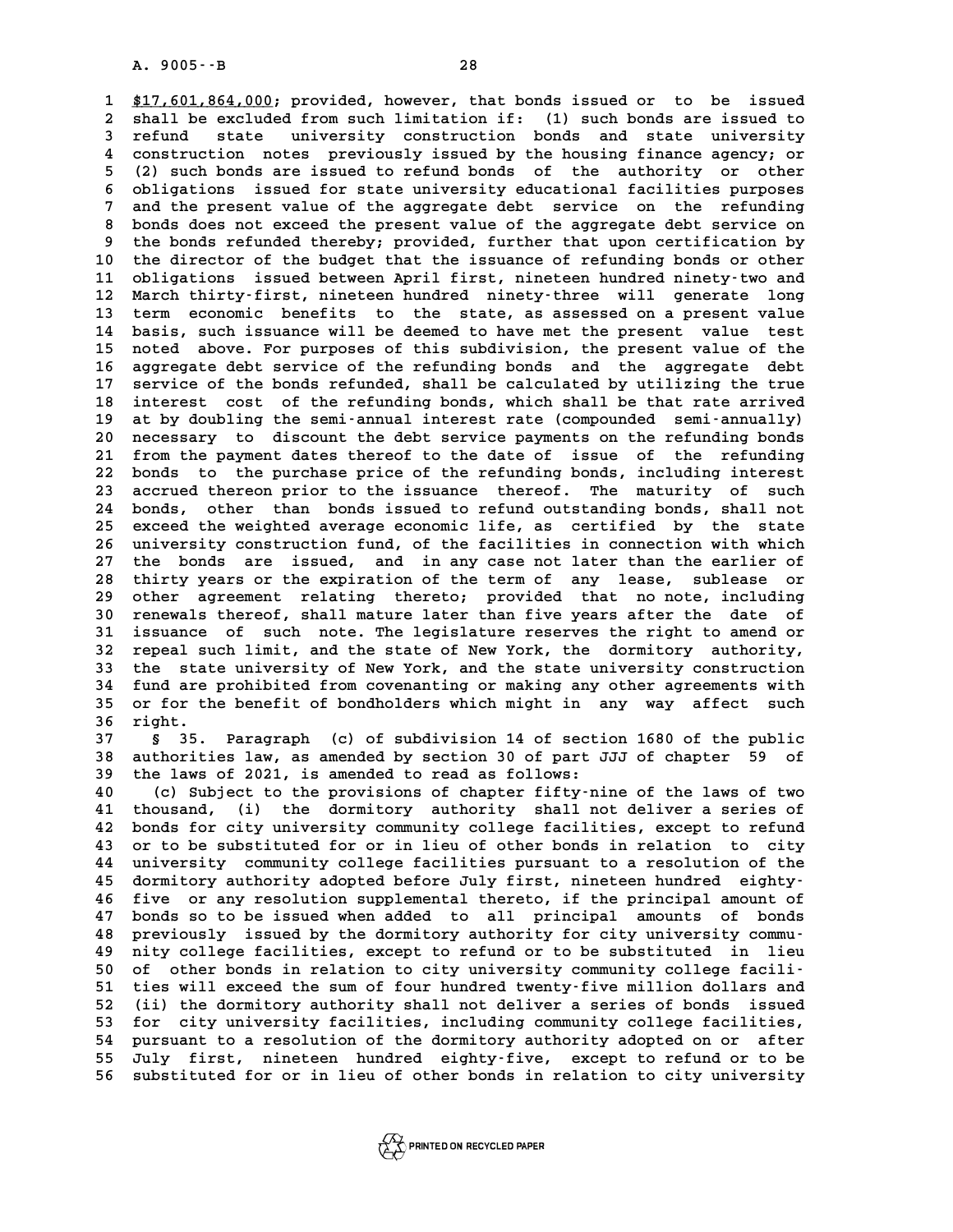A. 9005 $\cdot$ -B<br>1 facilities and except for bonds issued pursuant to a resolution supple-<br><sup>2</sup> montal to a resolution of the dermitery authority adopted prior to July 1 facilities and except for bonds issued pursuant to a resolution supple-<br>2 mental to a resolution of the dormitory authority adopted prior to July<br>3 first, pineteen hundred eighty-five, if the principal amount of bonds so 1 facilities and except for bonds issued pursuant to a resolution supple-<br>2 mental to a resolution of the dormitory authority adopted prior to July<br>3 first, nineteen hundred eighty-five, if the principal amount of bonds so 2 mental to a resolution of the dormitory authority adopted prior to July<br>3 first, nineteen hundred eighty-five, if the principal amount of bonds so<br>4 to be issued when added to the principal amount of bonds previously<br>5 i **5** first, nineteen hundred eighty-five, if the principal amount of bonds so<br>4 to be issued when added to the principal amount of bonds previously<br>5 issued pursuant to any such resolution, except bonds issued to refund or<br> 4 to be issued when added to the principal amount of bonds previously<br>5 issued pursuant to any such resolution, except bonds issued to refund or<br>6 to be substituted for or in lieu of other bonds in relation to city<br>7 unive <sup>5</sup> issued pursuant to any such resolution, except bonds issued to refund or<br>
<sup>6</sup> to be substituted for or in lieu of other bonds in relation to city<br>
<sup>7</sup> university facilities, will exceed [nine billion six hundred sixty-**8 to be substituted for or in lieu of other bonds in relation to city<br>7 university facilities, will exceed [nine billion six hundred sixty-one<br>8 million thirty thousand dollars \$9,661,030,000] eleven billion three<br>bundred** whiversity facilities, will exceed [nine billion six hundred sixty-one<br> **a** million thirty thousand dollars  $$9,661,030,000]$  eleven billion three<br> **p** hundred one million one hundred twenty-six thousand dollars<br>  $$^{41,120$ 8 million thirty thousand dollars \$9,661,030,000] eleven billion three<br>9 hundred one million one hundred twenty-six thousand dollars<br>10 \$11,301,126,000. The legislature reserves the right to amend or repeal<br>11 such limit a 9 <u>hundred one million one hundred twenty-six thousand dollars</u><br>10 \$11,301,126,000. The legislature reserves the right to amend or repeal<br>11 such limit, and the state of New York, the dormitory authority, the city<br>12 unive 10 **\$11,301,126,000**. The legislature reserves the right to amend or repeal<br>11 such limit, and the state of New York, the dormitory authority, the city<br>12 university, and the fund are prohibited from covenanting or making 11 such limit, and the state of New York, the dormitory authority, the city<br>12 university, and the fund are prohibited from covenanting or making any<br>13 other agreements with or for the benefit of bondholders which might i 12 university, and the fund ar<br>13 other agreements with or for<br>14 any way affect such right.<br>15 5 36 Subdivision 10:0.05 **13 other agreements with or for the benefit of bondholders which might in<br>14 any way affect such right.**<br>15 § 36. Subdivision 10-a of section 1680 of the public authorities law,<br>16 as a monded by section 31 of part III of

**14 any way affect such right.**<br>15 § 36. Subdivision 10 a of section 1680 of the public authorities law,<br>16 as amended by section 31 of part JJJ of chapter 59 of the laws of 2021,<br>17 is amended to read as follows: 15 § 36. Subdivision 10-a of sect<br>16 as amended by section 31 of part<br>17 is amended to read as follows: **16 as amended by section 31 of part JJJ of chapter 59 of the laws of 2021,<br>17 is amended to read as follows:**<br>18 10-a. Subject to the provisions of chapter fifty-nine of the laws of<br>19 type though a but notwithtinging any

17 is amended to read as follows:<br>18 10<sup>-</sup>a. Subject to the provisions of chapter fifty-nine of the laws of<br>19 two thousand, but notwithstanding any other provision of the law to the<br>20 contrary the marimum amount of bonds 18 10-a. Subject to the provisions of chapter fifty-nine of the laws of<br>19 two thousand, but notwithstanding any other provision of the law to the<br>20 contrary, the maximum amount of bonds and notes to be issued after March 19 two thousand, but notwithstanding any other provision of the law to the 20 contrary, the maximum amount of bonds and notes to be issued after March 21 thirty-first, two thousand two, on behalf of the state, in relation 20 contrary, the maximum amount of bonds and notes to be issued after March<br>21 thirty-first, two thousand two, on behalf of the state, in relation to<br>22 any locally sponsored community college, shall be [one billion sixty-21 thirty-first, two thousand two, on behalf of the state, in relation to<br>22 any locally sponsored community college, shall be [one billion sixty-six<br>23 million two hundred fifty-seven thousand dollars \$1,066,257,000] <u>one</u> 22 any locally sponsored community college, shall be [one billion sixty-six<br>23 million two hundred fifty-seven thousand dollars \$1,066,257,000] <u>one</u><br>24 billion one hundred twenty-three million one hundred forty thousand<br>2 23 million two hundred fifty-seven thousand dollars \$1,066,257,000] <u>one</u><br>24 <u>billion one hundred twenty-three million one hundred forty thousand</u><br>25 <u>dollars \$1,123,140,000</u>. Such amount shall be exclusive of bonds and<br>26 24 <u>billion one hundred twenty-three million one hundred forty thousand</u><br>25 <u>dollars \$1,123,140,000</u>. Such amount shall be exclusive of bonds and<br>26 notes issued to fund any reserve fund or funds, costs of issuance and to<br> **25 dollars \$1,123,140,000.** Such amount shall be exclusive of bonds and notes issued to fund any reserve fund or funds, costs of issuance and to refund any outstanding bonds and notes, issued on behalf of the state,<br> **27** 26 notes issued to fund any reserve fund or funds, costs of issuance and to<br>27 refund any outstanding bonds and notes, issued on behalf of the state,<br>28 relating to a locally sponsored community college.<br>29 s 37. Subdivisi

**29 § 37. Subdivision 1 of section 17 of part D of chapter 389 of the laws 30 of 1997, relating to the financing of the correctional facilities 5 37. Subdivision 1 of section 17 of part D of chapter 389 of the laws**<br> **30 of 1997, relating to the financing of the correctional facilities**<br> **31 improvement fund and the youth facility improvement fund, as amended by** 30 of 1997, relating to the financing of the correctional facilities<br>31 improvement fund and the youth facility improvement fund, as amended by<br>32 section 32 of part JJJ of chapter 59 of the laws of 2021, is amended to<br>33 31 improvement fund a<br>32 section 32 of part<br>33 read as follows:<br><sup>34</sup> <sup>1</sup> Subject to 32 section 32 of part JJJ of chapter 59 of the laws of 2021, is amended to<br>33 read as follows:<br>34 1. Subject to the provisions of chapter 59 of the laws of 2000, but<br>35 notwithstanding the provisions of section 18 of secti

**33 read as follows:**<br> **34 1. Subject to the provisions of chapter 59 of the laws of 2000, but**<br> **35 notwithstanding the provisions of section 18 of section 1 of chapter 174**<br> **26 of the laws of 1968, the Nov York state wh 1.** Subject to the provisions of chapter 59 of the laws of 2000, but<br>35 notwithstanding the provisions of section 18 of section 1 of chapter 174<br>36 of the laws of 1968, the New York state urban development corporation is<br> 35 notwithstanding the provisions of section 18 of section 1 of chapter 174<br>36 of the laws of 1968, the New York state urban development corporation is<br>37 hereby authorized to issue bonds, notes and other obligations in an 36 of the laws of 1968, the New York state urban development corporation is<br>37 hereby authorized to issue bonds, notes and other obligations in an<br>38 aggregate principal amount not to exceed [eight hundred seventy-six<br><sup>39</sup> 37 hereby authorized to issue bonds, notes and other obligations in an<br>38 aggregate principal amount not to exceed [eight hundred seventy-six<br>39 million fifteen thousand dollars \$876,015,000] <u>nine hundred eleven</u><br>40 milli **40 degregate principal amount not to exceed [eight hundred seventy-six**<br> **40 million seven hundred fifteen thousand dollars \$911,715,000, which**<br> **41 authorization increases the aggregate principal amount of bonds** notes **40 million fifteen thousand dollars \$876,015,000] <u>nine hundred eleven</u><br>40 <u>million seven hundred fifteen thousand dollars \$911,715,000</u>, which<br>41 authorization increases the aggregate principal amount of bonds, notes<br>20** 40 <u>million seven hundred fifteen thousand dollars \$911,715,000</u>, which<br>41 authorization increases the aggregate principal amount of bonds, notes<br>42 and other obligations authorized by section 40 of chapter 309 of the<br>43 l 41 authorization increases the aggregate principal amount of bonds, notes<br>42 and other obligations authorized by section 40 of chapter 309 of the<br>43 laws of 1996, and shall include all bonds, notes and other obligations<br>44 41 authorization increases the aggregate principal amount of bonds, notes<br>42 and other obligations authorized by section 40 of chapter 309 of the<br>43 laws of 1996, and shall include all bonds, notes and other obligations<br>44 **43 laws of 1996, and shall include all bonds, notes and other obligations**<br>**44 issued pursuant to chapter 211 of the laws of 1990, as amended or<br>45 supplemented. The proceeds of such bonds, notes or other obligations**<br>46 44 issued pursuant to chapter 211 of the laws of 1990, as amended or<br>45 supplemented. The proceeds of such bonds, notes or other obligations<br>46 shall be paid to the state, for deposit in the youth facilities improve-<br><sup>47</sup> 45 supplemented. The proceeds of such bonds, notes or other obligations<br>46 shall be paid to the state, for deposit in the youth facilities improve-<br>47 ment fund, to pay for all or any portion of the amount or amounts paid<br> **46 shall be paid to the state, for deposit in the youth facilities improve-**<br>47 ment fund, to pay for all or any portion of the amount or amounts paid<br>48 by the state from appropriations or reappropriations made to the of 47 ment fund, to pay for all or any portion of the amount or amounts paid<br>48 by the state from appropriations or reappropriations made to the office<br>49 of children and family services from the youth facilities improvement<br> by the state from appropriations or reappropriations made to the office<br>49 of children and family services from the youth facilities improvement<br>50 fund for capital projects. The aggregate amount of bonds, notes and<br>51 oth **51** of children and family services from the youth facilities improvement<br>
50 fund for capital projects. The aggregate amount of bonds, notes and<br>
51 other obligations authorized to be issued pursuant to this section shal 50 fund for capital projects. The aggregate amount of bonds, notes and<br>51 other obligations authorized to be issued pursuant to this section shall<br>52 exclude bonds, notes or other obligations issued to refund or otherwise<br> 51 other obligations authorized to be issued pursuant to this section shall<br>52 exclude bonds, notes or other obligations issued to refund or otherwise<br>53 repay bonds, notes or other obligations theretofore issued, the proc **54 of which were paid to the state for all or a portion of the amounts** 53 repay bonds, notes or other obligations theretofore issued, the proceeds<br>54 of which were paid to the state for all or a portion of the amounts<br>55 expended by the state from appropriations or reappropriations made to<br>56 54 of which were paid to the state for all or a portion of the amounts<br>55 expended by the state from appropriations or reappropriations made to<br>56 the office of children and family services; provided, however, that upon

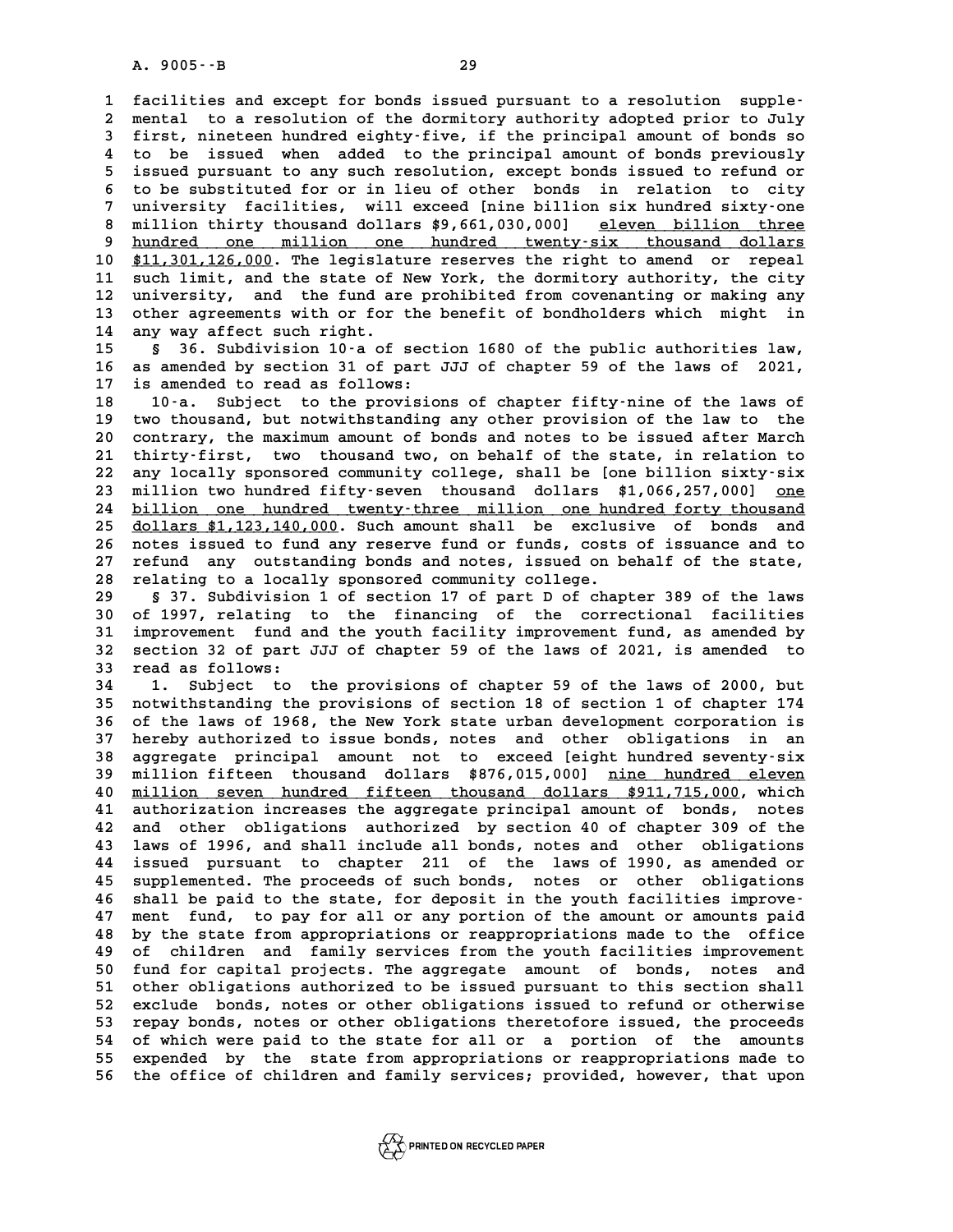**1 any such refunding or repayment the total aggregate principal amount of 2** any such refunding or repayment the total aggregate principal amount of outstanding bonds, notes or other obligations may be greater than [eight] **3** any such refunding or repayment the total aggregate principal amount of outstanding bonds, notes or other obligations may be greater than [eight hundred seventy-six million fifteen thousand dollars \$876,015,000] <u>nine</u> 2 outstanding bonds, notes or other obligations may be greater than [eight<br>3 hundred seventy-six million fifteen thousand dollars \$876,015,000] <u>nine</u><br>4 hundred eleven million seven hundred fifteen thousand dollars<br><sup>\$911,7</sup> 3 hundred seventy-six million fifteen thousand dollars \$876,015,000] <u>nine</u><br>4 hundred eleven million seven hundred fifteen thousand dollars<br>5 \$911,715,000, only if the present value of the aggregate debt service of<br>the ref 4 <u>hundred eleven million seven hundred fifteen thousand dollars</u><br>5 \$911,715,000, only if the present value of the aggregate debt service of<br>6 the refunding or repayment bonds, notes or other obligations to be<br>3 issued sha **7** *11,715,000,* **only if the present value of the aggregate debt service of the refunding or repayment bonds, notes or other obligations to be issued shall not exceed the present value of the aggregate debt service 8 o** 8 the refunding or repayment bonds, notes or other obligations to be<br>7 issued shall not exceed the present value of the aggregate debt service<br>8 of the bonds, notes or other obligations so to be refunded or repaid.<br>9 For t 9 **1 State Shall not exceed the present value of the aggregate debt service**<br>8 of the bonds, notes or other obligations so to be refunded or repaid.<br>9 For the purposes hereof, the present value of the aggregate debt servic 10 of the bonds, notes or other obligations so to be refunded or repaid.<br>
10 of the refunding or repayment bonds, notes or other obligations and of<br>
11 the aggregate debt service of the bonds, notes or other obligations so 9 For the purposes hereof, the present value of the aggregate debt service<br>10 of the refunding or repayment bonds, notes or other obligations and of<br>11 the aggregate debt service of the bonds, notes or other obligations so 10 of the refunding or repayment bonds, notes or other obligations and of<br>11 the aggregate debt service of the bonds, notes or other obligations so<br>12 refunded or repaid, shall be calculated by utilizing the effective<br>inte 11 the aggregate debt service of the bonds, notes or other obligations so<br>12 refunded or repaid, shall be calculated by utilizing the effective<br>13 interest rate of the refunding or repayment bonds, notes or other obli-<br>14 12 refunded or repaid, shall be calculated by utilizing the effective<br>13 interest rate of the refunding or repayment bonds, notes or other obli-<br>14 gations, which shall be that rate arrived at by doubling the semi-annual<br>i 13 interest rate of the refunding or repayment bonds, notes or other obli-<br>14 gations, which shall be that rate arrived at by doubling the semi-annual<br>15 interest rate (compounded semi-annually) necessary to discount the d 14 gations, which shall be that rate arrived at by doubling the semi-annual<br>15 interest rate (compounded semi-annually) necessary to discount the debt<br>16 service payments on the refunding or repayment bonds, notes or other **15 interest rate (compounded semi-annually) necessary to discount the debt**<br>16 service payments on the refunding or repayment bonds, notes or other<br>17 obligations from the payment dates thereof to the date of issue of the 16 service payments on the refunding or repayment bonds, notes or other<br>17 obligations from the payment dates thereof to the date of issue of the<br>18 refunding or repayment bonds, notes or other obligations and to the<br>19 pr 17 obligations from the payment dates thereof to the date of issue of the<br>18 refunding or repayment bonds, notes or other obligations and to the<br>19 price bid including estimated accrued interest or proceeds received by<br>20 18 refunding or repayment bonds, notes or other obligations and to the<br>19 price bid including estimated accrued interest or proceeds received by<br>20 the corporation including estimated accrued interest from the sale ther-<br>2 9 price bid including estimated accrued interest or proceeds received by<br>
20 the corporation including estimated accrued interest from the sale ther-<br>
21 eof.<br>
23 \$38. Paragraph b of subdivision 2 of section 9-a of section

**22 § 38. Paragraph b of subdivision 2 of section 9-a of section 1 of 21 eof.**<br>22 § 38. Paragraph b of subdivision 2 of section 9-a of section 1 of<br>23 chapter 392 of the laws of 1973, constituting the New York state medical<br>24 care facilities finance agency act, as amended by section 33 of 8 38. Paragraph b of subdivision 2 of section 9<sup>-</sup>a of section 1 of<br>23 chapter 392 of the laws of 1973, constituting the New York state medical<br>24 care facilities finance agency act, as amended by section 33 of part JJJ<br>25 23 chapter 392 of the laws of 1973, constituting the New York state med<br>24 care facilities finance agency act, as amended by section 33 of part<br>25 of chapter 59 of the laws of 2021, is amended to read as follows:<br><sup>26</sup> mbs 24 care facilities finance agency act, as amended by section 33 of part JJJ<br>25 of chapter 59 of the laws of 2021, is amended to read as follows:<br>26 b. The agency shall have power and is hereby authorized from time to<br>27 ti

25 of chapter 59 of the laws of 2021, is amended to read as follows:<br>26 b. The agency shall have power and is hereby authorized from time to<br>27 time to issue negotiable bonds and notes in conformity with applicable<br>28 prov 26 b. The agency shall have power and is hereby authorized from time to  $27$  time to issue negotiable bonds and notes in conformity with applicable 28 provisions of the uniform commercial code in such principal amount as, 27 time to issue negotiable bonds and notes in conformity with applicable<br>28 provisions of the uniform commercial code in such principal amount as,<br>29 in the opinion of the agency, shall be necessary, after taking into<br>20 28 provisions of the uniform commercial code in such principal amount as,<br>29 in the opinion of the agency, shall be necessary, after taking into<br>30 account other moneys which may be available for the purpose, to provide<br>31 <sup>29</sup> in the opinion of the agency, shall be necessary, after taking into<br>30 account other moneys which may be available for the purpose, to provide<br>31 sufficient funds to the facilities development corporation, or any<br><sup>22</sup> 30 account other moneys which may be available for the purpose, to provide<br>31 sufficient funds to the facilities development corporation, or any<br>32 successor agency, for the financing or refinancing of or for the design,<br>3 31 sufficient funds to the facilities development corporation, or any<br>32 successor agency, for the financing or refinancing of or for the design,<br>33 construction, acquisition, reconstruction, rehabilitation or improvement<br> 32 successor agency, for the financing or refinancing of or for the design,<br>33 construction, acquisition, reconstruction, rehabilitation or improvement<br>34 of mental health services facilities pursuant to paragraph a of thi 33 construction, acquisition, reconstruction, rehabilitation or improvement<br>34 of mental health services facilities pursuant to paragraph a of this<br>35 subdivision, the payment of interest on mental health services improve-34 of mental health services facilities pursuant to paragraph a of this<br>35 subdivision, the payment of interest on mental health services improve-<br>36 ment bonds and mental health services improvement notes issued for such<br> 35 subdivision, the payment of interest on mental health services improve-<br>36 ment bonds and mental health services improvement notes issued for such<br>37 purposes, the establishment of reserves to secure such bonds and note **36 ment bonds and mental health services improvement notes issued for such purposes, the establishment of reserves to secure such bonds and notes,<br>38 the cost or premium of bond insurance or the costs of any financial<br>app** 37 purposes, the establishment of reserves to secure such bonds and notes,<br>38 the cost or premium of bond insurance or the costs of any financial<br>39 mechanisms which may be used to reduce the debt service that would be<br>20 the cost or premium of bond insurance or the costs of any financial<br>
39 mechanisms which may be used to reduce the debt service that would be<br>
40 payable by the agency on its mental health services facilities improve-<br>
<sup>41</sup> 39 mechanisms which may be used to reduce the debt service that would be<br>40 payable by the agency on its mental health services facilities improve-<br>41 ment bonds and notes and all other expenditures of the agency incident<br> **42 to and necessary or convenient to providing the facilities development 41** ment bonds and notes and all other expenditures of the agency incident<br>42 to and necessary or convenient to providing the facilities development<br>43 corporation, or any successor agency, with funds for the financing or 42 to and necessary or convenient to providing the facilities development<br>43 corporation, or any successor agency, with funds for the financing or<br>44 refinancing of or for any such design, construction, acquisition, recon-43 corporation, or any successor agency, with funds for the financing or<br>44 refinancing of or for any such design, construction, acquisition, recon-<br>45 struction, rehabilitation or improvement and for the refunding of ment **44 refinancing of or for any such design, construction, acquisition, reconstruction, rehabilitation or improvement and for the refunding of mental<br>46 hygiene improvement bonds issued pursuant to section 47-b of the privat** 45 struction, rehabilitation or improvement and for the refunding of mental<br>46 hygiene improvement bonds issued pursuant to section 47-b of the private<br>47 housing finance law; provided, however, that the agency shall not i A magiene improvement bonds issued pursuant to section 47-b of the private<br>47 housing finance law; provided, however, that the agency shall not issue<br>48 mental health services facilities improvement bonds and mental health A services facilities improvement honds and mental health<br> **48 mental health services facilities improvement bonds and mental health**<br> **49 services facilities improvement notes in an aggregate principal amount**<br> **60 servic** 48 mental health services facilities improvement bonds and mental health<br>49 services facilities improvement notes in an aggregate principal amount<br>50 exceeding [ten billion four hundred seventy-six million seven hundred **50** services facilities improvement notes in an aggregate principal amount<br>
50 exceeding [ten billion four hundred seventy-six million seven hundred<br>
51 seventy-three thousand dollars \$10,476,773,000] <u>ten billion nine hu</u> 50 exceeding [ten billion four hundred seventy-six million seven hundred<br>51 seventy-three thousand dollars \$10,476,773,000] <u>ten billion nine hundred</u><br>52 <u>ninety-two million six hundred thirty-three thousand dollars</u><br>53 \$1 51 seventy-three thousand dollars \$10,476,773,000] <u>ten billion nine hundred</u><br>52 <u>ninety-two million six hundred thirty-three thousand dollars<br>53 \$10,992,633,000, excluding mental health services facilities improvement<br>54 </u> 52 <u>ninety-two million six hundred thirty-three thousand dollars</u><br>53 \$10,992,633,000, excluding mental health services facilities improvement<br>54 bonds and mental health services facilities improvement notes issued to<br>55 re 53 \$10,992,633,000, excluding mental health services facilities improvement<br>54 bonds and mental health services facilities improvement notes issued to<br>55 refund outstanding mental health services facilities improvement bon 54 bonds and mental health services facilities improvement notes issued to<br>55 refund outstanding mental health services facilities improvement bonds<br>56 and mental health services facilities improvement notes; provided,

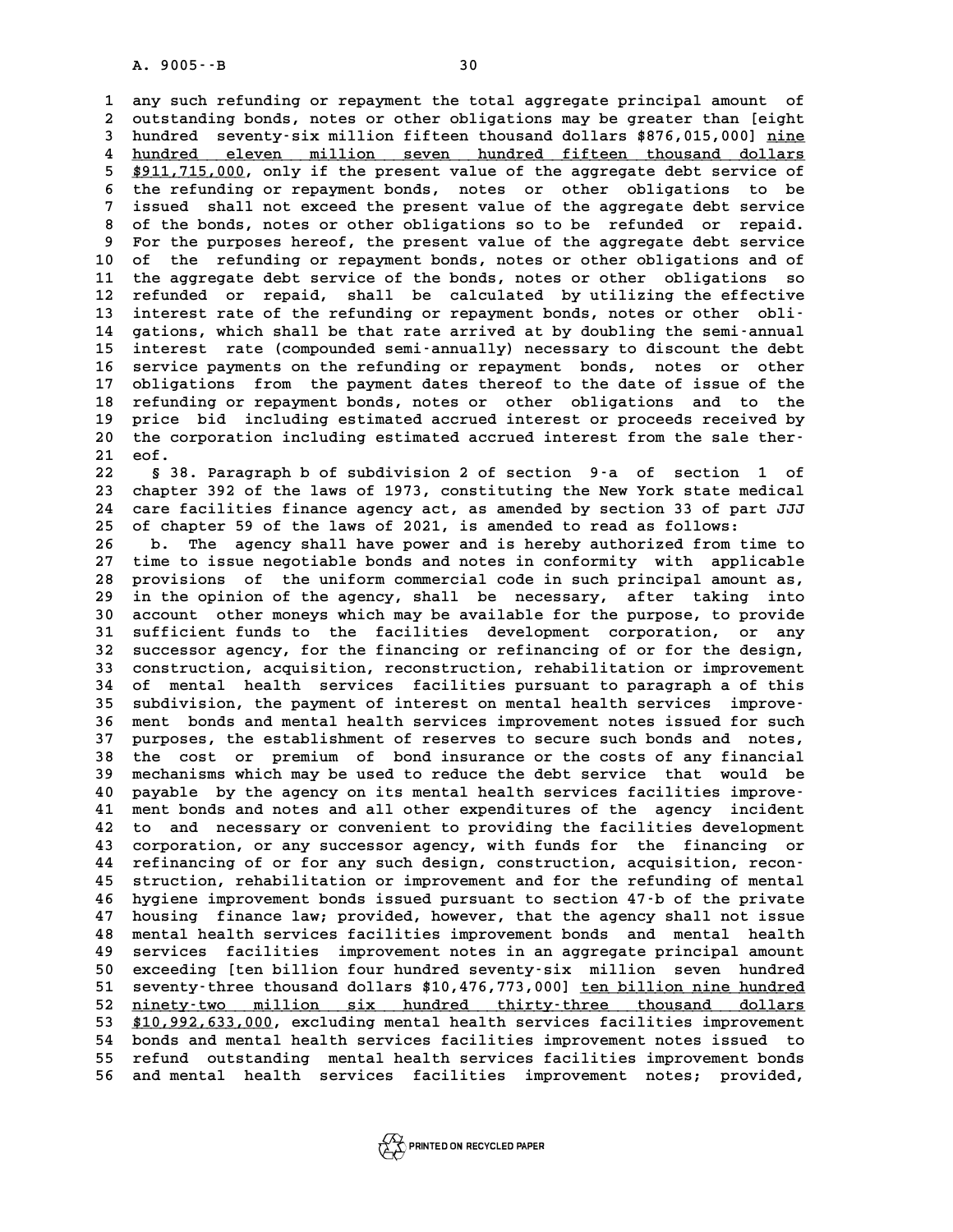A. 9005 - - B<br>1 however, that upon any such refunding or repayment of mental health<br>2 services facilities improvement bonds and/or mental health services 1 however, that upon any such refunding or-repayment of-mental-health<br>2 services facilities improvement bonds and/or mental health services<br>3 facilities improvement potes, the total-aggregate principal-amount of 1 however, that upon any such refunding or repayment of mental health<br>2 services facilities improvement bonds and/or mental health services<br>3 facilities improvement notes the total aggregate principal amount of<br>2 outstandi 2 services facilities improvement bonds and/or mental health services<br>3 facilities improvement notes the total aggregate principal amount of<br>4 outstanding mental health services facilities improvement bonds and<br>5 montal he **facilities improvement notes the total aggregate principal amount of outstanding mental health services facilities improvement bonds and mental health facilities improvement notes may be greater than [ten<br>5 mental health** 4 outstanding mental health services facilities improvement bonds and<br>5 mental health facilities improvement notes may be greater than [ten<br>6 billion four hundred seventy-six million seven hundred seventy-three<br>7 thousand 5 mental health facilities improvement notes may be greater than [ten<br>6 billion four hundred seventy-six million seven hundred seventy-three<br>7 thousand dollars \$10,476,773,000] <u>ten billion nine hundred eighty-two</u><br>11 ion 8 billion four hundred seventy-six million seven hundred seventy-three<br>
7 thousand dollars \$10,476,773,000] <u>ten billion nine hundred eighty-two</u><br>
8 <u>million six hundred thirty-three thousand dollars \$10,982,633,000</u>, only **9** thousand dollars \$10,476,773,000] <u>ten billion nine hundred eighty-two</u><br> **9 million six hundred thirty-three thousand dollars \$10,982,633,000, only**<br> **9 if, except as hereinafter provided with respect to mental health** 8 <u>million six hundred thirty-three thousand dollars \$10,982,633,000</u>, only<br>9 if, except as hereinafter provided with respect to mental health<br>10 services facilities bonds and mental health services facilities notes<br>11 iss <sup>9</sup> if, except as hereinafter provided with respect to mental health<br>
10 services facilities bonds and mental health services facilities notes<br>
11 issued to refund mental hygiene improvement bonds authorized to be<br>
<sup>12</sup> is 10 services facilities bonds and mental health services facilities notes<br>11 issued to refund mental hygiene improvement bonds authorized to be<br>12 issued pursuant to the provisions of section 47-b of the private housing<br>13 11 issued to refund mental hygiene improvement bonds authorized to be<br>12 issued pursuant to the provisions of section 47-b of the private housing<br>13 finance law, the present value of the aggregate debt service of the<br>14 re 12 issued pursuant to the provisions of section 47-b of the private housing<br>13 finance law, the present value of the aggregate debt service of the<br>14 refunding or repayment bonds to be issued shall not exceed the present<br>1 13 finance law, the present value of the aggregate debt service of the<br>14 refunding or repayment bonds to be issued shall not exceed the present<br>15 value of the aggregate debt service of the bonds to be refunded or<br>16 repa 15 value of the aggregate debt service of the bonds to be refunded or<br>16 repaid. For purposes hereof, the present values of the aggregate debt<br>17 service of the refunding or repayment bonds, notes or other obligations 15 value of the aggregate debt service of the bonds to be refunded or<br>16 repaid. For purposes hereof, the present values of the aggregate debt<br>17 service of the refunding or repayment bonds, notes or other obligations<br>28 a 16 repaid. For purposes hereof, the present values of the aggregate debt<br>
17 service of the refunding or repayment bonds, notes or other obligations<br>
18 and of the aggregate debt service of the bonds, notes or other obli-<br> 17 service of the refunding or repayment bonds, notes or other obligations<br>18 and of the aggregate debt service of the bonds, notes or other obli-<br>19 gations so refunded or repaid, shall be calculated by utilizing the<br>20 e 18 and of the aggregate debt service of the bonds, notes or other obli-<br>19 gations so refunded or repaid, shall be calculated by utilizing the<br>20 effective interest rate of the refunding or repayment bonds, notes or<br>21 oth **20** gations so refunded or repaid, shall be calculated by utilizing the<br>20 effective interest rate of the refunding or repayment bonds, notes or<br>21 other obligations, which shall be that rate arrived at by doubling the<br>22 20 effective interest rate of the refunding or repayment bonds, notes or<br>21 other obligations, which shall be that rate arrived at by doubling the<br>22 semi-annual interest rate (compounded semi-annually) necessary to<br>23 dis 21 other obligations, which shall be that rate arrived at by doubling the<br>22 semi-annual interest rate (compounded semi-annually) necessary to<br>23 discount the debt service payments on the refunding or repayment bonds,<br>24 p 22 semi-annual interest rate (compounded semi-annually) necessary to<br>23 discount the debt service payments on the refunding or repayment bonds,<br>24 notes or other obligations from the payment dates thereof to the date of<br>25 23 discount the debt service payments on the refunding or repayment bonds,<br>24 notes or other obligations from the payment dates thereof to the date of<br>25 issue of the refunding or repayment bonds, notes or other obligation 24 notes or other obligations from the payment dates thereof to the date of<br>25 issue of the refunding or repayment bonds, notes or other obligations<br>26 and to the price bid including estimated accrued interest or proceeds<br> 25 issue of the refunding or repayment bonds, notes or other obligations<br>26 and to the price bid including estimated accrued interest or proceeds<br>27 received by the authority including estimated accrued interest from the<br>2 26 and to the price bid including estimated accrued interest or proceeds<br>27 received by the authority including estimated accrued interest from the<br>28 sale thereof. Such bonds, other than bonds issued to refund outstanding 27 received by the authority including estimated accrued interest from the<br>
28 sale thereof. Such bonds, other than bonds issued to refund outstanding<br>
29 bonds, shall be scheduled to mature over a term not to exceed the a 30 sale thereof. Such bonds, other than bonds issued to refund outstanding<br>29 bonds, shall be scheduled to mature over a term not to exceed the aver-<br>30 age useful life, as certified by the facilities development corporati bonds, shall be scheduled to mature over a term not to exceed the aver-<br>30 age useful life, as certified by the facilities development corporation,<br>31 of the projects for which the bonds are issued, and in any case shall<br>3 **30 age useful life, as certified by the facilities development corporation,<br>31 of the projects for which the bonds are issued, and in any case shall**<br>32 not exceed thirty years and the maximum maturity of notes or any<br>33 31 of the projects for which the bonds are issued, and in any case shall<br>32 not exceed thirty years and the maximum maturity of notes or any<br>33 renewals thereof shall not exceed five years from the date of the<br><sup>34</sup> crigina 32 not exceed thirty years and the maximum maturity of notes or any<br>33 renewals thereof shall not exceed five years from the date of the<br>34 original issue of such notes. Notwithstanding the provisions of this<br>35 section, t 33 renewals thereof shall not exceed five years from the date of the<br>34 original issue of such notes. Notwithstanding the provisions of this<br>35 section, the agency shall have the power and is hereby authorized to<br>36 issue **34 original issue of such notes. Notwithstanding the provisions of this**<br>**35 section, the agency shall have the power and is hereby authorized to**<br>**36 issue mental health services facilities improvement bonds and/or menta** 35 section, the agency shall have the power and is hereby authorized to<br>36 issue mental health services facilities improvement bonds and/or mental<br>37 health services facilities improvement notes to refund outstanding<br>28 me **36 issue mental health services facilities improvement bonds and/or mental**<br>**37 health services facilities improvement notes to refund outstanding**<br>**38 mental hygiene improvement bonds authorized to be issued pursuant to 37 health services facilities improvement notes to refund outstanding<br>
<b>38 mental hygiene improvement bonds authorized to be issued pursuant to the**<br> **39 provisions of section 47-b of the private housing finance law and t 40 amount of bonds in the sum of the set of the private bousing finance** law and the provisions of section 47-b of the private housing finance law and the amount of bonds issued or outstanding for such purposes shall not 39 provisions of section 47-b of the private housing finance law and the 40 amount of bonds issued or outstanding for such purposes shall not be 41 included for purposes of determining the amount of bonds issued pursuant t **42 to this section. The director of the budget shall allocate the aggregate 43 principal authorized to be issued by the agency among the office of 44 mental health, office for people with developmental disabilities, and** 43 principal authorized to be issued by the agency among the office of<br>44 mental health, office for people with developmental disabilities, and<br>45 the office of addiction services and supports, in consultation with<br>46 thei 44 mental health, office for people with developmental disabilities, and<br>45 the office of addiction services and supports, in consultation with<br>46 their respective commissioners to finance bondable appropriations previ-<br><sup>4</sup> 45 the office of addiction services and<br>46 their respective commissioners to fin<br>47 ously approved by the legislature.<br>48 5 20 Subdivision (a) of acction **46** their respective commissioners to finance bondable appropriations previ-<br> **47** ously approved by the legislature.<br> **48** § 39. Subdivision (a) of section 28 of part Y of chapter 61 of the<br> **49** laws of 2005, relating t

**49 laws of 2005, relating to providing for the administration of certain 50 funds and accounts and accounts and accounts related to the 2005-2006 budget, as amended by**<br> **50 funds and accounts related to the 2005-2006 budget, as amended by**<br> **51 section 34 of part JJI of chapter 59 of the laws** 19 laws of 2005, relating to providing for the administration of certain<br>50 funds and accounts related to the 2005-2006 budget, as amended by<br>51 section 34 of part JJJ of chapter 59 of the laws of 2021, is amended to<br>52 ro 50 funds and account<br>
51 section 34 of part<br>
52 read as follows:<br>
53 (a) Subject to 51 section 34 of part JJJ of chapter 59 of the laws of 2021, is amended to<br>52 read as follows:<br>53 (a) Subject to the provisions of chapter 59 of the laws of 2000, but<br>54 notwithstanding any provisions of law to the contrar

52 read as follows:<br>53 (a) Subject to the provisions of chapter 59 of the laws of 2000, but<br>54 notwithstanding any provisions of law to the contrary, one or more<br>55 authorized issuers as defined by section 68:2 of the stat **53** (a) Subject to the provisions of chapter 59 of the laws of 2000, but<br>54 notwithstanding any provisions of law to the contrary, one or more<br>55 authorized issuers as defined by section 68-a of the state finance law<br>56 a 54 notwithstanding any provisions of law to the contrary, one or more<br>55 authorized issuers as defined by section 68 a of the state finance law<br>56 are hereby authorized to issue bonds or notes in one or more series in

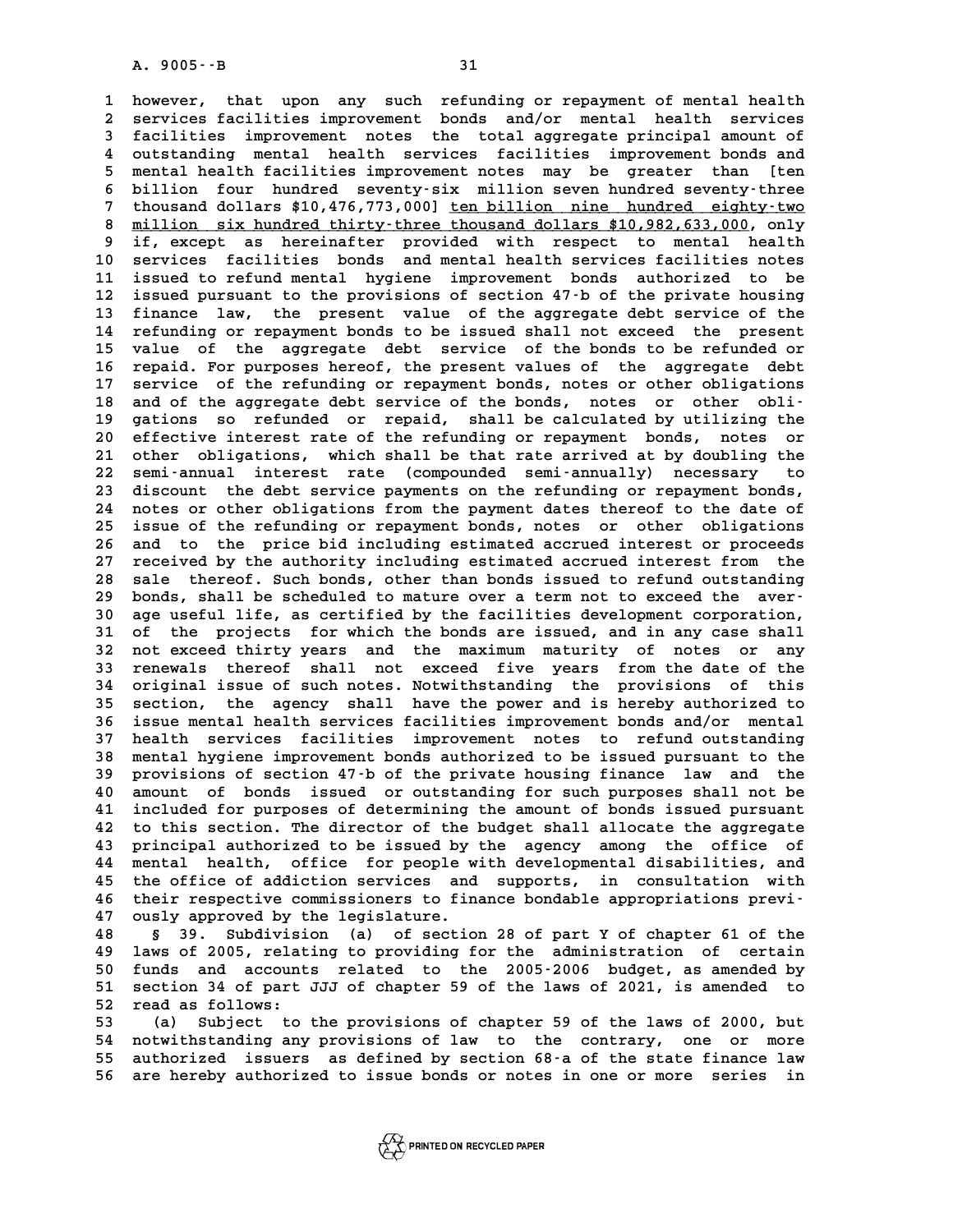**1 an aggregate principal amount not to exceed [one hundred seventy-two 2** an aggregate principal amount not to exceed [one hundred seventy-two<br>2 million dollars \$172,000,000] <u>one hundred ninety-seven million dollars</u><br>3 \$197,000,000 excluding bonds issued to finance one or more debt service **3** an aggregate principal amount not to exceed [one hundred seventy-two<br> **3** \$197,000,000, excluding bonds issued to finance one or more debt service<br> **3** \$197,000,000, excluding bonds issued to finance one or more debt s 2 million dollars \$172,000,000] <u>one hundred ninety-seven million dollars</u><br>  $$197,000,000$ , excluding bonds issued to finance one or more debt service<br>
4 reserve funds, to pay costs of issuance of such bonds, and bonds or<br> **\$197,000,000, excluding bonds issued to finance one or more debt service**<br>4 reserve funds, to pay costs of issuance of such bonds, and bonds or<br>5 notes issued to refund or otherwise repay such bonds or notes previously<br>is **4** reserve funds, to pay costs of issuance of such bonds, and bonds or notes issued to refund or otherwise repay such bonds or notes previously issued, for the purpose of financing capital projects for public protection f 5 notes issued to refund or otherwise repay such bonds or notes previously<br>6 issued, for the purpose of financing capital projects for public<br>7 protection facilities in the Division of Military and Naval Affairs,<br><sup>7</sup> debt 6 issued, for the purpose of financing capital projects for public<br>7 protection facilities in the Division of Military and Naval Affairs,<br>8 debt service and leases; and to reimburse the state general fund for<br>8 digburesmen 9 protection facilities in the Division of Military and Naval Affairs,<br>8 debt service and leases; and to reimburse the state general fund for<br>9 disbursements made therefor. Such bonds and notes of such authorized<br>10 issuer 8 debt service and leases; and to reimburse the state general fund for<br>9 disbursements made therefor. Such bonds and notes of such authorized<br>10 issuer shall not be a debt of the state, and the state shall not be<br>11 liable 9 disbursements made therefor. Such bonds and notes of such authorized<br>10 issuer shall not be a debt of the state, and the state shall not be<br>11 liable thereon, nor shall they be payable out of any funds other than<br><sup>12</sup> th 10 issuer shall not be a debt of the state, and the state shall not be<br>11 liable thereon, nor shall they be payable out of any funds other than<br>12 those appropriated by the state to such authorized issuer for debt<br>3 servic 11 liable thereon, nor shall they be payable out of any funds other than<br>12 those appropriated by the state to such authorized issuer for debt<br>13 service and related expenses pursuant to any service contract executed<br>14 pu 12 those appropriated by the state to such authorized issuer for debt<br>13 service and related expenses pursuant to any service contract executed<br>14 pursuant to subdivision (b) of this section and such bonds and notes<br>15 sha 13 service and related expenses pursuant to any service contract executed<br>14 pursuant to subdivision (b) of this section and such bonds and notes<br>15 shall contain on the face thereof a statement to such effect. Except for<br> 14 pursuant to subdivision (b) of this section and such bonds and notes<br>15 shall contain on the face thereof a statement to such effect. Except for<br>16 purposes of complying with the internal revenue code, any interest<br>17 i **15** shall contain on the face thereof a statement to such effect. Except for<br>16 purposes of complying with the internal revenue code, any interest<br>17 income earned on bond proceeds shall only be used to pay debt service o 16 purposes of<br>17 income earned<br>18 such bonds.<br><sup>19</sup> s<sup>40</sup> Sostion income earned on bond proceeds shall only be used to pay debt service on<br>18 such bonds.<br>19 s 40. Section 53 of section 1 of chapter 174 of the laws of 1968,<br>20 separtituting the New York state urban development corporation

**20 a** such bonds.<br> **20** a 40. Section 53 of section 1 of chapter 174 of the laws of 1968,<br> **20 constituting the New York state urban development corporation act, as**<br> **21 amended by section 35 of part JJJ of chapter 59 of 21 american 33 of section 1 of chapter 174 of the laws of 1968,<br>20 constituting the New York state urban development corporation act, as<br>21 amended by section 35 of part JJJ of chapter 59 of the laws of 2021, is<br>22 amende** 20 constituting the New York s<br>21 amended by section 35 of part<br>22 amended to read as follows:<br><sup>23</sup> 6 5<sup>3</sup> 1 Notwithstanding 21 amended by section 35 of part JJJ of chapter 59 of the laws of 2021, is<br>22 amended to read as follows:<br>3 § 53. 1. Notwithstanding the provisions of any other law to the<br>24 contrary, the dermitery authority and the urban

22 amended to read as follows:<br>23 § 53. 1. Notwithstanding the provisions of any other law to the<br>24 contrary, the dormitory authority and the urban development corporation<br>25 are bereby urbanized to issue bonds or potes i 8 53. 1. Notwithstanding the provisions of any other law to the<br>24 contrary, the dormitory authority and the urban development corporation<br>25 are hereby authorized to issue bonds or notes in one or more series for<br>26 the n 24 contrary, the dormitory authority and the urban development corporation<br>25 are hereby authorized to issue bonds or notes in one or more series for<br>26 the purpose of funding project costs for the acquisition of equipment 25 are hereby authorized to issue bonds or notes in one or more series for<br>26 the purpose of funding project costs for the acquisition of equipment,<br>27 including but not limited to the creation or modernization of informa-26 the purpose of funding project costs for the acquisition of equipment,<br>27 including but not limited to the creation or modernization of informa-<br>28 tion technology systems and related research and development equipment, 27 including but not limited to the creation or modernization of informa-<br>28 tion technology systems and related research and development equipment,<br>29 health and safety equipment, heavy equipment and machinery, the creati 28 tion technology systems and related research and development equipment,<br>29 health and safety equipment, heavy equipment and machinery, the creation<br>30 or improvement of security systems, and laboratory equipment and oth 19 health and safety equipment, heavy equipment and machinery, the creation<br>
30 or improvement of security systems, and laboratory equipment and other<br>
31 state costs associated with such capital projects. The aggregate pr 30 or improvement of security systems, and laboratory equipment and other<br>31 state costs associated with such capital projects. The aggregate princi-<br>32 pal amount of bonds authorized to be issued pursuant to this section<br> 31 state costs associated with such capital projects. The aggregate princi-<br>32 pal amount of bonds authorized to be issued pursuant to this section<br>33 shall not exceed [two hundred ninety-three million dollars \$293,000,000 32 pal amount of bonds authorized to be issued pursuant to this section<br>33 shall not exceed [two hundred ninety-three million dollars \$293,000,000]<br>34 three hundred ninety-three million dollars \$393,000,000, excluding bond 33 shall not exceed [two hundred ninety-three million dollars \$293,000,000]<br>34 <u>three hundred ninety-three million dollars \$393,000,000</u>, excluding bonds<br>35 issued to fund one or more debt service reserve funds, to pay cos **34 three hundred ninety-three million dollars \$393,000,000, excluding bonds**<br>35 issued to fund one or more debt service reserve funds, to pay costs of<br>36 issuance of such bonds, and bonds or notes issued to refund or othe **35** issued to fund one or more debt service reserve funds, to pay costs of issuance of such bonds, and bonds or notes issued to refund or otherwise repay such bonds or notes previously issued. Such bonds and notes of the **36 issuance of such bonds, and bonds or notes issued to refund or otherwise**<br>**37 repay such bonds or notes previously issued. Such bonds and notes of the dormitory authority and the urban development corporation shall not 37 repay such bonds or notes previously issued. Such bonds and notes of the dormitory authority and the urban development corporation shall not be a<br>39 debt of the state, and the state shall not be liable thereon, nor sha 40 dormitory authority and the urban development corporation shall not be a**<br>**40 debt of the state, and the state shall not be liable thereon, nor shall**<br>**40 they be payable out of any funds other than those appropriated** 39 debt of the state, and the state shall not be liable thereon, nor shall 40 they be payable out of any funds other than those appropriated by the state to the dormitory authority and the urban development corporation 42 **42 for principal, interest, and related expenses pursuant to a service 43 contract and such bonds and notes shall contain on the face thereof a** 42 for principal, interest, and related expenses pursuant to a service<br>43 contract and such bonds and notes shall contain on the face thereof a<br>44 statement to such effect. Except for purposes of complying with the<br><sup>45</sup> in 43 contract and such bonds and notes shall contain on the face thereof a<br>44 statement to such effect. Except for purposes of complying with the<br>45 internal revenue code, any interest income earned on bond proceeds shall 44 statement to such effect. Except for purposes<br>45 internal revenue code, any interest income earned<br>46 only be used to pay debt service on such bonds.<br><sup>47</sup> 2 Notwithstanding any other provision of lay. 45 internal revenue code, any interest income earned on bond proceeds shall<br>46 only be used to pay debt service on such bonds.<br>47 2. Notwithstanding any other provision of law to the contrary, in<br>48 order to assist the dor

**46 only be used to pay debt service on such bonds.**<br> **47 2. Notwithstanding any other provision of law to the contrary, in**<br> **48 order to assist the dormitory authority and the urban development corpo-**<br> **49 ration in und 47 2. Notwithstanding any other provision of law to the contrary, in<br>
<b>48 order to assist the dormitory authority and the urban development corpo-**<br> **49 ration in undertaking the financing for project costs for the acquis** % 48 order to assist the dormitory authority and the urban development corporation in undertaking the financing for project costs for the acquisi-<br>
50 tion of equipment, including but not limited to the creation or modern-**49 ration in undertaking the financing for project costs for the acquisi-**<br>50 tion of equipment, including but not limited to the creation or modern-<br>51 ization of information technology systems and related research and<br>5 50 tion of equipment, including but not limited to the creation or modern-<br>51 ization of information technology systems and related research and<br>52 development equipment, health and safety equipment, heavy equipment and<br>53 51 ization of information technology systems and related research and<br>
52 development equipment, health and safety equipment, heavy equipment and<br>
53 machinery, the creation or improvement of security systems, and labora-<br> 52 development equipment, health and safety equipment, heavy equipment and<br>53 machinery, the creation or improvement of security systems, and labora-<br>54 tory equipment and other state costs associated with such capital<br>55 53 machinery, the creation or improvement of security systems, and labora-<br>54 tory equipment and other state costs associated with such capital<br>55 projects, the director of the budget is hereby authorized to enter into<br>56 54 tory equipment and other state costs associated with such capital<br>55 projects, the director of the budget is hereby authorized to enter into<br>56 one or more service contracts with the dormitory authority and the urban

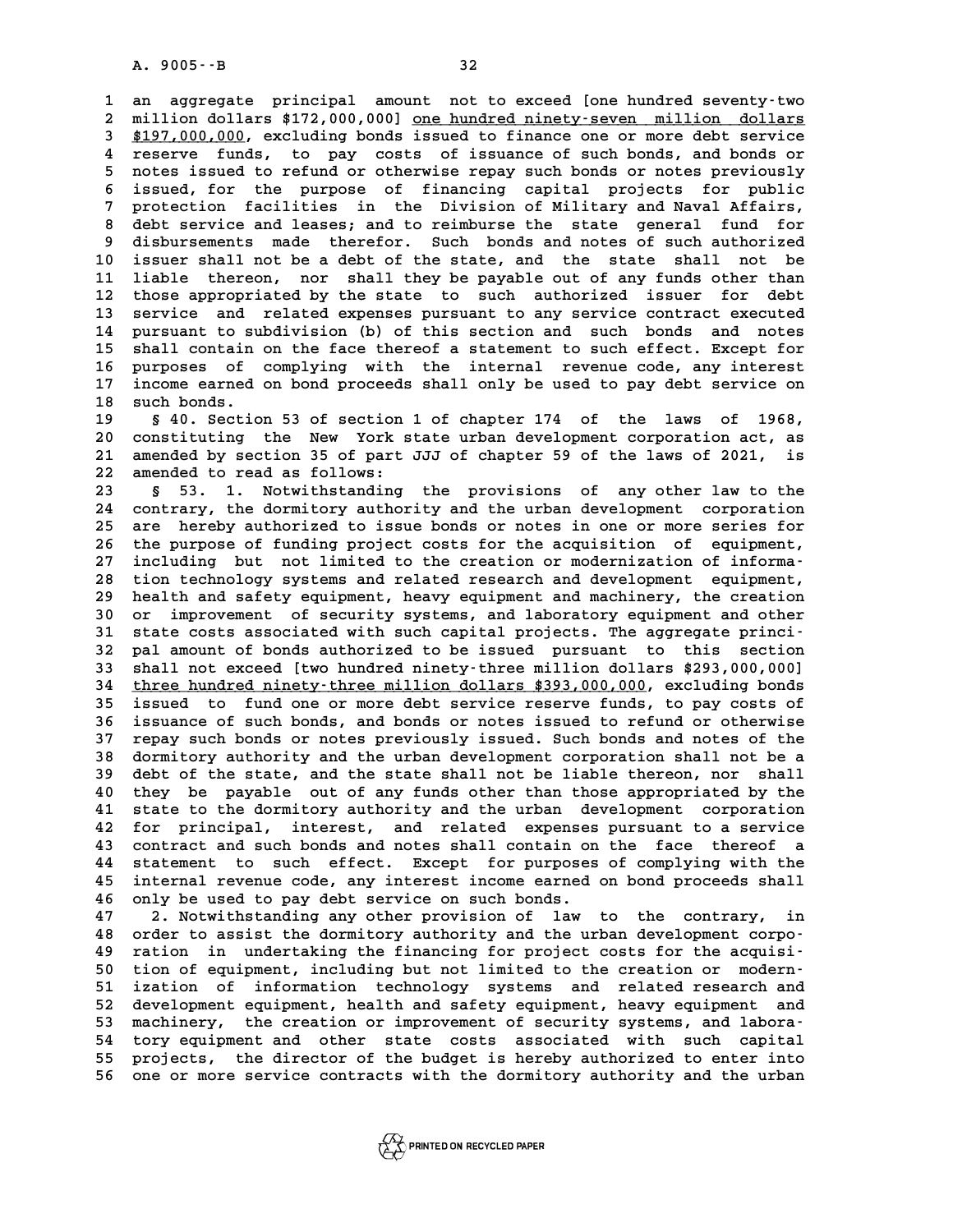**1 development corporation, none of which shall exceed thirty years in 2** development corporation, none of which shall exceed thirty years in<br>2 duration, upon such terms and conditions as the director of the budget<br>3 and the dormitory authority and the urban development corporation agree 1 development corporation, none of which shall exceed thirty years in<br>2 duration, upon such terms and conditions as the director of the budget<br>3 and the dormitory authority and the urban development corporation agree,<br><sup>4</sup> 2 duration, upon such terms and conditions as the director of the budget<br>3 and the dormitory authority and the urban development corporation agree,<br>4 so as to annually provide to the dormitory authority and the urban<br>5 dev 3 and the dormitory authority and the urban development corporation agree,<br>
4 so as to annually provide to the dormitory authority and the urban<br>
5 development corporation, in the aggregate, a sum not to exceed the prin-<br> 4 so as to annually provide to the dormitory authority and the urban<br>5 development corporation, in the aggregate, a sum not to exceed the prin-<br>6 cipal, interest, and related expenses required for such bonds and notes.<br><sup>7</sup> <sup>5</sup> development corporation, in the aggregate, a sum not to exceed the prin-<br>
<sup>6</sup> cipal, interest, and related expenses required for such bonds and notes.<br>
<sup>7</sup> Any service contract entered into pursuant to this section sha **8 cipal, interest, and related expenses required for such bonds and notes.**<br> **8 that the obligation of the state to pay the amount therein provided**<br> **8 that the obligation of the state to pay the amount therein provided Pay service contract entered into pursuant to this section shall provide<br>
8 that the obligation of the state to pay the amount therein provided<br>
9 shall not constitute a debt of the state within the meaning of any<br>
8 cons** 8 that the obligation of the state to pay the amount therein provided<br>9 shall not constitute a debt of the state within the meaning of any<br>10 constitutional or statutory provision and shall be deemed executory only<br>11 to t **11 to the extent of monies available and that no liability shall be** 10 constitutional or statutory provision and shall be deemed executory only<br>11 to the extent of monies available and that no liability shall be<br>12 incurred by the state beyond the monies available for such purpose,<br><sup>13</sup> su 11 to the extent of monies available and that no liability shall be<br>12 incurred by the state beyond the monies available for such purpose,<br>13 subject to annual appropriation by the legislature. Any such contract or<br>14 appr 12 incurred by the state beyond the monies available for such purpose,<br>13 subject to annual appropriation by the legislature. Any such contract or<br>14 any payments made or to be made thereunder may be assigned and pledged<br>1 13 subject to annual appropriation by the legislature. Any such contract or 14 any payments made or to be made thereunder may be assigned and pledged by the dormitory authority and the urban development corporation as secu 14 any payments made or to be made thereunder may be assigned and pl<br>15 by the dormitory authority and the urban development corporation.<br>16 security for its bonds and notes, as authorized by this section. **15 by the dormitory authority and the urban development corporation as<br>16 security for its bonds and notes, as authorized by this section.**<br>17 § 41. Subdivision (b) of section 11 of chapter 329 of the laws of<br>18 1991 spee

**16 security for its bonds and notes, as authorized by this section.**<br> **17** § 41. Subdivision (b) of section 11 of chapter 329 of the laws of<br> **18** 1991, amending the state finance law and other laws relating to the<br> **19** 17 § 41. Subdivision (b) of section 11 of chapter 329 of the laws of<br>18 1991, amending the state finance law and other laws relating to the<br>19 establishment of the dedicated highway and bridge trust fund, as amended<br>20 by 18 1991, amending the state finance law and other laws relating to the<br>19 establishment of the dedicated highway and bridge trust fund, as amended<br>20 by section 36 of part JJJ of chapter 59 of the laws of 2021, is amended<br> 19 establishment of the d<br>20 by section 36 of part<br>21 to read as follows:<br><sup>22</sup> (b) Any service sent **20 by section 36 of part JJJ of chapter 59 of the laws of 2021, is amended<br>21 to read as follows:**<br>22 (b) Any service contract or contracts for projects authorized pursuant<br>23 to sections 10.5 10.5 10.5 and 80.b of the bi

21 to read as follows:<br>22 (b) Any service contract or contracts for projects authorized pursuant<br>23 to sections 10-c, 10-f, 10-g and 80-b of the highway law and section<br>24 14-b of the transportation lay and optered inte pu **22** (b) Any service contract or contracts for projects authorized pursuant<br> **23** to sections 10 c, 10 f, 10 g and 80 b of the highway law and section<br> **24** 14 k of the transportation law, and entered into pursuant to subd 23 to sections 10-c, 10-f, 10-g and 80-b of the highway law and section<br>24 14-k of the transportation law, and entered into pursuant to subdivision<br>25 (a) of this section, shall provide for state commitments to provide<br>26 24 14-k of the transportation law, and entered into pursuant to subdivision<br>25 (a) of this section, shall provide for state commitments to provide<br>26 annually to the thruway authority a sum or sums, upon such terms and<br>27 25 (a) of this section, shall provide for state commitments to provide<br>26 annually to the thruway authority a sum or sums, upon such terms and<br>27 conditions as shall be deemed appropriate by the director of the budget,<br>28 26 annually to the thruway authority a sum or sums, upon such terms and conditions as shall be deemed appropriate by the director of the budget, 28 to fund, or fund the debt service requirements of any bonds or any obli-<br> **29 gations of the thruway authority issued to fund or to reimburse the 30 state for funding such projects having a cost not in excess of [twelve** 39 gations of the thruway authority issued to fund or to reimburse the<br>30 state for funding such projects having a cost not in excess of [twelve<br>31 billion two hundred sixty million five hundred twenty-eight thousand<br>32 de 30 state for funding such projects having a cost not in excess of [twelve<br>31 billion two hundred sixty million five hundred twenty-eight thousand<br>32 dollars \$12,260,528,000] <u>thirteen billion one hundred fifty-three</u><br>33 mi 31 billion two hundred sixty million five hundred twenty-eight thousand<br>32 dollars \$12,260,528,000] <u>thirteen billion one hundred fifty-three</u><br>33 <u>million eight hundred eighty-one thousand dollars \$13,153,881,000</u><br>24 cumul **32 dollars \$12,260,528,000]** thirteen billion one hundred fifty-three<br>33 <u>million eight hundred eighty-one thousand dollars \$13,153,881,000</u><br>34 cumulatively by the end of fiscal year [2021-22] <u>2022-23. For purposes</u><br>25 o 33 <u>million eight hundred eighty-one thousand dollars \$13,153,881,000</u><br>34 cumulatively by the end of fiscal year [2021-22] <u>2022-23. For purposes</u><br>35 <u>of this subdivision, such projects shall be deemed to include capital</u><br> 34 cumulatively by the end of fiscal year [2021-22] <u>2022-23. For purposes</u><br>35 <u>of this subdivision, such projects shall be deemed to include capital</u><br>36 grants to cities, towns and villages for the reimbursement of eligib 35 of this subdivision, such projects shall be deemed to include capital<br>36 grants to cities, towns and villages for the reimbursement of eligible<br>37 capital costs of local highway and bridge projects within such munici-<br>3 **38 <u>pality, where allocations to cities, towns and villages are based on the 39** total number of New York or United States or interstate signed touring</u> 37 capital costs of local highway and bridge projects within such munici-<br> **pality, where allocations to cities, towns and villages are based on the**<br>
<u>total number of New York or United States or interstate signed touring</u> **40 pality, where allocations to cities, towns and villages are based on the total number of New York or United States or interstate signed touring route miles for which such municipality has capital maintenance respon-**<br> 40 <u>route miles for which such municipality has capital maintenance respon-</u><br>41 <u>sibility, and where such eligible capital costs include the costs of</u><br>42 <u>construction and repair of highways, bridges, highway-railroad cros</u> Foute miles for which such municipality has capital maintenance respon-<br>
41 sibility, and where such eligible capital costs include the costs of<br>  $\frac{1}{2}$  construction and repair of highways, bridges, highway-railroad cro 41 <u>sibility, and where such eligible capital costs include the costs of</u><br>42 <u>construction and repair of highways, bridges, highway-railroad cross-</u><br>43 <u>ings, and other transportation facilities for projects with a service</u> 42 <u>construction and repair of hi</u><br>43 <u>ings, and other transporta</u><br>44 <u>life of ten years or more.</u><br>45 \$ 42 Subdivision 1 of sost

**43 <u>ings, and other transportation facilities for projects with a service</u><br>44 <u>life of ten years or more.</u><br>45 § 42. Subdivision 1 of section 1689 i of the public authorities law,<br>46 as amended by section 37 of part JJJ of 44** life of ten years or more.<br> **45** § 42. Subdivision 1 of section 1689 i of the public authorities law,<br> **46** as amended by section 37 of part JJJ of chapter 59 of the laws of 2021,<br> **47** is amended to read as follows: 45 § 42. Subdivision 1 of section<br>46 as amended by section 37 of part<br>47 is amended to read as follows: **46 as amended by section 37 of part JJJ of chapter 59 of the laws of 2021,<br>47 is amended to read as follows:<br>48 1. The dormitory authority is authorized to issue bonds, at the<br>19 request of the commissioner of education t** 

**47 is amended to read as follows:**<br> **48 1. The dormitory authority is authorized to issue bonds, at the request of the commissioner of education, to finance eligible library**<br> **60 construction projects pursuant to section** 1. The dormitory authority is authorized to issue bonds, at the<br>49 request of the commissioner of education, to finance eligible library<br>50 construction projects pursuant to section two hundred seventy-three-a of<br>51 the ed **50** request of the commissioner of education, to finance eligible library<br>50 construction projects pursuant to section two hundred seventy-three-a of<br>51 the education law, in amounts certified by such commissioner not to<br> 50 construction projects pursuant to section two hundred seventy-three-a of<br>51 the education law, in amounts certified by such commissioner not to<br>52 exceed a total principal amount of [two hundred ninety-nine million<br>63 d 51 the education law, in amounts certified by such commissioner not to<br>52 exceed a total principal amount of [two hundred ninety-nine million<br>53 dollars \$299,000,000] <u>three hundred thirty-three million dollars</u><br>54 \$333,00 52 exceed a total<br>53 dollars \$299,00<br>54 \$333,000,000.<br>55 \$ 43 Sostion **53 dollars \$299,000,000]** three hundred thirty-three million dollars<br>54 \$333,000,000.<br>55 \$ 43. Section 44 of section 1 of chapter 174 of the laws of 1968,<br>56 secretivities the New York state urban development serpension a

54 \$333,000,000.<br>55 § 43. Section 44 of section 1 of chapter 174 of the laws of 1968,<br>56 constituting the New York state urban development corporation act, as

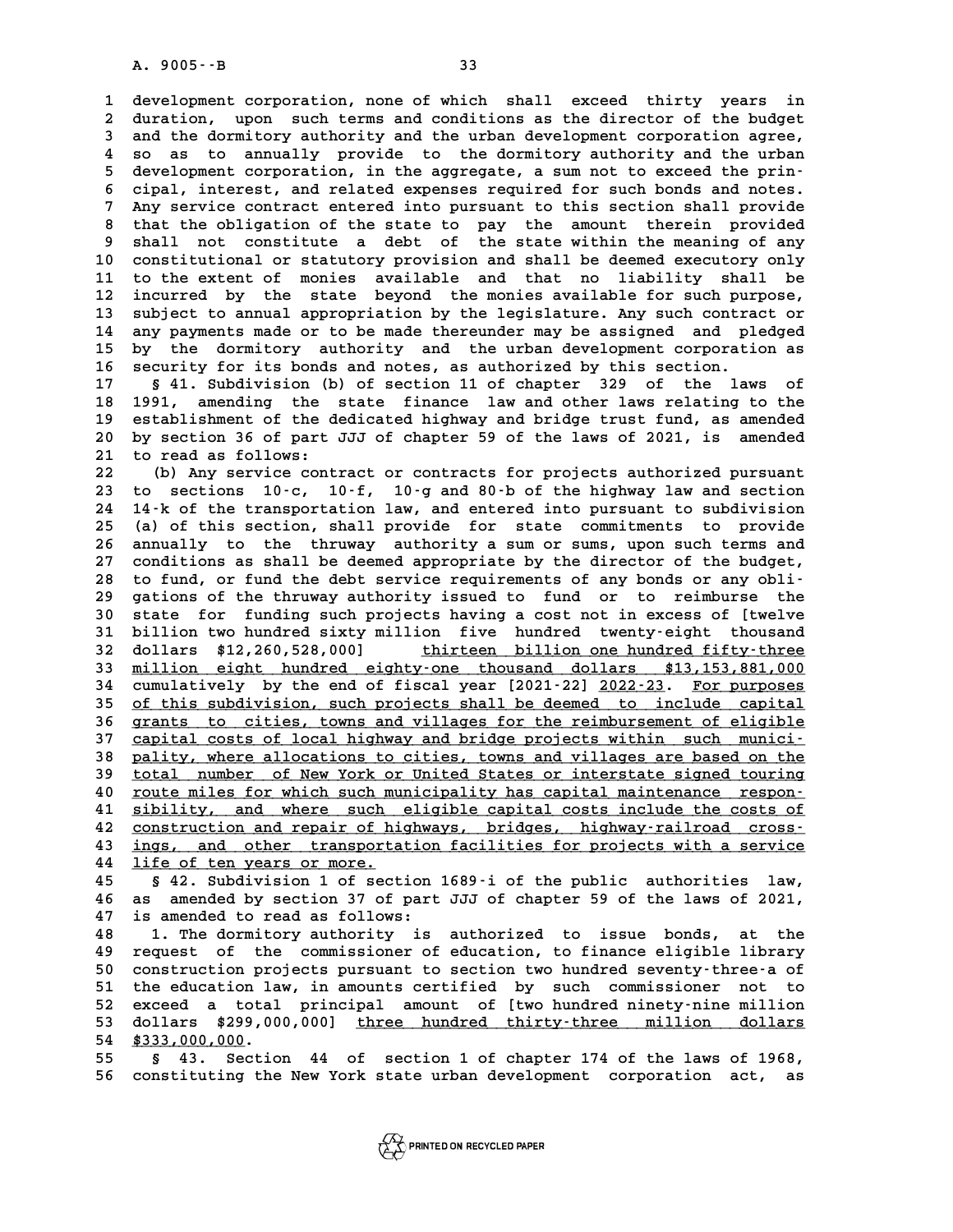**1 amended by section 38 of part JJJ of chapter 59 of the laws of 2021, is 2** amended by section 38 of part<br>2 amended to read as follows:<br>3 6 44 Issuance of certain 1 amended by section 38 of part JJJ of chapter 59 of the laws of 2021, is<br>2 amended to read as follows:<br>3 § 44. Issuance of certain bonds or notes. 1. Notwithstanding the<br>4 provisions of any other law to the sentrary, the

a provisions of any other law to the contrary, the dormitory authority and<br>4 provisions of any other law to the contrary, the dormitory authority and<br>5 the corporation are bereby authorized to issue bords or potes in one o **5 44. Issuance of certain bonds or notes. 1. Notwithstanding the<br>4 provisions of any other law to the contrary, the dormitory authority and<br>5 the corporation are hereby authorized to issue bonds or notes in one or<br>5 more** 4 provisions of any other law to the contrary, the dormitory authority and<br>5 the corporation are hereby authorized to issue bonds or notes in one or<br>6 more series for the purpose of funding project costs for the regional<br>2 <sup>5</sup> the corporation are hereby authorized to issue bonds or notes in one or<br>
<sup>6</sup> more series for the purpose of funding project costs for the regional<br>
<sup>7</sup> economic development council initiative, the economic transformati 8 more series for the purpose of funding project costs for the regional<br>
8 economic development council initiative, the economic transformation<br>
8 program, state university of New York college for nanoscale and science<br>
8 P economic development council initiative, the economic transformation<br> **9 engineering, projects within the city of Buffalo or surrounding envi-**<br> **9 engineering, projects within the city of Buffalo or surrounding envi-**<br> 8 program, state university of New York college for nanoscale and science<br>9 engineering, projects within the city of Buffalo or surrounding envi-<br>10 rons, the New York works economic development fund, projects for the<br>11 r 9 engineering, projects within the city of Buffalo or surrounding envi-<br>10 rons, the New York works economic development fund, projects for the<br>11 retention of professional football in western New York, the empire state<br>22 10 rons, the New York works economic development fund, projects for the<br>11 retention of professional football in western New York, the empire state<br>12 economic development fund, the clarkson-trudeau partnership, the New<br><sup>1</sup> 11 retention of professional football in western New York, the empire state<br>
12 economic development fund, the clarkson-trudeau partnership, the New<br>
13 York genome center, the cornell university college of veterinary medi 12 economic development fund, the clarkson-trudeau partnership, the New<br>13 York genome center, the cornell university college of veterinary medi-<br>14 cine, the olympic regional development authority, projects at nano<br>15 Thi 13 York genome center, the cornell university college of veterinary medi-<br>14 cine, the olympic regional development authority, projects at nano<br>15 Utica, onondaga county revitalization projects, Binghamton university<br>16 sc **16 school of pharmacy, New York power electronics manufacturing consortium,** 15 Utica, onondaga county revitalization projects, Binghamton university<br>16 school of pharmacy, New York power electronics manufacturing consortium,<br>17 regional infrastructure projects, high tech innovation and economic<br>de 16 school of pharmacy, New York power electronics manufacturing consortium,<br>17 regional infrastructure projects, high technology manufacturing<br>18 development infrastructure program, high technology manufacturing<br>19 project 17 regional infrastructure projects, high tech innovation and economic<br>18 development infrastructure program, high technology manufacturing<br>19 projects in Chautauqua and Erie county, an industrial scale research and<br>20 dev 18 development infrastructure program, high technology manufacturing<br>
19 projects in Chautauqua and Erie county, an industrial scale research and<br>
20 development facility in Clinton county, upstate revitalization initi-<br>
<sup></sup> 19 projects in Chautauqua and Erie county, an industrial scale research and<br>20 development facility in Clinton county, upstate revitalization initi-<br>21 ative projects, downstate revitalization initiative, market New York<br>2 20 development facility in Clinton county, upstate revitalization initi-<br>21 ative projects, downstate revitalization initiative, market New York<br>22 projects, fairground buildings, equipment or facilities used to house<br>23 a 21 ative projects, downstate revitalization initiative, market New York<br>22 projects, fairground buildings, equipment or facilities used to house<br>23 and promote agriculture, the state fair, the empire state trail, the<br>24 mo 22 projects, fairground buildings, equipment or facilities used to house<br>23 and promote agriculture, the state fair, the empire state trail, the<br>24 moynihan station development project, the Kingsbridge armory project,<br>25 s 23 and promote agriculture, the state fair, the empire state trail, the<br>24 moynihan station development project, the Kingsbridge armory project,<br>25 strategic economic development projects, the cultural, arts and public<br>26 24 moynihan station development project, the Kingsbridge armory project,<br>25 strategic economic development projects, the cultural, arts and public<br>26 spaces fund, water infrastructure in the city of Auburn and town of<br>27 O 25 strategic economic development projects, the cultural, arts and public<br>26 spaces fund, water infrastructure in the city of Auburn and town of<br>27 Owasco, a life sciences laboratory public health initiative, not-for-<br>28 p 26 spaces fund, water infrastructure in the city of Auburn and town of Owasco, a life sciences laboratory public health initiative, not-for-<br>
28 profit pounds, shelters and humane societies, arts and cultural facili-<br>
29 t **29 ties improvement program, restore New York's communities initiative,** Profit pounds, shelters and humane societies, arts and cultural facili-<br>29 ties improvement program, restore New York's communities initiative,<br>30 heavy equipment, economic development and infrastructure projects,<br>31 Boose **29 ties improvement program, restore New York's communities initiative,<br>30 heavy equipment, economic development and infrastructure projects,<br>31 Roosevelt Island operating corporation capital projects, Lake Ontario<br>22 reg 30 heavy equipment, economic development and infrastructure projects, <br>31 Roosevelt Island operating corporation capital projects, Lake Ontario<br>32 regional projects, Pennsylvania station and other transit projects and<br>33 31 Roosevelt Island operating corporation capital projects, Lake Ontario**<br>**32 regional projects, Pennsylvania station and other transit projects and**<br>**33 other state costs associated with such projects. The aggregate prin** 32 regional projects, Pennsylvania station and other transit projects and<br>33 other state costs associated with such projects. The aggregate principal<br>34 amount of bonds authorized to be issued pursuant to this section shal 33 other state costs associated with such projects. The aggregate principal<br>34 amount of bonds authorized to be issued pursuant to this section shall<br>35 not exceed [eleven billion two hundred seventy-nine million two hundr 34 amount of bonds authorized to be issued pursuant to this section shall<br>35 not exceed [eleven billion two hundred seventy-nine million two hundred<br>36 two thousand dollars \$11,279,202,000] <u>thirteen billion nine hundred</u><br> 35 not exceed [eleven billion two hundred seventy-nine million two hundred<br>36 two thousand dollars \$11,279,202,000] <u>thirteen billion nine hundred</u><br>37 <u>sixty million nine hundred two thousand dollars \$13,960,902,000</u>, excl **36 two thousand dollars \$11,279,202,000] <u>thirteen billion nine hundred</u><br>37 <u>sixty million nine hundred two thousand dollars \$13,960,902,000</u>, exclud-<br>38 ing bonds issued to fund one or more debt service reserve funds, to 37 sixty million nine hundred two thousand dollars \$13,960,902,000, exclud-**<br>38 ing bonds issued to fund one or more debt service reserve funds, to pay<br>39 costs of issuance of such bonds, and bonds or notes issued to refu **40 or set issued to fund one or more debt service reserve funds, to pay**<br> **40 otherwise repay such bonds or notes previously issued.** Such bonds and<br> **40 otherwise repay such bonds or notes previously issued.** Such bonds **40** costs of issuance of such bonds, and bonds or notes issued to refund or otherwise repay such bonds or notes previously issued. Such bonds and notes of the dormitory authority and the corporation shall not be a debt<br> 40 otherwise repay such bonds or notes previously issued. Such bonds and<br>41 notes of the dormitory authority and the corporation shall not be a debt<br>42 of the state, and the state shall not be liable thereon, nor shall the 41 notes of the dormitory authority and the corporation shall not be a debt<br>42 of the state, and the state shall not be liable thereon, nor shall they<br>43 be payable out of any funds other than those appropriated by the sta 42 of the state, and the state shall not be liable thereon, nor shall they<br>43 be payable out of any funds other than those appropriated by the state<br>44 to the dormitory authority and the corporation for principal, interest 43 be payable out of any funds other than those appropriated by the state<br>44 to the dormitory authority and the corporation for principal, interest,<br>45 and related expenses pursuant to a service contract and such bonds and 44 to the dormitory authority and the corporation for principal, interest,<br>45 and related expenses pursuant to a service contract and such bonds and<br>46 notes shall contain on the face thereof a statement to such effect.<br>47 45 and related expenses pursuant to a service contract and such bonds and<br>46 notes shall contain on the face thereof a statement to such effect.<br>47 Except for purposes of complying with the internal revenue code, any<br>48 in A interest and a the face thereof a statement to such effect.<br>
47 Except for purposes of complying with the internal revenue code, any<br>
48 interest income earned on bond proceeds shall only be used to pay debt<br>
49 servise 47 Except for purposes of com<br>48 interest income earned<br>49 service on such bonds.<br>50 2 Notwithstanding any 48 interest income earned on bond proceeds shall only be used to pay debt<br>49 service on such bonds.<br>50 2. Notwithstanding any other provision of law to the contrary, in<br>51 order to assist the dormitory authority and the co

50 service on such bonds.<br>
50 2. Notwithstanding any other provision of law to the contrary, in<br>
51 order to assist the dormitory authority and the corporation in undertak-<br>
52 ing the financing for project sorts for the r 50 2. Notwithstanding any other provision of law to the contrary, in<br>
51 order to assist the dormitory authority and the corporation in undertak-<br>
52 ing the financing for project costs for the regional economic develop-<br> 51 order to assist the dormitory authority and the corporation in undertak-<br>52 ing the financing for project costs for the regional economic develop-<br>53 ment council initiative, the economic transformation program, state<br>5 52 ing the financing for project costs for the regional economic develop-<br>53 ment council initiative, the economic transformation program, state<br>54 university of New York college for nanoscale and science engineering,<br>55 p 53 ment council initiative, the economic transformation program, state<br>54 university of New York college for nanoscale and science engineering,<br>55 projects within the city of Buffalo or surrounding environs, the New<br>56 Mor 55 projects within the city of Buffalo or surrounding environs, the New<br>56 York works economic development fund, projects for the retention of

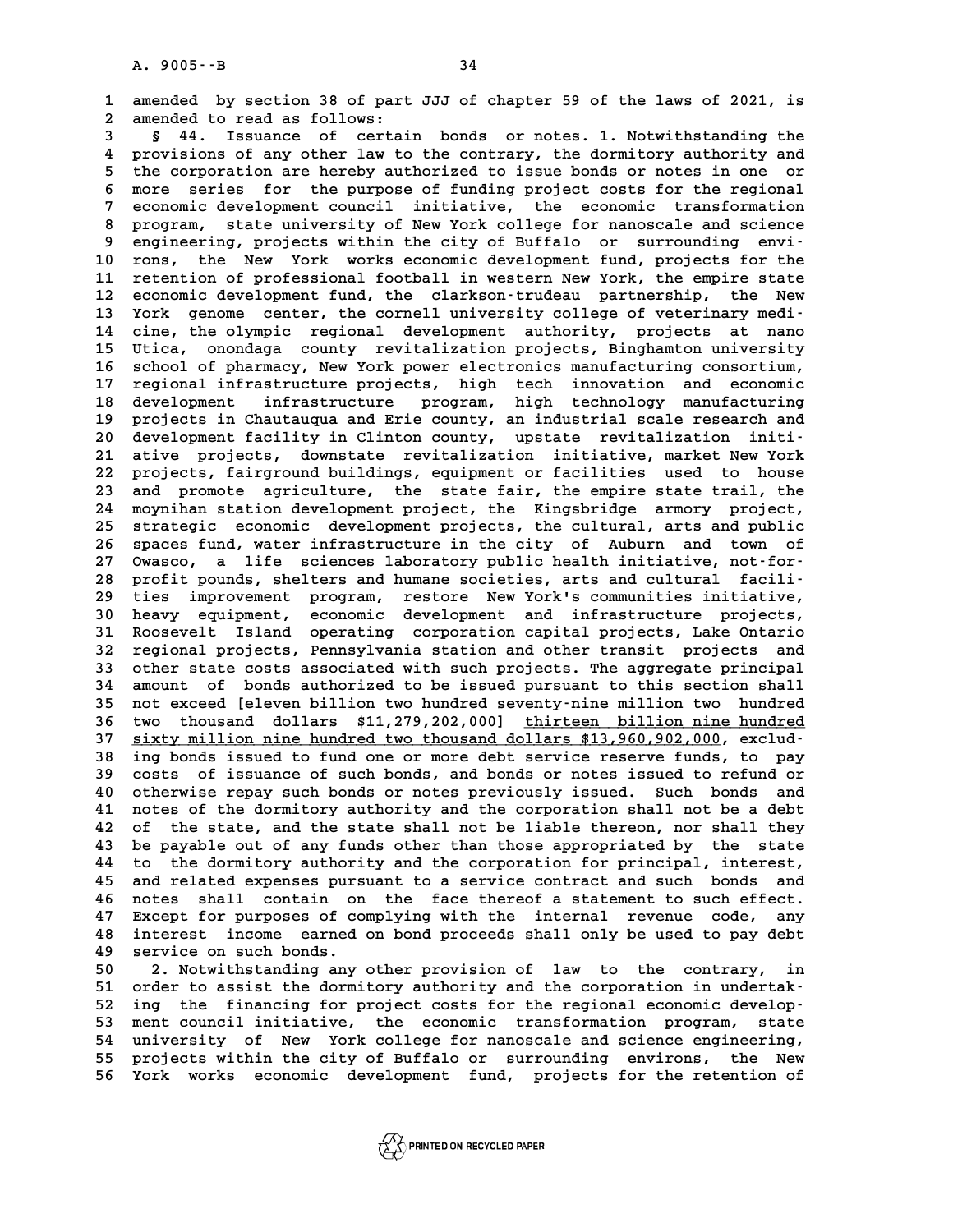**1 professional football in western New York, the empire state economic 2** professional football in western New York, the empire state economic<br>2 development fund, the clarkson-trudeau partnership, the New York genome<br>3 center, the cornell university college of veterinary medicine, the olym. 1 professional football in western New York, the empire state economic<br>
2 development fund, the clarkson-trudeau partnership, the New York genome<br>
3 center, the cornell university college of veterinary medicine, the olym-<br> development fund, the clarkson-trudeau partnership, the New York genome<br>3 center, the cornell university college of veterinary medicine, the olym-<br>4 pic regional development authority, projects at nano Utica, onondaga<br>5 co 3 center, the cornell university college of veterinary medicine, the olym-<br>
4 pic regional development authority, projects at nano Utica, onondaga<br>
5 county revitalization projects, Binghamton university school of pharma-<br> 4 pic regional development authority, projects at nano Utica, onondaga<br>5 county revitalization projects, Binghamton university school of pharma-<br>6 cy, New York power electronics manufacturing consortium, regional<br>infrastru **7 county revitalization projects, Binghamton university school of pharma-**<br> **7 infrastructure projects, New York State Capital Assistance Program for**<br> **7 infrastructure projects, New York State Capital Assistance Program** 8 cy, New York power electronics manufacturing consortium, regional<br>
7 infrastructure projects, New York State Capital Assistance Program for<br>
8 Transportation, infrastructure, and economic development, high tech<br>
8 incurs 1 infrastructure projects, New York State Capital Assistance Program for<br>
8 Transportation, infrastructure, and economic development, high tech-<br>
9 innovation and economic development infrastructure program, high tech-<br>
20 8 Transportation, infrastructure, and economic development, high tech<br>
9 innovation and economic development infrastructure program, high tech<br>
10 nology manufacturing projects in Chautauqua and Erie county, an indus-<br>
<sup>11</sup> 9 innovation and economic development infrastructure program, high tech-<br>10 nology manufacturing projects in Chautauqua and Erie county, an indus-<br>11 trial scale research and development facility in Clinton county, upstate 10 nology manufacturing projects in Chautauqua and Erie county, an indus-<br>11 trial scale research and development facility in Clinton county, upstate<br>12 revitalization initiative projects, downstate revitalization initiati 11 trial scale research and development facility in Clinton county, upstate<br>12 revitalization initiative projects, downstate revitalization initiative,<br>13 market New York projects, fairground buildings, equipment or facili 12 revitalization initiative projects, downstate revitalization initiative,<br>13 market New York projects, fairground buildings, equipment or facilities<br>14 used to house and promote agriculture, the state fair, the empire st 13 market New York projects, fairground buildings, equipment or facilities<br>14 used to house and promote agriculture, the state fair, the empire state<br>15 trail, the moynihan station development project, the Kingsbridge armo 14 used to house and promote agriculture, the state fair, the empire state<br>15 trail, the moynihan station development project, the Kingsbridge armory<br>16 project, strategic economic development projects, the cultural, arts 15 trail, the moynihan station development project, the Kingsbridge armory<br>16 project, strategic economic development projects, the cultural, arts and<br>17 public spaces fund, water infrastructure in the city of Auburn and t 16 project, strategic economic development projects, the cultural, arts and<br>17 public spaces fund, water infrastructure in the city of Auburn and town<br>18 of Owasco, a life sciences laboratory public health initiative, not-17 public spaces fund, water infrastructure in the city of Auburn and town<br>18 of Owasco, a life sciences laboratory public health initiative, not-for-<br>19 profit pounds, shelters and humane societies, arts and cultural faci 18 of Owasco, a life sciences laboratory public health initiative, not-for-<br>19 profit pounds, shelters and humane societies, arts and cultural facili-<br>20 ties improvement program, restore New York's communities initiative, profit pounds, shelters and humane societies, arts and cultural facili-**22 Roosevelt Island operating corporation capital projects, Lake Ontario** 21 heavy equipment, economic development and infrastructure projects,<br>22 Roosevelt Island operating corporation capital projects, Lake Ontario<br>23 regional projects, Pennsylvania station and other transit projects and<br>24 ot 22 Roosevelt Island operating corporation capital projects, Lake Ontario<br>23 regional projects, Pennsylvania station and other transit projects and<br>24 other state costs associated with such projects the director of the<br>25 h 23 regional projects, Pennsylvania station and other transit projects and<br>24 other state costs associated with such projects the director of the<br>25 budget is hereby authorized to enter into one or more service contracts<br>26 24 other state costs associated with such projects the director of the<br>25 budget is hereby authorized to enter into one or more service contracts<br>26 with the dormitory authority and the corporation, none of which shall<br>27 **27 exceed thirty years in duration, upon such terms and conditions as the 26 with the dormitory authority and the corporation, none of which shall**<br>27 exceed thirty years in duration, upon such terms and conditions as the<br>28 director of the budget and the dormitory authority and the corporation 27 exceed thirty years in duration, upon such terms and conditions as the<br>28 director of the budget and the dormitory authority and the corporation<br>29 agree, so as to annually provide to the dormitory authority and the<br>20 28 director of the budget and the dormitory authority and the corporation<br>29 agree, so as to annually provide to the dormitory authority and the<br>30 corporation, in the aggregate, a sum not to exceed the principal, inter-<br><sup></sup> 29 agree, so as to annually provide to the dormitory authority and the corporation, in the aggregate, a sum not to exceed the principal, inter-<br>31 est, and related expenses required for such bonds and notes. Any service<br>32 **30 corporation, in the aggregate, a sum not to exceed the principal, inter-**<br>**31 est, and related expenses required for such bonds and notes. Any service**<br>**32 contract entered into pursuant to this section shall provide t** 31 est, and related expenses required for such bonds and notes. Any service<br>32 contract entered into pursuant to this section shall provide that the<br>33 obligation of the state to pay the amount therein provided shall not<br>3 **34 constitute a debt of the state within the meaning of any constitutional** 33 obligation of the state to pay the amount therein provided shall not<br>34 constitute a debt of the state within the meaning of any constitutional<br>35 or statutory provision and shall be deemed executory only to the extent<br> 34 constitute a debt of the state within the meaning of any constitutional<br>35 or statutory provision and shall be deemed executory only to the extent<br>36 of monies available and that no liability shall be incurred by the st 35 or statutory provision and shall be deemed executory only to the extent<br>36 of monies available and that no liability shall be incurred by the state<br>37 beyond the monies available for such purpose, subject to annual appr 36 of monies available and that no liability shall be incurred by the state<br>37 beyond the monies available for such purpose, subject to annual appro-<br>38 priation by the legislature. Any such contract or any payments made o 37 beyond the monies available for such purpose, subject to annual appro-<br>38 priation by the legislature. Any such contract or any payments made or<br>39 to be made thereunder may be assigned and pledged by the dormitory<br>10 p 38 priation by the legislature. Any such contract or any payments made or<br>39 to be made thereunder may be assigned and pledged by the dormitory<br>40 authority and the corporation as security for its bonds and notes, as<br>41 au to be made thereunder may be assigned and pledged by the dormitory<br>
40 authority and the corporation as security for its bonds and notes, as<br>
41 authorized by this section.<br>
42 § 44. Subdivision 1 of section 386-b of the p

all authority and the corporation as security for its bonds and notes, as<br>41 authorized by this section.<br>42 § 44. Subdivision 1 of section 386-b of the public authorities law, as<br>43 amended by section 39 of part JJJ of cha **41 authorized by this section.**<br>42 § 44. Subdivision 1 of section 386 b of the public authorities law, as<br>43 amended by section 39 of part JJJ of chapter 59 of the laws of 2021, is<br>44 amended to read as follows: 42 § 44. Subdivision 1 of secti43 amended by section 39 of part<br>44 amended to read as follows:<br><sup>45</sup> <sup>1</sup> Motwithstanding any other 43 amended by section 39 of part JJJ of chapter 59 of the laws of 2021, is<br>44 amended to read as follows:<br>45 1. Notwithstanding any other provision of law to the contrary, the<br>46 authority the derminery sutherity and the u

44 amended to read as follows:<br>45 1. Notwithstanding any other provision of law to the contrary, the<br>46 authority, the dormitory authority and the urban development corporation<br>47 are hereby authorized to issue bonds or no 1. Notwithstanding any other provision of law to the contrary, the<br>46 authority, the dormitory authority and the urban development corporation<br>47 are hereby authorized to issue bonds or notes in one or more series for<br><sup>49</sup> **46 authority, the dormitory authority and the urban development corporation**<br>**47 are hereby authorized to issue bonds or notes in one or more series for**<br>**48 the purpose of financing peace bridge projects and capital cost** 47 are hereby authorized to issue bonds or notes in one or more series for<br>48 the purpose of financing peace bridge projects and capital costs of<br>49 state and local highways, parkways, bridges, the New York state thruway,<br> 48 the purpose of financing peace bridge projects and capital costs of<br>
49 state and local highways, parkways, bridges, the New York state thruway,<br>
50 Indian reservation roads, and facilities, and transportation infrastru **50 state and local highways, parkways, bridges, the New York state thruway,<br>
50 Indian reservation roads, and facilities, and transportation infrastruc-<br>
51 ture projects including aviation projects, non-MTA mass transit<br>** 50 Indian reservation roads, and facilities, and transportation infrastruc-<br>
51 ture projects including aviation projects, non-MTA mass transit<br>
52 projects, and rail service preservation projects, including work appur-<br>
5 52 projects, and rail service preservation projects, including work appur-<br>53 tenant and ancillary thereto. The aggregate principal amount of bonds<br>54 authorized to be issued pursuant to this section shall not exceed [eigh 52 projects, and rail service preservation projects, including work appur-<br>53 tenant and ancillary thereto. The aggregate principal amount of bonds<br>54 authorized to be issued pursuant to this section shall not exceed [eigh <sup>53</sup> tenant and ancillary thereto. The aggregate principal amount of bonds<br>
54 authorized to be issued pursuant to this section shall not exceed [eight<br>
55 billion eight hundred thirty-nine million nine hundred sixty-three 55 billion eight hundred thirty-nine million nine hundred sixty-three thou-<br>56 sand dollars \$8,839,963,000] <u>ten billion one hundred forty-seven million</u>

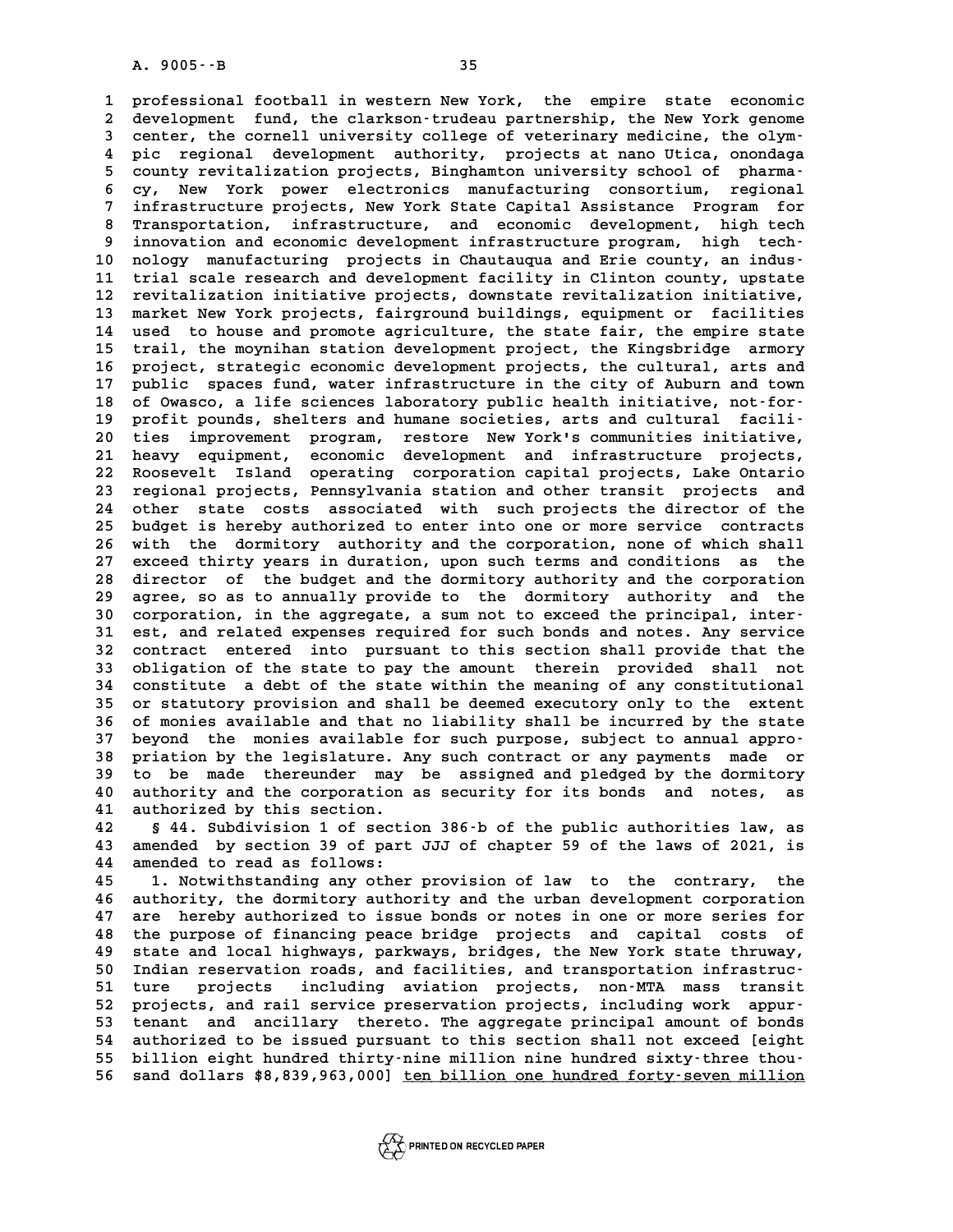**16**<br> **1** eight hundred sixty-three thousand dollars \$10,147,863,000, excluding<br>
<sup>2</sup> bonds issued to fund one or more debt service reserve funds to pay 1 <u>eight hundred sixty-three thousand dollars \$10,147,863,000</u>, excluding<br>2 bonds issued to fund one or more debt service reserve funds, to pay<br>3 sosts of issuance of such bonds, and to refund or otherwise, repay, such **3** eight hundred sixty-three thousand dollars \$10,147,863,000, excluding<br>2 bonds issued to fund one or more debt service reserve funds, to pay<br>3 costs of issuance of such bonds, and to refund or otherwise repay such<br>2 bon 2 bonds issued to fund one or more debt service reserve funds, to pay<br>
3 costs of issuance of such bonds, and to refund or otherwise repay such<br>
4 bonds or notes previously issued. Such bonds and notes of the authori-<br>
<sup>5</sup> 5 costs of issuance of such bonds, and to refund or otherwise repay such<br>4 bonds or notes previously issued. Such bonds and notes of the authori-<br>5 ty, the dormitory authority and the urban development corporation shall<br>5 4 bonds or notes previously issued. Such bonds and notes of the authority, the dormitory authority and the urban development corporation shall not be a debt of the state, and the state shall not be liable thereon,<br>
7 nor s <sup>5</sup> ty, the dormitory authority and the urban development corporation shall<br>
<sup>6</sup> not be a debt of the state, and the state shall not be liable thereon,<br>
<sup>7</sup> nor shall they be payable out of any funds other than those appro **8** not be a debt of the state, and the state shall not be liable thereon,<br> **8** by the state to the authority, the dormitory authority and the urban<br> **8** by the state to the authority, the dormitory authority and the urban P nor shall they be payable out of any funds other than those appropriated<br>
8 by the state to the authority, the dormitory authority and the urban<br>
9 development corporation for principal, interest, and related expenses<br>
9 8 by the state to the authority, the dormitory authority and the urban<br>9 development corporation for principal, interest, and related expenses<br>10 pursuant to a service contract and such bonds and notes shall contain on<br><sup>11</sup> 9 development corporation for principal, interest, and related expenses<br>10 pursuant to a service contract and such bonds and notes shall contain on<br>11 the face thereof a statement to such effect. Except for purposes of<br>22 10 pursuant to a service contract and such bonds and notes shall contain on<br>11 the face thereof a statement to such effect. Except for purposes of<br>12 complying with the internal revenue code, any interest income earned on<br> 11 the face thereof a statement to such effect. Except for purposes of<br>12 complying with the internal revenue code, any interest income earned on<br>13 bond proceeds shall only be used to pay debt service on such bonds.<br>14 § 12 complying with the internal revenue code, any interest income earned on<br>13 bond proceeds shall only be used to pay debt service on such bonds.<br>14 § 45. Paragraph (a) of subdivision 2 of section 47-e of the private<br>15 ho

**13 bond proceeds shall only be used to pay debt service on such bonds.**<br>14 § 45. Paragraph (a) of subdivision 2 of section 47-e of the private<br>15 housing finance law, as amended by section 40 of part JJJ of chapter 59<br>16 **16 of the laws of 2021, is amended to read as follows: 15 housing finance law, as amended by section 40 of part JJJ of chapter 59**<br>**16 of the laws of 2021, is amended to read as follows:**<br>**17** (a) Subject to the provisions of chapter fifty-nine of the laws of two<br>**18** the pro

16 of the laws of 2021, is amended to read as follows:<br>17 (a) Subject to the provisions of chapter fifty-nine of the laws of two<br>18 thousand, in order to enhance and encourage the promotion of housing<br>19 programs and thore 17 (a) Subject to the provisions of chapter fifty-nine of the laws of two<br>18 thousand, in order to enhance and encourage the promotion of housing<br>19 programs and thereby achieve the stated purposes and objectives of such<br>2 18 thousand, in order to enhance and encourage the promotion of housing<br>19 programs and thereby achieve the stated purposes and objectives of such<br>20 housing programs, the agency shall have the power and is hereby author-<br> 19 programs and thereby achieve the stated purposes and objectives of such<br>20 housing programs, the agency shall have the power and is hereby author-<br>21 ized from time to time to issue negotiable housing program bonds and 20 housing programs, the agency shall have the power and is hereby author-<br>21 ized from time to time to issue negotiable housing program bonds and<br>22 notes in such principal amount as shall be necessary to provide suffi-<br>2 21 ized from time to time to issue negotiable housing program bonds and<br>22 notes in such principal amount as shall be necessary to provide suffi-<br>23 cient funds for the repayment of amounts disbursed (and not previously<br>24 22 notes in such principal amount as shall be necessary to provide suffi-<br>
23 cient funds for the repayment of amounts disbursed (and not previously<br>
24 reimbursed) pursuant to law or any prior year making capital appropri 23 cient funds for the repayment of amounts disbursed (and not previously<br>24 reimbursed) pursuant to law or any prior year making capital appropri-<br>25 ations or reappropriations for the purposes of the housing program;<br>26 24 reimbursed) pursuant to law or any prior year making capital appropri-<br>25 ations or reappropriations for the purposes of the housing program;<br>26 provided, however, that the agency may issue such bonds and notes in an<br>27 25 ations or reappropriations for the purposes of the housing program;<br>26 provided, however, that the agency may issue such bonds and notes in an<br>27 aggregate principal amount not exceeding [seven billion five hundred<br>28 f 26 provided, however, that the agency may issue such bonds and notes in an aggregate principal amount not exceeding [seven billion five hundred 28 forty-five million one hundred seven thousand dollars \$7,545,107,000] aggregate principal amount not exceeding [seven billion five hundred<br>
28 forty-five million one hundred seven thousand dollars \$7,545,107,000]<br>
29 <u>fourteen billion seven hundred seventy-five million five hundred eleven</u><br> **28 forty-five million one hundred seven thousand dollars \$7,545,107,000]**<br>**29 <u>fourteen billion seven hundred seventy-five million five hundred eleven**<br>**30** thousand dollars \$14,775,511,000, plus a principal amount of bon</u> fourteen billion seven hundred seventy-five million five hundred eleven **Example 12 service reserve fund requirement established by the agency and to fund<br>32 service reserve fund requirement established by the agency and to fund<br>33 service reserves that the agency researchly deems necessary fo 31** issued to fund the debt service reserve fund in accordance with the debt<br>32 service reserve fund requirement established by the agency and to fund<br>33 any other reserves that the agency reasonably deems necessary for t 32 service reserve fund requirement established by the agency and to fund<br>33 any other reserves that the agency reasonably deems necessary for the<br>34 security or marketability of such bonds and to provide for the payment<br>3 33 any other reserves that the agency reasonably deems necessary for the<br>34 security or marketability of such bonds and to provide for the payment<br>35 of fees and other charges and expenses, including underwriters'<br>36 disco 34 security or marketability of such bonds and to provide for the payment<br>35 of fees and other charges and expenses, including underwriters'<br>36 discount, trustee and rating agency fees, bond insurance, credit<br>27 opharoment 35 of fees and other charges and expenses, including underwriters'<br>36 discount, trustee and rating agency fees, bond insurance, credit<br>37 enhancement and liquidity enhancement related to the issuance of such<br>28 bonds and p 36 discount, trustee and rating agency fees, bond insurance, credit<br>37 enhancement and liquidity enhancement related to the issuance of such<br>38 bonds and notes. No reserve fund securing the housing program bonds<br>39 shall b 37 enhancement and liquidity enhancement related to the issuance of such<br>38 bonds and notes. No reserve fund securing the housing program bonds<br>39 shall be entitled or eligible to receive state funds apportioned or<br>40 appr 38 bonds and notes. No reserve fund securing the housing program bonds<br>
39 shall be entitled or eligible to receive state funds apportioned or<br>
40 appropriated to maintain or restore such reserve fund at or to a partic-<br>
4 39 shall be entitled or eligible to receive state funds apportioned or 40 appropriated to maintain or restore such reserve fund at or to a partic-<br>41 ular level, except to the extent of any deficiency resulting directly or 40 appropriated to maintain or restore such reserve fund at or to a partic-<br>41 ular level, except to the extent of any deficiency resulting directly or<br>42 indirectly from a failure of the state to appropriate or pay the ag 41 ular level, except to the extent of any deficiency resulting directly or<br>42 indirectly from a failure of the state to appropriate or pay the agreed<br>43 amount under any of the contracts provided for in subdivision four o 42 indirectly from<br>43 amount under any<br>44 this section.

43 amount under any of the contracts provided for in subdivision four of<br>44 this section.<br>45 § 46. Subdivision 1 of section 50 of section 1 of chapter 174 of the<br>46 laws of 1968, constituting the New York state urban devel 45 § 46. Subdivision 1 of section 50 of section 1 of chapter 174 of the<br>46 laws of 1968, constituting the New York state urban development corpo-<br>47 ration act, as amended by section 41 of part JJJ of chapter 59 of the **45** § 46. Subdivision 1 of section 50 of section 1 of chapter 174 of the<br>46 laws of 1968, constituting the New York state urban development corpo-<br>47 ration act, as amended by section 41 of part JJJ of chapter 59 of the 46 laws of 1968, constituting the New York state u<br>47 ration act, as amended by section 41 of part<br>48 laws of 2021, is amended to read as follows:<br><sup>49</sup> 1 Notwithstanding the provisions of any other 47 ration act, as amended by section 41 of part JJJ of chapter 59 of the<br>48 laws of 2021, is amended to read as follows:<br>49 1. Notwithstanding the provisions of any other law to the contrary,<br>50 the dermitery authority and

1. Notwithstanding the provisions of any other law to the contrary,<br>
50 the dormitory authority and the urban development corporation are hereby<br>
51 authorized to issue bonds or notes in one or more series for the purpose 1. Notwithstanding the provisions of any other law to the contrary,<br>50 the dormitory authority and the urban development corporation are hereby<br>51 authorized to issue bonds or notes in one or more series for the purpose<br>52 50 the dormitory authority and the urban development corporation are hereby<br>
51 authorized to issue bonds or notes in one or more series for the purpose<br>
52 of funding project costs undertaken by or on behalf of the state 51 authorized to issue bonds or notes in one or more series for the purpose<br>52 of funding project costs undertaken by or on behalf of the state educa-<br>53 tion department, special act school districts, state-supported schoo 52 of funding project costs undertaken by or on behalf of the state educa-<br>53 tion department, special act school districts, state-supported schools<br>54 for the blind and deaf, approved private special education schools,<br>55 53 tion department, special act school districts, state-supported schools<br>54 for the blind and deaf, approved private special education schools,<br>55 non-public schools, community centers, day care facilities, residential<br>56 53 tion department, special act school districts, state-supported schools<br>54 for the blind and deaf, approved private special education schools,<br>55 non-public schools, community centers, day care facilities, residential<br>56

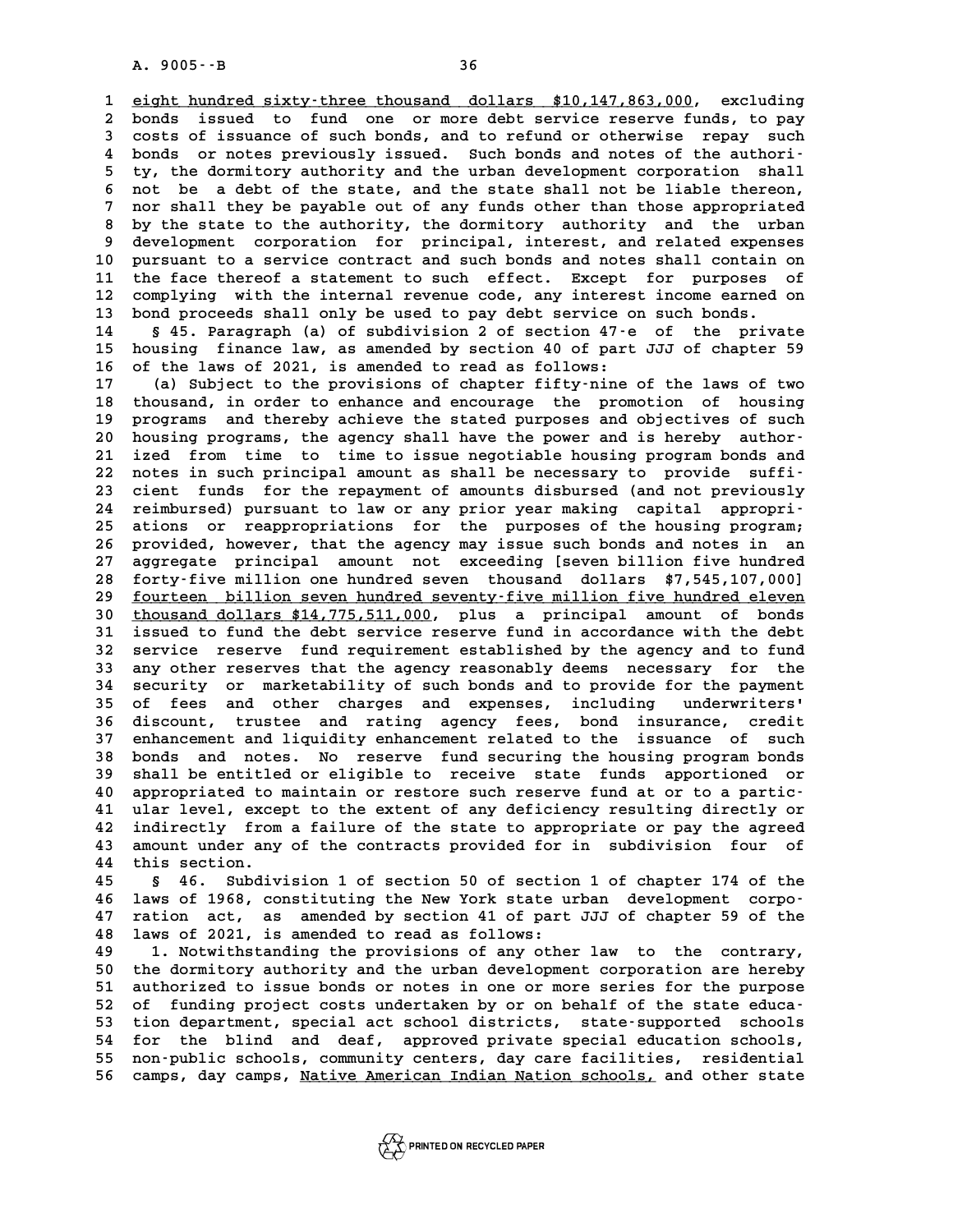**1 costs associated with such capital projects. The aggregate principal 2** costs associated with such capital projects. The aggregate principal<br>2 amount of bonds authorized to be issued pursuant to this section shall<br>3 pot exceed. Ityo bundred thirty-six million dollars \$336,000,0001 three 2 costs associated with such capital projects. The aggregate principal<br>2 amount of bonds authorized to be issued pursuant to this section shall<br>3 not exceed [two hundred thirty-six million dollars \$236,000,000] <u>three</u><br>4 h a mount of bonds authorized to be issued pursuant to this section shall<br>3 not exceed [two hundred thirty-six million dollars \$236,000,000] <u>three</u><br>4 hundred one million seven hundred thousand dollars \$301,700,000, exclud-<br> 3 not exceed [two hundred thirty-six million dollars \$236,000,000] <u>three</u><br>4 hundred one million seven hundred thousand dollars \$301,700,000, exclud-<br>5 ing bonds issued to fund one or more debt service reserve funds, to pa 4 <u>hundred one million seven hundred thousand dollars \$301,700,000</u>, exclud-<br>5 ing bonds issued to fund one or more debt service reserve funds, to pay<br>6 costs of issuance of such bonds, and bonds or notes issued to refund <sup>1</sup> **7** onds issued to fund one or more debt service reserve funds, to pay<br>
<sup>1</sup> costs of issuance of such bonds, and bonds or notes issued to refund or<br>
<sup>1</sup> otherwise repay such bonds or notes previously issued. Such bonds 8 costs of issuance of such bonds, and bonds or notes issued to refund or<br>
8 otherwise repay such bonds or notes previously issued. Such bonds and<br>
8 notes of the dormitory authority and the urban development corporation<br> 9 otherwise repay such bonds or notes previously issued. Such bonds and<br>**9** shall not be a debt of the state, and the state shall not be liable<br>10 thereon, nor shall they be payable out of any funds other than those 8 notes of the dormitory authority and the urban development corporation<br>9 shall not be a debt of the state, and the state shall not be liable<br>10 thereon, nor shall they be payable out of any funds other than those<br>11 appr 9 shall not be a debt of the state, and the state shall not be liable<br>10 thereon, nor shall they be payable out of any funds other than those<br>11 appropriated by the state to the dormitory authority and the urban<br><sup>12</sup> doubl 10 thereon, nor shall they be payable out of any funds other than those<br>11 appropriated by the state to the dormitory authority and the urban<br>12 development corporation for principal, interest, and related expenses<br>13 purs 11 appropriated by the state to the dormitory authority and the urban<br>12 development corporation for principal, interest, and related expenses<br>13 pursuant to a service contract and such bonds and notes shall contain on<br>14 12 development corporation for principal, interest, and related expenses<br>13 pursuant to a service contract and such bonds and notes shall contain on<br>14 the face thereof a statement to such effect. Except for purposes of<br>co 13 pursuant to a service contract and such bonds and notes shall contain on<br>14 the face thereof a statement to such effect. Except for purposes of<br>15 complying with the internal revenue code, any interest income earned on<br> 15 complying with the internal revenue code, any interest income earned on<br>16 bond proceeds shall only be used to pay debt service on such bonds.<br>17 § 47. Subdivision 1 of section 47 of section 1 of chapter 174 of the **15 complying with the internal revenue code, any interest income earned on 16 bond proceeds shall only be used to pay debt service on such bonds.**<br>17 § 47. Subdivision 1 of section 47 of section 1 of chapter 174 of the<br>18

**16 bond proceeds shall only be used to pay debt service on such bonds.**<br> **17** § 47. Subdivision 1 of section 47 of section 1 of chapter 174 of the<br> **18 laws of 1968, constituting the New York state urban development corpo** 17 § 47. Subdivision 1 of section 47 of section 1 of chapter 174 of the<br>18 laws of 1968, constituting the New York state urban development corpo-<br>19 ration act, as amended by section 42 of part JJJ of chapter 59 of the 18 laws of 1968, constituting the New York state u<br>19 ration act, as amended by section 42 of part<br>20 laws of 2021, is amended to read as follows:<br><sup>21</sup> <sup>1</sup> Notwithstanding the provisions of any other 19 ration act, as amended by section 42 of part JJJ of chapter 59 of the<br>20 laws of 2021, is amended to read as follows:<br>21 1. Notwithstanding the provisions of any other law to the contrary,<br>22 the dermitery authority and

**20 laws of 2021, is amended to read as follows:**<br> **21 1. Notwithstanding the provisions of any other law to the contrary,**<br> **22 the dormitory authority and the corporation are hereby authorized to**<br> **23** issue bonds or no 21 1. Notwithstanding the provisions of any other law to the contrary,<br>22 the dormitory authority and the corporation are hereby authorized to<br>23 issue bonds or notes in one or more series for the purpose of funding<br>24 pro 22 the dormitory authority and the corporation are hereby authorized to<br>23 issue bonds or notes in one or more series for the purpose of funding<br>24 project costs for the office of information technology services, depart-<br>2 23 issue bonds or notes in one or more series for the purpose of funding<br>24 project costs for the office of information technology services, depart-<br>25 ment of law, and other state costs associated with such capital<br>26 pro 24 project costs for the office of information technology services, depart-<br>25 ment of law, and other state costs associated with such capital<br>26 projects. The aggregate principal amount of bonds authorized to be<br>27 issued 25 ment of law, and other state costs associated with such capital<br>26 projects. The aggregate principal amount of bonds authorized to be<br>27 issued pursuant to this section shall not exceed [nine hundred seventy-<br>28 four mi 26 projects. The aggregate principal amount of bonds authorized to be<br>27 issued pursuant to this section shall not exceed [nine hundred seventy-<br>28 four million two hundred fifty-four thousand dollars \$974,254,000] <u>one</u><br>b **27** issued pursuant to this section shall not exceed [nine hundred seventy-<br>28 four million two hundred fifty-four thousand dollars \$974,254,000] <u>one</u><br><u>billion one hundred twenty-five million sixty-six thousand dollars</u><br> four million two hundred fifty-four thousand dollars \$974,254,000] <u>one</u><br>29 <u>billion one hundred twenty-five million sixty-six thousand dollars</u><br>30 \$1,125,066,000 excluding bonds issued to fund one or more debt service<br>31 **30 billion one hundred twenty-five million sixty-six thousand dollars**<br> **30 \$1,125,066,000** excluding bonds issued to fund one or more debt service<br> **31 reserve funds, to pay costs of issuance of such bonds, and bonds or** 30 \$1,125,066,000 excluding bonds issued to fund one or more debt service<br>31 reserve funds, to pay costs of issuance of such bonds, and bonds or<br>32 notes issued to refund or otherwise repay such bonds or notes previously<br>3 31 reserve funds, to pay costs of issuance of such bonds, and bonds or notes issued to refund or otherwise repay such bonds or notes previously issued. Such bonds and notes of the dormitory authority and the corpo-<br>
<sup>24</sup> r 32 notes issued to refund or otherwise repay such bonds or notes previously<br>33 issued. Such bonds and notes of the dormitory authority and the corpo-<br>34 ration shall not be a debt of the state, and the state shall not be<br>3 34 ration shall not be a debt of the state, and the state shall not be 34 ration shall not be a debt of the state, and the state shall not be<br>35 liable thereon, nor shall they be payable out of any funds other than<br>36 those appropriated by the state to the dormitory authority and the<br>37 corpo 35 liable thereon, nor shall they be payable out of any funds other than<br>36 those appropriated by the state to the dormitory authority and the<br>37 corporation for principal, interest, and related expenses pursuant to a<br>38 c 36 those appropriated by the state to the dormitory authority and the<br>37 corporation for principal, interest, and related expenses pursuant to a<br>38 service contract and such bonds and notes shall contain on the face<br>thereo 37 corporation for principal, interest, and related expenses pursuant to a<br>38 service contract and such bonds and notes shall contain on the face<br>39 thereof a statement to such effect. Except for purposes of complying<br>40 w 38 service contract and such bonds and notes shall contain on the face<br>39 thereof a statement to such effect. Except for purposes of complying<br>40 with the internal revenue code, any interest income earned on bond<br>41 procee 40 with the internal revenue code, any interest income earned on bond<br>41 proceeds shall only be used to pay debt service on such bonds.<br>42 § 48. Paragraph (b) of subdivision 1 of section 385 of the public

**42 § 48. Paragraph (b) of subdivision 1 of section 385 of the public 41 proceeds shall only be used to pay debt service on such bonds.**<br>**42 § 48. Paragraph (b) of subdivision 1 of section 385 of the public<br><b>43 authorities law, as amended by section 43 of part JJJ of chapter 59 of**<br>*44* the 42 S 48. Paragraph (b) of subdivision 1 of section<br>43 authorities law, as amended by section 43 of part<br>44 the laws of 2021, is amended to read as follows:<br><sup>45</sup> (b) The authority is boroby authorized 43 authorities law, as amended by section 43 of part JJJ of chapter 59 of<br>44 the laws of 2021, is amended to read as follows:<br>(b) The authority is hereby authorized, as additional corporate<br>46 nurroses thereof sololy were

**44 the laws of 2021, is amended to read as follows:**<br> **45** (b) The authority is hereby authorized, as additional corporate<br> **46 purposes thereof solely upon the request of the director of the budget:**<br> **47** (i) to issue s (b) The authority is hereby authorized, as additional corporate<br>46 purposes thereof solely upon the request of the director of the budget:<br>47 (i) to issue special emergency highway and bridge trust fund bonds and<br>18 potes 46 purposes thereof solely upon the request of the director of the budget:<br>47 (i) to issue special emergency highway and bridge trust fund bonds and<br>48 notes for a term not to exceed thirty years and to incur obligations<br>8 <sup>1</sup> (i) to issue special emergency highway and bridge trust fund bonds and<br>48 notes for a term not to exceed thirty years and to incur obligations<br>49 secured by the moneys appropriated from the dedicated highway and bridge **50 to 40 forms for a term not to exceed thirty years and to incur obligations**<br>**49 secured by the moneys appropriated from the dedicated highway and bridge**<br>**50 trust fund established in section eighty-nine-b** of the stat **50** secured by the moneys appropriated from the dedicated highway and bridge<br>50 trust fund established in section eighty-nine-b of the state finance<br>51 law; (ii) to make available the proceeds in accordance with instructi 50 trust fund established in section eighty-nine-b of the state finance<br>51 law; (ii) to make available the proceeds in accordance with instructions<br>52 provided by the director of the budget from the sale of such special<br>53 51 law; (ii) to make available the proceeds in accordance with instructions<br>
52 provided by the director of the budget from the sale of such special<br>
53 emergency highway and bridge trust fund bonds, notes or other obli-<br> 52 provided by the director of the budget from the sale of such special<br>53 emergency highway and bridge trust fund bonds, notes or other obli-<br>54 gations, net of all costs to the authority in connection therewith, for<br>55 t **53 emergency highway and bridge trust fund bonds, notes or other obli-**<br>54 gations, net of all costs to the authority in connection therewith, for<br>55 the purposes of financing all or a portion of the costs of activities<br>5 54 gations, net of all costs to the authority in connection therewith, for<br>55 the purposes of financing all or a portion of the costs of activities<br>56 for which moneys in the dedicated highway and bridge trust fund estab-

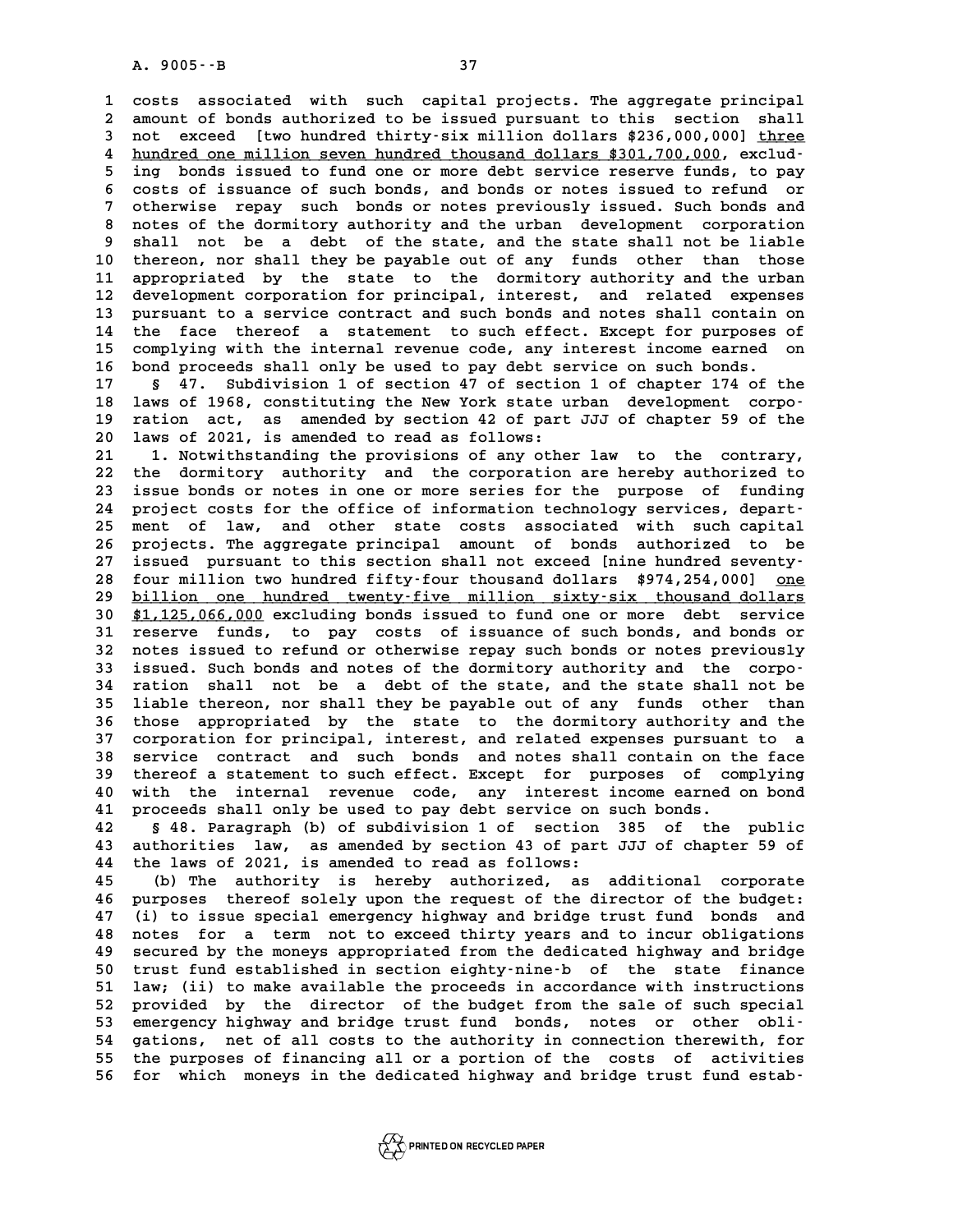**1 lished in section eighty-nine-b of the state finance law are authorized** 1 lished in section eighty-nine-b of the state finance law are authorized<br>2 to be utilized or for the financing of disbursements made by the state<br>3 for the activities authorized pursuant to section eighty-nine-b, of the 1 lished in section eighty-nine-b of the state finance law are authorized<br>2 to be utilized or for the financing of disbursements made by the state<br>3 for the activities authorized pursuant to section eighty-nine-b of the<br>4 2 to be utilized or for the financing of disbursements made by the state<br>
3 for the activities authorized pursuant to section eighty-nine-b of the<br>
4 state finance law; and (iii) to enter into agreements with the commis-<br> **5** for the activities authorized pursuant to section eighty-nine-b of the<br>4 state finance law; and (iii) to enter into agreements with the commis-<br>5 sioner of transportation pursuant to section ten-e of the highway law<br>it 4 state finance law; and (iii) to enter into agreements with the commis-<br>5 sioner of transportation pursuant to section ten-e of the highway law<br>6 with respect to financing for any activities authorized pursuant to<br>7 secti 5 sioner of transportation pursuant to section ten-e of the highway law<br>6 with respect to financing for any activities authorized pursuant to<br>7 section eighty-nine-b of the state finance law, or agreements with the<br>8 secti **8 with respect to financing for any activities authorized pursuant to**<br>**8 commissioner of transportation pursuant to sections ten-f and ten-g of**<br>**8 commissioner of transportation pursuant to sections ten-f and ten-g of**<br> 9 section eighty-nine-b of the state finance law, or agreements with the<br>8 commissioner of transportation pursuant to sections ten-f and ten-g of<br>9 the highway law in connection with activities on state highways pursuant<br>1 8 commissioner of transportation pursuant to sections ten-f and ten-g of<br>9 the highway law in connection with activities on state highways pursuant<br>10 to these sections, and (iv) to enter into service contracts, contracts, 9 the highway law in connection with activities on state highways pursuant<br>10 to these sections, and (iv) to enter into service contracts, contracts,<br>11 agreements, deeds and leases with the director of the budget or the<br>2 **12 commissioner of transportation and project sponsors and others to** 11 agreements, deeds and leases with the director of the budget or the<br>12 commissioner of transportation and project sponsors and others to<br>13 provide for the financing by the authority of activities authorized<br>14 purguant 12 commissioner of transportation and project sponsors and others to<br>13 provide for the financing by the authority of activities authorized<br>14 pursuant to section eighty-nine-b of the state finance law, and each of<br>15 the 13 provide for the financing by the authority of activities authorized<br>14 pursuant to section eighty-nine-b of the state finance law, and each of<br>15 the director of the budget and the commissioner of transportation are<br>16 14 pursuant to section eighty-nine-b of the state finance law, and each of<br>15 the director of the budget and the commissioner of transportation are<br>16 hereby authorized to enter into service contracts, contracts, agree-<br>17 the director of the budget and the commissioner of transportation are<br>16 hereby authorized to enter into service contracts, contracts, agree-<br>17 ments, deeds and leases with the authority, project sponsors or others<br>the pr 16 hereby authorized to enter into service contracts, contracts, agree-<br>17 ments, deeds and leases with the authority, project sponsors or others<br>18 to provide for such financing. The authority shall not issue any bonds<br>20 17 ments, deeds and leases with the authority, project sponsors or others<br>18 to provide for such financing. The authority shall not issue any bonds<br>19 or notes in an amount in excess of [eighteen billion one hundred fifty<br> 18 to provide for such financing. The authority shall not issue any bonds<br>19 or notes in an amount in excess of [eighteen billion one hundred fifty<br>20 million dollars \$18,150,000,000] <u>nineteen billion nine hundred thirty</u> 19 or notes in an amount in excess of [eighteen billion one hundred fifty<br>20 million dollars \$18,150,000,000] <u>nineteen billion nine hundred thirty</u><br>21 <u>two million nine hundred twenty thousand dollars \$19,932,920,000</u>, pl **20 million dollars \$18,150,000,000] <u>nineteen billion nine hundred thirty</u>-<br>
21 <u>two million nine hundred twenty thousand dollars \$19,932,920,000</u>, plus a<br>
22 principal amount of bonds or notes: (A) to fund capital reserv 21 <u>two million nine hundred twenty thousand dollars \$19,932,920,000</u>, plus a<br>22 principal amount of bonds or notes: (A) to fund capital reserve funds;<br>23 (B) to provide capitalized interest; and, (C) to fund other costs** 22 principal amount of bonds or notes: (A) to fund capital reserve funds;<br>
23 (B) to provide capitalized interest; and, (C) to fund other costs of<br>
24 issuance. In computing for the purposes of this subdivision, the aggre-23 (B) to provide capitalized interest; and, (C) to fund other costs of issuance. In computing for the purposes of this subdivision, the aggre-<br>
25 gate amount of indebtedness evidenced by bonds and notes of the authori-<br> 24 issuance. In computing for the purposes of this subdivision, the aggre-<br>25 gate amount of indebtedness evidenced by bonds and notes of the authori-<br>26 ty issued pursuant to this section, as amended by a chapter of the l 25 gate amount of indebtedness evidenced by bonds and notes of the authori-<br>26 ty issued pursuant to this section, as amended by a chapter of the laws<br>27 of nineteen hundred ninety-six, there shall be excluded the amount o 27 of nineteen hundred ninety-six, there shall be excluded the amount of 28 bonds or notes issued that would constitute interest under the United<br>29 States Internal Revenue Code of 1986, as amended, and the amount of 27 of nineteen hundred ninety-six, there shall be excluded the amount of<br>28 bonds or notes issued that would constitute interest under the United<br>29 States Internal Revenue Code of 1986, as amended, and the amount of<br><sup>20</sup> **30 bonds or notes issued that would constitute interest under the U.**<br> **30 States Internal Revenue Code of 1986, as amended, and the amoural indebtedness issued to refund or otherwise repay bonds or notes.**<br> **31** S.<sup>19</sup> S **39 States Internal Revenue Code of 1986, as amended, and the amount of indebtedness issued to refund or otherwise repay bonds or notes.<br>
<b>31** § 49. Subdivision 1 of section 386-a of the public authorities law, as<br> **32. am** 

30 indebtedness issued to refund or otherwise repay bonds or notes.<br>31 § 49. Subdivision 1 of section 386-a of the public authorities law, as<br>32 amended by section 44 of part JJJ of chapter 59 of the laws of 2021, is<br>33 am 32 amended by section 44 of part JJJ of chapter 59 of the laws of 2021,<br>33 amended to read as follows:<br>34 1. Notwithstanding any other provision of law to the contrary, t

**34 1. Notwithstanding any other provision of law to the contrary, the 33 amended to read as follows:**<br> **34 1. Notwithstanding any other provision of law to the contrary, the<br>
35 authority, the dormitory authority and the urban development corporation<br>
26 are broken urbanized to issue bords 1.** Notwithstanding any other provision of law to the contrary, the authority, the dormitory authority and the urban development corporation<br>36 are hereby authorized to issue bonds or notes in one or more series for<br>37 th 35 authority, the dormitory authority and the urban development corporation<br>36 are hereby authorized to issue bonds or notes in one or more series for<br>37 the purpose of assisting the metropolitan transportation authority i 36 are hereby authorized to issue bonds or notes in one or more series for<br>37 the purpose of assisting the metropolitan transportation authority in<br>38 the financing of transportation facilities as defined in subdivision<br>39 37 the purpose of assisting the metropolitan transportation authority in<br>38 the financing of transportation facilities as defined in subdivision<br>39 seventeen of section twelve hundred sixty-one of this chapter or other<br>20 **40 capital projects. The aggregate principal amount of bonds authorized to**<br>**40 capital projects. The aggregate principal amount of bonds authorized to**<br>**41 be issued pursuant to this section shall pot exceed tyelye billi** 39 seventeen of section twelve hundred sixty-one of this chapter or other<br>40 capital projects. The aggregate principal amount of bonds authorized to<br>41 be issued pursuant to this section shall not exceed twelve billion fiv **42 hundred fifteen million eight hundred fifty-six thousand dollars 43 \$12,515,856,000, excluding bonds issued to fund one or more debt service 42 hundred fifteen million eight hundred fifty-six thousand dollars<br>43 \$12,515,856,000, excluding bonds issued to fund one or more debt service<br>44 reserve funds, to pay costs of issuance of such bonds, and to refund or<br>45** 43 \$12,515,856,000, excluding bonds issued to fund one or more debt service<br>44 reserve funds, to pay costs of issuance of such bonds, and to refund or<br>45 otherwise repay such bonds or notes previously issued. Such bonds an **44** reserve funds, to pay costs of issuance of such bonds, and to refund or otherwise repay such bonds or notes previously issued. Such bonds and notes of the authority, the dormitory authority and the urban develop-<br> **46** 45 otherwise repay such bonds or notes previously issued. Such bonds and<br>46 notes of the authority, the dormitory authority and the urban develop-<br>47 ment corporation shall not be a debt of the state, and the state shall<br>4 A notes of the authority, the dormitory authority and the urban develop-<br>47 ment corporation shall not be a debt of the state, and the state shall<br>48 not be liable thereon, nor shall they be payable out of any funds other<br> 47 ment corporation shall not be a debt of the state, and the state shall<br>48 not be liable thereon, nor shall they be payable out of any funds other<br>49 than those appropriated by the state to the authority, the dormitory<br>5 As not be liable thereon, nor shall they be payable out of any funds other<br>
49 than those appropriated by the state to the authority, the dormitory<br>
50 authority and the urban development corporation for principal, interes than those appropriated by the state to the authority, the dormitory<br>50 authority and the urban development corporation for principal, interest,<br>51 and related expenses pursuant to a service contract and such bonds and<br>52 50 authority and the urban development corporation for principal, interest,<br>51 and related expenses pursuant to a service contract and such bonds and<br>52 notes shall contain on the face thereof a statement to such effect.<br>5 50 authority and the urban development corporation for principal, interest,<br>51 and related expenses pursuant to a service contract and such bonds and<br>52 notes shall contain on the face thereof a statement to such effect.<br>5 **54 interest income earned on bond proceeds shall only be used to pay debt 53 Except for purposes of complying with the internal revenue code, any interest income earned on bond proceeds shall only be used to pay debt service on such bonds. Notwithstanding any other provision of law to the contr** 54 interest income earned on bond proceeds shall only be used to pay debt<br>55 service on such bonds. Notwithstanding any other provision of law to the<br>56 contrary, including the limitations contained in subdivision four of



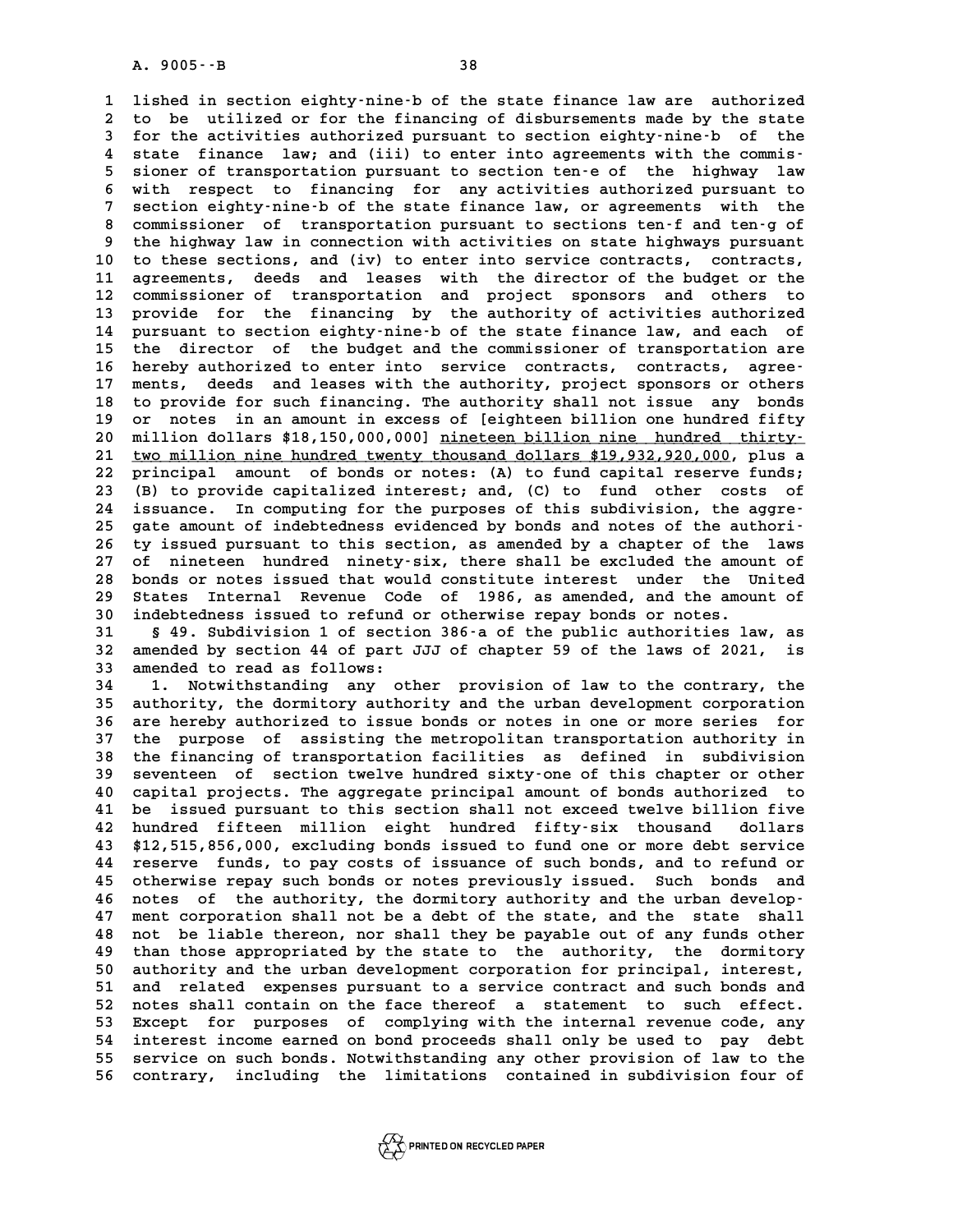**1 section sixty-seven-b of the state finance law, (A) any bonds and notes 2** section sixty-seven-b of the state finance law, (A) any bonds and notes<br>2 issued prior to April first, two thousand [twenty-two] twenty-three<br>3 pursuant to this section may be issued with a maximum maturity of fifty **3** section sixty-seven-b of the state finance law, (A) any bonds and notes<br>2 issued prior to April first, two thousand [twenty-two] <u>twenty-three</u><br>3 pursuant to this section may be issued with a maximum maturity of fifty<br> 2 issued prior to April first, two thousand [twenty-two] <u>twenty-three</u><br>3 pursuant to this section may be issued with a maximum maturity of fifty<br>4 years, and (B) any bonds issued to refund such bonds and notes may be<br>5 ig 3 pursuant to this section may be issued with a maximum maturity of fifty<br>4 years, and (B) any bonds issued to refund such bonds and notes may be<br>5 issued with a maximum maturity of fifty years from the respective date 4 years, and (B) any bonds issued to refund such bonds and notes may be<br>5 issued with a maximum maturity of fifty years from the respective date<br>6 of original issuance of such bonds and notes.<br>8 50. Subdivision 1 of sectio

**7** issued with a maximum maturity of fifty years from the respective date<br> **6** of original issuance of such bonds and notes.<br> **7** § 50. Subdivision 1 of section 1680-r of the public authorities law,<br> **8** as amended by sec **8 of original issuance of such bonds and notes.**<br> **8 50. Subdivision 1 of section 1680 r of the public authorities law,<br>
<b>8 as amended by section 47 of part JJJ of chapter 59 of the laws of 2021,**<br> **8 is amended to read a 9 50.** Subdivision 1 of section<br> **9 is amended to read as follows:**<br> **9 is amended to read as follows:**<br> **9 1 Notwithstanding the argui** 8 as amended by section 47 of part JJJ of chapter 59 of the laws of 2021,<br>9 is amended to read as follows:<br>10 1. Notwithstanding the provisions of any other law to the contrary,<br><sup>11</sup> the dormitory authority and the urban d

<sup>9</sup> is amended to read as follows:<br>
10 1. Notwithstanding the provisions of any other law to the contrary,<br>
11 the dormitory authority and the urban development corporation are hereby<br>
12 unthorized to igue bonds or potes 10 1. Notwithstanding the provisions of any other law to the contrary,<br>11 the dormitory authority and the urban development corporation are hereby<br>12 authorized to issue bonds or notes in one or more series for the purpose **13 of funding project costs for the capital restructuring financing program** 12 authorized to issue bonds or notes in one or more series for the purpose<br>13 of funding project costs for the capital restructuring financing program<br>14 for health care and related facilities licensed pursuant to the pub 13 of funding project costs for the capital restructuring financing program<br>14 for health care and related facilities licensed pursuant to the public<br>15 health law or the mental hygiene law and other state costs associated 14 for health care and related facilities licensed pursuant to the public<br>15 health law or the mental hygiene law and other state costs associated<br>16 with such capital projects, the health care facility transformation<br>17 p 15 health law or the mental hygiene law and other state costs associated<br>16 with such capital projects, the health care facility transformation<br>17 programs, the essential health care provider program, and other health<br>18 c 16 with such capital projects, the health care facility transformation<br>17 programs, the essential health care provider program, and other health<br>18 care capital project costs. The aggregate principal amount of bonds<br>19 put 17 programs, the essential health care provider program, and other health<br>18 care capital project costs. The aggregate principal amount of bonds<br>19 authorized to be issued pursuant to this section shall not exceed [three<br>2 20 during the series of the aggregate principal amount of bonds<br>
20 billion fifty-three million dollars \$3,053,000,000] <u>four billion six</u><br>
21 <u>hundred fifty-three million dollars</u> \$4,653,000,000, excluding bonds authorized to be issued pursuant to this section shall not exceed [three **22 issued to fund one or more debt service reserve funds, to pay costs of** 21 <u>hundred fifty-three million dollars \$4,653,000,000</u>, excluding bonds<br>22 issued to fund one or more debt service reserve funds, to pay costs of<br>23 issuance of such bonds, and bonds or notes issued to refund or otherwise 22 issued to fund one or more debt service reserve funds, to pay costs of<br>23 issuance of such bonds, and bonds or notes issued to refund or otherwise<br>24 repay such bonds or notes previously issued. Such bonds and notes of 23 issuance of such bonds, and bonds or notes issued to refund or otherwise<br>24 repay such bonds or notes previously issued. Such bonds and notes of the<br>25 dormitory authority and the urban development corporation shall not 24 repay such bonds or notes previously issued. Such bonds and notes of the 25 dormitory authority and the urban development corporation shall not be a 26 debt of the state, and the state shall not be liable thereon, nor s **27 they be payable out of any funds other than those appropriated by the** 26 debt of the state, and the state shall not be liable thereon, nor shall<br>27 they be payable out of any funds other than those appropriated by the<br>28 state to the dormitory authority and the urban development corporation<br> 27 they be payable out of any funds other than those appropriated by the<br>28 state to the dormitory authority and the urban development corporation<br>29 for principal, interest, and related expenses pursuant to a service<br>20 c 30 state to the dormitory authority and the urban development corporation<br>29 for principal, interest, and related expenses pursuant to a service<br>30 contract and such bonds and notes shall contain on the face thereof a<br>31 s 29 for principal, interest, and related expenses pursuant to a service<br>30 contract and such bonds and notes shall contain on the face thereof a<br>31 statement to such effect. Except for purposes of complying with the<br>32 inte 30 contract and such bonds and notes shall contain on the face thereof a<br>31 statement to such effect. Except for purposes of complying with the<br>32 internal revenue code, any interest income earned on bond proceeds shall<br>33 31 statement to such effect. Except for purposes of complying with the<br>32 internal revenue code, any interest income earned on bond proceeds shall<br>33 only be used to pay debt service on such bonds.<br>**551.** Subdivision 1 of

32 internal revenue code, any interest income earned on bond proceeds shall<br>33 only be used to pay debt service on such bonds.<br>34 § 51. Subdivision 1 of section 1680-k of the public authorities law,<br>35 as amended by sectio **33 only be used to pay debt service on such bonds.**<br>**34 § 51. Subdivision 1 of section 1680** k of the public authorities law,<br>**35 as amended by section 62 of part BBB of chapter 59 of the laws of 2018,**<br>**36 is amended to 34 s** 51. Subdivision 1 of section<br>35 as amended by section 62 of part<br>36 is amended to read as follows: **35 as amended by section 62 of part BBB of chapter 59 of the laws of 2018,<br>36 is amended to read as follows:**<br>37 1. Subject to the provisions of chapter fifty-nine of the laws of two<br>thousand but potwithstanding any provi

**36 is amended to read as follows:**<br> **37 1. Subject to the provisions of chapter fifty-nine of the laws of two**<br> **38 thousand, but notwithstanding any provisions of law to the contrary, the**<br> **29 degrates:** authority is be **1.** Subject to the provisions of chapter fifty-nine of the laws of two<br>38 thousand, but notwithstanding any provisions of law to the contrary, the<br>39 dormitory authority is hereby authorized to issue bonds or notes in one **40 or more series in an aggregate provisions of law to the contrary, the dormitory authority is hereby authorized to issue bonds or notes in one or more series in an aggregate principal amount not to exceed forty** 39 dormitory authority is hereby authorized to issue bonds or notes in one<br>40 or more series in an aggregate principal amount not to exceed forty<br>41 million [seven hundred fifteen thousand dollars] <u>eight hundred thirty</u><br>4 **42** thousand dollars (\$40,830,000) excluding bonds issued to finance one or<br>43 more debt service reserve funds, to pav costs of issuance of such bonds, 41 million [seven hundred fifteen thousand dollars] eight hundred thirty<br>42 <u>thousand dollars (\$40,830,000</u>) excluding bonds issued to finance one or<br>43 more debt service reserve funds, to pay costs of issuance of such bon **42 <u>thousand dollars (\$40,830,000</u>) excluding bonds issued to finance one or<br>43 more debt service reserve funds, to pay costs of issuance of such bonds,<br>44 and bonds or notes issued to refund or otherwise repay such bonds** As a more debt service reserve funds, to pay costs of issuance of such bonds,<br>
44 and bonds or notes issued to refund or otherwise repay such bonds or<br>
45 notes previously issued, for the purpose of financing the construct 44 and bonds or notes issued to refund or otherwise repay such bonds or<br>45 notes previously issued, for the purpose of financing the construction<br>46 of the New York state agriculture and markets food laboratory. Eligible<br>4 45 notes previously issued, for the purpose of financing the construction<br>46 of the New York state agriculture and markets food laboratory. Eligible<br>47 project costs may include, but not be limited to the cost of design,<br>4 46 of the New York state agriculture and markets food laboratory. Eligible<br>47 project costs may include, but not be limited to the cost of design,<br>48 financing, site investigations, site acquisition and preparation, demo-<br> **47 project costs may include, but not be limited to the cost of design,**<br>48 financing, site investigations, site acquisition and preparation, demo-<br>49 lition, construction, rehabilitation, acquisition of machinery and<br>50 **50 equipment, and infrastructure improvements. Such bonds and notes of such** 19 lition, construction, rehabilitation, acquisition of machinery and<br>50 equipment, and infrastructure improvements. Such bonds and notes of such<br>51 authorized issuers shall not be a debt of the state, and the state shall<br> 50 equipment, and infrastructure improvements. Such bonds and notes of such<br>51 authorized issuers shall not be a debt of the state, and the state shall<br>52 not be liable thereon, nor shall they be payable out of any funds o 51 authorized issuers shall not be a debt of the state, and the state shall<br>52 not be liable thereon, nor shall they be payable out of any funds other<br>53 than those appropriated by the state to such authorized issuers for 52 not be liable thereon, nor shall they be payable out of any funds other<br>53 than those appropriated by the state to such authorized issuers for debt<br>54 service and related expenses pursuant to any service contract execut 53 than those appropriated by the state to such authorized issuers for debt<br>54 service and related expenses pursuant to any service contract executed<br>55 pursuant to subdivision two of this section and such bonds and notes<br> 54 service and related expenses pursuant to any service contract executed<br>55 pursuant to subdivision two of this section and such bonds and notes<br>56 shall contain on the face thereof a statement to such effect. Except for

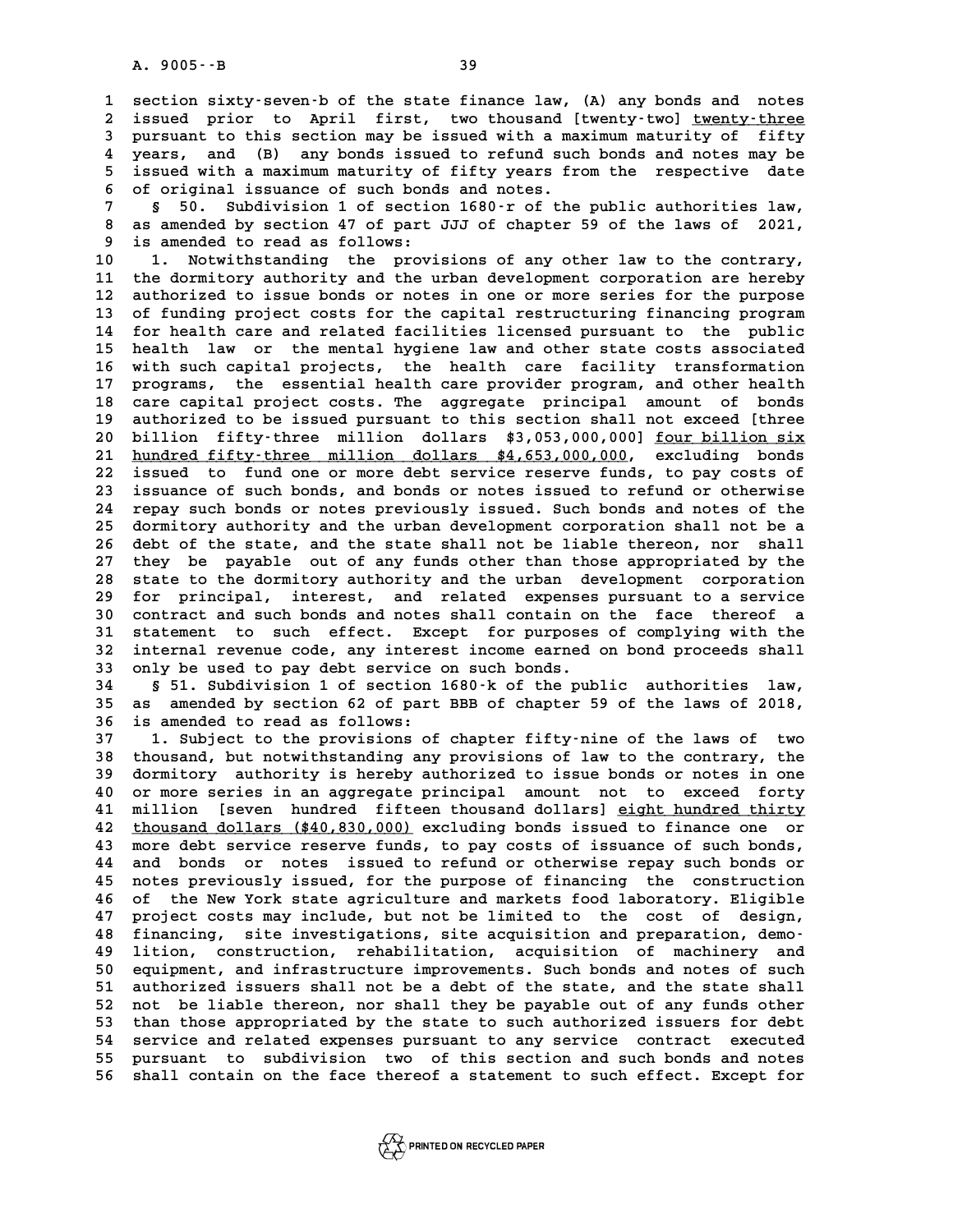**1 purposes of complying with the internal revenue code, any interest 2 income earned on bond proceeds shall only be used to pay debt service on** 1 purposes of compared income earned<br>3 such bonds.<br><sup>4</sup> 5 52 pare **4 2** income earned on bond proceeds shall only be used to pay debt service on such bonds.<br>**4** § 52. Paragraph (b) of subdivision 3 and clause (B) of subparagraph<br>**5** (iii) of paragraph (j) of subdivision 4 of section 1

5 (iii) of subdivision 3 and clause (B) of subparagraph<br> **5** (iii) of paragraph (j) of subdivision 4 of section 1 of part D of chap-<br>
<sup>5</sup> tor 63 of the laws of 2005 relating to the composition and regnonsibile **6** 52. Paragraph (b) of subdivision 3 and clause (B) of subparagraph<br> **6** (iii) of paragraph (j) of subdivision 4 of section 1 of part D of chap-<br> **6** ter 63 of the laws of 2005 relating to the composition and responsibil <sup>5</sup> (iii) of paragraph (j) of subdivision 4 of section 1 of part D of chapter 63 of the laws of 2005 relating to the composition and responsibil-<br>7 ities of the New York state higher education capital matching grant<br>beard **8 ter 63 of the laws of 2005 relating to the composition and responsibil-**<br>7 ities of the New York state higher education capital matching grant<br>8 board, as amended by section 7 of part K of chapter 39 of the laws of<br>8 20 7 ities of the New York state higher edu<br>8 board, as amended by section 7 of par<br>9 2019, are amended to read as follows:<br>0 (b) Within amounts appropriated theref 10 board, as amended by section 7 of part K of chapter 39 of the laws of<br>
10 (b) Within amounts appropriated therefor, the board is hereby author-<br>
11 ized and directed to award matching capital grants totaling [three

<sup>9</sup> 2019, are amended to read as follows:<br>
10 (b) Within amounts appropriated therefor, the board is hereby author-<br>
11 ized and directed to award matching capital grants totaling [three<br>
12 hundred million dollars \*300,00 10 (b) Within amounts appropriated therefor, the board is hereby author-<br>11 ized and directed to award matching capital grants totaling [three<br>12 hundred million dollars, \$300,000,000] <u>three hundred sixty million</u><br>2011ars 11 ized and directed to award matching capital grants totaling [three<br>12 hundred million dollars, \$300,000,000] <u>three hundred sixty million</u><br>13 <u>dollars \$360,000,000</u>. Each college shall be eligible for a grant award<br>14 a 12 hundred million dollars, \$300,000,000] <u>three hundred sixty million</u><br>13 <u>dollars \$360,000,000</u>. Each college shall be eligible for a grant award<br>14 amount as determined by the calculations pursuant to subdivision five o **13 dollars \$360,000,000.** Each college shall be eligible for a grant award<br>14 amount as determined by the calculations pursuant to subdivision five of<br>15 this section. In addition, such colleges shall be eligible to compe 14 amount as determined by the calculations pursuant to subdivision five of<br>15 this section. In addition, such colleges shall be eligible to compete<br>16 for additional funds pursuant to paragraph (h) of subdivision four of<br> 15 this section. In<br>16 for additional<br>17 this section.<br>19 (B) The dermit **16 for additional funds pursuant to paragraph (h) of subdivision four of**<br>**17 this section.**<br>**18** (B) The dormitory authority shall not issue any bonds or notes in an<br>**19 amount in excess of [three hundred million dollars** 

this section.<br>
18 (B) The dormitory authority shall not issue any bonds or notes in an<br>
19 amount in excess of [three hundred million dollars, \$300,000,000] <u>three</u><br>
20 bundred givty million dollars, \$360,000,000, for the (B) The dormitory authority shall not issue any bonds or notes in an<br>19 amount in excess of [three hundred million dollars, \$300,000,000] <u>three</u><br>20 <u>hundred sixty million dollars \$360,000,000</u> for the purposes of this<br>cec **20 amount in excess of [three hundred million dollars, \$300,000,000] three**<br>20 <u>hundred sixty million dollars \$360,000,000</u> for the purposes of this<br>21 section; excluding bonds or notes issued to fund one or more debt<br>22 20 <u>hundred sixty million dollars \$360,000,000</u> for the purposes of this<br>21 section; excluding bonds or notes issued to fund one or more debt<br>22 service reserve funds, to pay costs of issuance of such bonds, and bonds<br>23 o 21 section; excluding bonds or notes issued to fund one or more debt<br>
22 service reserve funds, to pay costs of issuance of such bonds, and bonds<br>
23 or notes issued to refund or otherwise repay such bonds or notes previ-<br> 22 service reserve funds, to pay costs of issuance of such bonds, and bonds<br>23 or notes issued to refund or otherwise repay such bonds or notes previ-<br>24 ously issued. Except for purposes of complying with the internal rev 23 or notes issued to refund or otherwise repay such bonds or notes previ-<br>24 ously issued. Except for purposes of complying with the internal revenue<br>25 code, any interest on bond proceeds shall only be used to pay debt<br>2 24 ously issued. Except for 1<br>25 code, any interest on bonds.<br>26 service on such bonds. 25 code, any interest on bond proceeds shall only be used to pay debt<br>26 service on such bonds.<br>27 § 53. Subdivision 1 of section 51 of section 1 of chapter 174 of the<br>28 laws of 1968, constituting the New York state urban

**28 laws of 1968, constituting the New York state urban development corpo-**8 53. Subdivision 1 of section 51 of section 1 of chapter 174 of the<br>28 laws of 1968, constituting the New York state urban development corpo-<br>29 ration act, as amended by section 42-c of part XXX of chapter 59 of the **30 laws of 2017, is amended to read as follows:** 29 ration act, as amended by section 42-c of part XXX of chapter 59 of the<br>30 laws of 2017, is amended to read as follows:<br>31 1. Notwithstanding the provisions of any other law to the contrary,<br><sup>32</sup> the dermitery authority

**32 the dormitory authority and the urban development corporation are hereby 1. Notwithstanding the provisions of any other law to the contrary,<br>
32 the dormitory authority and the urban development corporation are hereby<br>
33 authorized to issue bonds or notes in one or more series for the purpose** 32 the dormitory authority and the urban development corporation are hereby<br>33 authorized to issue bonds or notes in one or more series for the purpose<br>34 of funding project costs for the nonprofit infrastructure capital<br>3 33 authorized to issue bonds or notes in one or more series for the purpose<br>34 of funding project costs for the nonprofit infrastructure capital<br>35 investment program and other state costs associated with such capital<br>26 p 34 of funding project costs for the nonprofit infrastructure capital<br>35 investment program and other state costs associated with such capital<br>36 projects. The aggregate principal amount of bonds authorized to be<br><sup>37</sup> issue 35 investment program and other state costs associated with such capital<br>36 projects. The aggregate principal amount of bonds authorized to be<br>37 issued pursuant to this section shall not exceed [one hundred twenty **38 million dollars] <u>one hundred seventy million dollars \$170,000,000,</u><br>39 excluding bonds issued to fund one or more debt service reserve funds. 18 issued pursuant to this section shall not exceed [one hundred twenty**<br> **38 million dollars]** <u>one hundred seventy million dollars \$170,000,000</u>,<br> **39 excluding bonds issued to fund one or more debt service reserve fund 40 following 10 and 10 to pay costs of issued to fund one or more debt service reserve funds,<br>40 to pay costs of issuance of such bonds, and bonds or notes issued to<br>41 refund or otherwise repay such bonds or potes previo 40 excluding bonds issued to fund one or more debt service reserve funds,**<br>40 to pay costs of issuance of such bonds, and bonds or notes issued to<br>41 refund or otherwise repay such bonds or notes previously issued. Such<br>2 40 to pay costs of issuance of such bonds, and bonds or notes issued to<br>41 refund or otherwise repay such bonds or notes previously issued. Such<br>42 bonds and notes of the dormitory authority and the urban development<br>43 co **41 refund or otherwise repay such bonds or notes previously issued. Such 42 bonds and notes of the dormitory authority and the urban development 43 corporation shall not be a debt of the state, and the state shall not be** 42 bonds and notes of the dormitory authority and the urban development<br>43 corporation shall not be a debt of the state, and the state shall not be<br>44 liable thereon, nor shall they be payable out of any funds other than<br>4 43 corporation shall not be a debt of the state, and the state shall not be<br>44 liable thereon, nor shall they be payable out of any funds other than<br>45 those appropriated by the state to the dormitory authority and the urb 44 liable thereon, nor shall they be payable out of any funds other than<br>45 those appropriated by the state to the dormitory authority and the urban<br>46 development corporation for principal, interest, and related expenses<br> 45 those appropriated by the state to the dormitory authority and the urban<br>46 development corporation for principal, interest, and related expenses<br>47 pursuant to a service contract and such bonds and notes shall contain development corporation for principal, interest, and related expenses<br>47 pursuant to a service contract and such bonds and notes shall contain on<br>48 the face thereof a statement to such effect. Except for purposes of<br>20 co 47 pursuant to a service contract and such bonds and notes shall contain on<br>48 the face thereof a statement to such effect. Except for purposes of<br>49 complying with the internal revenue code, any interest income earned on<br> 48 the face thereof a statement to such effect. Except for purposes<br>49 complying with the internal revenue code, any interest income earned<br>50 bond proceeds shall only be used to pay debt service on such bonds.<br>51 854 Inte 49 complying with the internal reverty bond proceeds shall only be used<br>51 § 54. Intentionally omitted.<br>52 § 54.2 Notwithstanding the pro-

50 bond proceeds shall only be used to pay debt service on such bonds.<br>
51 § 54. Intentionally omitted.<br>
52 § 54-a. Notwithstanding the provisions of any other law to the contra-<br>
53 ry the dormitory authority and the urba 51 § 54. Intentionally omitted.<br>
52 § 54 a. Notwithstanding the provisions of any other law to the contra-<br>
53 ry, the dormitory authority and the urban development corporation are<br>
54 hereby authorized to issue bonds or n 52 § 54-a. Notwithstanding the provisions of any other law to the contra-<br>53 ry, the dormitory authority and the urban development corporation are<br>54 hereby authorized to issue bonds or notes in one or more series for the<br> 53 ry, the dormitory authority and the urban development corporation are<br>
54 hereby authorized to issue bonds or notes in one or more series for the<br>
55 purpose of funding project costs for the child care facilities develo **56 ment program and other state costs associated with such capital**

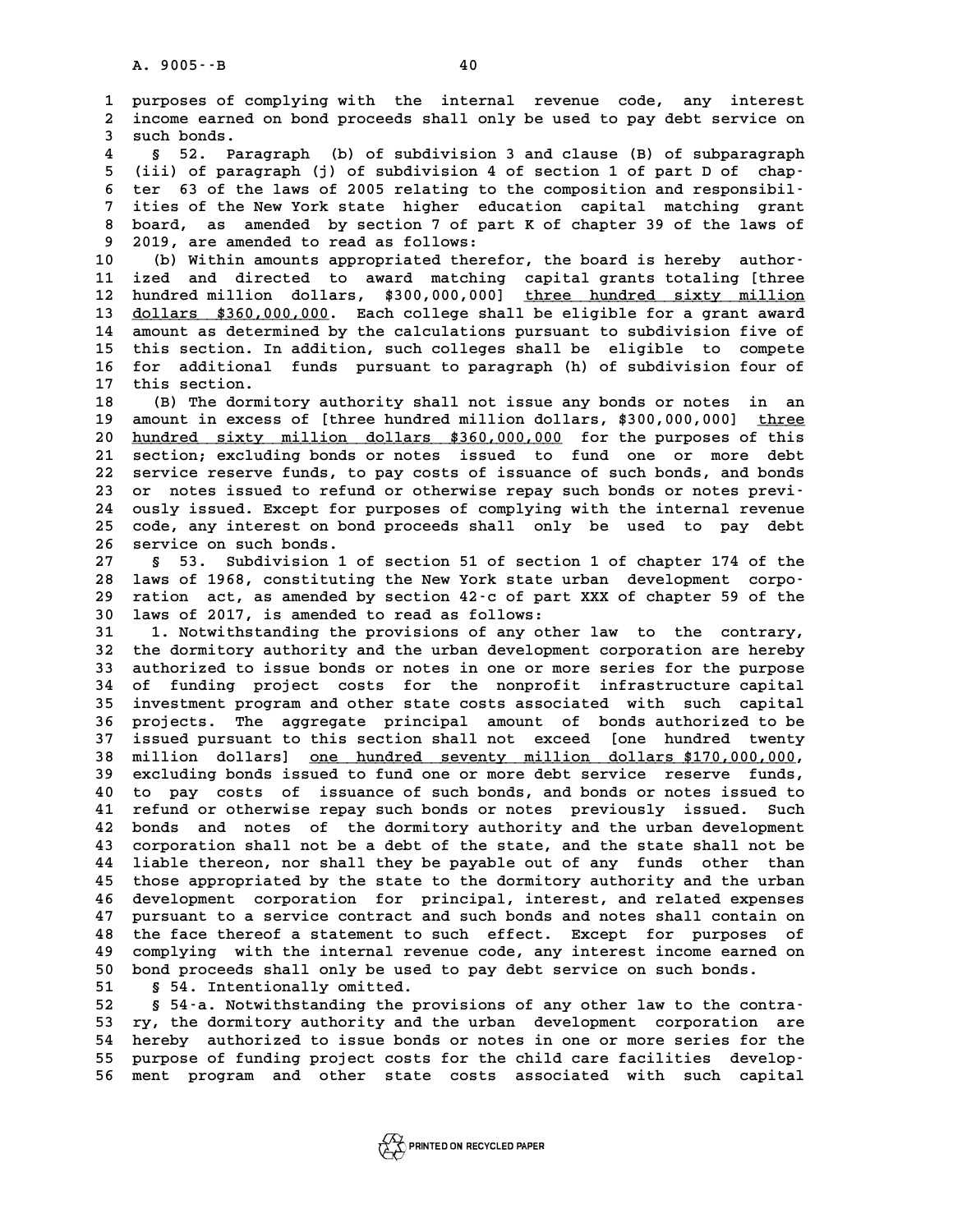**1 projects. The aggregate principal amount of bonds authorized to be 2** projects. The aggregate principal amount of bonds authorized to be<br>2 issued pursuant to this section shall not exceed two hundred million<br>3 dollars \$200,000,000 excluding bonds issued to fund one or more debt 1 projects. The aggregate principal amount of bonds authorized to be<br>3 issued pursuant to this section shall not exceed two hundred million<br>3 dollars \$200,000,000, excluding bonds issued to fund one or more debt<br>4 service 1 issued pursuant to this section shall not exceed two hundred million<br>
3 dollars \$200,000,000, excluding bonds issued to fund one or more debt<br>
4 service reserve funds, to pay costs of issuance of such bonds, and bonds<br>
2 **5** dollars \$200,000,000, excluding bonds issued to fund one or more debt<br> **4** service reserve funds, to pay costs of issuance of such bonds, and bonds<br> **5** or notes issued to refund or otherwise repay such bonds or notes 4 service reserve funds, to pay costs of issuance of such bonds, and bonds<br>5 or notes issued to refund or otherwise repay such bonds or notes previ-<br>6 ously issued. Such bonds and notes of the dormitory authority and the<br>7 5 or notes issued to refund or otherwise repay such bonds or notes previ-<br>6 ously issued. Such bonds and notes of the dormitory authority and the<br>7 urban development corporation shall not be a debt of the state, and the<br>8 8 ously issued. Such bonds and notes of the dormitory authority and the<br>
7 urban development corporation shall not be a debt of the state, and the<br>
8 state shall not be liable thereon, nor shall they be payable out of any<br> 7 urban development corporation shall not be a debt of the state, and the state shall not be liable thereon, nor shall they be payable out of any funds other than those appropriated by the state to the dormitory 8 state shall not be liable thereon, nor shall they be payable out of any<br>9 funds other than those appropriated by the state to the dormitory<br>10 authority and the urban development corporation for principal, interest,<br>11 a 9 funds other than those appropriated by the state to the dormitory<br>10 authority and the urban development corporation for principal, interest,<br>11 and related expenses pursuant to a service contract and such bonds and<br>12 p 10 authority and the urban development corporation for principal, interest,<br>11 and related expenses pursuant to a service contract and such bonds and<br>12 notes shall contain on the face thereof a statement to such effect.<br>1 11 and related expenses pursuant to a service contract and such bonds and<br>12 notes shall contain on the face thereof a statement to such effect.<br>13 Except for purposes of complying with the internal revenue code, any<br>14 in 12 notes shall contain on the face thereof a statement to such effect.<br>13 Except for purposes of complying with the internal revenue code, any<br>14 interest income earned on bond proceeds shall only be used to pay debt<br>15 se Except for purposes of complying with the internal revenue code, any<br>14 interest income earned on bond proceeds shall only be used to pay debt<br>15 service on such bonds.<br>16 § 54 -b. Notwithstanding the provisions of any oth

14 interest income earned on bond proceeds shall only be used to pay debt<br>15 service on such bonds.<br>16 § 54-b. Notwithstanding the provisions of any other law to the contra-<br>17 ry, the dormitory authority and the urban dev 15 service on such bonds.<br>16 § 54-b. Notwithstanding the provisions of any other law to the contra-<br>17 ry, the dormitory authority and the urban development corporation are<br>18 berokus authorized to issue bords ar notes in **16 S 54-b. Notwithstanding the provisions of any other law to the contra-**<br>**17 ry, the dormitory authority and the urban development corporation are**<br>**18 hereby authorized to issue bonds or notes in one or more series for** 17 ry, the dormitory authority and the urban development corporation are<br>18 hereby authorized to issue bonds or notes in one or more series for the<br>19 purpose of funding project costs for equipment and facilities related t 18 hereby authorized to issue bonds or notes in one or more series for the<br>19 purpose of funding project costs for equipment and facilities related to<br>20 veteran's programs and other state costs associated with such capita purpose of funding project costs for equipment and facilities related to veteran's programs and other state costs associated with such capital<br>21 projects. The aggregate principal amount of bonds authorized to be<br>22 issued pursuant to this section shall not exceed ten million dollars<br><sup>23 \*10 00</sup> 21 projects. The aggregate principal amount of bonds authorized to be<br>22 issued pursuant to this section shall not exceed ten million dollars<br>23 \$10,000,000, excluding bonds issued to fund one or more debt service<br>24 reser 22 issued pursuant to this section shall not exceed ten million dollars<br>23 \$10,000,000, excluding bonds issued to fund one or more debt service<br>24 reserve funds, to pay costs of issuance of such bonds, and bonds or<br>25 pote 23 \$10,000,000, excluding bonds issued to fund one or more debt service<br>24 reserve funds, to pay costs of issuance of such bonds, and bonds or<br>25 notes issued to refund or otherwise repay such bonds or notes previously<br>26 24 reserve funds, to pay costs of issuance of such bonds, and bonds or<br>25 notes issued to refund or otherwise repay such bonds or notes previously<br>26 issued. Such bonds and notes of the dormitory authority and the urban<br>27 25 notes issued to refund or otherwise repay such bonds or notes previously<br>26 issued. Such bonds and notes of the dormitory authority and the urban<br>27 development corporation shall not be a debt of the state, and the stat 26 issued. Such bonds and notes of the dormitory authority and the urban<br>27 development corporation shall not be a debt of the state, and the state<br>28 shall not be liable thereon, nor shall they be payable out of any funds 27 development corporation shall not be a debt of the state, and the state<br>28 shall not be liable thereon, nor shall they be payable out of any funds<br>29 other than those appropriated by the state to the dormitory authority **30 shall not be liable thereon, nor shall they be payable out of any funds** other than those appropriated by the state to the dormitory authority and the urban development corporation for principal, interest, and related 29 other than those appropriated by the state to the dormitory authority<br>30 and the urban development corporation for principal, interest, and<br>31 related expenses pursuant to a service contract and such bonds and notes<br>32 30 and the urban development corporation for principal, interest, and<br>31 related expenses pursuant to a service contract and such bonds and notes<br>32 shall contain on the face thereof a statement to such effect. Except for<br> 31 related expenses pursuant to a service contract and such bonds and notes<br>32 shall contain on the face thereof a statement to such effect. Except for<br>33 purposes of complying with the internal revenue code, any interest<br> 32 shall contain on the face thereof a statement to such effect. Except for<br>33 purposes of complying with the internal revenue code, any interest<br>34 income earned on bond proceeds shall only be used to pay debt service on<br> 33 purposes of complying with the internal revenue code, any interest<br>34 income earned on bond proceeds shall only be used to pay debt service on<br>35 such bonds.<br>8 s 55. Intentionally omitted. 34 income earned on bond proceeds shall only be used to pay debt service on<br>35 such bonds.<br>**§ 55. Intentionally omitted.**<br>37 § 55-a. Notwithstanding the provisions of any other law to the contra-

**37 § 55-a. Notwithstanding the provisions of any other law to the contra-36 S 55. Intentionally omitted.**<br> **38 S 55-a. Notwithstanding the provisions of any other law to the contra-**<br> **38 ry, the dormitory authority and the urban development corporation are**<br> **29 beroby authorized to issue bor 37 55-a. Notwithstanding the provisions of any other law to the contra-**<br>**38 ry, the dormitory authority and the urban development corporation are**<br>**39 hereby authorized to issue bonds or notes in one or more series for 40 purpose of funding and the urban development corporation are**<br> **40 purpose of funding project costs for equipment related to county**<br> **40 purpose of funding project costs for equipment related to county**<br> **41 probation** At the purpose of funding project costs for equipment related to county<br>40 purpose of funding project costs for equipment related to county<br>41 probation, parole and reentry programs and other state costs associated<br>42 with 40 purpose of funding project costs for equipment related to county<br>41 probation, parole and reentry programs and other state costs associated<br>42 with such capital projects. The aggregate principal amount of bonds<br><sup>43</sup> aut 41 probation, parole and reentry programs and other state costs associated<br>42 with such capital projects. The aggregate principal amount of bonds<br>43 authorized to be issued pursuant to this section shall not exceed fifty<br><sup></sup> 42 with such capital projects. The aggregate principal amount of bonds<br>43 authorized to be issued pursuant to this section shall not exceed fifty<br>44 million dollars \$50,000,000, excluding bonds issued to fund one or more<br>4 43 authorized to be issued pursuant to this section shall not exceed fifty<br>44 million dollars \$50,000,000, excluding bonds issued to fund one or more<br>45 debt service reserve funds, to pay costs of issuance of such bonds, a 44 million dollars \$50,000,000, excluding bonds issued to fund one or more<br>45 debt service reserve funds, to pay costs of issuance of such bonds, and<br>46 bonds or notes issued to refund or otherwise repay such bonds or note 45 debt service reserve funds, to pay costs of issuance of such bonds, and<br>46 bonds or notes issued to refund or otherwise repay such bonds or notes<br>47 previously issued. Such bonds and notes of the dormitory authority and **46 bonds or notes issued to refund or otherwise repay such bonds or notes**<br>**47 previously issued. Such bonds and notes of the dormitory authority and**<br>**48 the urban development corporation shall not be a debt of the state 47 previously issued. Such bonds and notes of the dormitory authority and the urban development corporation shall not be a debt of the state, and the state shall not be liable thereon, nor shall they be payable out of** 48 the urban development corporation shall not be a debt of the state, and<br>49 the state shall not be liable thereon, nor shall they be payable out of<br>50 any funds other than those appropriated by the state to the dormitory the state shall not be liable thereon, nor shall they be payable out of<br>50 any funds other than those appropriated by the state to the dormitory<br>51 authority and the urban development corporation for principal, interest,<br>5 50 any funds other than those appropriated by the state to the dormitory<br>51 authority and the urban development corporation for principal, interest,<br>52 and related expenses pursuant to a service contract and such bonds and 51 authority and the urban development corporation for principal, interest,<br>52 and related expenses pursuant to a service contract and such bonds and<br>53 notes shall contain on the face thereof a statement to such effect.<br>5 52 and related expenses pursuant to a service contract and such bonds and<br>53 notes shall contain on the face thereof a statement to such effect.<br>54 Except for purposes of complying with the internal revenue code, any<br>55 in 53 notes shall contain on the face thereof a statement to such effect.<br>54 Except for purposes of complying with the internal revenue code, any<br>55 interest income earned on bond proceeds shall only be used to pay debt<br>56 se 54 Except for purposes of complying with the internal revenue code, any<br>55 interest income earned on bond proceeds shall only be used to pay debt<br>56 service on such bonds.



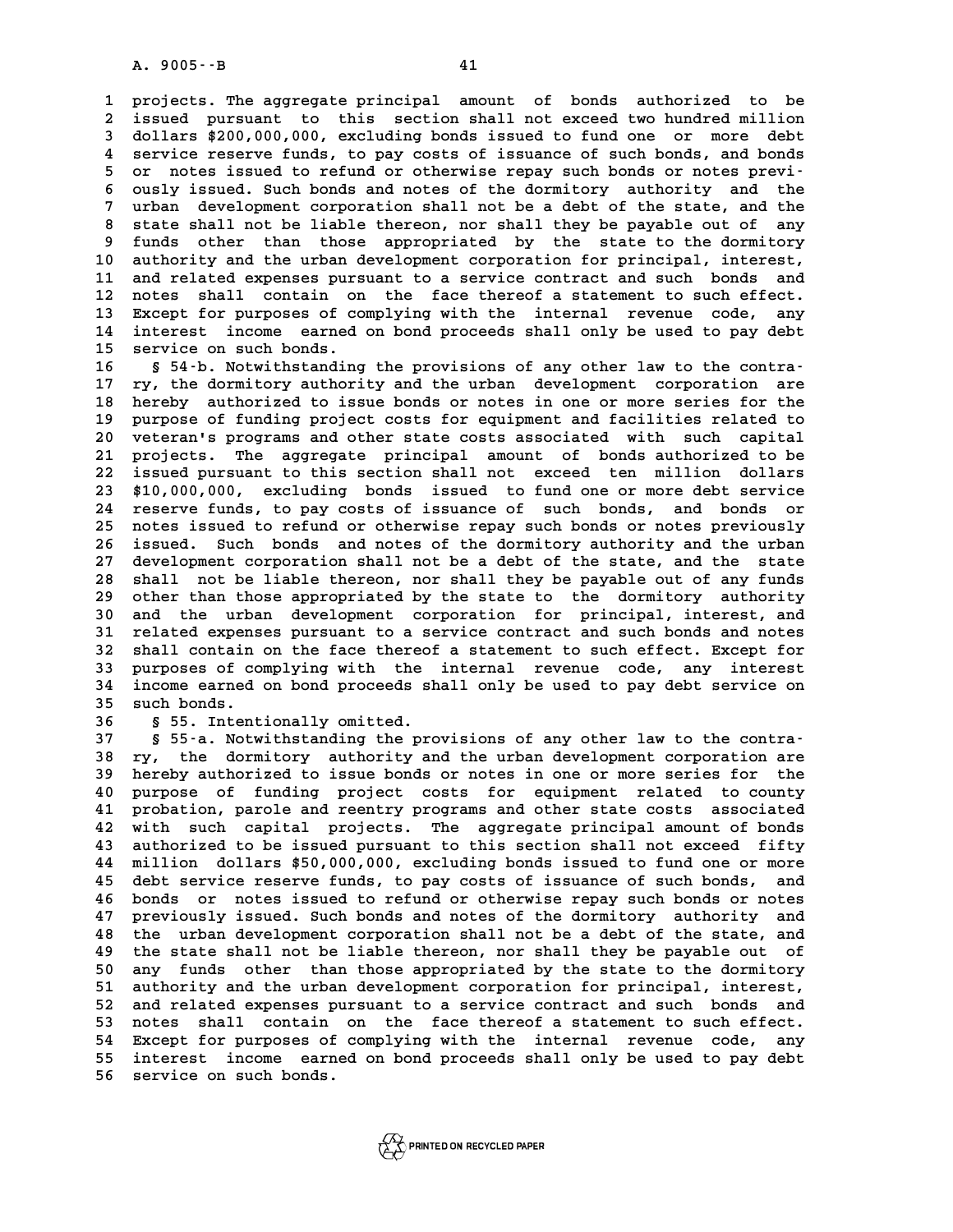**12**<br> **1** § 55-b. Notwithstanding the provisions of any other law to the contra-<br> **1** strathstanding the provisions of any other law to the contra-<br>
<sup>2</sup> ry the dermitery sutherity and the urban development corporation are **2 ry, the dormitory authority and the urban development corporation are 3 55-b. Notwithstanding the provisions of any other law to the contra-**<br>**2 ry, the dormitory authority and the urban development corporation are**<br>**3 hereby authorized to issue bonds or notes in one or more series for the** 2 ry, the dormitory authority and the urban development corporation are<br>3 hereby authorized to issue bonds or notes in one or more series for the<br>4 purpose of funding project costs for equipment for municipal police<br>5 depa For the purpose of funding project costs for equipment for municipal police<br> **5 departments and other state costs associated with such capital projects.**<br> **5 departments and other state costs associated with such capital p** 4 purpose of funding project costs for equipment for municipal police<br>5 departments and other state costs associated with such capital projects.<br>6 The aggregate principal amount of bonds authorized to be issued pursuant<br>7 departments and other state costs associated with such capital projects.<br>
The aggregate principal amount of bonds authorized to be issued pursuant<br>
7 to this section shall not exceed ten million dollars \$10,000,000,<br>
2 cur **8** The aggregate principal amount of bonds authorized to be issued pursuant<br>
7 to this section shall not exceed ten million dollars \$10,000,000,<br>
8 excluding bonds issued to fund one or more debt service reserve funds,<br>
1 9 to this section shall not exceed ten million dollars \$10,000,000,<br>8 excluding bonds issued to fund one or more debt service reserve funds,<br>9 to pay costs of issuance of such bonds, and bonds or notes issued to<br>10 refund 8 excluding bonds issued to fund one or more debt service reserve funds,<br>
9 to pay costs of issuance of such bonds, and bonds or notes issued to<br>
10 refund or otherwise repay such bonds or notes previously issued. Such<br>
11 9 to pay costs of issuance of such bonds, and bonds or notes issued to<br>10 refund or otherwise repay such bonds or notes previously issued. Such<br>11 bonds and notes of the dormitory authority and the urban development<br>22 cor 10 refund or otherwise repay such bonds or notes previously issued. Such<br>11 bonds and notes of the dormitory authority and the urban development<br>12 corporation shall not be a debt of the state, and the state shall not be<br>1 11 bonds and notes of the dormitory authority and the urban development<br>12 corporation shall not be a debt of the state, and the state shall not be<br>13 liable thereon, nor shall they be payable out of any funds other than<br>1 12 corporation shall not be a debt of the state, and the state shall not be<br>13 liable thereon, nor shall they be payable out of any funds other than<br>14 those appropriated by the state to the dormitory authority and the urb 13 liable thereon, nor shall they be payable out of any funds other than<br>14 those appropriated by the state to the dormitory authority and the urban<br>15 development corporation for principal, interest, and related expenses<br> those appropriated by the state to the dormitory authority and the urban<br>15 development corporation for principal, interest, and related expenses<br>16 pursuant to a service contract and such bonds and notes shall contain on<br> 15 development corporation for principal, interest, and related expenses<br>16 pursuant to a service contract and such bonds and notes shall contain on<br>17 the face thereof a statement to such effect. Except for purposes of<br>co 16 pursuant to a service contract and such bonds and notes shall contain on<br>17 the face thereof a statement to such effect. Except for purposes of<br>18 complying with the internal revenue code, any interest income earned on<br> 17 the face thereof a statement to such effect. Except for purposes of 18 complying with the internal revenue code, any interest income earned on bond proceeds shall only be used to pay debt service on such bonds.<br>8 55-c. 20 **20 \$ 55-c. Notwithstanding the provisions of any interest income earned on<br>
20 \$ 55-c. Notwithstanding the provisions of any other law to the contra-<br>
<sup>21</sup> ry the dormitory authority and the urban development corporati** 

**20 bond proceeds shall only be used to pay debt service on such bonds.**<br> **20 S 55-c. Notwithstanding the provisions of any other law to the contra-**<br> **21 ry, the dormitory authority and the urban development corporation a** 8 20 20 20 20 20 5 55-c. Notwithstanding the provisions of any other law to the contra-<br>21 ry, the dormitory authority and the urban development corporation are<br>22 hereby authorized to issue bonds or notes in one or more s 21 ry, the dormitory authority and the urban development corporation are<br>22 hereby authorized to issue bonds or notes in one or more series for the<br>23 purpose of funding project costs for local fairs and other state costs<br> 22 hereby authorized to issue bonds or notes in one or more series for the<br>23 purpose of funding project costs for local fairs and other state costs<br>24 associated with such capital projects. The aggregate principal amount 23 purpose of funding project costs for local fairs and other state costs<br>24 associated with such capital projects. The aggregate principal amount of<br>25 bonds authorized to be issued pursuant to this section shall not exce 24 associated with such capital projects. The aggregate principal amount of<br>25 bonds authorized to be issued pursuant to this section shall not exceed<br>26 five million dollars \$5,000,000, excluding bonds issued to fund one 25 bonds authorized to be issued pursuant to this section shall not exceed<br>26 five million dollars \$5,000,000, excluding bonds issued to fund one or<br>27 more debt service reserve funds, to pay costs of issuance of such bond 26 five million dollars \$5,000,000, excluding bonds issued to fund one or<br>27 more debt service reserve funds, to pay costs of issuance of such bonds,<br>28 and bonds or notes issued to refund or otherwise repay such bonds or<br> 27 more debt service reserve funds, to pay costs of issuance of such bonds,<br>28 and bonds or notes issued to refund or otherwise repay such bonds or<br>29 notes previously issued. Such bonds and notes of the dormitory authorit and bonds or notes issued to refund or otherwise repay such bonds or<br>
29 notes previously issued. Such bonds and notes of the dormitory authority<br>
30 and the urban development corporation shall not be a debt of the state,<br> 29 notes previously issued. Such bonds and notes of the dormitory authority<br>30 and the urban development corporation shall not be a debt of the state,<br>31 and the state shall not be liable thereon, nor shall they be payable 30 and the urban development corporation shall not be a debt of the state,<br>31 and the state shall not be liable thereon, nor shall they be payable out<br>32 of any funds other than those appropriated by the state to the dormi 31 and the state shall not be liable thereon, nor shall they be payable out<br>32 of any funds other than those appropriated by the state to the dormitory<br>33 authority and the urban development corporation for principal, inte **34 and related expenses pursuant to a service contract and such bonds and** 33 authority and the urban development corporation for principal, interest,<br>34 and related expenses pursuant to a service contract and such bonds and<br>35 notes shall contain on the face thereof a statement to such effect. 34 and related expenses pursuant to a service contract and such bonds and<br>35 notes shall contain on the face thereof a statement to such effect.<br>36 Except for purposes of complying with the internal revenue code, any<br>37 in 35 notes shall contain on the face thereof a statement to such effect.<br>36 Except for purposes of complying with the internal revenue code, any<br>37 interest income earned on bond proceeds shall only be used to pay debt<br>38 se 36 Except for purposes of complying with the internal revenue code, any<br>37 interest income earned on bond proceeds shall only be used to pay debt<br>38 service on such bonds.<br>39 s 55-d. Notwithstanding the provisions of any o

**39 § 55-d. Notwithstanding the provisions of any other law to the contra-40 service on such bonds.**<br> **40 s 55-d. Notwithstanding the provisions of any other law to the contra-**<br> **40 ry, the dormitory authority and the urban development corporation are**<br> **41 hereby authorized to issue bonds or 40 S 55-d. Notwithstanding the provisions of any other law to the contra-**<br> **40 ry, the dormitory authority and the urban development corporation are**<br> **41 hereby authorized to issue bonds or notes in one or more series f 40 ry, the dormitory authority and the urban development corporation are**<br>**41 hereby authorized to issue bonds or notes in one or more series for the**<br>**42 purpose of funding project costs for agriculture Cornell farmland** Al hereby authorized to issue bonds or notes in one or more series for the<br>42 purpose of funding project costs for agriculture Cornell farmland<br>43 research programs and other state costs associated with such capital<br>44 pro 42 purpose of funding project costs for agriculture Cornell farmland<br>43 research programs and other state costs associated with such capital<br>44 projects. The aggregate principal amount of bonds authorized to be<br>45 issued p **43** research programs and other state costs associated with such capital<br>44 projects. The aggregate principal amount of bonds authorized to be<br>45 issued pursuant to this section shall not exceed five million dollars<br>46 \$5 44 projects. The aggregate principal amount of bonds authorized to be<br>45 issued pursuant to this section shall not exceed five million dollars<br>46 \$5,000,000, excluding bonds issued to fund one or more debt service<br>47 reser **45** issued pursuant to this section shall not exceed five million dollars<br>46 \$5,000,000, excluding bonds issued to fund one or more debt service<br>47 reserve funds, to pay costs of issuance of such bonds, and bonds or<br>18 re 46 \$5,000,000, excluding bonds issued to fund one or more debt service<br>47 reserve funds, to pay costs of issuance of such bonds, and bonds or<br>48 notes issued to refund or otherwise repay such bonds or notes previously<br>19 i **47 reserve funds, to pay costs of issuance of such bonds, and bonds or notes issued to refund or otherwise repay such bonds or notes previously issued. Such bonds and notes of the dormitory authority and the urban**<br>**49 is** 48 notes issued to refund or otherwise repay such bonds or notes previously<br>49 issued. Such bonds and notes of the dormitory authority and the urban<br>50 development corporation shall not be a debt of the state, and the stat 49 issued. Such bonds and notes of the dormitory authority and the urban<br>50 development corporation shall not be a debt of the state, and the state<br>51 shall not be liable thereon, nor shall they be payable out of any funds 50 development corporation shall not be a debt of the state, and the state<br>51 shall not be liable thereon, nor shall they be payable out of any funds<br>52 other than those appropriated by the state to the dormitory authority 51 shall not be liable thereon, nor shall they be payable out of any funds<br>52 other than those appropriated by the state to the dormitory authority<br>53 and the urban development corporation for principal, interest, and<br>54 r 52 other than those appropriated by the state to the dormitory authority<br>53 and the urban development corporation for principal, interest, and<br>54 related expenses pursuant to a service contract and such bonds and notes<br>55 53 and the urban development corporation for principal, interest, and<br>54 related expenses pursuant to a service contract and such bonds and notes<br>55 shall contain on the face thereof a statement to such effect. Except for<br> 54 related expenses pursuant to a service contract and such bonds and notes<br>55 shall contain on the face thereof a statement to such effect. Except for<br>56 purposes of complying with the internal revenue code, any interest

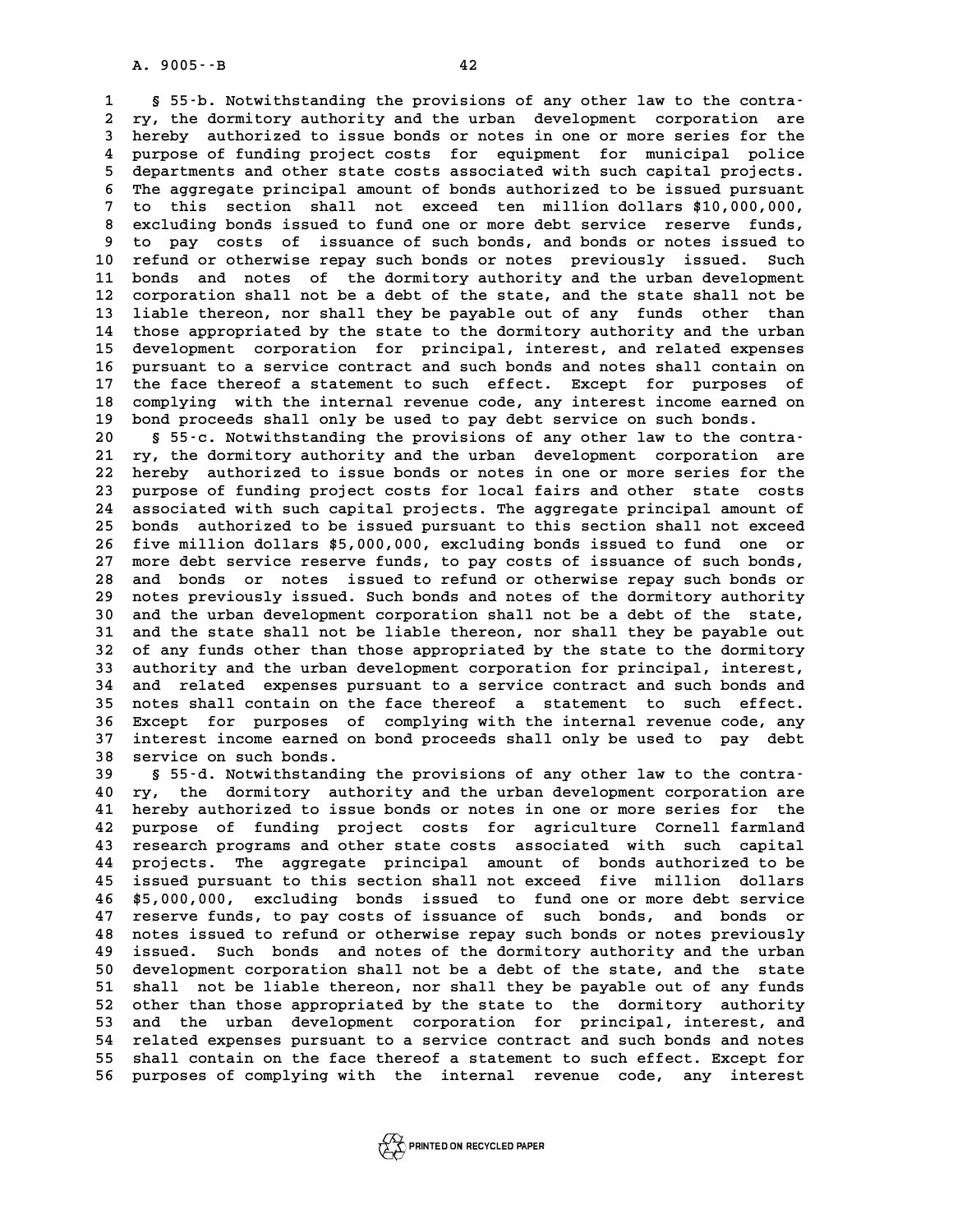|                     | A. 9005 -- B<br>43                                                                                                                                |
|---------------------|---------------------------------------------------------------------------------------------------------------------------------------------------|
| 1<br>$\overline{a}$ | income earned on bond proceeds shall only be used to pay debt service on<br>such bonds.                                                           |
| 3                   | Section 1 of chapter 174 of the laws of 1968, constituting the<br>56.<br>Ş.                                                                       |
| 4<br>5              | New York state urban development corporation act, is amended by adding a<br>new section 58 to read as follows:                                    |
| 6                   | § 58. Gateway project. 1. Findings and declaration of need. The state                                                                             |
| 7                   | of New York finds and determines that providing funding for the passen-                                                                           |
| 8                   | ger rail transportation project commonly known as the gateway project,                                                                            |
| 9                   | is needed to preserve and improve the functionality and strengthen the                                                                            |
| 10                  | resiliency of long-distance and commuter rail infrastructure between the                                                                          |
| 11                  | state of New York and the state of New Jersey.                                                                                                    |
| 12                  | 2. Definitions. When used in this section:                                                                                                        |
| 13                  | "Commission" shall mean the gateway development commission, a bi-state                                                                            |
| 14                  | commission and a body corporate and politic established by the state of                                                                           |
| 15                  | New Jersey and the state of New York, acting in the public interest and                                                                           |
| 16                  | exercising essential governmental functions in accordance with the Gate-                                                                          |
| 17                  | way development commission act, and any successor thereto.                                                                                        |
| 18                  | "Federal transportation loan" shall mean one or more loans made to the                                                                            |
| 19<br>20            | commission to finance the Hudson tunnel project under or pursuant to any                                                                          |
| 21                  | U.S. Department of Transportation program or act, including but not<br>limited to the Railroad Rehabilitation & Improvement Financing Program     |
| 22                  | or the Transportation Infrastructure Finance and Innovation Act, which                                                                            |
| 23                  | loan or loans are related to the state capital commitment.                                                                                        |
| 24                  | "Gateway development commission act" shall mean chapter 108 of the                                                                                |
| 25                  | laws of New York, 2019, as amended.                                                                                                               |
| 26                  | "Gateway project" shall mean the passenger rail and related infras-                                                                               |
| 27                  | tructure projects undertaken by the commission, including the hudson                                                                              |
| 28                  | tunnel project.                                                                                                                                   |
| 29                  | "Hudson tunnel project" shall mean the project consisting<br>оf                                                                                   |
| 30                  | construction of a tunnel connecting the states of New York and New                                                                                |
| 31                  | Jersey and the completion of certain ancillary facilities including                                                                               |
| 32                  | construction of concrete casing at Hudson Yards in Manhattan, New York                                                                            |
| 33                  | and the rehabilitation of the existing North River Tunnels.                                                                                       |
| 34<br>35            | "State capital commitment" shall mean an aggregate principal amount<br>not to exceed \$2,350,000,000, plus any interest costs, including capi-    |
| 36                  | talized interest, and related expenses and fees payable by the state of                                                                           |
| 37                  | New York to the commission under one or more service contracts or other                                                                           |
| 38                  | <u>agreements pursuant to this section, as well as any expenses of</u><br><u>the</u>                                                              |
| 39                  | state incurred in connection therewith.                                                                                                           |
| 40                  | "Related expenses and fees" shall mean commitment fees and other                                                                                  |
| 41                  | ancillary costs, expenses and fees incurred, and to become due and paya-                                                                          |
| 42                  | ble, by the commission in connection with the Federal transportation                                                                              |
| 43                  | loan.                                                                                                                                             |
| 44                  | 3. Notwithstanding any other provision of law to the contrary, in                                                                                 |
| 45                  | order to provide for the payment for the state capital commitment, the                                                                            |
| 46                  | director of the budget is hereby authorized to enter into one or more                                                                             |
| 47                  | service contracts or other agreements with the commission, none of which                                                                          |
| 48<br>49            | shall exceed the maximum duration of the Federal transportation loan,<br>upon such terms and conditions as the director of the budget and commis- |
| 50                  | sion agree, so as to provide to the commission, for each state fiscal                                                                             |
| 51                  | year, a sum not to exceed the amount required for the payment of the                                                                              |
| 52                  | state capital commitment for such fiscal year. Any such service contract                                                                          |
| 53                  | or other agreement shall provide that the obligation of the state to pay                                                                          |
| 54                  | the amount therein provided shall not constitute a debt of the state                                                                              |
| 55                  | within the meaning of any constitutional or statutory provision and                                                                               |
| 56                  | shall be deemed executory only to the extent of monies available, that                                                                            |
|                     |                                                                                                                                                   |

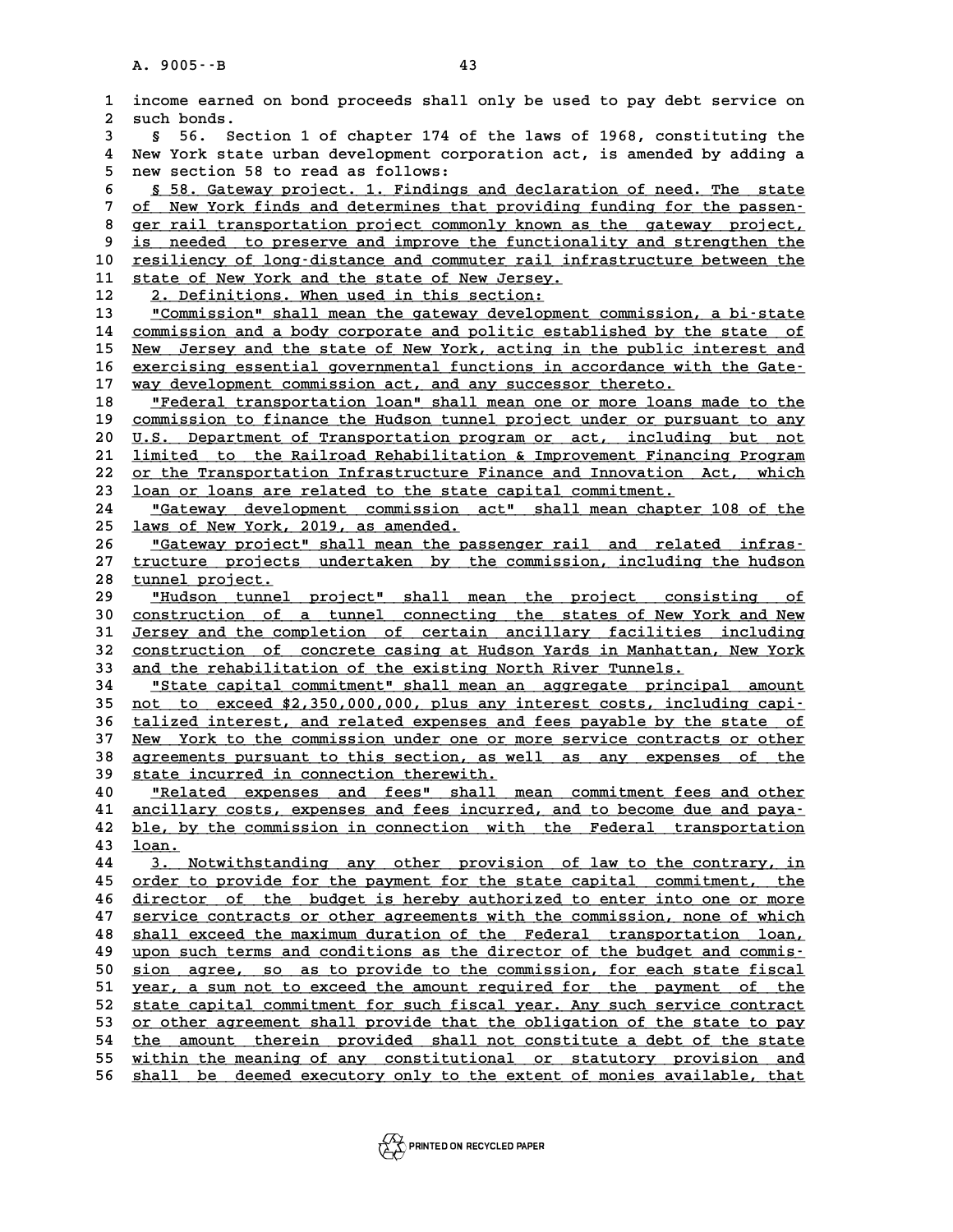A. 9005 · - B<br>
1 <u>no liability shall be incurred by the state beyond the monies available</u><br>
2 for gush purpose, and that such obligation is subject to appual appro-**2** <u>no liability shall be incurred by the state beyond the monies available</u><br>2 <u>for such purpose, and that such obligation is subject to annual appro-</u><br>3 pristion by the legislature, Any such service contract or other agr 3 <u>no liability shall be incurred by the state beyond the monies available<br>2 for such purpose, and that such obligation is subject to annual appro-<br>3 priation by the legislature. Any such service contract or other agree-<br>2</u> for such purpose, and that such obligation is subject to annual appro-<br> **priation** by the legislature. Any such service contract or other agree-<br>
<u>ment and any payments made or to be made thereunder may be assigned and</u><br>
p Friation by the legislature. Any such service contract or other agree-<br>
<u>ment</u> and any payments made or to be made thereunder may be assigned and<br>
pledged by the commission as security for the repayment by the commis-<br>
sio 4 <u>ment and any payments made or to be made thereunder may be assigned and<br>5 pledged by the commission as security for the repayment by the commis-<br>6 sion of the Federal transportation loan.<br>7 4. The director of the budget</u> 9 pledged by the commission as security for the repayment by the commis-<br>
<sup>5</sup> sion of the Federal transportation loan.<br>
<sup>7</sup> 4. The director of the budget is also authorized to enter into such<br>
<sup>1</sup> shere are approximate and 8 <u>sion of the Federal transportation loan.</u><br> **4.** The director of the budget is also authorized to enter into such<br>
<u>8 other agreements and to take or cause to be taken such additional</u><br>
actions as are possessive adoptabl 4. The director of the budget is also authorized to enter into such<br>8 other agreements and to take or cause to be taken such additional<br>9 actions as are necessary or desirable to effectuate the purposes of the<br>transactions 8 other agreements and to take or cause to be taken such additional<br>9 actions as are necessary or desirable to effectuate the purposes of the<br>10 <u>transactions contemplated by the state capital commitment provided for</u><br>11 b 9 actions as are necessary or desirable to effectuate the purposes of the transactions contemplated by the state capital commitment provided for herein and the service contract or other agreement authorized by subdi-<br>
<sup>12</sup> 10 **transactions contemplated by**<br>
11 **herein and the service cont**<br>
12 **vision 3 of this section.**<br>
13 **6 57 Subdivisions 4 and 5 11 herein and the service contract or other agreement authorized by subdi-**<br> **12 yision 3 of this section.**<br> **13** § 57. Subdivisions 4 and 5 of section 16 of part T of chapter 57 of<br> **14** the laws of 2007. relating to pro **12 <u>vision 3 of this section.</u><br>13 § 57. Subdivisions 4 and 5 of section 16 of part T of chapter 57 of<br>14 the laws of 2007, relating to providing for the administration of<br>15 certain funds and asseunts related to the 2007-**13 **b** 57. Subdivisions 4 and 5 of section 16 of part T of chapter 57 of<br>14 the laws of 2007, relating to providing for the administration of<br>15 certain funds and accounts related to the 2007-2008 budget, are 14 the laws o<br>15 certain fun<br>16 REPEALED.<br><sup>17</sup> 5 50 <sup>mb</sup> 15 certain funds and accounts related to the 2007-2008 budget, are<br>16 REPEALED.<br>17 § 58. This act shall take effect immediately and shall be deemed to<br>18 have been in full force and effect on and after April 1, 2022; provi 17 § 58. This act shall take effect immediately and shall be deemed to<br>18 have been in full force and effect on and after April 1, 2022; provided,<br>19 however, that the provisions of sections one, one-a, two, three, four, **17** § 58. This act shall take effect immediately and shall be deemed to<br>18 however, that the provisions of sections one, one-a, two, three, four,<br>20 five six secure eight thirteen fourteen fifteen sixteen seven. 18 have been in full force and effect on and after April 1, 2022; provided,<br>19 however, that the provisions of sections one, one-a, two, three, four,<br>20 five, six, seven, eight, thirteen, fourteen, fifteen, sixteen, seven-**20 however, that the provisions of sections one, one-a, two, three, four, five, six, seven, eight, thirteen, fourteen, fifteen, sixteen, seven-**<br>21 teen, eighteen, nineteen, twenty, twenty-two, and twenty-three of this<br>22 20 five, six, seven, eight, thirteen, fourteen, fifteen, sixteen, seven-<br>21 teen, eighteen, nineteen, twenty, twenty-two, and twenty-three of this<br>22 act shall expire March 31, 2023 when upon such date the provisions of 21 teen, eighteen, nineteen, twenty, twenty-two, and twenty-three of this<br>22 act shall expire March 31, 2023 when upon such date the provisions of<br>23 such sections shall be deemed repealed; provided, further, that the<br>24 s 22 act shall expire March 31, 2023 when upon such date the provisions of<br>23 such sections shall be deemed repealed; provided, further, that the<br>24 amendments to section 89-h of the state finance law made by section<br>25 type 23 such sections shall be deemed repealed; provided, further, that the<br>24 amendments to section 89-h of the state finance law made by section<br>25 twenty-eight of this act shall not affect the repeal of such section and<br>26 s 24 amendments to section 89<sup>-</sup>h of the state finance law made by section 25 twenty-eight of this act shall not affect the repeal of such section and 26 shall be deemed repealed therewith.<br>27 PART Z PART Z<br>28 Intentionally Omitted<br>28 Intentionally Omitted **29 PART AA** PART AA<br> **30** Intentionally Omitted **31 PART BB 31** PART BB<br> **32** Intentionally Omitted **33** PART CC **23**<br>34 Section 1. Section 163 of the state finance law is amended by adding<br>35 Section and interest and an interval and follows: **34** Section 1. Section 163 of the state final<br>35 a new subdivision 16 to read as follows:<br>36 15 Consultant servises a Pefere 3 Section 1. Section 163 of the state finance law is amended by adding<br>35 a new subdivision 16 to read as follows:<br>36 16. Consultant services. a. Before a state agency enters into a<br>37 contract for consultant services which **35 a new subdivision 16 to read as follows:**<br> **36** 16. Consultant services. a. Before a state agency enters into a<br> **37** contract for consultant services which is anticipated to cost more than<br> **28** 200 million dollars in **36** <u>16. Consultant services, a. Before a state agency enters into a</u><br> **37** <u>contract for consultant services which is anticipated to cost more than</u><br>
<u>28</u> one million dollars in a twelve month period the state agency sha 37 <u>contract for consultant services which is anticipated to cost more than</u><br>38 <u>one million dollars in a twelve month period the state agency shall</u><br>39 <u>conduct a cost comparison review to determine whether the services t</u> one million dollars in a twelve month period the state agency shall<br> **40** provided by the consultant can be performed at equal or lower cost by<br>
<sup>41</sup> utilizing state employees upless the contrast meets one of the conduct a cost comparison review to determine whether the services to be<br>40 provided by the consultant can be performed at equal or lower cost by<br>41 utilizing state employees, unless the contract meets one of the<br>experienc 40 <u>provided by the consultant can be performed at equal or lower cost by</u><br>41 <u>utilizing state employees, unless the contract meets one of the</u><br>42 <u>exceptions set forth in paragraph g of this subdivision. As used in this</u> 41 utilizing state employees, unless the contract meets one of the exceptions set forth in paragraph g of this subdivision. As used in this section, the term "consultant services" shall mean any contract entered<br>43 section **42** exceptions set forth in paragraph g of this subdivision. As used in this section, the term "consultant services" shall mean any contract entered into by a state agency for analysis, evaluation, research, training, and 44 into by a state agency for analysis, evaluation, research, training,<br>45 <u>data processing, computer programming, the design, development and</u>

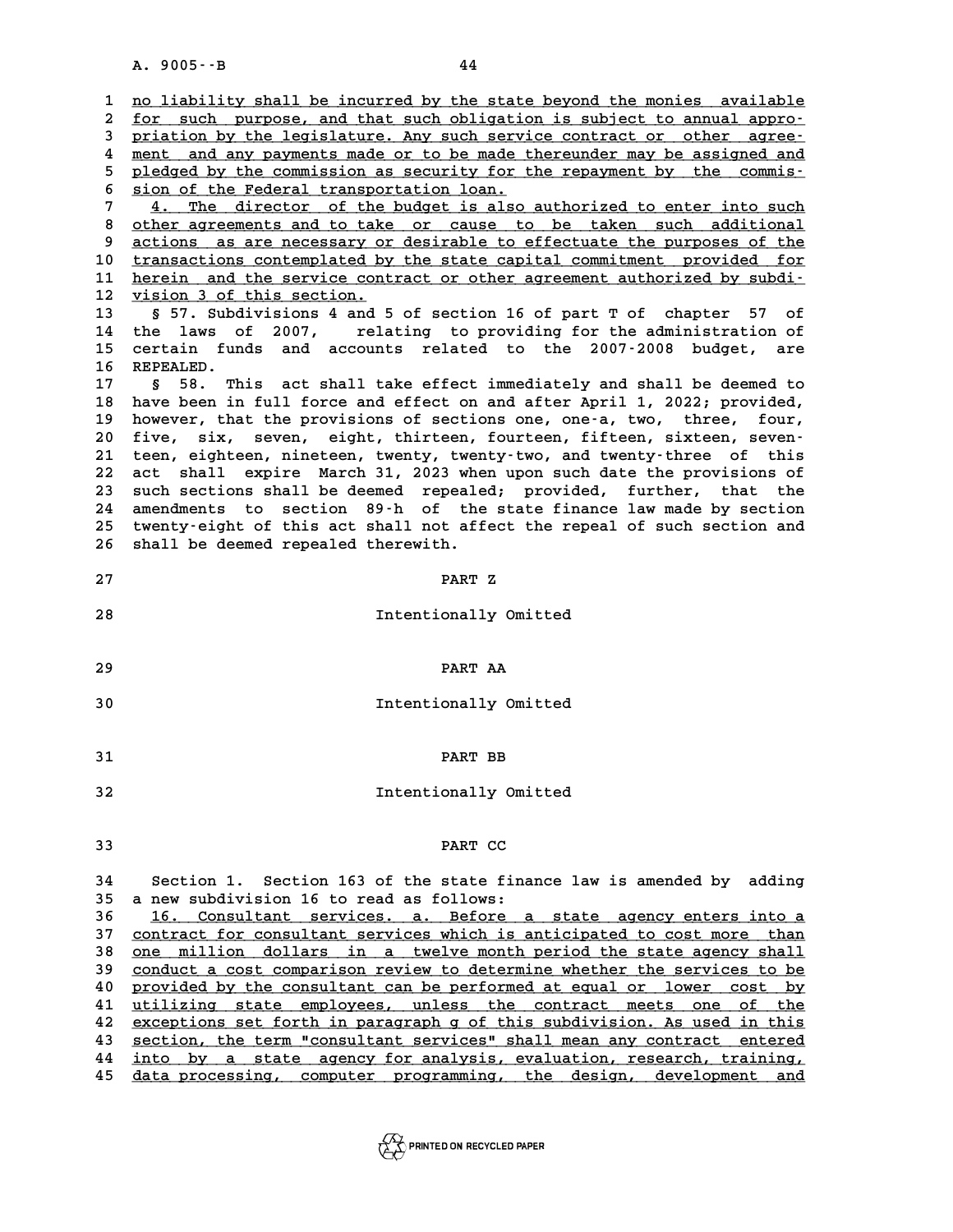A. 9005 · - B<br>
1 <u>implementation of technology, communications or telecommunications</u><br>
2 gystems or the infrastructure pertaining therete including bardware and **2** <u>implementation of technology</u>, communications or telecommunications<br>2 systems or the infrastructure pertaining thereto, including hardware and<br>3 software, engineering including inspection and professional design implementation of technology, communications or telecommunications<br>
2 systems or the infrastructure pertaining thereto, including hardware and<br>
3 software, engineering including inspection and professional design<br>
3 sorvig 4 systems or the infrastructure pertaining thereto, including hardware and<br>
3 software, engineering including inspection and professional design<br>
4 services, health services, mental health services, accounting, auditing,<br> 5 software, engineering including inspection and professional design<br>
4 services, health services, mental health services, accounting, auditing,<br>
<u>or similar services and such services that are substantially similar to</u><br> 8 **detail is and in the services** and such services are substantially similar to<br>
<u>and in lieu of services provided, in whole or in part, by state employ-</u><br> **perty is and in lieu of services provided, in whole or in part,** <u>or similar services and such services that are substantially similar to<br>
and in lieu of services provided, in whole or in part, by state employ-<br>
<u>ees, but shall not include legal services or services in connection with</u><br></u> 8 and in lieu of services provided, in whole or in part, by state employ-<br>
8 <u>litigation including expert witnesses and shall not include contracts</u><br>
8 for construction of public works, For purposes of this subdivision, th 9 ees, but shall not include legal services or services in connection with<br>
8 litigation including expert witnesses and shall not include contracts<br>
9 <u>for construction of public works</u>. For purposes of this subdivision, t 8 <u>litigation including expert witnesses and shall not include contracts</u><br>
<u>10 costs of performing the services by state employees shall include any</u><br>
<sup>21</sup> calary persion costs all other benefit costs costs that are requir <sup>9</sup> <u>for construction of public works. For purposes of this subdivision, the costs of performing the services by state employees shall include any salary, pension costs, all other benefit costs, costs that are required for</u> costs of performing the services by state employees shall include any<br>
11 salary, pension costs, all other benefit costs, costs that are required<br>
12 <u>for equipment, facilities and all other overhead. The costs of consult-</u> 11 salary, pension costs, all other benefit costs, costs that are required<br>
12 <u>for equipment, facilities and all other overhead</u>. The costs of consult-<br>
13 <u>ant services shall include the total</u> cost of the contract inclu **12** <u>for equipment, facilities and all other overhead. The costs of consult-</u><br> **13** <u>ant services shall include the total cost of the contract including</u><br> **14** <u>costs that are required for equipment, facilities and all ot</u> ant services shall include the total cost of the contract including<br>
14 costs that are required for equipment, facilities and all other overhead<br>
15 and any continuing state costs directly associated with a contractor<br>
16 24 costs that are required for equipment, facilities and all other overhead<br>
15 <u>and any continuing state</u> costs directly associated with a contractor<br>
16 providing a contracted function including, but not limited to, thos and any continuing state costs directly associated with a contractor<br>
16 providing a contracted function including, but not limited to, those<br>
17 costs for inspection, supervision, monitoring of the contractor's work<br>
2014 **16** providing a contracted function including, but not limited to, those<br>17 costs for inspection, supervision, monitoring of the contractor's work<br>and any pro rata share of existing costs or expenses, including adminis-<br>t costs for inspection, supervision, monitoring of the contractor's work<br>
18 and any pro rata share of existing costs or expenses, including adminis-<br>
19 trative salaries and benefits, rent, equipment costs, utilities and<br>
2 and any pro rata share of existing costs or expenses, including adminis-<br>
19 trative salaries and benefits, rent, equipment costs, utilities and<br>
20 materials. The cost comparison shall be expressed where feasible as an<br>
2 19 trative salaries and benefits, rent, equipment costs, utilities and<br>20 materials. The cost comparison shall be expressed where feasible as an<br>21 hourly rate, or where such a calculation is not feasible, as a total<br>22 es 22 estimated cost for the anticipated term of the contract.<br>23 b. Prior to entering any consultation services contract for the priva-21 <u>hourly rate, or where such a calculation is not feasible, as a total</u><br>22 <u>estimated cost for the anticipated term of the contract.</u><br>23 **b.** Prior to entering any consultation services contract for the priva-<br>24 tizatio 22 <u>estimated cost for the anticipated term of the contract.</u><br>
23 <u>b. Prior to entering any consultation services contract for the priva-</u><br>
24 <u>tization of a state service that is not currently privatized, the state</u><br>
25 2 **23** b. Prior to entering any consultation services contract for the priva-<br>24 tization of a state service that is not currently privatized, the state<br>25 agency shall develop a cost comparison review in accordance with the 24 <u>tization of a state service that is not currentl</u><br>25 <u>agency shall develop a cost comparison review in</u><br>26 <u>provisions of paragraph a of this subdivision.</u><br>27 **a** (i) If such soat comparison review identifie **25** agency shall develop a cost comparison review in accordance with the<br>26 provisions of paragraph a of this subdivision.<br>27 c. (i) If such cost comparison review identifies a cost savings to the<br>28 state of top porcent **26 provisions of paragraph a of this subdivision.**<br>
27 c. (i) If such cost comparison review identifies a cost savings to the<br>
28 state of ten percent or more, and such consultant services contract will<br>
29 pot diminish t 27 c. (i) If such cost comparison review identifies a cost savings to the<br>
28 state of ten percent or more, and such consultant services contract will<br>
29 not diminish the quality of such service, the state agency shall de 38 state of ten percent or more, and such consultant services contract will<br>29 <u>not diminish the quality of such service</u>, the state agency shall develop<br>30 <u>a business plan, in accordance with the provisions of paragraph </u> **39** <u>not diminish the quality of such service</u>, the state agency shall develop<br>30 <u>a business plan, in accordance with the provisions of paragraph d of<br>31 this subdivision, in order to evaluate the feasibility of entering</u> 30 a business plan, in accordance with the provisions of paragraph d of<br>31 this subdivision, in order to evaluate the feasibility of entering any<br>32 <u>such contract and to identify the potential results, effectiveness and</u><br> 31 this subdivision, in order to e<br>32 <u>such contract and to identify</u><br>33 <u>efficiency of such contract.</u> 32 <u>such contract and to identify the potential results, effectiveness and<br>33 efficiency of such contract.<br>34 (ii) If such cost comparison review identifies a cost savings of less<br>35 than ten percent to the state and such </u> 33 efficiency of such contract.<br>
34 (ii) If such cost comparison review identifies a cost savings of less<br>
35 than ten percent to the state and such consultant services contract will<br>
36 not diminish the guality of such se **34** (ii) If such cost comparison review identifies a cost savings of less<br> **35** than ten percent to the state and such consultant services contract will<br> **36** <u>not diminish the quality of such service</u>, the state agency m <sup>35</sup> than ten percent to the state and such consultant services contract will<br>36 <u>not diminish the quality of such service</u>, the state agency may develop a<br>37 <u>business plan, in order to evaluate the feasibility of enterin</u> 36 <u>not diminish the quality of such service, the state agency may develop a<br>37 business plan, in order to evaluate the feasibility of entering any such<br>38 <u>contract and to identify the potential results, effectiveness and</u></u> business plan, in order to evaluate the feasibility of entering any such<br>38 <u>contract and to identify the potential results, effectiveness and effi-</u><br><u>ciency of such contract, provided there is a significant public policy</u> 38 <u>contract and to identify the potential results, effective</u><br>
39 <u>ciency of such contract, provided there is a significant</u><br>
40 <u>reason to enter into such consultant services contract.</u><br>
41 (iii) If any such proposed con detail of the such contract, provided there is a significant public policy<br> **40** <u>reason to enter into such consultant services contract.</u><br> **41** (iii) If any such proposed consultant services contract would result<br> **42** in **Frame 12**<br> **40 reason to enter into such consultant services contract.**<br> **42** <u>in the layoff, transfer or reassignment of fifty or more state agency</u><br> **A1 annives** after consulting with the potentially affected bargai **41** (iii) If any such proposed consultant services contract would result<br> **42** in the layoff, transfer or reassignment of fifty or more state agency<br> **43** employees, after consulting with the potentially affected bargaini **42** <u>in the layoff, transfer or reassignment of fifty or more state agency</u><br>43 <u>employees, after consulting with the potentially affected bargaining</u><br><u>units, if any, the state agency shall notify the state employees of su</u> 43 employees, after consulting with the potentially affected bargaining<br>44 <u>units, if any, the state agency shall notify the state employees of such<br>bargaining unit, after such cost comparison review is completed. Such<br>46 </u> a time and the state agency shall notify the state employees of such<br>  $\frac{bargaining unit, after such cost comparison review is completed. Such  
\nstate agency shall provide an opportunity for said employees to reduce  
\nthe cost of and writing the operations to be minimized and provide$ detaing the cost comparison review is completed. Such<br>46 state agency shall provide an opportunity for said employees to reduce<br>47 the costs of conducting the operations to be privatized and provide<br>48 reasonable resources 46 <u>state agency shall provide an opportunity for said employees to reduce</u><br>47 <u>the costs of conducting the operations to be privatized and provide</u><br><u>reasonable resources for the purpose of encouraging and assisting such</u><br> the costs of conducting the operations to be privatized and provide<br> **48** <u>state employees to organize and submit a bid to provide the services</u><br>
that are the subject of the potential consultant services contact reasonable resources for the purpose of encouraging and assisting such<br> **50** that are the subject of the potential consultant services contact.<br> **51** d. Any business plan developed by a state agency for the purpose of **51 d. Any business plan developed by a state agency for the purpose of \_\_\_\_\_\_\_\_\_\_\_\_\_\_\_\_\_\_\_\_\_\_\_\_\_\_\_\_\_\_\_\_\_\_\_\_\_\_\_\_\_\_\_\_\_\_\_\_\_\_\_\_\_\_\_\_\_\_\_\_\_\_\_\_\_\_\_\_\_\_** that are the subject of the potential consultant services contact.<br>
51 d. Any business plan developed by a state agency for the purpo<br>
52 <u>complying with paragraph c of this subdivision shall include: (i)</u><br>
53 cost compari 53 <u>cost comparison review as described in paragraph b of this subdivision,</u><br>54 (ii) a detailed description of the service or activity that is the 52 complying with paragraph c of this subdivision shall include: (i) the<br>53 <u>cost comparison review as described in paragraph b of this subdivision,</u><br>54 (ii) a detailed description of the service or activity that is the<br>55 **53** cost comparison review as described in paragraph b of this subdivision,<br>
<u>(ii) a detailed description of the</u> service or activity that is the<br>
<u>subject of such business plan, (iii) a description and analysis of the</u><br> 54 <u>(ii) a detailed description of the service or activity that is the subject of such business plan, (iii) a description and analysis of the state agency's current performance of such service or activity, (iv) the</u>

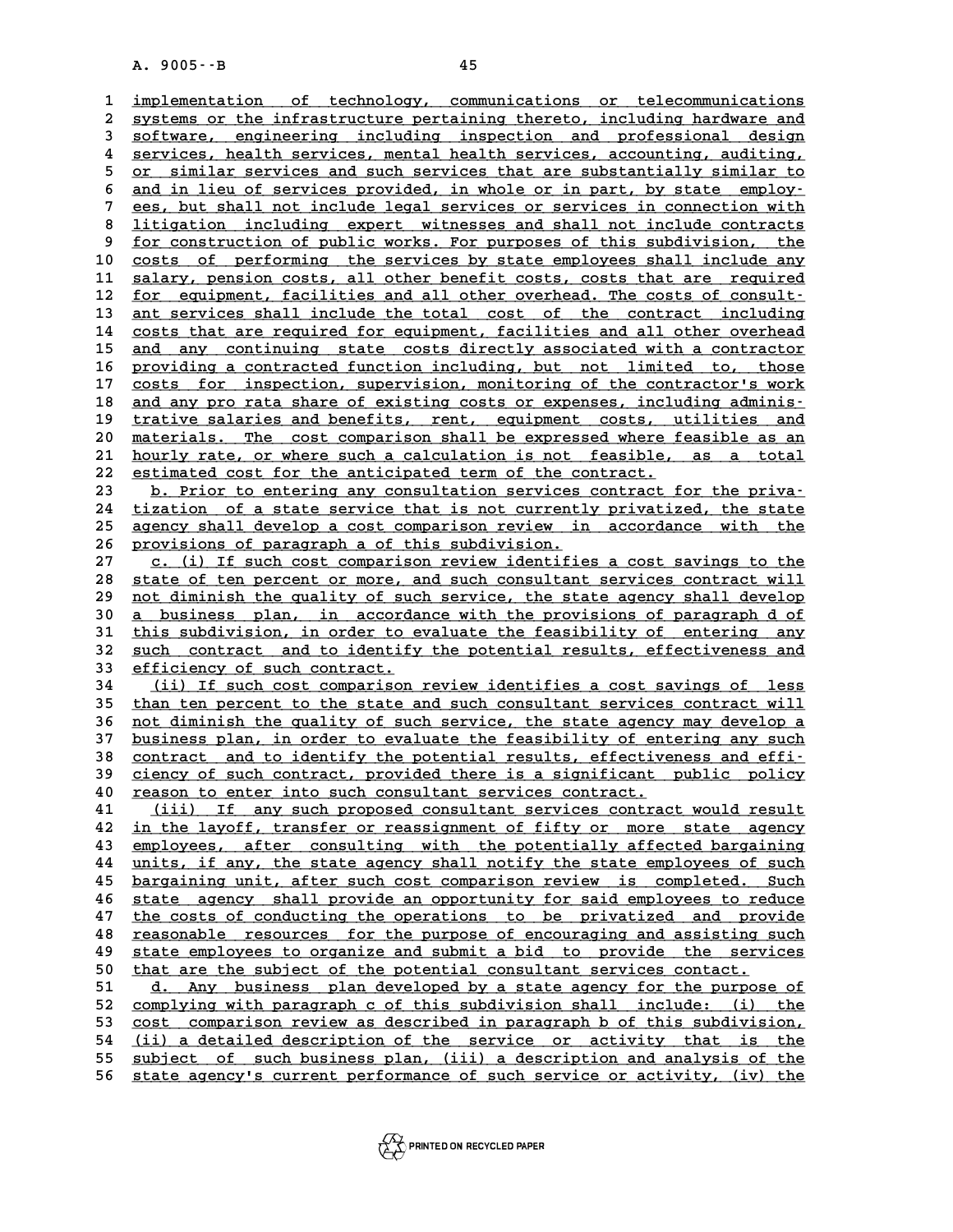A. 9005 · - B<br>1 goals to be achieved through the proposed consultant services contract<br>2 and the rationale for such soals (w) a description of available options **2** goals to be achieved through the proposed consultant services contract<br>2 and the rationale for such goals, (v) a description of available options<br>3 for eshieving such goals, (vi) an analysis of the advantages and disad qoals to be achieved through the proposed consultant services contract<br> **3** and the rationale for such goals, (v) a description of available options<br>
<u>for achieving such goals, (vi) an analysis of the advantages and disad-</u> and the rationale for such goals, (v) a description of available options<br>
for achieving such goals, (vi) an analysis of the advantages and disad-<br>
<u>unneages</u> of each option, including, at a minimum, potential performance<br> **5 improvements and risks attendant to termination of the contract or \_\_\_\_\_\_\_\_\_\_\_\_\_\_\_\_\_\_\_\_\_\_\_\_\_\_\_\_\_\_\_\_\_\_\_\_\_\_\_\_\_\_\_\_\_\_\_\_\_\_\_\_\_\_\_\_\_\_\_\_\_\_\_\_\_\_\_\_\_\_\_\_** 4 <u>vantages of each option, including, at a minimum, potential performance<br>5 improvements and risks attendant to termination of the contract or<br>6 rescission of such contract, (vii) a description of the current market<br>5 for</u> improvements and risks attendant to termination of the contract or<br>
<u>for the services or activities that are the subject of such business</u><br>
<sup>7</sup> point (wiji) an applying of the guality of services as sured by stand **8** <u>rescission of such contract, (vii) a description of the current market</u><br> **8** <u>plan, (viii) an analysis of the quality of services as gauged by stand-<br> **analysis of the quality of services as gauged by stand-**<br> **analys</u> 9** <u>for the services or activities that are the subject of such business<br> **9 ardized measures and key performance requirements including compen-**<br> **2 action** turnouge and staffing pation (iv) a decorrigion of the spec</u> 8 plan, (viii) an analysis of the quality of services as gauged by stand-<br>9 ardized measures and key performance requirements including compen-<br>10 sation, turnover, and staffing ratios, (ix) a description of the specif-<br>is 9 ardized measures and key performance requirements including compen-<br>
10 sation, turnover, and staffing ratios, (ix) a description of the specif-<br>
11 <u>ic results based performance standards that shall, at a minimum be met</u> **10** sation, turnover, and staffing ratios, (ix) a description of the specif-<br>
ic results based performance standards that shall, at a minimum be met,<br>
<u>to ensure adequate performance by any party performing such service o</u> 11 <u>ic results based performance standards that shall, at a minimum be met,</u><br>
12 <u>to ensure adequate performance by any party performing such service or</u><br>
13 <u>activity, (x) the projected time frame for key events from the </u> 12 <u>to ensure adequate performance by any party performing such service or</u><br>13 <u>activity, (x) the projected time frame for key events from the beginning</u><br>14 <u>of the procurement process through the expiration of a contract,</u> 13 <u>activity, (x) the projected time frame for key events from the beginning<br>14 of the procurement process through the expiration of a contract, if<br>15 applicable, (xi) a specific and feasible contingency plan that addresse</u> of the procurement process through the expiration of a contract, if<br>
15 applicable, (xi) a specific and feasible contingency plan that addresses<br>
16 <u>contractor nonperformance and a description of the tasks involved in and</u> applicable, (xi) a specific and feasible contingency plan that addresses<br>
16 contractor nonperformance and a description of the tasks involved in and<br>
17 costs required for implementation of such plan, and (xii) a transiti 26 contractor nonperformance and a description of the tasks involved in and<br>
17 costs required for implementation of such plan, and (xii) a transition<br>
18 plan, if appropriate, for addressing changes in the number of agenc 17 costs required for implementation of such plan, and (xii) a transition<br>18 plan, if appropriate, for addressing changes in the number of agency<br>19 personnel, affected business processes, employee transition issues, and<br>2 18 plan, if appropriate, for addressing changes in the number of agency<br>19 personnel, affected business processes, employee transition issues, and<br>20 <u>communications with affected stakeholders</u>, such as agency clients and<br> 19 personnel, affected business processes, employee transition issues, and<br>20 <u>communications with affected stakeholders</u>, such as agency clients and<br>21 members of the public, if applicable. Such transition plan shall cont 20 communications with affected stakeholders, such as agency clients and<br>
21 <u>members of the public, if applicable</u>. Such transition plan shall contain<br>
22 <u>a reemployment and retraining assistance plan for employees who a</u> 21 <u>members of the public, if applicable. Such transition plan shall contain</u><br>22 <u>a reemployment and retraining assistance plan for employees who are not</u><br>23 <u>retained by the state or employed by the contractor. If any par</u> 22 <u>a reemployment and retraining assistance plan for employees who are not<br>23 retained by the state or employed by the contractor. If any part of such<br>24 business plan is based upon evidence that the state agency is not s</u> <sup>23</sup> retained by the state or employed by the contractor. If any part of such<br>
<sup>24</sup> business plan is based upon evidence that the state agency is not suffi-<br>
<sup>25</sup> ciently staffed to provide the services required by the con 24 <u>business plan is based upon evidence that the state agency is not suffi-</u><br>25 <u>ciently staffed to provide the services required by the consultant</u><br>26 <u>services contract, the state agency shall also include within such b</u> ciently staffed to provide the services required by the consultant<br>26 services contract, the state agency shall also include within such busi-<br>27 <u>ness plan a recommendation for remediation of the understaffing to allow</u><br>2 **26** services contract, the state agency shall also include within such busi-<br> **28** <u>such services to be provided directly by the state agency in the future.</u><br> **28** <u>such services to be provided directly by the state agenc</u> ness plan a recommendation for remediation of the understaffing to allow<br>
<u>such services to be provided directly by the state agency in the future.</u><br>
<u>e. Upon the completion of such business plan, the state agency shall</u><br> 30 <u>such services to be provided directly by the state age e. Upon the completion of such business plan, the s<br>30 <u>submit the business plan to the state comptroller.</u><br>31 f (i) Not later than sixty days after receipt of</u> **29** e. Upon the completion of such business plan, the state agency shall<br>30 submit the business plan to the state comptroller.<br>31 <u>f. (i)</u> Not later than sixty days after receipt of any business plan,<br>the state comptrollo 30 submit the business plan to the state comptroller.<br>
31 <u>f. (i)</u> Not later than sixty days after receipt of any business plan,<br>
32 the state comptroller shall transmit a report detailing its review,<br>
33 evaluation and di **<u>f. (i)</u> Not later than sixty days after receipt of any business plan,<br>
32 the state comptroller shall transmit a report detailing its review,<br>
<u>evaluation and disposition regarding such business plan to the state</u><br>
34 ag** 32 the state comptroller shall transmit a report detailing its review,<br>33 evaluation and disposition regarding such business plan to the state<br>34 agency that submitted such cost comparison review. Such sixty-day period<br>35 33 <u>evaluation and disposition regarding such business plan to the state</u><br>34 <u>agency that submitted such cost comparison review. Such sixty-day period</u><br>35 <u>may be extended for an additional thirty days upon a showing of go</u> 34 agency that submitted such cost comparison review. Such sixty-day period<br>35 <u>may be extended for an additional thirty days upon a showing of good</u><br>36 <u>cause.</u><br>37 (ii) The state comptroller's report shall include the bus 35 <u>may be extended for an additional thirty days upon a showing of good</u><br>36 <u>cause.</u><br>27 (ii) The state comptroller's report shall include the business plan<br>38 prepared by the state agency, the reasons for approval or disa 36 <u>cause.</u><br>37 <u>(ii) The state comptroller's report shall include the business plan<br>38 prepared by the state agency, the reasons for approval or disapproval,<br>39 apy recommongations or other information to assist the state </u> 37 (ii) The state comptroller's report shall include the business plan<br>38 <u>prepared by the state agency, the reasons for approval or disapproval,</u><br>39 <u>any recommendations or other information to assist the state agency in</u> 38 <u>prepared by the state agency, the reasons for approval or disapproval,</u><br>39 <u>any recommendations or other information to assist the state agency in</u><br>40 determining if additional steps are necessary to move forward with 39 <u>any recommendations or other information to assist the state agency in</u><br>40 <u>determining if additional steps are necessary to move forward with a</u><br>41 <u>consultant services contract.</u><br>42 (iii) If the state comptroller doe determining if additional steps are necessary to move forward with a<br>
41 consultant services contract.<br>
42 (iii) If the state comptroller does not act on a business plan submit-<br>
43 ted by a state agency within pinety days 41 <u>consultant services contract.</u><br>42 (iii) If the state comptroller does not act on a business plan submit-<br>43 ted by a state agency within ninety days of receipt of such business<br>44 plan such business plan shall be deeme 42 (iii) If the state comptroller does not act on a bu<br>43 <u>ted by a state agency within ninety days of recei</u><br>44 plan, such business plan shall be deemed approved.<br>45 **c** a cost comparison shall pot be required if the the test of two state agency within ninety days of receipt of such business<br> **44** plan, such business plan shall be deemed approved.<br> **45** g. A cost comparison shall not be required if the contracting agency<br> **46** demonstr <u>14 plan, such business plan shall be deemed approved.<br>
45 g. A cost comparison shall not be required if the<br>
46 demonstrates:<br>
47 (i) the services are incidental to the purchas</u> **45 g.** A cost comparison shall not be required if the contracting agency<br>46 demonstrates:<br>47 (i) the services are incidental to the purchase of real or personal 46 <u>demonstrates:</u><br>47 <u>(i) the ser</u><br>48 <u>property; or</u><br>49 (ii) the sent 47 (i) the services are incidental to the purchase of real or personal<br>48 <u>property; or</u><br>49 (ii) the contract is necessary in order to avoid a conflict of inter-<br>50 est on the part of the aggregator its employees: or **50 extertly: A property: Or**<br> **50** est on the part of the agency or its employees; or<br> **E1** (ii) the services are of such a highly specialize 49 (ii) the contract is necessary in order to avoid a conflict of inter-<br>50 est on the part of the agency or its employees; or<br>51 (iii) the services are of such a highly specialized nature that it is<br>52 not fossible to uti 50 est on the part of the agency or its employees; or<br>
51 (iii) the services are of such a highly specialized nature that it is<br>
52 <u>not feasible to utilize state employees to perform them or require</u><br>
53 special equipment 51 (iii) the services are of such a highly specialized nature that it is<br>52 <u>not feasible to utilize state employees to perform them or require</u><br>53 <u>special equipment that is not feasible for the state to purchase or</u><br>54 l 52 <u>not feasible</u><br>53 <u>special eque</u><br>54 <u>lease; or</u><br>55 (iv) the 3 53 <u>special equipment that is not feasible for the state to purchase or</u><br>54 <u>lease; or</u><br><u>(iv) the services are of such an urgent nature that it is not feasible</u><br>56 to utilize state employees: or

**56 to utilize state employees; or \_\_\_\_\_\_\_\_\_\_\_\_\_\_\_\_\_\_\_\_\_\_\_\_\_\_\_\_\_\_**

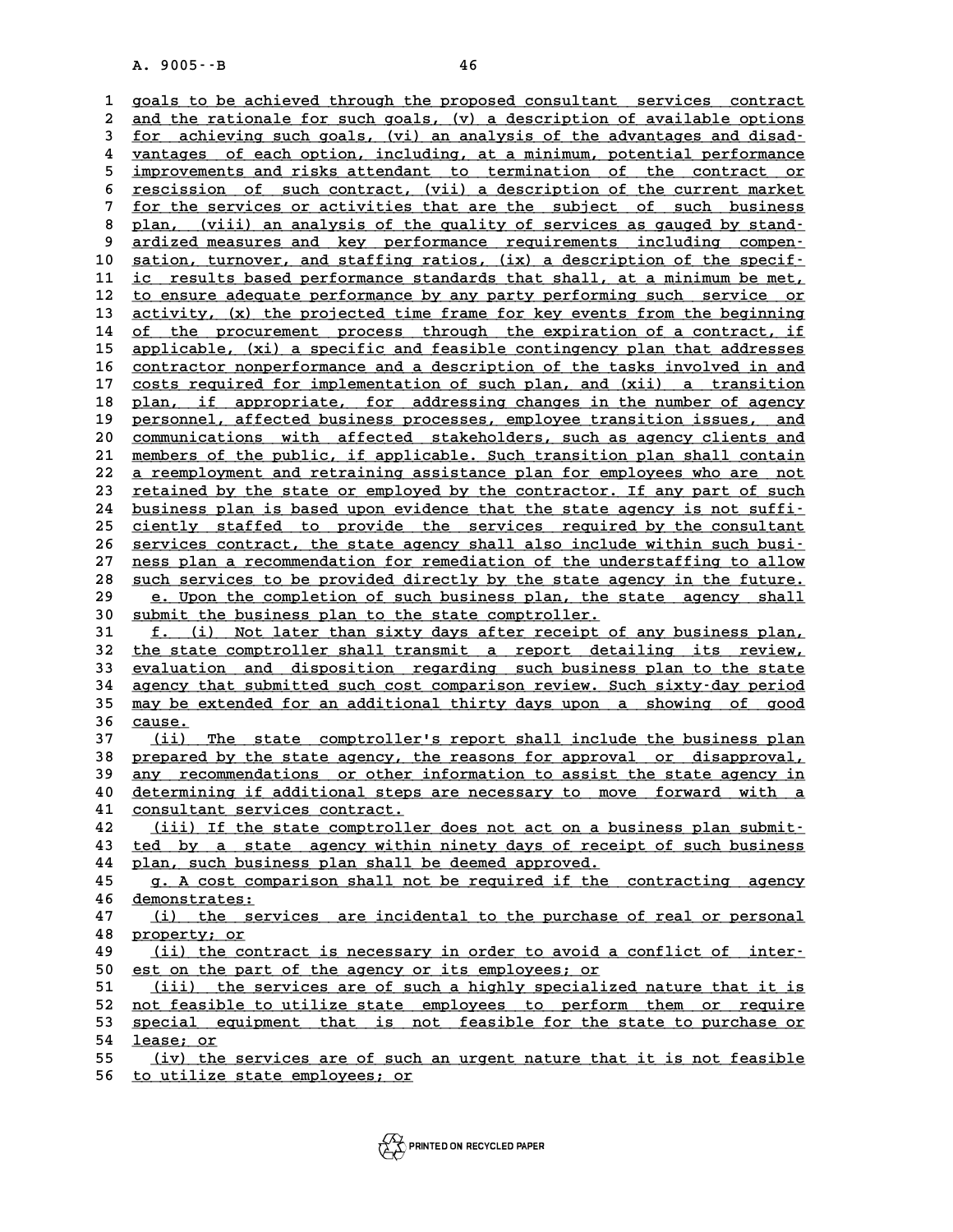|                | A. 9005 -- B<br>47                                                         |
|----------------|----------------------------------------------------------------------------|
|                |                                                                            |
| $\mathbf{1}$   | (v) the services are anticipated to be short term and are not likely       |
| $\overline{a}$ | to be extended or repeated after the contract is completed; or             |
| 3              | (vi) a quantifiable improvement in services that cannot be reasonably      |
| 4              | duplicated.                                                                |
| 5              | h. Nothing in this section shall be deemed to authorize a state agency     |
| 6              | to enter into a contract which is otherwise prohibited by law.             |
| 7              | i. All documents related to the cost comparison and business plan          |
| 8              | required by this subdivision and the determinations made pursuant to       |
| 9              | paragraph g of this subdivision shall be public records subject to         |
| 10             | disclosure pursuant to article six of the public officers law.             |
| 11             | On or before December 31, 2023 the state comptroller shall<br>2.<br>Ş.     |
| 12             | prepare a report, to be delivered to the governor, the temporary presi-    |
| 13             | dent of the senate and the speaker of the assembly. Such report shall      |
| 14             | include, but need not be limited to, an analysis of the effectiveness of   |
| 15             | the cost comparison review program and an analysis of the cost<br>savings  |
| 16             | associated with performing such cost comparison.                           |
| 17             | This act shall take effect on the ninetieth day after it shall<br>S.<br>3. |
| 18             | have become a law and shall apply to all contracts solicited or entered    |
| 19             | into by state agencies after the effective date of this act; provided,     |
| 20             | however, the amendments to section 163 of the state finance law made by    |
| 21             | section one of this act shall not affect the repeal of such section and    |
| 22             | shall be deemed repealed therewith.                                        |
| 23             | PART DD                                                                    |
|                |                                                                            |
| 24             | Section 1. The public service law is amended by adding a new article       |
| 25             | 1-A to read as follows:                                                    |
| 26             | ARTICLE 1-A                                                                |
| 27             | THE STATE OFFICE OF THE UTILITY CONSUMER ADVOCATE                          |
| 28             | Section 28-a. Definitions.                                                 |
| 29             | 28 b. Establishment of the state office of the utility consumer            |
| 30             | advocate.                                                                  |
| 31             | 28-c. Powers of the state office of the utility consumer advo-             |
| 32             | cate.                                                                      |
| 33             | 28-d. Reports.                                                             |
| 34             | § 28-a. Definitions. When used in this article: (a) "Department"           |
| 35             | means the department of public service.                                    |
| 36             | (b) "Commission" means the public service commission.                      |
| 37             | (c) "Residential utility customer" means any person who is sold or         |
| 38             | offered for sale residential utility service by a utility company.         |
| 39             | "Utility company" means any person or entity operating an agency<br>(d)    |
| 40             | for public service, including, but not limited to, those persons or        |
| 41             | entities subject to the jurisdiction, supervision and regulations          |
| 42             | prescribed by or pursuant to the provisions of this chapter.               |
| 43             | \$ 28.b. Establishment of the state office of the utility consumer         |
| 44             | advocate. There is established the state office of the utility consumer    |
| 45             | advocate to represent the interests of residential utility customers.      |
| 46             | The utility consumer advocate shall be appointed by the governor to a      |
| 47             | term of six years, upon the advice and consent of the senate. The utili-   |
| 48             | ty consumer advocate shall possess knowledge and experience in matters     |
| 49             | affecting residential utility customers and shall be responsible for the   |
| 50             | direction, control, and operation of the state office of the utility       |
| 51             | consumer advocate, including its hiring of staff and retention of          |
| 52             | experts for analysis and testimony in proceedings. The utility consumer    |
| 53             | advocate shall not be removed for cause, but may be removed only after     |
| 54             | notice and opportunity to be heard, and only for permanent disability,     |
|                |                                                                            |

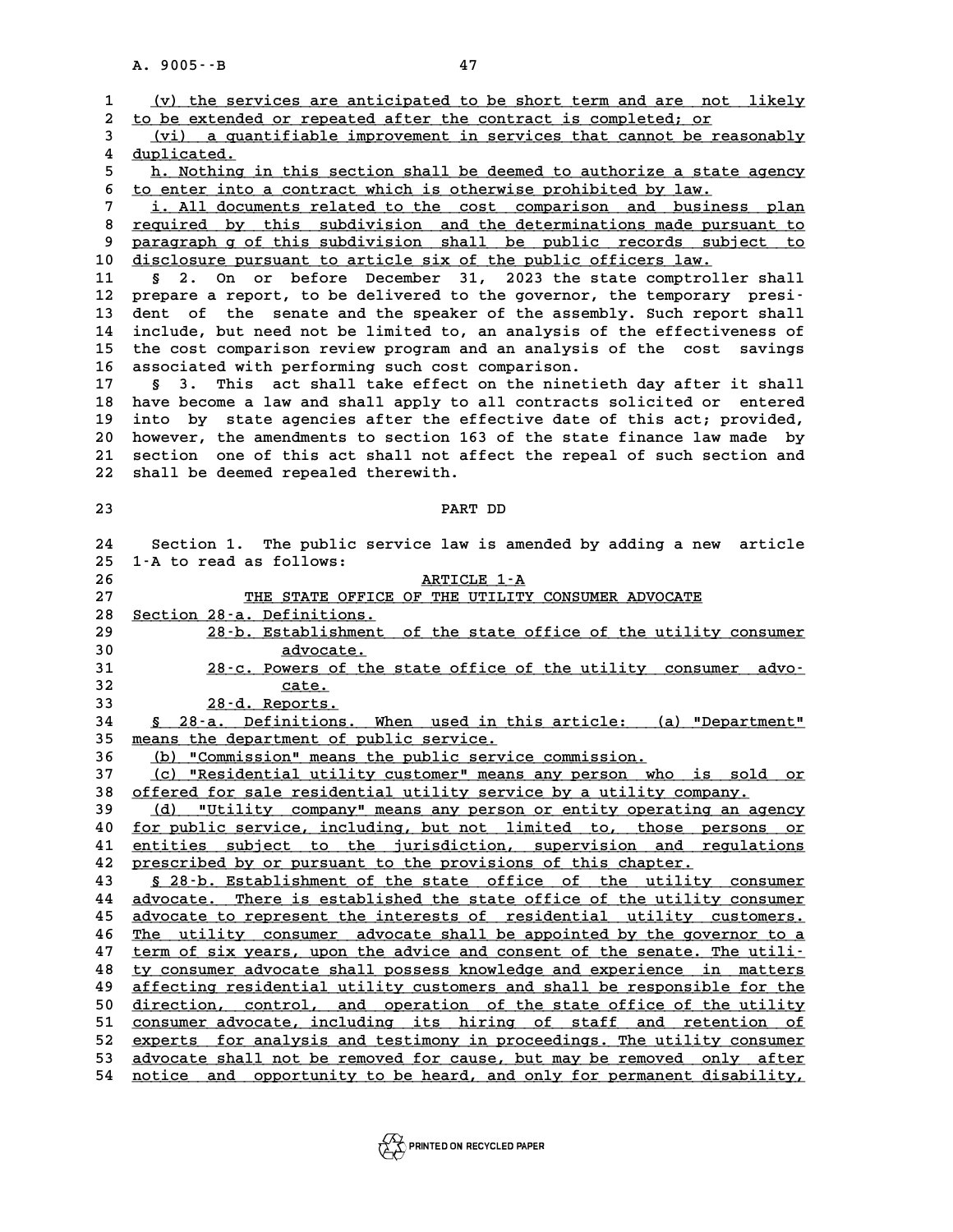|          | A. 9005 -- B<br>48                                                                                                                                |       |
|----------|---------------------------------------------------------------------------------------------------------------------------------------------------|-------|
|          |                                                                                                                                                   |       |
| 1        | malfeasance, a felony, or conduct involving moral turpitude. Exercise of<br>independent judgment in advocating positions on behalf of residential |       |
| 2<br>3   | utility customers shall not constitute cause for removal of the utility                                                                           |       |
| 4        | consumer advocate.                                                                                                                                |       |
| 5        | § 28.c. Powers of the state office of the utility consumer advocate.                                                                              |       |
| 6        | The state office of the utility consumer advocate shall have the power                                                                            |       |
| 7        | duty to: (a) initiate, intervene in, or participate on behalf of<br>and                                                                           |       |
| 8        | residential utility customers in any proceedings before the commission,                                                                           |       |
| 9        | federal energy regulatory commission, the federal communications<br>the                                                                           |       |
| 10       | commission, federal, state and local administrative and regulatory agen-                                                                          |       |
| 11       | cies, and state and federal courts in any matter or proceeding that may                                                                           |       |
| 12       | substantially affect the interests of residential utility customers,                                                                              |       |
| 13       | including, but not limited to, a proposed change of rates, charges,                                                                               |       |
| 14       | and conditions of service, the adoption of rules, regulations,<br>terms                                                                           |       |
| 15       | guidelines, orders, standards or final policy decisions where the utili-                                                                          |       |
| 16       | ty consumer advocate deems such initiation, intervention or partic-                                                                               |       |
| 17       | ipation to be necessary or appropriate;                                                                                                           |       |
| 18       | represent the interests of residential utility customers of the<br>(b)<br>state before federal, state and local administrative and regulatory     |       |
| 19<br>20 | agencies engaged in the regulation of energy, telecommunications, water,                                                                          |       |
| 21       | and other utility services, and before state and federal courts in                                                                                |       |
| 22       | actions and proceedings to review the actions of utilities or orders of                                                                           |       |
| 23       | utility regulatory agencies. Any action or proceeding brought by the                                                                              |       |
| 24       | utility consumer advocate before a court or an agency shall be brought                                                                            |       |
| 25       | in the name of the state office of the utility consumer advocate. The                                                                             |       |
| 26       | utility consumer advocate may join with a residential utility customer                                                                            |       |
| 27       | or group of residential utility customers in bringing an action;                                                                                  |       |
| 28       | (i) in addition to any other authority conferred upon the utility<br>(c)                                                                          |       |
| 29       | consumer advocate, he or she is authorized, and it shall be his or her                                                                            |       |
| 30       | duty to represent the interests of residential utility customers as a                                                                             |       |
| 31<br>32 | party, or otherwise participate for the purpose of representing the<br>interests of such customers before any agencies or courts. He or she may   |       |
| 33       | initiate proceedings if in his or her judgment doing so may be necessary                                                                          |       |
| 34       | in connection with any matter involving the actions or regulation of                                                                              |       |
| 35       | public utility companies whether on appeal or otherwise initiated. The                                                                            |       |
| 36       | utility consumer advocate may monitor all cases before regulatory agen-                                                                           |       |
| 37       | cies in the United States, including the federal communications commis-                                                                           |       |
| 38       | sion and the federal energy regulatory commission that affect the inter-                                                                          |       |
| 39       | ests of residential utility customers of the state and may formally                                                                               |       |
| 40       | participate in those proceedings which in his or her judgment warrants                                                                            |       |
| 41       | such participation.                                                                                                                               |       |
| 42       | (ii) the utility consumer advocate shall exercise his or her independ-                                                                            |       |
| 43       | ent discretion in determining the interests of residential utility                                                                                |       |
| 44<br>45 | customers that will be advocated in any proceeding, and determining<br>whether to participate in or initiate any proceeding and, in so deter-     |       |
| 46       | mining, shall consider the public interest, the resources available, and                                                                          |       |
| 47       | the substantiality of the effect of the proceeding on the interest of                                                                             |       |
| 48       | residential utility customers;                                                                                                                    |       |
| 49       | request and receive from any state or local authority, agency,<br>(d)                                                                             |       |
| 50       | department or division of the state or political subdivision such                                                                                 |       |
| 51       | assistance, personnel, information, books, records, other documentation                                                                           |       |
| 52       | and cooperation necessary to perform its duties; and                                                                                              |       |
| 53       | (e) enter into cooperative agreements with other government offices to                                                                            |       |
| 54       | efficiently carry out its work.                                                                                                                   |       |
| 55       | § 28-d. Reports. On July first, two thousand twenty-three and annually                                                                            |       |
| 56       | thereafter, the state office of the utility consumer advocate                                                                                     | shall |

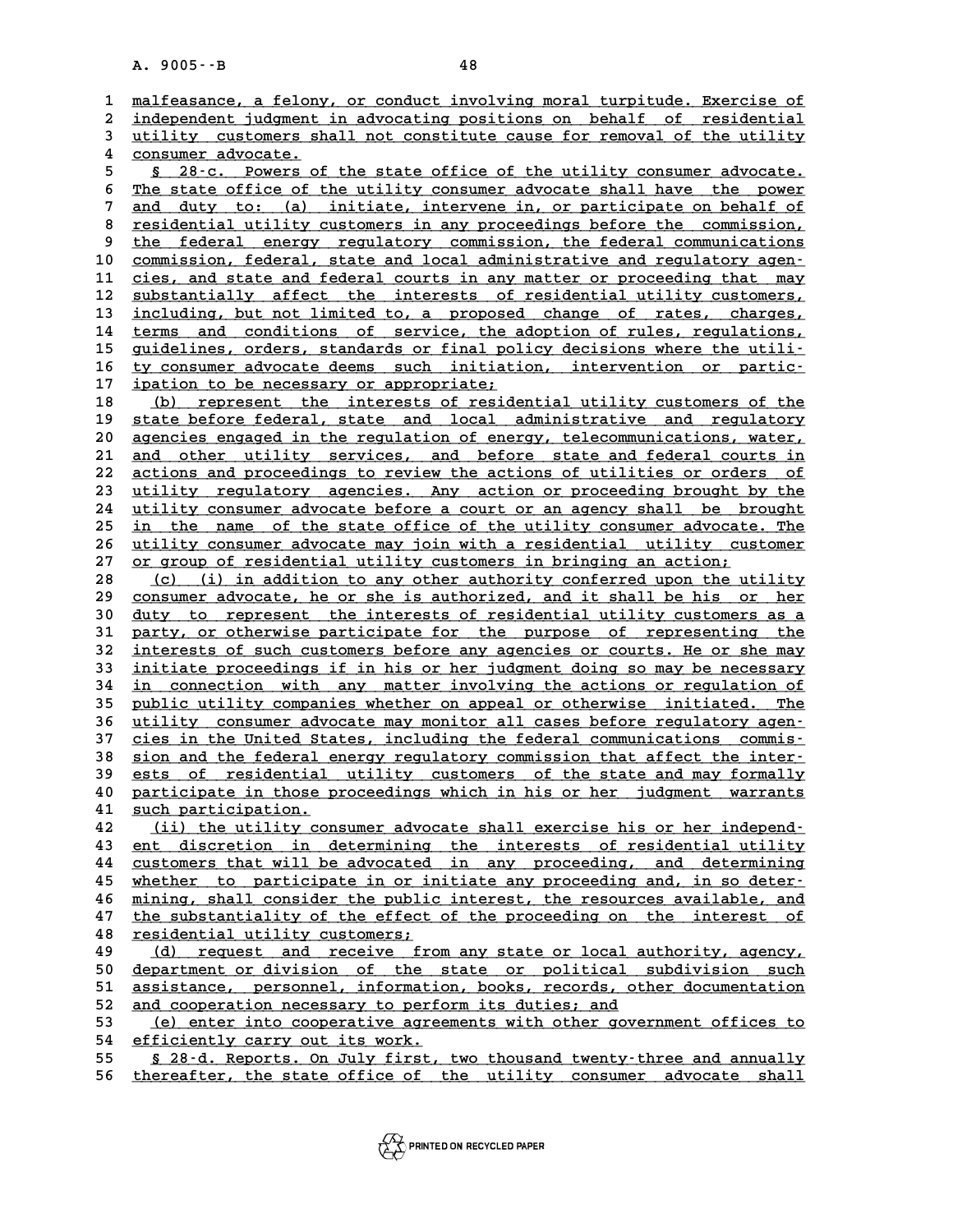A. 9005 · - B<br>1 <u>issue a report to the governor and the legislature, and make such report</u><br>2 available to the public free of charge on a publicly available vebsite **2** issue a report to the governor and the legislature, and make such report<br>2 <u>available to the public free of charge on a publicly available website,<br>3 containing, but not limited to, the following information.</u> **3** issue a report to the governor and the legislature, and make<br> **2** available to the public free of charge on a publicly availab<br>
<u>containing, but not limited to, the following information:</u><br>  $\frac{1}{2}$   $\frac{1}{2}$  all proc a vailable to the public free of charge on a publicly available website,<br>  $\frac{1}{2}$  containing, but not limited to, the following information:<br>  $\frac{1}{2}$  (a) all proceedings that the state office of the utility consumer<br>
a

3 containing, but not limited to, the following information:<br>
4 (a) all proceedings that the state office of the utility consumer<br>
5 advocate participated in and the outcome of such proceedings, to the<br>
<sup>5</sup> sutert of such **6 extent of such outcome and if not confidential; \_\_\_\_\_\_\_\_\_\_\_\_\_\_\_\_\_\_\_\_\_\_\_\_\_\_\_\_\_\_\_\_\_\_\_\_\_\_\_\_\_\_\_\_\_\_\_**

5 advocate participated in and the outcome of such proceedings, to the<br>
6 extent of such outcome and if not confidential;<br>
7 (b) estimated savings to residential utility consumers that resulted<br>
8 from intervention by the **8 from intervention by the state office of the utility consumers that resulted**<br>**8 from intervention by the state office of the utility consumer advocate;**<br>**9 and** 7 <u>(b)</u><br>8 <u>from i</u><br>9 <u>and</u> 8 <u>from intervention by the state office of the utility consumer advocate;</u><br>
9 <u>and</u><br>
10 <u>(c) policy recommendations and suggested statutory amendments that the</u><br>
11 state office of the utility consumer advocate deems pece

9 and<br>
10 (c) policy recommendations and suggested statutory amendments the<br>
11 state office of the utility consumer advocate deems necessary.<br>
<sup>12</sup> s<sup>2</sup> mbis 2st shall take offect on the first of Anril newt sug 10 (c) policy recommendations and suggested statutory amendments that the<br>11 state office of the utility consumer advocate deems necessary.<br>12 s 2. This act shall take effect on the first of April next succeeding<br>the date

11 <u>state office of the utility consumer advocate deems necessary.</u><br>12 § 2. This act shall take effect on the first of April next succeeding<br>13 the date on which it shall have become a law. 13 the date on which it shall have become a law.<br>14 PART EE

**15 Section 1. Notwithstanding the provisions of article 5 of the general 15 Section 1. Notwithstanding the provisions of article 5 of the general<br>16 construction law, the oversight authority of the state comptroller**<br>17 relating to the approval or pro-approval of any contract or progurement **15 Section 1. Notwithstanding the provisions of article 5 of the general<br>16 construction law, the oversight authority of the state comptroller<br>17 relating to the approval or pre-approval of any contract or procurement**<br>18 16 construction law, the oversight authority of the state comptroller<br>17 relating to the approval or pre-approval of any contract or procurement<br>18 subject to the provisions of sections 112 and 163 of the state finance<br>19 17 relating to the approval or pre-approval of any contract or procurement<br>18 subject to the provisions of sections 112 and 163 of the state finance<br>19 law are hereby revived and shall continue in full force and effect as<br> **20 such provisions existed on March 1, 2011.** 19 law are hereby revived and shall continue in full force and effect as<br>
20 such provisions existed on March 1, 2011.<br>
21 § 2. This act shall take effect immediately; provided, however, that<br>
22 it shall not apply to revi

**22 it shall not apply to review of existing contracts and solicitations or** 21 § 2. This act shall take effect immediately; provided, however, that<br>22 it shall not apply to review of existing contracts and solicitations or<br>23 transactions thereunder, including renewals, extensions, continuous<br>24 p 22 it shall not apply to review of existing contracts and solicitations or<br>23 transactions thereunder, including renewals, extensions, continuous<br>24 periodic recruitments, assignments and non-significant amendments of<br>25 q 23 transactions thereunder, including renewal<br>24 periodic recruitments, assignments and no<br>25 such existing contracts and solicitations. 24 periodic recruitments, assignments and non-significant amendments of<br>25 such existing contracts and solicitations.<br>26 PART FF

PART FF<br>27 Section 1. Section 623 of the correction law, as amended by chapter<br>28 322 of the laws of 2021, is amended to read as follows: **27** Section 1. Section 623 of the correction law, as amende<br>28 322 of the laws of 2021, is amended to read as follows:<br>29 6 623 [Incarcerated individual telephonel Voice Section 1. Section 623 of the correction law, as amended by chapter<br> **28 322 of the laws of 2021, is amended to read as follows:**<br> **39 § 623.** [Incarcerated individual telephone] <u>Voice communication</u><br> **20 Secusion** for in

**30 services for incarcerated individuals. 1. [Telephone] Voice communi- \_\_\_\_\_\_\_\_\_\_\_\_\_\_\_\_\_\_\_\_\_\_\_\_\_\_\_\_ \_\_\_\_\_\_\_\_\_\_\_\_\_\_\_ 8** 623. [Incarcerated individual telephone] <u>Voice communication</u><br>30 services <u>for incarcerated individuals</u>. 1. [Telephone] <u>Voice communi-</u><br>31 <u>cation</u> services contracts for incarcerated individuals in state correc-<br>io 30 services <u>for incarcerated individuals</u>. 1. [Telephone] <u>Voice communi-</u><br>31 <u>cation</u> services contracts for incarcerated individuals in state correc-<br>32 tional facilities shall be subject to the procurement provisions a 31 <u>cation</u> services contracts for incarcerated individuals in state correc-<br>32 tional facilities shall be subject to the procurement provisions as set<br>33 forth in article eleven of the state finance law [provided, however 32 tional facilities shall be subject to the procurement provisions as set<br>33 forth in article eleven of the state finance law [provided, however,<br>34 that when determining the best value of such telephone service, the<br>35 l 33 forth in article eleven of the state finance law [provided, how<br>34 that when determining the best value of such telephone service,<br>35 lowest possible cost to the telephone user shall be emphasized].<br>26 3 [The department **34 that when determining the best value of such telephone service, the lowest possible cost to the telephone user shall be emphasized].**<br>36 2. [The department shall make available either a "prepaid" or "collect<br>37 31] Sys

**35 lowest possible cost to the telephone user shall be emphasized].**<br>**36 2. [The department shall make available either a "prepaid" or "collect**<br>**37 call" system, or a combination thereof, for telephone service. Under the 36 2.** [The department shall make available either a "prepaid" or "collect<br>37 call" system, or a combination thereof, for telephone service. Under the<br>38 "prepaid" system, funds may be deposited into an account in order t **call" system, or a combination thereof, for telephone service. Under the**<br>**38 "prepaid" system, funds may be deposited into an account in order to pay**<br>**59 for station-to-station calls, provided that nothing in this subdi 40 shall republication** which may be deposited into an account in order to pay<br> **40 shall require the department to provide or administer a prepaid system.**<br> **40 shall require the department to provide or administer a pre 40** for station to station calls, provided that nothing in this subdivision<br>40 shall require the department to provide or administer a prepaid system.<br>41 Under a "collect call" system, call recipients are billed for the c 40 shall require the department to provide or administer a prepaid system.<br>41 Under a "collect call" system, call recipients are billed for the cost<br>42 of an accepted telephone call initiated by an incarcerated individual. 41 Under a "collect call" system, call recipients are billed for the cost<br>42 of an accepted telephone call initiated by an incarcerated individual.<br>43 Under such "collect call" system, the provider of incarcerated individ-42 of an accepted telephone call initiated by an incarcerated individual.<br>43 Under such "collect call" system, the provider of incarcerated individ-<br>44 ual telephone service, as an additional means of payment, must permit<br> 43 Under such "collect call" system, the provider of incarcerated individ-<br>44 ual telephone service, as an additional means of payment, must permit<br>45 the recipient of incarcerated individual calls to establish an account<br> 44 ual telephone service, as an additional means of payment, must permit<br>45 the recipient of incarcerated individual calls to establish an account<br>46 with such provider in order to deposit funds to pay for such collect<br>47 45 the recipient of incarcerated individual calls to establish an account<br>46 with such provider in order to deposit funds to pay for such collect<br>47 calls in advance] <u>State agencies charged with the operation and manage</u><br> **46** with such provider in order to deposit funds to pay for such collect<br>47 calls in advance] <u>State agencies charged with the operation and manage-</u><br><u>and ment of state correctional facilities and juvenile detention facil</u> 47 calls in advance] <u>State agencies charged with the operation and manage-</u><br>48 <u>ment of state correctional facilities and juvenile detention facilities</u><br>49 <u>shall provide persons in their custody and confined in a correct</u> **50 ment of state correctional facilities and juvenile detention facilities<br>
49 shall provide persons in their custody and confined in a correctional or<br>
50 detention facility with voice communication service at a minimum** \$19 **shall provide persons in their custody and confined in a correctional or**<br>\$1 detention facility with voice communication service at a minimum of<br>\$1 ninety minutes per day and ensure sufficient infrastructure to meet t 50 <u>detention facility with voice communication service-at-a-minimum-of-</u><br>51 <u>ninety-minutes per day and ensure sufficient infrastructure to meet this</u><br>52 <u>baseline. The commissioner may supplement voice communication serv</u>

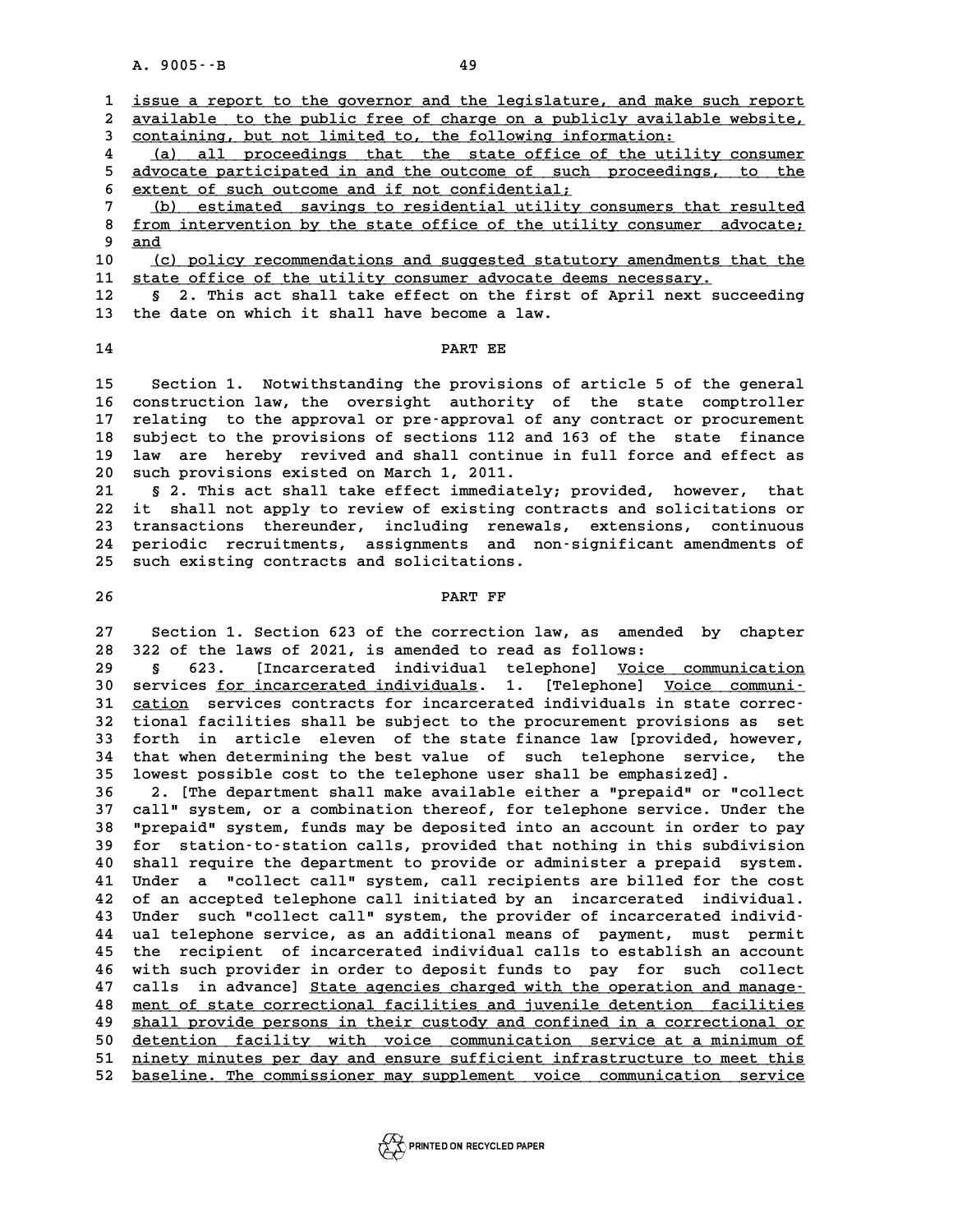A. 9005 · · B<br>1 <u>with other advanced communication services, including, but not limited</u><br>2 to, video communication and electronic mail services. To the extent that **2 to, video communication and electronic mail services. To the extent that \_\_\_\_\_\_\_\_\_\_\_\_\_\_\_\_\_\_\_\_\_\_\_\_\_\_\_\_\_\_\_\_\_\_\_\_\_\_\_\_\_\_\_\_\_\_\_\_\_\_\_\_\_\_\_\_\_\_\_\_\_\_\_\_\_\_\_\_\_\_\_\_** 3 with other advanced communication services, including, but not limited<br>
2 to, video communication and electronic mail services. To the extent that<br>
3 the communissioner provides such voice communication service or any ot to, video communication and electronic mail services. To the extent that<br> **4** the communissioner provides such voice communication service or any other<br> **4** advanced communication service, each such service shall be provid the commissioner provides such voice communication service or any other<br>4 advanced communication service, each such service shall be provided free<br>5 of charge to the person initiating and the person receiving the communi-<br> 4 advanced communication service, each such service shall be provided free<br>5 <u>of charge to the person initiating and the person receiving the communi-<br>6 cation.<br>7 3. [The department shall not accept or receive revenue in e</u> 5 <u>of charge to the person initiating and the person receiving the communi-<br>
6 cation.<br>
7 3. [The department shall not accept or receive revenue in excess of<br>
8 its reasonable operating cost for establishing and administer</u>

**8 its reasonable operating cost for establishing and administering such 9 telephone system services as provided in subdivisions one and two of** 8 its reasonable operating cost for establishing and administering such<br>9 telephone system services as provided in subdivisions one and two of<br>10 this section] <u>No state agency shall receive revenue from the provision</u><br>11 9 telephone system services as provided in subdivisions one and two of<br>10 this section] <u>No state agency shall receive revenue from the provision</u><br>11 <u>of voice communication services or any other communication services to</u> to this section] <u>No state agency shall receive revenue from the provision</u><br>11 <u>of voice communication services or any other communication services to</u><br>12 <u>any person confined in a state correctional or detention facility</u>

13 4. <u>Nothing in this section shall be construed to limit, replace or</u><br>14 prevent in-person visitation between persons confined in a state correc-14 prevent in-person visitation between persons confined in a state correc-<br>15 tional or detention facility and relatives, friends or any other persons 13 4. Nothing in this section shall be construed to limit, replace or<br>14 prevent in person visitation between persons confined in a state correc-<br>tional or detention facility and relatives, friends or any other persons<br>25 14 <u>prevent in person visitation betw</u><br>15 <u>tional or detention facility and</u><br>16 <u>approved to visit such person.</u><br>17 5 The department shall est

16 <u>approved to visit such person.</u><br>17 5. The department shall establish rules and regulations or depart-<br>18 mental procedures to ensure that any fincarcerated individual phone call **16 approved to visit such person.**<br> **17** 5. The department shall establish rules and regulations or depart-<br> **18 mental procedures to ensure that any [incarcerated individual phone call**<br> **19 dividual procedures communica** 17 5. The department shall establish rules and regulations or depart-<br>
18 mental procedures to ensure that any [incarcerated individual phone call<br>
19 system] <u>voice communication services for incarcerated individuals</u> est 18 mental procedures to ensure that any [incarcerated individual phone call<br>19 system] <u>voice communication services for incarcerated individuals</u> estab-<br>20 lished by this section provides reasonable security measures to p 19 system] <u>voice communication services for incarcerated individuals</u> estab-<br>20 lished by this section provides reasonable security measures to preserve<br>21 the safety and security of each correctional facility, all staff 20 lished by this section provides reasonable security measures to preserve<br>21 the safety and security of each correctional facility, all staff and all<br>22 persons outside a facility who may receive incarcerated individual<br> 21 the safety and security of each correctional facility, all staff and all<br>22 persons outside a facility who may receive incarcerated individual<br>23 [phone calls] <u>voice communication services for incarcerated individuals</u> 22 persons outside a facility who may receive incarcerated individual<br>23 [phone calls] <u>voice communication services for incarcerated individuals</u>.<br>24 § 2. This act shall take effect April 1, 2023 and shall apply to any<br>25 Iphone calls) <u>voice communication services for incarcerated individuals</u>.<br>
24 § 2. This act shall take effect April 1, 2023 and shall apply to any<br>
25 new or renewal contract for voice communication services for incarcera **24 Solution:** 22. This act shall take effect April 1, 2023 and shall apply to any<br>25 new or renewal contract for voice communication services for incarcerat-<br>26 ed individuals or other advanced communication services ente 25 new or renewal contract for voice communication services for incarcerat-<br>26 ed individuals or other advanced communication services entered into on<br>27 or after such date and provided further that any new or renewal cont 26 ed individuals or other advanced communication services entered into on<br>27 or after such date and provided further that any new or renewal contract<br>28 for voice communication services for incarcerated individuals or oth 27 or after such date and provided further that any new or renewal contract<br>28 for voice communication services for incarcerated individuals or other<br>29 advanced communication services entered into prior to April 1, 2023<br>2 28 for voice communication services fo<br>29 advanced communication services enter<br>30 shall not run past March 31, 2023. advanced communication services entered into prior to April 1,<br>30 shall not run past March 31, 2023.<br>**PART GG** 

**32 Section 1. Section 722-b of the county law, as amended by section 2 of 32** Section 1. Section 722 b of the county law, as amended by section 2 of<br>33 part J of chapter 62 of the laws of 2003, is amended to read as follows:<br>34 5 733 by Componention, and reimburgement for representation 1, 11 **32** Section 1. Section 722-b of the county law, as amended by section 2 of<br> **33** part J of chapter 62 of the laws of 2003, is amended to read as follows:<br> **34** § 722-b. Compensation and reimbursement for representation. 1 33 part J of chapter 62 of the laws of 2003, is amended to read as follows:<br> **34** S 722-b. Compensation and reimbursement for representation. 1. All<br>
35 counsel assigned in accordance with a plan of a bar association confo **34** § 722-b. Compensation and reimbursement for representation. 1. All<br>35 counsel assigned in accordance with a plan of a bar association conform-<br>36 ing to the requirements of section seven hundred twenty-two of this<br>37 35 counsel assigned in accordance with a plan of a bar association conform-<br>36 ing to the requirements of section seven hundred twenty-two of this<br>37 article whereby the services of private counsel are rotated and coordi-<br> 36 ing to the requirements of section seven hundred twenty-two of this<br>37 article whereby the services of private counsel are rotated and coordi-<br>38 nated by an administrator shall at the conclusion of the representation<br>2 37 article whereby the services of private counsel are rotated and coordi<sup>-</sup><br>38 nated by an administrator shall at the conclusion of the representation<br>39 receive:<br>40 (a) for representation of a person entitled to represen

**40 (a) for representation of a person entitled to representation by law 40** (a) for representation of a person entitled to representation by law<br>41 who is initially charged with a misdemeanor or lesser offense and no<br>42 folony componention for such misdemeanor or lesser offense represen-**40** (a) for representation of a person entitled to representation by law<br> **41** who is initially charged with a misdemeanor or lesser offense and no<br> **42** felony, compensation for such misdemeanor or lesser offense represe 41 who is initially charged with a misdemeanor or lesser offense and no<br>42 felony, compensation for such misdemeanor or lesser offense represen-<br>43 tation at a rate of [sixty] <u>one hundred twenty</u> dollars per hour for time **42 felony, compensation for such misdemeanor or lesser offense represen-**<br>**43 tation at a rate of [sixty] <u>one hundred twenty</u> dollars per hour for time<br><b>44 expended in court or before a magistrate, judge or justice, and** 43 tation at a rate of [sixty] <u>one hundred twenty</u> dollars per hour for time<br>44 expended in court or before a magistrate, judge or justice, and [sixty]<br>45 <u>one hundred twenty</u> dollars per hour for time reasonably expended 44 expended in court or before a magistrate, judge or justice, and [sixty]<br>45 <u>one hundred twenty</u> dollars per hour for time reasonably expended out of<br>46 court, and shall receive reimbursement for expenses reasonably incu 45 <u>one h</u><br>46 court,<br>47 and 46 court, and shall receive reimbursement for expenses reasonably incurred;<br>47 and<br>(b) for representation of a person in all other cases governed by this<br>49 article, including all representation in an appellate court, comp

47 and<br>48 (b) for representation of a person in all other cases governed by this<br>49 article, including all representation in an appellate court, compen-<br>50 sation at a rate of [souentu-five] ane hundred fifty dollars per b (b) for representation of a person in all other cases governed by this<br>
49 article, including all representation in an appellate court, compen-<br>
50 sation at a rate of [seventy-five] <u>one hundred fifty</u> dollars per hour<br>
5 50 sation at a rate of [seventy-five] <u>one hundred fifty</u> dollars per hour<br>51 for time expended in court before a magistrate, judge or justice and<br>52 [seventy-five] one hundred fifty dollars per hour for time reasonably 50 sation at a rate of [seventy-five] <u>one hundred fifty</u> dollars per hour<br>51 for time expended in court before a magistrate, judge or justice and<br>52 [seventy-five] <u>one hundred fifty</u> dollars per hour for time reasonably<br> 51 for time expended in court before a magistrate, judge or justice and<br>52 [seventy-five] <u>one hundred fifty</u> dollars per hour for time reasonably<br>53 expended out of court, and shall receive reimbursement for expenses 53 expended out of court, and shall receive reimbursement for expenses 54 reasonably incurred.

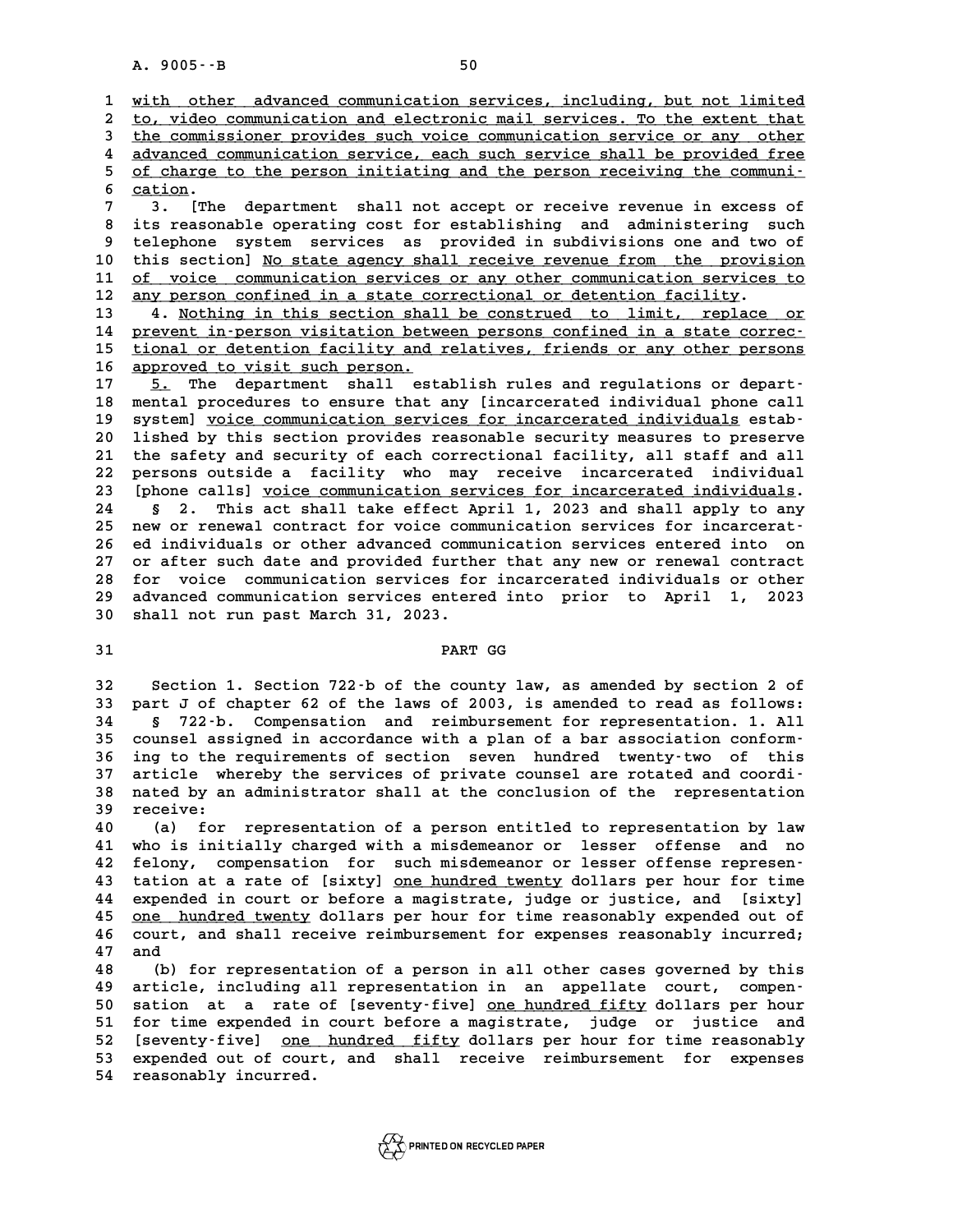**1 2. [Except as provided in this section, compensation for time expended 2.** [Except as provided in thi<br>2 in providing representation:<br><sup>2</sup> (a) pursuant to paragraph (a) **3.** [Except as provided in this section, compensation for time expended<br> **2** in providing representation:<br>
(a) pursuant to paragraph (a) of subdivision one of this section shall<br>
1 not avesed two thougand four hundred dol 1 in providing representation:<br>
4 not exceed two thousand four hundred dollars; and<br>
4 not exceed two thousand four hundred dollars; and<br>
5 (b) purguant to paragraph (b) of subdivision and 2 **5** (a) pursuant to paragraph (a) of subdivision one of this section shall<br>
4 not exceed two thousand four hundred dollars; and<br>
(b) pursuant to paragraph (b) of subdivision one of this section shall<br>
5 not exceed four tho 4 not exceed two thousand four hundred dollars; and<br>
5 (b) pursuant to paragraph (b) of subdivision one of this section shall<br>
6 not exceed four thousand four hundred dollars.<br>
7 3. For representation on an appeal, compens **7** (b) pursuant to paragraph (b) of subdivision one of this section shall<br> **6** not exceed four thousand four hundred dollars.<br> **7** 3. For representation on an appeal, compensation and reimbursement<br>
<sup>8</sup> shall be fined by 8 not exceed four thousand four hundred dollars.<br> **8 shall be fixed by the appellate court.** For all other representation,<br> **8 shall be fixed by the appellate court.** For all other representation,<br> **8 someonsation, and rei 9 3. For representation on an appeal, compensation and reimbursement<br>
8 shall be fixed by the appellate court. For all other representation,<br>
9 compensation and reimbursement shall be fixed by the trial court judge.**<br>
In 8 shall be fixed by the appellate court. For all other representation,<br>9 compensation and reimbursement shall be fixed by the trial court judge.<br>10 In extraordinary circumstances a trial or appellate court may provide<br><sup>11</sup> 9 compensation and reimbursement shall be fixed by the trial court judge.<br>10 In extraordinary circumstances a trial or appellate court may provide<br>11 for compensation in excess of the foregoing limits and for payment of<br>22 10 In extraordinary circumstances a trial or appellate court may provide<br>11 for compensation in excess of the foregoing limits and for payment of<br>12 compensation and reimbursement for expenses before the completion of the<br> 11 for compensation in excess of the foregoing limits and for payment of<br>12 compensation and reimbursement for expenses before the completion of the<br>13 representation.<br>14 4.] Each claim for compensation and reimbursement s **14 4.] Each claim for compensation and reimbursement shall be supported** 13 representation.<br>14 4.] Each claim for compensation and reimbursement shall be supported<br>15 by a sworn statement specifying the time expended, services rendered,<br>16 cupenses incurred and reimbursement or sempensation ana 14 <sup>4</sup> 4.] Each claim for compensation and reimbursement shall be supported<br>15 by a sworn statement specifying the time expended, services rendered,<br>16 expenses incurred and reimbursement or compensation applied for or<br>17 15 by a sworn statement specifying the time expended, services rendered,<br>16 expenses incurred and reimbursement or compensation applied for or<br>17 received in the same case from any other source. No counsel assigned<br>heround 16 expenses incurred and reimbursement or compensation applied for or<br>17 received in the same case from any other source. No counsel assigned<br>18 hereunder shall seek or accept any fee for representing the party for<br>19 when 17 received in the same case from any other source. No counsel assigned<br>18 hereunder shall seek or accept any fee for representing the party for<br>19 whom he or she is assigned without approval of the court as herein<br>20 prov 18 hereunder shall seek or accept any fee for representing the party for<br>19 whom he or she is assigned without approval of the court as herein<br>20 provided.<br>21 § 2. Section 722 e of the county law, as amended by section 11 **21 whom he or she is assigned without approval of the court as herein**<br>**21 § 2. Section 722-e of the county law, as amended by section 11 of part**<br>**22 VVV of chapter 59 of the laws of 2017, is amended to read as follows: 20 provided.**<br> **21 § 2. Section 722 e of the county law, as amended by section 11 of part**<br> **22 VVV of chapter 59 of the laws of 2017, is amended to read as follows:**<br> **23** § 722 e Frances 1, all ernorses for providing co **21** § 2. Section 722-e of the county law, as amended by section 11 of part<br>22 WW of chapter 59 of the laws of 2017, is amended to read as follows:<br>8 722-e. Expenses. 1. All expenses for providing counsel and services<br>24 o 22 VVV of chapter 59 of the laws of 2017, is amended to read as follows:<br>23 § 722-e. Expenses. <u>1.</u> All expenses for providing counsel and services<br>24 other than counsel hereunder shall be a county charge or in the case of **23 5** 722-e. Expenses. <u>1.</u> All expenses for providing counsel and services<br>24 other than counsel hereunder shall be a county charge or in the case of<br>25 a county wholly located within a city a city charge to be paid ou 24 other than counsel hereunder shall be a county charge or in the case of<br>
25 a county wholly located within a city a city charge to be paid out of an<br>
26 appropriation for such purposes. Provided, however, that any such 25 a county wholly located within a city a city charge to be paid out of an appropriation for such purposes. Provided, however, that any such addi-<br>27 tional expenses incurred for the provision of counsel and services as a **28 result of the implementation of a plan established pursuant to subdivi-**27 tional expenses incurred for the provision of counsel and services as a<br>28 result of the implementation of a plan established pursuant to subdivi-<br>29 sion four of section eight hundred thirty-two of the executive law,<br>i 28 result of the implementation of a plan established pursuant to subdivi-<br>
29 sion four of section eight hundred thirty-two of the executive law,<br>
30 including any interim steps taken to implement such plan, shall be reim 30 sion four of section eight hundred thirty-two of the executive law,<br>30 including any interim steps taken to implement such plan, shall be reim-<br>31 bursed by the state to the county or city providing such services. Such<br> 30 including any interim steps taken to implement such plan, shall be reim-<br>31 bursed by the state to the county or city providing such services. Such<br>32 plans shall be submitted by the office of indigent legal services to 31 bursed by the state to the county or city providing such services. Such<br>32 plans shall be submitted by the office of indigent legal services to the<br>33 director of the division of budget for review and approval. However, 32 plans shall be submitted by the office of indigent legal services to the<br>33 director of the division of budget for review and approval. However,<br>34 the director's approval shall be limited solely to the plan's projected 33 director of the division of budget for review and approval. However,<br>34 the director's approval shall be limited solely to the plan's projected<br>35 fiscal impact of the required appropriation for the implementation of<br>36 <sup>34</sup> the director's approval shall be limited solely to the plan's projected<br>35 fiscal impact of the required appropriation for the implementation of<br>36 such plan, and his or her approval shall not be unreasonably withheld 35 fiscal impact of the required appropriation for the implementation of<br>36 such plan, and his or her approval shall not be unreasonably withheld.<br>37 The state shall appropriate funds sufficient to provide for the<br>28 reimb 36 such plan, and his or her approval shall not be unreasonably withheld.<br>37 The state shall appropriate funds sufficient to provide for the<br>38 reimbursement required by this section.<br><u>39 2. All expenses for providing coun</u> 37 The state shall appropriate funds sufficient to provide for the<br> **38 reimbursement required by this section.**<br>
<u>2. All expenses for providing counsel and services pursuant to para-</u><br> **40 graph (a) of subdivision one of 40 graph (a) of subdivision one of section seven hundred twenty-two-b of \_\_\_\_\_\_\_\_\_\_\_\_\_\_\_\_\_\_\_\_\_\_\_\_\_\_\_\_\_\_\_\_\_\_\_\_\_\_\_\_\_\_\_\_\_\_\_\_\_\_\_\_\_\_\_\_\_\_\_\_\_\_\_\_\_\_\_\_\_\_\_\_** 2. All expenses for providing counsel and services pursuant to para-<br>
40 graph (a) of subdivision one of section seven hundred twenty-two-b of<br>
41 this article in excess of sixty dollars per hour and paragraph (b) of<br>
42 s 40 graph (a) of subdivision one of section seven hundred twenty-two-b of<br>41 this article in excess of sixty dollars per hour and paragraph (b) of<br>42 subdivision one of section seven hundred twenty-two-b of this article in<br> 42 <u>subdivision one of section seven hundred twenty-two-b of this article in</u><br>43 <u>excess of seventy-five dollars per hour shall be funded by the state.</u><br>44 § 3. Subdivision 3 of section 35 of the judiciary law, as amended **44 § 3. Subdivision 3 of section 35 of the judiciary law, as amended by 43** excess of seventy-five dollars per hour shall be funded by the state.<br> **44** § 3. Subdivision 3 of section 35 of the judiciary law, as amended by<br> **45** section 5 of part J of chapter 62 of the laws of 2003, is amended 44 § 3. Subdivision<br>45 section 5 of par<br>46 read as follows: **45 section 5 of part J of chapter 62 of the laws of 2003, is amended to<br>46 read as follows:**<br>47 3. No counsel assigned pursuant to this section shall seek or accept<br>48 pays for proposables the parson for them be as she is **46 read as follows:**<br> **47 3. No counsel assigned pursuant to this section shall seek or accept**<br> **48 any fee for representing the person for whom he or she is assigned with-**<br>
<u>19 aut</u> approved of the sourt as berein prov **47 3. No counsel assigned pursuant to this section shall seek or accept**<br>**48 any fee for representing the person for whom he or she is assigned with-**<br>**49 out approval of the court as herein provided. Whenever it appears** 48 any fee for representing the person for whom he or she is assigned with-<br>49 out approval of the court as herein provided. Whenever it appears that<br>50 such person is financially able to obtain counsel or make partial<br>51 49 out approval of the court as herein provided. Whenever it appears that<br>50 such person is financially able to obtain counsel or make partial<br>51 payment for the representation, counsel may report this fact to the<br>52 sourt 50 such person is financially able to obtain counsel or make partial<br>51 payment for the representation, counsel may report this fact to the<br>52 court and the court may terminate the assignment or authorize payment,<br>53 as th 51 payment for the representation, counsel may report this fact to the<br>52 court and the court may terminate the assignment or authorize payment,<br>53 as the interests of justice may dictate, to such counsel. Counsel<br>54 assig 52 court and the court may terminate the assignment or authorize payment,<br>53 as the interests of justice may dictate, to such counsel. Counsel<br>54 assigned hereunder shall at the conclusion of the representation receive<br>55 53 as the interests of justice may dictate, to such counsel. Counsel<br>54 assigned hereunder shall at the conclusion of the representation receive<br>55 compensation at a rate of [seventy-five] <u>one hundred fifty</u> dollars per<br>5 55 compensation at a rate of [seventy-five] <u>one hundred fifty</u> dollars per<br>56 hour for time expended in court, and [seventy-five] <u>one hundred fifty</u>

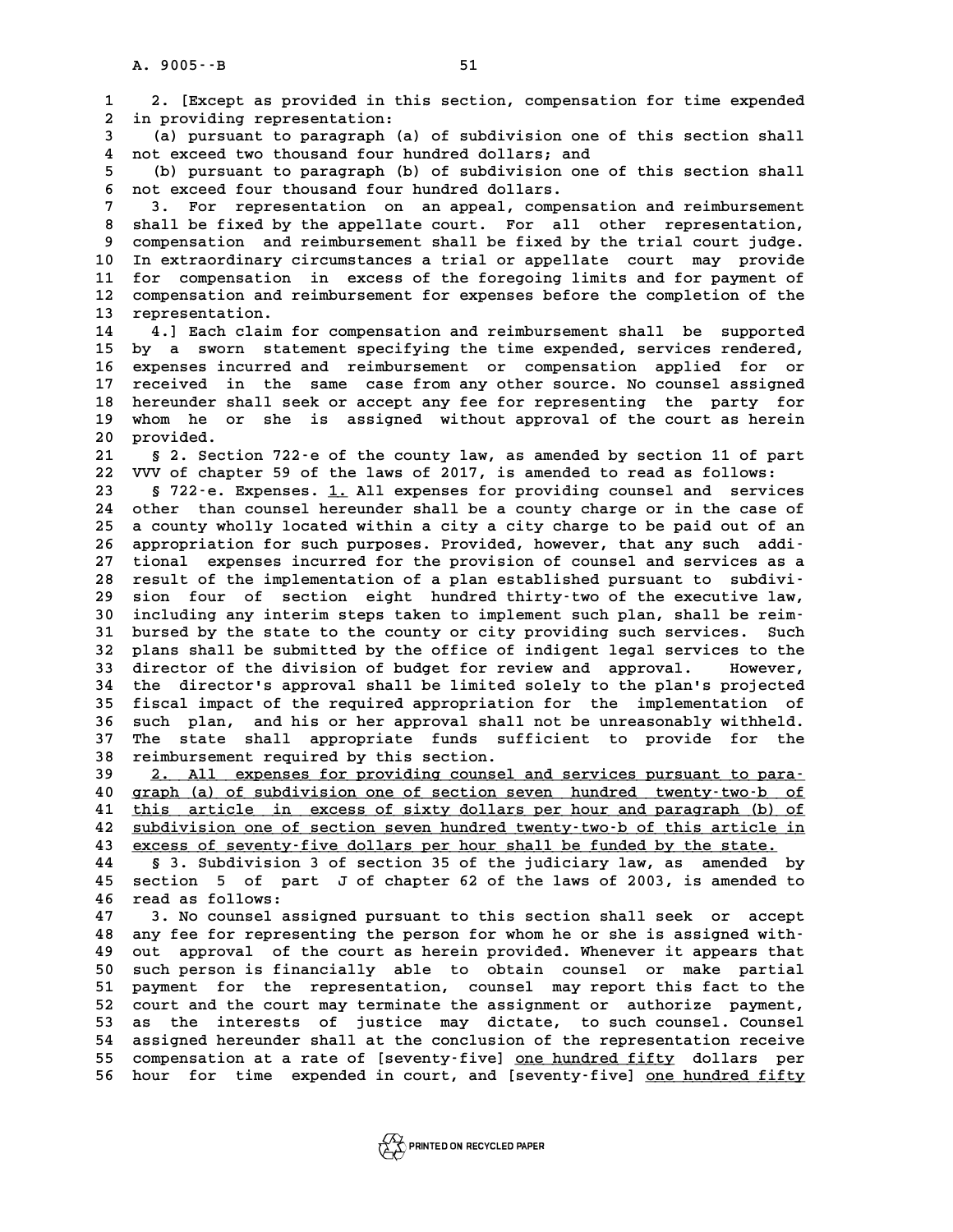A. 9005 -- B<br>1 dollars per hour for time reasonably expended out of court, and shall<br>2 require reimburgement for expenses reasonably inqurred. For representing 1 dollars per hour for time reasonably expended out of court, and shall<br>2 receive reimbursement for expenses reasonably incurred. For represen-<br>3 tation upon a bearing compensation and reimbursement shall be fixed by **3** dollars per hour for time reasonably expended out of court, and shall<br>2 receive reimbursement for expenses reasonably incurred. For represen-<br>3 tation upon a hearing, compensation and reimbursement shall be fixed by<br>4 a the court wherein the compensation and reimbursement shall be fixed by<br>
4 the court wherein the hearing was held [and such compensation shall not<br>
a core of four the same bunded dollars For representation in an 3 tation upon a hearing, compensation and reimbursement shall be fixed by<br>4 the court wherein the hearing was held [and such compensation shall not<br>5 exceed four thousand four hundred dollars. For representation in an<br>5 ap 4 the court wherein the hearing was held [and such compensation shall not<br>5 exceed four thousand four hundred dollars. For representation in an<br>6 appellate court, compensation and reimbursement shall be fixed by such<br>7 sou 5 exceed four thousand four hundred dollars. For representation in an<br>6 appellate court, compensation and reimbursement shall be fixed by such<br>7 court and such compensation shall not exceed four thousand four hundred<br>8 dol 8 appellate court, compensation and reimbursement shall be fixed by such<br>7 court and such compensation shall not exceed four thousand four hundred<br>8 dollars. In extraordinary circumstances the court may provide for<br>9 compe Fourt and such compensation shall not exceed four the dollars. In extraordinary circumstances the compensation in excess of the foregoing limits]. 8 dollars. In extraordinary circumstances the court may provide for<br>
9 compensation in excess of the foregoing limits].<br>
10 § 4. Section 35 of the judiciary law is amended by adding a new subdi-<br>
<sup>11</sup> vision <sup>9</sup> to read as

9 compensation in excess of the f<br>10 § 4. Section 35 of the judici<br>11 vision 9 to read as follows:<br><sup>12</sup> <sup>0</sup> <sup>11</sup> cypenses for providing **10** § 4. Section 35 of the judiciary law is amended by adding a new subdi-<br>11 vision 9 to read as follows:<br><u>9. All expenses for providing counsel and services pursuant to subdi-</u><br>is vision three of this section shall be f

11 vision 9 to read as follows:<br>
12 9. All expenses for providing counsel and services pursuant to subdi-<br>
13 <u>vision three of this section shall be funded by the state.</u><br>
14 § 5. This act shall take effect April 1, 2022. **12 9. All expenses for providing counsel and services pursuant to subdi-**<br> **13 yision three of this section shall be funded by the state.**<br> **14** § 5. This act shall take effect April 1, 2022. Effective immediately,<br> **15**

**13** <u>vision three of this section shall be funded by the state.</u><br>
14 § 5. This act shall take effect April 1, 2022. Effective immediately,<br>
15 the addition, amendment, and/or repeal of any rule or regulation neces-<br>
16 sa 14 s 5. This act shall take effect April 1, 2022. Effective immediately,<br>15 the addition, amendment, and/or repeal of any rule or regulation neces-<br>16 sary for the implementation of this act on its effective date are<br><sup>17</sup> 15 the addition, amendment, and/or repeal of any rule or regulation neces<sup>-</sup><br>16 sary for the implementation of this act on its effective date are<br>17 authorized to be made and completed on or before such effective date. 17 authorized to be made and completed on or before such effective date.<br>18

**19 Section 1. Section 13 of chapter 141 of the laws of 1994, amending the 20** Section 1. Section 13 of chapter 141 of the laws of 1994, amending the<br>20 legislative law and the state finance law relating to the operation and<br>21 administration of the legislature as amended by section 1 of part MM **20** Section 1. Section 13 of chapter 141 of the laws of 1994, amending the<br>20 legislative law and the state finance law relating to the operation and<br>21 administration of the legislature, as amended by section 1 of part M 20 legislative law and the state finance law relating to the operation<br>21 administration of the legislature, as amended by section 1 of part<br>22 of chapter 59 of the laws of 2021, is amended to read as follows:<br><sup>23</sup> 5.13 Th

21 administration of the legislature, as amended by section 1 of part MMM<br>22 of chapter 59 of the laws of 2021, is amended to read as follows:<br>8 13. This act shall take effect immediately and shall be deemed to<br>24 have bee 22 of chapter 59 of the laws of 2021, is amended to read as follows:<br>23 § 13. This act shall take effect immediately and shall be deemed to<br>24 have been in full force and effect as of April 1, 1994, provided that,<br>25 the p 23 § 13. This act shall take effect immediately and shall be deemed to<br>24 have been in full force and effect as of April 1, 1994, provided that,<br>25 the provisions of section 5-a of the legislative law as amended by<br>26 deci 24 have been in full force and effect as of April 1, 1994, provided that,<br>25 the provisions of section 5-a of the legislative law as amended by<br>26 sections two and two-a of this act shall take effect on January 1, 1995,<br>27 25 the provisions of section 5-a of the legislative law as amended by<br>
26 sections two and two-a of this act shall take effect on January 1, 1995,<br>
27 and provided further that, the provisions of article 5-A of the legisla 26 sections two and two-a of this act shall take effect on January 1, 1995,<br>27 and provided further that, the provisions of article 5-A of the legisla-<br>28 tive law as added by section eight of this act shall expire June 30 27 and provided further that, the provisions of article 5-A of the legisla-<br>28 tive law as added by section eight of this act shall expire June 30,<br>29 [2022] <u>2023</u> when upon such date the provisions of such article shall 28 tive law as added by section eight of this act shall expire June 30,<br>29 [2022] <u>2023</u> when upon such date the provisions of such article shall be<br>30 deemed repealed; and provided further that section twelve of this act<br> 120221 2023 when upon such date the provisions of such article shall be<br>30 deemed repealed; and provided further that section twelve of this act<br>31 shall be deemed to have been in full force and effect on and after April<br><sup></sup> **30** deemed repe.<br> **31** shall be deem<br> **32** 10, 1994. **31 shall be deemed to have been in full force and effect on and after April<br>32 10, 1994.**<br>**5 2. This act shall not supersede the findings and determinations made**<br>24 by 1. Componentian committee as authorized pursuant to

**32 10, 1994.**<br> **33 § 2. This act shall not supersede the findings and determinations made**<br> **34 by the compensation committee as authorized pursuant to part HHH of**<br> **25 chanter** 59 of the laws of 2018 unloss a sourt of c **33 52.** This act shall not supersede the findings and determinations made<br> **34** by the compensation committee as authorized pursuant to part HHH of<br>
35 chapter 59 of the laws of 2018 unless a court of competent jurisdic 34 by the compensation committee as authorized pursuant to part HHH of<br>35 chapter 59 of the laws of 2018 unless a court of competent jurisdiction<br>36 determines that such findings and determinations are invalid or other-<br><sup>2</sup> 35 chapter 59 of the laws of 2018 unl<br>36 determines that such findings and d<br>37 wise not applicable or in force.<br><sup>39</sup> 5<sup>2</sup> This 25t shall take offe 36 determines that such findings and determinations are invalid or other-<br>37 wise not applicable or in force.<br>38 § 3. This act shall take effect immediately, provided, however, if<br>this act shall take effect on or after Jun

**37 wise not applicable or in force.**<br>**38 § 3. This act shall take effect immediately, provided, however, if<br><b>39 this act shall take effect on or after June 30, 2022, this act shall be**<br>**40 deemed to have been in full forc 8 S 3. This act shall take effect immediately, provided, however, if<br>39 this act shall take effect on or after June 30, 2022, this act shall be<br>40 deemed to have been in full force and effect on and after June 30, 2022. 41 PART II**

**42 Section 1. The legislative law is amended by adding a new section 83-n 42** Section 1. The legis<br>43 to read as follows:<br>44 S. 83. Legislative Section 1. The legislative law is amended by adding a new section 83<sup>-</sup>n<br>
43 to read as follows:<br>
<u>44 § 83-n. Legislative commission on the future of the Long Island Power</u><br>
45 Authority. 1. The legislature hereby finds an

45 <u>Authority. 1. The legislature hereby finds and declares that chapter 517</u><br>46 of the laws of 1986 created the Long Island Power Authority (LIPA). Said **46 of the laws of 1986 created the Long Island Power Authority (LIPA). Said \_\_\_\_\_\_\_\_\_\_\_\_\_\_\_\_\_\_\_\_\_\_\_\_\_\_\_\_\_\_\_\_\_\_\_\_\_\_\_\_\_\_\_\_\_\_\_\_\_\_\_\_\_\_\_\_\_\_\_\_\_\_\_\_\_\_\_\_\_\_\_\_** At a suthority. 1. The legislature hereby finds and declares that chapter 517<br>
of the laws of 1986 created the Long Island Power Authority (LIPA). Said<br>
47 authority was created, in part, because the decisions by LILCO, th of the laws of 1986 created the Long Island Power Authority (LIPA). Said<br>47 <u>authority was created, in part, because the decisions by LILCO, the</u><br>private utility that provided electricity to Long Island and part of<br>20 Ouee **47 authority was created, in part, because the decisions by LILCO, the private utility that provided electricity to Long Island and part of Queens, "to commence construction of the Shoreham nuclear power plant**<br> **49 Queen** 8 <u>private utility that provided electricity to Long Island and part of</u><br>49 <u>Queens, "to commence construction of the Shoreham nuclear power plant</u><br>50 <u>and thereafter to continue such construction were imprudent". Further,</u> Queens, "to commence construction of the Shoreham nuclear power plant<br>50 and thereafter to continue such construction were imprudent". Further,<br><u>the legislature found in chapter 517 of the laws of 1986 that "a situ-</u><br>ation 50 <u>and thereafter to continue such construction were imprudent". Further,</u><br>51 <u>the legislature found in chapter 517 of the laws of 1986 that "a situ-</u><br>52 <u>ation threatening the economy, health and safety exists in the ser</u>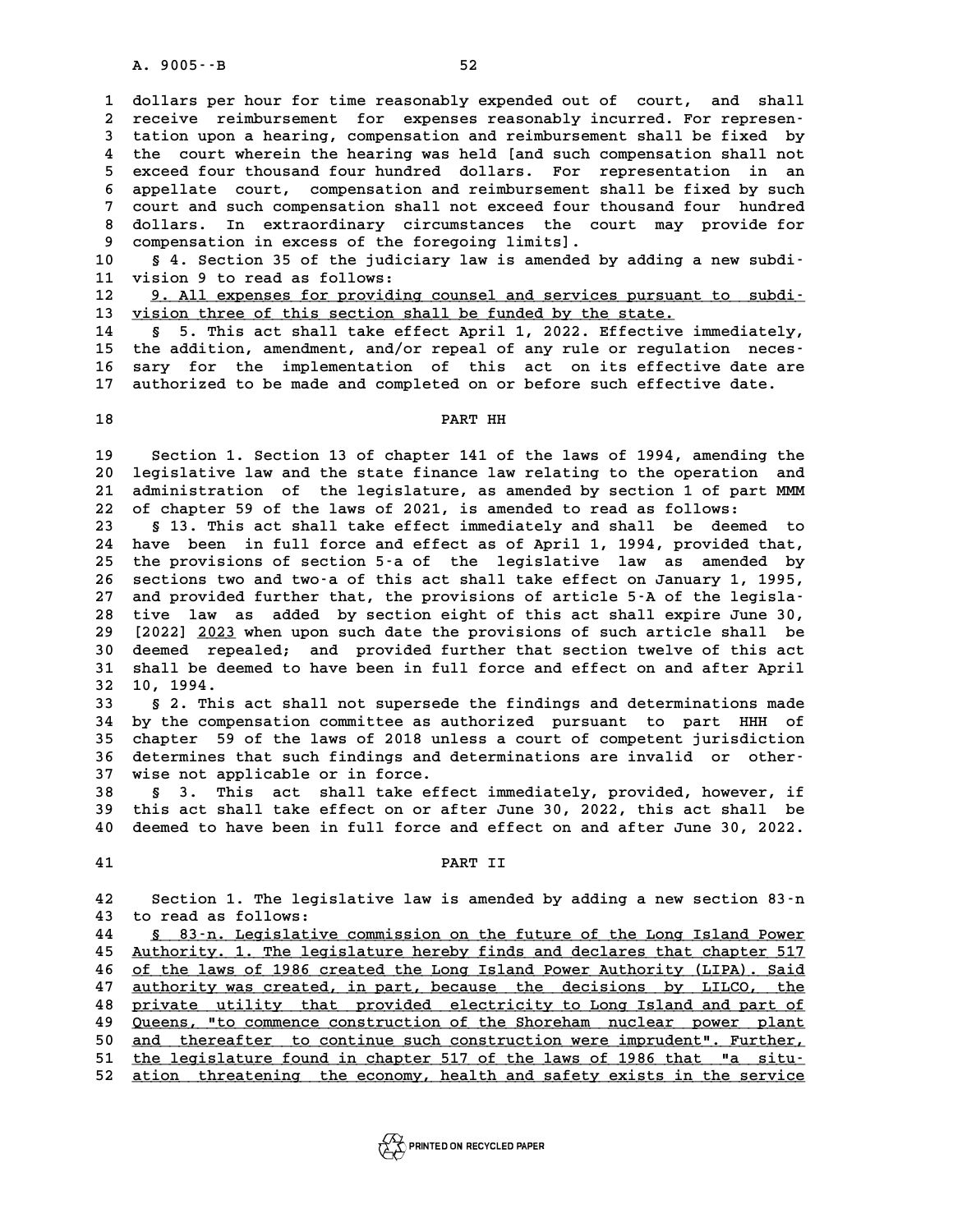A. 9005 · - B<br>1 <u>area". One of the two express purposes of the act was the closure of the</u><br>2 Shorebam nuclear power plant. In 1992, LIBA bought the Shorebam, nuclear area". One of the two express purposes of the act was the closure of the<br>2 <u>Shoreham nuclear power plant. In 1992, LIPA bought the Shoreham nuclear</u><br>3 Dower plant, The plant was fully decommissioned in 1994 **3 power plant was purposes of the act was the closure of the Shoreham nuclear power plant. In 1992, LIPA bought the Shoreham nuclear power plant. The plant was fully decommissioned in 1994.<br>The second purpose of such chap** Shoreham nuclear power plant. In 1992, LIPA bought the Shoreham nuclear<br> **4** The second purpose of such chapter 517 was to replace LILCO with a<br>
publishy owned power sutbority. The logislature found that WThere is a Fower plant. The plant was fully decommissioned in 1994.<br>
The second purpose of such chapter 517 was to replace LILCO with a<br>
publicly owned power authority. The legislature found that "There is a<br>
lack of confidence that The second purpose of such chapter 517 was to replace LILCO with a<br>
5 publicly owned power authority. The legislature found that "There is a<br>
<u>lack of confidence that the needs of the residents and of commerce and</u><br>
indust 5 publicly owned power authority. The legislature found that "There is a<br>
46 lack of confidence that the needs of the residents and of commerce and<br>
7 industry in the service area for electricity can be supplied in a reli-**8** lack of confidence that the needs of the residents and of commerce and<br> **3** industry in the service area for electricity can be supplied in a reli-<br>
<u>able, efficient and economic manner by the Long Island lighting comp</u> industry in the service area for electricity can be supplied in a reli-<br>able, efficient and economic manner by the Long Island lighting company<br>(hereinafter referred to as "LILCO")" and "Such matters of state concern<br>best 8 <u>able, efficient and economic manner by the Long Island lighting company<br>
9 (hereinafter referred to as "LILCO")" and "Such matters of state concern<br>
10 <u>best can be dealt with by replacing such investor owned utility wi</u></u> 9 **(hereinafter referred to as "LILCO"**<br>10 <u>best can be dealt with by replacing</u><br>11 <u>publicly owned power authority."</u><br>12 **ID** 1995 **LIPA** roplaced LILCO 25 10 <u>best can be dealt with by replacing such investor owned utility with a</u><br>11 <u>publicly owned power authority."</u><br>12 In 1995, LIPA replaced LILCO as the electric company for its service<br>13 area. However, LIPA was never e **11 publicly owned power authority."**<br> **12** In 1995, LIPA replaced LILCO as the electric company for its service<br> **area. However, LIPA was never established as a true "publicly owned<br>
<b>POWER SULPA POWER SULPA SERVICES** I2 In 1995, LIPA replaced LILCO as the electric company for its service<br>13 <u>area. However, LIPA was never established as a true "publicly owned</u><br>14 power authority" as originally envisioned by the State Legislature.<br>25 Pot area. However, LIPA was never established as a true "publicly owned<br>
14 power authority" as originally envisioned by the State Legislature.<br>
15 Rather, since 1995, LIPA has opted for a third-party management model<br>
16 Phor 14 power authority" as originally envisioned by the State Legislature.<br>15 <u>Rather, since 1995, LIPA has opted for a third-party management model</u><br>16 whereby LIPA contracts its responsibility to manage the utility to a<br>17 p Rather, since 1995, LIPA has opted for a the whereby LIPA contracts its responsibility company.<br>
17 private, investor owned utility company. **16 whereby LIPA contracts its responsibility to manage the utility to a**<br>17 <u>private, investor owned utility company.</u><br>18 <u>LIPA is the only utility in the nation that is operated under a third</u><br>party management model whis private, investor owned utility company.<br>
18 <u>LIPA is the only utility in the nation that is operated under a third-</u><br>
19 <u>party management model. This model has repeatedly failed its customers.</u><br>
20 There has been a lask LIPA is the only utility in the nation that is operated under a third-<br> **20** <u>There has been a lack of transparency</u>, oversight, and accountability.<br>
<sup>21</sup> This failure has been most dramatically evidenced in the unaccounta party management model. This model has repeatedly failed its customers.<br>
20 There has been a lack of transparency, oversight, and accountability.<br>
21 This failure has been most dramatically evidenced in the unacceptable<br>
2 There has been a lack of transparency, oversight, and accountability.<br>
21 <u>This failure has been most dramatically evidenced in the unacceptable<br>
22 storm response by LIPA and its third-party contractors during Superstorm<br></u> 21 This failure has been most dramatically evidenced<br>
22 storm response by LIPA and its third-party contract<br>
23 Sandy in 2012 and Tropical Storm Isaias in 2020.<br>
24 after more than 25 years of ungatisfactory manages 22 storm response by LIPA and its third-party contractors during Superstorm<br>23 Sandy in 2012 and Tropical Storm Isaias in 2020.<br>24 After more than 25 years of unsatisfactory management under the third-<br>25 Darty management **23** <u>Sandy in 2012</u> and Tropical Storm Isaias in 2020.<br>
24 After more than 25 years of unsatisfactory management under the third-<br>
25 party management model, a better alternative must be implemented. That<br>
26 inquiry must After more than 25 years of unsatisfactory management under the third-<br>
25 party management model, a better alternative must be implemented. That<br>
26 <u>inquiry must begin with the original intent of chapter 517 of the laws</u> 25 party management model, a better alternative must be implemented. That<br>26 <u>inquiry must begin with the original intent of chapter 517 of the laws</u><br>27 <u>of 1986, whereby LIPA was to directly manage and operate the utility</u> **26 inquiry must begin with the original intent of chapter 517 of the laws**<br>
27 of 1986, whereby LIPA was to directly manage and operate the utility as<br>
28 <u>a true public power utility. Initial investigations by LIPA after</u> of 1986, whereby LIPA was to directly manage and operate the utility as<br>
28 a true public power utility. Initial investigations by LIPA after Trop-<br>
<u>ical Storm Isaias in 2020-2021 indicate that both ratepayer savings and</u> **38 a true public power utility. Initial investigations by LIPA after Trop-**<br>29 <u>ical Storm Isaias in 2020–2021 indicate that both ratepayer savings and<br>30 increased management efficiencies could be achieved through the pu</u> **29** ical Storm Isai<br>30 <u>increased mana</u><br>31 <u>power model.</u><br>22 Consequently increased management efficiencies could be achieved through the public<br>31 <u>Consequently, it is the purpose of this section to implement the</u><br>33 criginal vision for LIPA intended by chapter 517 of the laws of 1986, as 31 <u>power model.</u><br>32 <u>Consequently, it is the purpose of this section to implement the</u><br>33 <u>original vision for LIPA intended by chapter 517 of the laws of 1986, as</u><br>34 a publicly owned power company. The legislature hereb Consequently, it is the purpose of this section to implement the<br>33 <u>original vision for LIPA intended by chapter 517 of the laws of 1986, as</u><br>34 <u>a publicly owned power company. The legislature hereby creates a</u><br>25 commis 33 <u>original vision for LIPA intended by chapter 517 of the laws of 1986, as<br>34 a publicly owned power company. The legislature hereby creates a<br><u>commission to provide the legislature with the specific actions, legis-</u><br>lat</u> **34** <u>a publicly owned power company.</u> The legislature hereby creates a<br>35 <u>commission to provide the legislature with the specific actions, legis-</u><br>36 <u>lation, and timeline necessary to restructure LIPA into a true public</u> 35 <u>commission to provide the legislature with the specific actions, legis-</u><br>36 <u>lation, and timeline necessary to restructure LIPA into a true publicly</u><br>37 <u>owned power authority. The public must participate in that proce</u> **36 lation, and timeline necessary to restructure LIPA into a true publicly<br>37 owned power authority. The public must participate in that process so<br>that the new LIPA becomes transparent with proper oversight and account-<br>** 37 <u>owned power authority. The public must participate in that process so<br>38 that the new LIPA becomes transparent with proper oversight and account-<br>39 ability. The legislative commission shall submit its final report to </u> that the new LIPA becomes transparent with proper oversight and account-<br> **ability.** The legislative commission shall submit its final report to the<br> **40** legislature no later than April first, two thousand twenty-three.<br> **41** 2. A legislative commission is hereby established to investigate and<br>42 report to the legislature on the establishment of a public power model 42 <u>report to the legislature on the establishment of a public power model</u><br>43 <u>for the operation of LIPA</u>, whereby the authority would directly operate **41 2. A legislative commission is hereby established to investigate and<br>42 report to the legislature on the establishment of a public power model**<br>**43 for the operation of LIPA, whereby the authority would directly operat 42** report to the legislature on the establishment of a public power model<br> **43** <u>for the operation of LIPA</u>, whereby the authority would directly operate<br> **44** the utility as a true public power authority. The commission for the operation of LIPA, whereby the authority would directly operate<br>  $\frac{1}{2}$  the utility as a true public power authority. The commission shall<br>  $\frac{1}{2}$  report to the legislature on the specific actions, legislatio the utility as a true public power authority. The commission shall<br>45 <u>report to the legislature on the specific actions, legislation, and</u><br>46 <u>timeline necessary to restructure LIPA into a true publicly owned power</u><br>47 au **45** <u>report to the legislature</u> on the specific actions, legislation, and timeline necessary to restructure LIPA into a true publicly owned power authority. The commission shall consider: (a) the method of governance af t **46** <u>timeline necessary to restructure LIPA into a true publicly owned power</u><br>47 <u>authority. The commission shall consider:</u> (a) the method of governance<br><u>of the public authority; (b) improved transparency, accountability</u> **47** <u>authority. The commission shall consider:</u> (a) the method of governance<br>48 of the public authority; (b) improved transparency, accountability, and<br>49 <u>public involvement; (c) improved reliability of the system; (d) t</u> **50 impact on electric rates; (e) improved storm response; (f) the powers \_\_\_\_\_\_\_\_\_\_\_\_\_\_\_\_\_\_\_\_\_\_\_\_\_\_\_\_\_\_\_\_\_\_\_\_\_\_\_\_\_\_\_\_\_\_\_\_\_\_\_\_\_\_\_\_\_\_\_\_\_\_\_\_\_\_\_\_\_\_\_\_** qualic involvement; (c) improved reliability of the system; (d) the<br>50 <u>impact on electric rates; (e) improved storm response; (f) the powers<br>51 <u>required by LIPA to more effectively operate the utility; (g) the over-</u><br>52 </u> 50 <u>impact on electric rates; (e) improved storm response; (f) the powers</u><br>51 <u>required by LIPA to more effectively operate the utility; (g) the over-</u><br>52 <u>sight role of the department of public service and the public serv</u> 53 <u>commission over LIPA's operation; (h) the impact on existing bonded</u><br>54 indebtedness; (i) improve<u>d long term energy planning; (j) compliance</u> 52 <u>sight role of the department of public service and the public service</u><br>53 <u>commission over LIPA's operation; (h) the impact on existing bonded</u><br>54 <u>indebtedness; (i) improved long term energy planning; (j) compliance</u><br> **53** commission over LIPA's operation; (h) the impact on existing bonded<br>54 <u>indebtedness; (i) improved long term energy planning; (j) compliance<br>55 with the goals of the New York state climate leadership and community<br>56 </u> 55 <u>with the goals of the New York state climate leadership and community 56</u> protection act; (k) increased reliance on renewable energy sources to

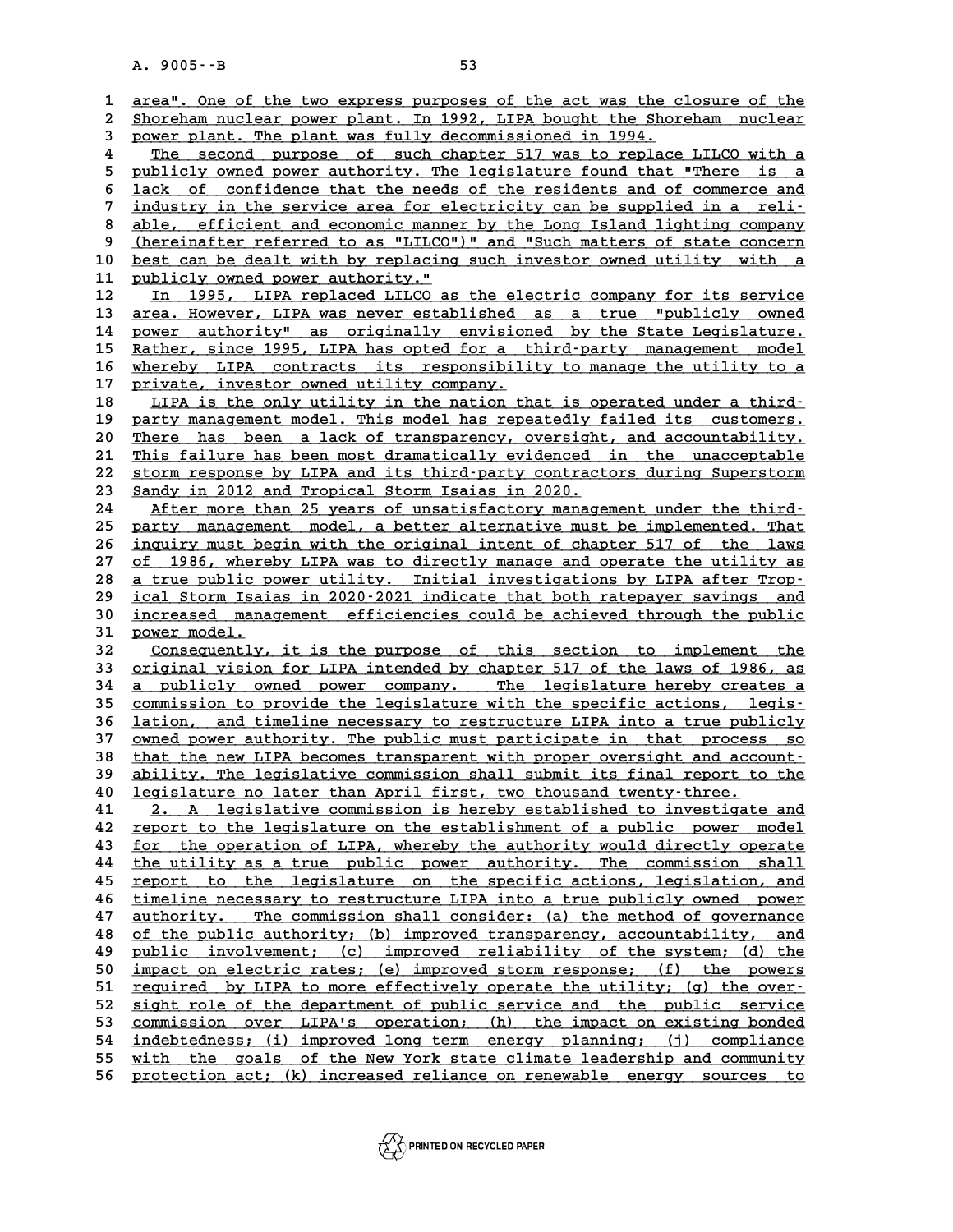A. 9005 · - B<br>1 <u>produce electricity; (1) taxation and payments in lieu of taxes; (m) the</u><br>2 special poeds of communities that axe or have been impacted by the 2 produce electricity; (1) taxation and payments in lieu of taxes; (m) the<br>2 <u>special needs of communities that are or have been impacted by the</u><br>3 siting of power congrating facilities: and (n) any other matter relevant 3 produce electricity; (1) taxation and payments in lieu of taxes; (m) the<br>2 special needs of communities that are or have been impacted by the<br>3 siting of power generating facilities; and (n) any other matter relevant<br>4 t special needs of communities that are or have been impacted by the<br>
intimum of power generating facilities; and (n) any other matter relevant<br>
to the establishment of a public power model for the operation of LIPA.<br>
In its 5 iting of power generating facilities; and (n) any other matter relevant<br>
<sup>4</sup> to the establishment of a public power model for the operation of LIPA.<br>
<u>In its report to the legislature</u>, the commission shall provide for t 4 to the establishment of a public power model for the operation of LIPA.<br>
<u>In its report to the legislature</u>, the commission shall provide for the<br>
implementation of the public power model by LIPA no later than December<br> 5 In its report to the legislature, the commission shall provide for the<br>6 <u>implementation</u> of the public power model by LIPA no later than December<br>7 thirty-first, two thousand twenty-five.<br>8 3. The commission shall consi 8 <u>implementation of the public power model by LIPA no later than December</u><br>
8 <u>3. The commission shall consist of eight members to be appointed as</u><br>
9 follows: three members of the senate shall be appointed by the tempora

9 <u>follows: three members of the senate shall be appointed by the temporary</u><br>10 president of the senate; three members of the assembly shall be **10 president of the senate; three members of the assembly shall be \_\_\_\_\_\_\_\_\_\_\_\_\_\_\_\_\_\_\_\_\_\_\_\_\_\_\_\_\_\_\_\_\_\_\_\_\_\_\_\_\_\_\_\_\_\_\_\_\_\_\_\_\_\_\_\_\_\_\_\_\_\_\_\_\_\_\_\_\_\_\_\_** 9 <u>follows: three members of the senate shall be appointed by the temporary</u><br>10 <u>president of the senate; three members of the assembly shall be</u><br>11 appointed by the speaker of the assembly; one member of the senate shall<br> president of the senate; three members of the assembly shall be appointed by the speaker of the assembly; one member of the senate shall be appointed by the minority leader of the senate; and one member of the assembly sha 11 appointed by the speaker of the assembly; one member of the senate shall<br>12 <u>be appointed by the minority leader of the senate; and one member of the assembly. Any</u><br>assembly shall be appointed by the minority leader of 12 <u>be appointed by the minority leader of the senate; and one member of the assembly shall be appointed by the minority leader of the assembly. Any vacancy that occurs in the commission shall be filled in the same manner</u> assembly shall be appointed by the minority leader of the assembly. Any vacancy that occurs in the commission shall be filled in the same manner in which the original appointment was made. Co-chairs of the commission shall **14** vacancy that occurs in the commission shall be filled in the same manner<br> **15** in which the original appointment was made. Co-chairs of the commission<br> **16** shall be designated by the temporary president of the senate in which the original appointment was made. Co-chairs of the commission<br>16 shall be designated by the temporary president of the senate and the<br>17 speaker of the assembly, respectively. No member, officer, or employee<br>18 s **16** shall be designated by the temporary president of the senate and the speaker of the assembly, respectively. No member, officer, or employee of the commission shall be disqualified from holding any other public of the 17 speaker of the assembly, respectively. No member, officer, or employee<br>
18 of the commission shall be disqualified from holding any other public<br>
19 office or employment, nor shall be or she forfeit any such office or<br> of the commission shall be disqualified from holding any other public<br>
19 <u>office or employment</u>, nor shall he or she forfeit any such office or<br>
20 <u>employment by reason of his or her appointment hereunder, notwithstand</u><br> 19 office or employment, nor shall he or she forfeit any such office or employment by reason of his or her appointment hereunder, notwithstand-<br>21 ing the provisions of any general, special, or local law, ordinance, or<br>22 21 <u>ing the provisions of any general, special, or local law, ordinance, or <br>22 <u>city charter.</u><br>23 4. The commission shall establish an advisory committee to actively</u> 21 <u>ing the provisions of any general, special, or local law, ordinance, or<br>22 <u>city charter.</u><br>23 <u>4. The commission shall establish an advisory committee to actively</u><br>24 aggist and advise the commission in the preparation</u>

22 city charter.<br>
23 <u>4. The commission shall establish an advisory committee to actively</u><br>
24 <u>assist and advise the commission in the preparation of the public power</u><br>
25 report required to be prepared purguant to this s 23 4. The commission shall establish an advisory committee to actively<br>24 assist and advise the commission in the preparation of the public power<br>25 report required to be prepared pursuant to this section. The committee<br>26 24 assist and advise the commission in the preparation of the public power<br>25 <u>report required to be prepared pursuant to this section. The committee<br>26 shall consist of not more than fifteen members which shall include bu</u> **25 report required to be prepared pursuant to this section. The committee shall consist of not more than fifteen members which shall include but not be limited to representatives of organizations and institutions repres** 26 <u>shall consist of not more than fifteen members which shall include but<br>27 <u>not be limited to representatives of organizations and institutions</u><br>28 representing business, labor, local government, Indian nations and<br>trib</u> and institutions<br>
<u>28 tepresenting business, labor, local government, Indian nations and<br>
29 tribes, economic development, environmental, energy, social justice,<br>
20 consumer givie school districts or higher education inte</u> **28 representing business, labor, local government, Indian nations and<br>
29 tribes, economic development, environmental, energy, social justice,<br>
<u>consumer, civic, school districts or higher education interests. The</u><br>
commi 39** tribes, economic development, environmental, energy, social justice,<br>30 consumer, civic, school districts or higher education interests. The<br>31 committee by a majority vote shall elect a chairperson. The commission<br>32 30 consumer, civic, school districts or higher education interests. The committee by a majority vote shall elect a chairperson. The commission shall meet periodically with the advisory committee, make available working dra 31 <u>committee by a majority vote shall elect a chairperson. The commission</u><br>32 <u>shall meet periodically with the advisory committee, make available</u><br>33 <u>working draft and other documents, and shall provide services to the</u> 32 shall meet periodically with the advisory committee, make available<br>33 <u>working draft and other documents, and shall provide services to the</u><br>34 <u>advisory committee as are necessary and appropriate to carry out its</u><br>35 33 <u>working draft and other documents, and shall provide services to the advisory committee as are necessary and appropriate to carry out its functions under this section. Members of the advisory committee shall be residen</u> 34 <u>advisory committee as are necessary and appropriate to carry out its</u><br>35 <u>functions under this section. Members of the advisory committee shall be</u><br>36 <u>residents of the service area.</u><br>37 5. The commission may employ an

35 <u>functions under this section. Members of the advisory committee shall be<br>36 <u>residents of the service area.</u><br>37 5. The commission may employ and at pleasure remove such personnel as<br>38 it may deem necessary for the per</u> **36** <u>residents of the service area.</u><br> **37** 5. The commission may employ and at pleasure remove such personnel as<br> **38** it may deem necessary for the performance of the commission's functions<br>
and fix their componention wi 37 5. The commission may employ and at pleasure remove such personnel as<br>38 <u>it may deem necessary for the performance of the commission's functions<br>39 and fix their compensation within the amount appropriated therefor. Th</u> 38 <u>it may deem necessary for the performance of the commission's functions<br>39 and fix their compensation within the amount appropriated therefor. The<br>40 <u>commission may hold public and private hearings and otherwise have </u></u> and fix their compensation within the amount appropriated therefor. The commission may hold public and private hearings and otherwise have all of the powers of a legislative committee under this chapter. The members of the commission may hold public and private hearings and otherwise have all<br>
of the powers of a legislative committee under this chapter. The members<br>
of the commission shall receive no compensation for their services,<br>
a excep **41** of the powers of a legislative committee under this chapter. The members<br> **42** of the commission shall receive no compensation for their services,<br>
<u>except as provided pursuant to section five-a of this chapter, but s</u> **42** of the commission shall receive no compensation for their services,<br> **43** except as provided pursuant to section five-a of this chapter, but shall<br> **be allowed their actual and necessary expenses incurred in the perfo** 43 except as provided pursuant to sec<br>
<u>44</u> be allowed their actual and necess<br>
<u>ance of their duties hereunder.</u><br>
46 formalized at the commission be allowed their actual and necessary expenses incurred in the perform-<br>45 <u>ance of their duties hereunder.</u><br>46 <u>6. Employees of the commission shall be considered to be employees of</u><br>47 the legislature for all purposes.

47 the legislature for all purposes.<br>48 1. The commission may request and shall receive from any subdivision, 6. Employees of the commission shall be considered to be employees of<br>
47 the legislature for all purposes.<br>
48 7. The commission may request and shall receive from any subdivision,<br>
49 department, board, bureau, commissio 47 <u>the legislature for all purposes.</u><br>48 7. The commission may request and shall receive from any subdivision,<br>49 department, board, bureau, commission, office, agency or other instru-<br>50 montality of the state or of any **50 1. The commission may request and shall receive from any subdivision,**<br> **49 department, board, bureau, commission, office, agency or other instru-**<br> **50 mentality of the state or of any political subdivision thereof, i** department, board, bureau, commission, office, agency or other instru-<br>50 <u>mentality of the state or of any political subdivision thereof, includ-</u><br>51 <u>ing but not limited to the department of public service and the public</u> 50 <u>mentality of the state or of any political subdivision thereof, includ-<br>51 <u>ing but not limited to the department of public service and the public</u><br>52 <u>service commission, such facilities, assistance and data as it dee</u></u> 51 <u>ing but not limited to the department of public service and the public</u><br>52 <u>service commission, such facilities, assistance and data as it deems</u><br>53 <u>necessary or desirable for the proper execution of its powers and</u><br>5 52 <u>service commission, such facilities, assistance and data as it deems<br>53 necessary or desirable for the proper execution of its powers and<br>54 duties. The office of the state comptroller may, at its discretion,<br>55 neovid</u> F3 necessary or desirable for the proper execution of its powers and<br>54 duties. The office of the state comptroller may, at its discretion,<br>55 provide to the commission such facilities, assistance, and data as may<br>56 be re 54 duties. The office of the state comptroller may, at its discretion,<br>55 provide to the commission such facilities, assistance, and data as may<br>56 be requested by the commission.